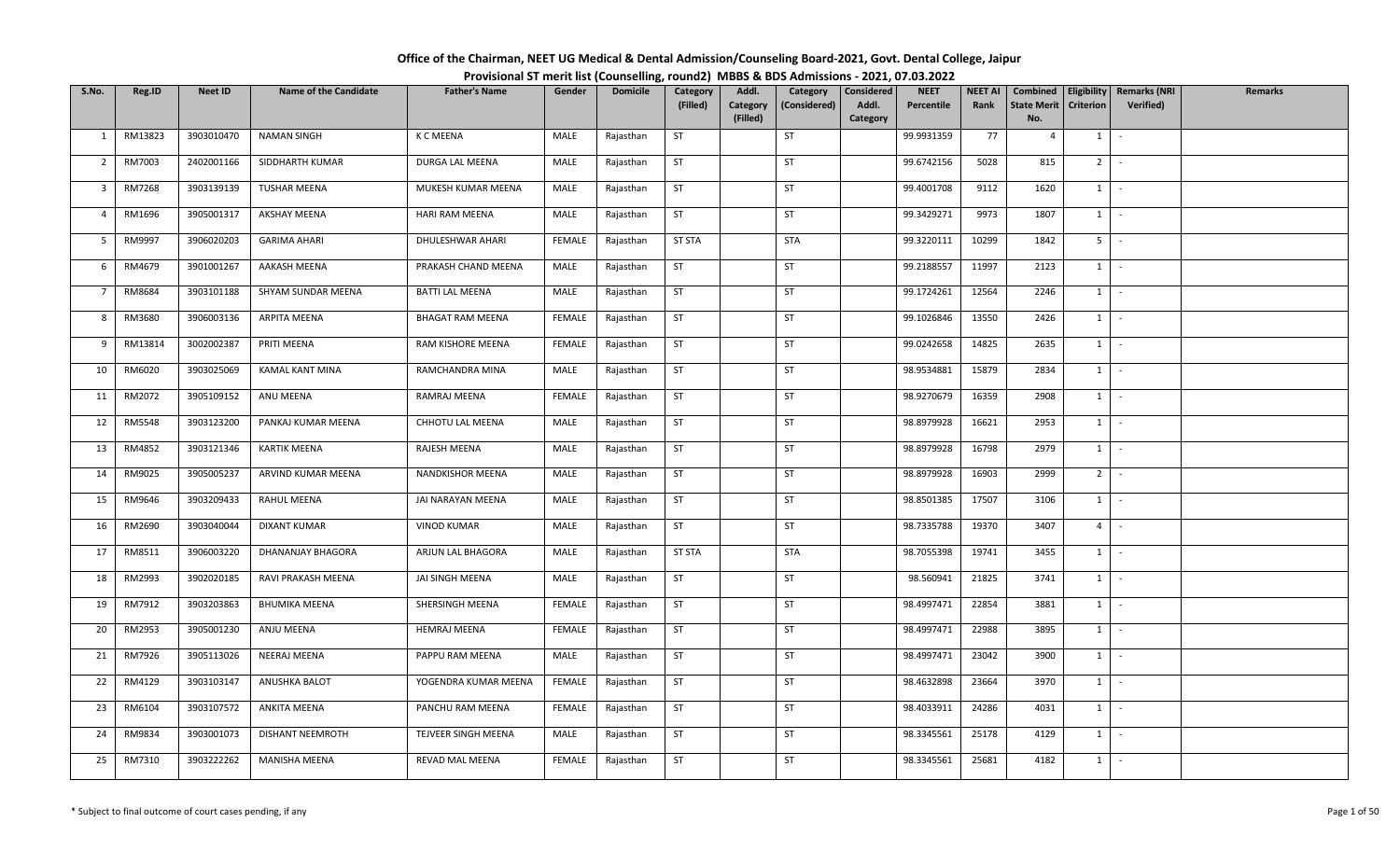| Office of the Chairman, NEET UG Medical & Dental Admission/Counseling Board-2021, Govt. Dental College, Jaipur |  |
|----------------------------------------------------------------------------------------------------------------|--|
| Provisional ST merit list (Counselling, round2) MBBS & BDS Admissions - 2021, 07.03.2022                       |  |

| S.No. | Reg.ID  | <b>Neet ID</b> | <b>Name of the Candidate</b> | <b>Father's Name</b>     | Gender        | <b>Domicile</b> | Category  | Addl.    | Category     | Considered | <b>NEET</b> | <b>NEET AI</b> | Combined           | Eligibility    | <b>Remarks (NRI</b> | <b>Remarks</b> |
|-------|---------|----------------|------------------------------|--------------------------|---------------|-----------------|-----------|----------|--------------|------------|-------------|----------------|--------------------|----------------|---------------------|----------------|
|       |         |                |                              |                          |               |                 | (Filled)  | Category | (Considered) | Addl.      | Percentile  | Rank           | <b>State Merit</b> | Criterion      | Verified)           |                |
|       |         |                |                              |                          |               |                 |           | (Filled) |              | Category   |             |                | No.                |                |                     |                |
| 26    | RM4814  | 3903130187     | <b>ANKIT MEENA</b>           | SHISHPAL MEENA           | MALE          | Rajasthan       | ST        |          | ST           |            | 98.3010128  | 26158          | 4229               | $1 \quad$      | $\sim$              |                |
| 27    | RM10655 | 4201102562     | <b>GARIMA MEENA</b>          | MANOJ KUMAR MEENA        | FEMALE        | Rajasthan       | <b>ST</b> |          | ST           |            | 98.2690884  | 26396          | 4266               | 2 <sup>1</sup> | $\sim$              |                |
| 28    | RM11242 | 3905118240     | SAVITA MEENA                 | GHANSHYAM MEENA          | FEMALE        | Rajasthan       | ST        |          | ST           |            | 98.2690884  | 26573          | 4282               | $1 \quad$      | $\sim$              |                |
| 29    | RM13306 | 3905120279     | <b>GAGAN MEENA</b>           | RAMESH CHANDRA MEENA     | MALE          | Rajasthan       | <b>ST</b> |          | ST           |            | 98.2385239  | 27201          | 4346               | $1 \mid$       | $\sim$              |                |
| 30    | RM5374  | 3903031199     | RAVI MEENA                   | BADRI NARAYAN MEENA      | MALE          | Rajasthan       | <b>ST</b> |          | ST           |            | 98.2097077  | 27207          | 4348               | 1              | $\sim$              |                |
| 31    | RM2071  | 3905013102     | SHUBHAM MEENA                | <b>BRIJ GOPAL MEENA</b>  | MALE          | Rajasthan       | ST        |          | ST           |            | 98.176553   | 27875          | 4407               | $1 \mid -$     |                     |                |
| 32    | RM4046  | 3903117424     | <b>SACHIN MEENA</b>          | MOHAN LAL MEENA          | MALE          | Rajasthan       | <b>ST</b> |          | <b>ST</b>    |            | 98.1070057  | 29033          | 4516               | 1              | $\sim$              |                |
| 33    | RM8583  | 3903129096     | MANISH KUMAR MEENA           | <b>GOPAL MEENA</b>       | MALE          | Rajasthan       | <b>ST</b> |          | ST           |            | 98.1070057  | 29165          | 4532               | 1              | $\sim$              |                |
| 34    | RM12082 | 3905120406     | HARSHIT KUMAR MEENA          | <b>KAMLESH MEENA</b>     | MALE          | Rajasthan       | <b>ST</b> |          | ST           |            | 98.0710665  | 29508          | 4559               | $1 \quad$      | $\sim$              |                |
| 35    | RM3543  | 3905019098     | KARTIK MEENA                 | RAMSINGH MEENA           | MALE          | Rajasthan       | <b>ST</b> |          | ST           |            | 98.0019077  | 30435          | 4643               | $1 \quad$      | $\sim$              |                |
| 36    | RM14182 | 3903018225     | <b>VIKAS MEENA</b>           | RISHI RAJ MEENA          | MALE          | Rajasthan       | ST        |          | ST           |            | 98.0019077  | 30601          | 4660               | 1              | $\sim$              |                |
| 37    | RM10620 | 3903216251     | SUNIL KUMAR MEENA            | HARI NARAYAN MEENA       | MALE          | Rajasthan       | <b>ST</b> |          | ST           |            | 98.0019077  | 30784          | 4673               | $1\phantom{0}$ | $\sim$              |                |
| 38    | RM2889  | 3905117184     | AMAN MEENA                   | JODHRAJ MEENA            | MALE          | Rajasthan       | ST        |          | ST           |            | 97.9615651  | 31179          | 4706               | 1              | $\sim$              |                |
| 39    | RM6585  | 3903107377     | <b>GAURAV MEENA</b>          | RAMAWATAR MEENA          | MALE          | Rajasthan       | <b>ST</b> |          | ST           |            | 97.9301587  | 31487          | 4734               | $1 \quad$      | $\sim$              |                |
| 40    | RM10609 | 3903011330     | ARTI MEENA                   | OMPRAKASH MEENA          | <b>FEMALE</b> | Rajasthan       | <b>ST</b> |          | <b>ST</b>    |            | 97.8598991  | 32651          | 4821               | 1              | $\sim$              |                |
| 41    | RM7202  | 3905126085     | JITENDRA KUMAR MEENA         | SITARAM MEENA            | MALE          | Rajasthan       | <b>ST</b> |          | <b>ST</b>    |            | 97.8598991  | 32730          | 4822               | 1              | $\sim$              |                |
| 42    | RM1107  | 3905101206     | <b>ANKIT MEENA</b>           | <b>BABU LAL MEENA</b>    | MALE          | Rajasthan       | <b>ST</b> |          | ST           |            | 97.8598991  | 32891          | 4832               | 1              | $\sim$              |                |
| 43    | RM6088  | 3905109176     | POOJA MEENA                  | CHANDAR MOHAN MEENA      | FEMALE        | Rajasthan       | <b>ST</b> |          | ST           |            | 97.8218877  | 33254          | 4847               | $2$ -          |                     |                |
| 44    | RM11808 | 3903022341     | NEELAM MEENA                 | RAM PAL MEENA            | FEMALE        | Rajasthan       | <b>ST</b> |          | ST           |            | 97.8218877  | 33481          | 4867               | $1 \vert$      | $\sim$              |                |
| 45    | RM7807  | 3903018428     | MANISHA MEENA                | RAMKHILADI MEENA         | FEMALE        | Rajasthan       | ST        |          | ST           |            | 97.7809623  | 33639          | 4884               | 1              | $\sim$              |                |
| 46    | RM13897 | 3901010100     | MANISH KUMAR MEENA           | SAJJAN SINGH MEENA       | MALE          | Rajasthan       | <b>ST</b> |          | ST           |            | 97.7809623  | 33765          | 4887               | 1              | $\sim$              |                |
| 47    | RM10095 | 3905111146     | NIRMAL MEENA                 | MADAN LAL MEENA          | MALE          | Rajasthan       | ST        |          | <b>ST</b>    |            | 97.7809623  | 34242          | 4914               | $1 \cdot$      |                     |                |
| 48    | RM4456  | 3905002555     | NAVEEN KUMAR MEENA           | MOHAN SINGH MEENA        | MALE          | Rajasthan       | ST        |          | <b>ST</b>    |            | 97.7459296  | 34533          | 4931               | 1              | $\sim$              |                |
| 49    | RM8574  | 3903029103     | PAWAN KUMAR MEENA            | KALURAM MEENA            | MALE          | Rajasthan       | <b>ST</b> |          | <b>ST</b>    |            | 97.6699068  | 35620          | 4999               | $1 \quad$      | $\sim$              |                |
| 50    | RM15203 | 3903231075     | <b>TARUN MEENA</b>           | <b>GANGA SAHAY MEENA</b> | MALE          | Rajasthan       | <b>ST</b> |          | <b>ST</b>    |            | 97.6699068  | 35729          | 5008               | $1 \quad$      | $\sim$              |                |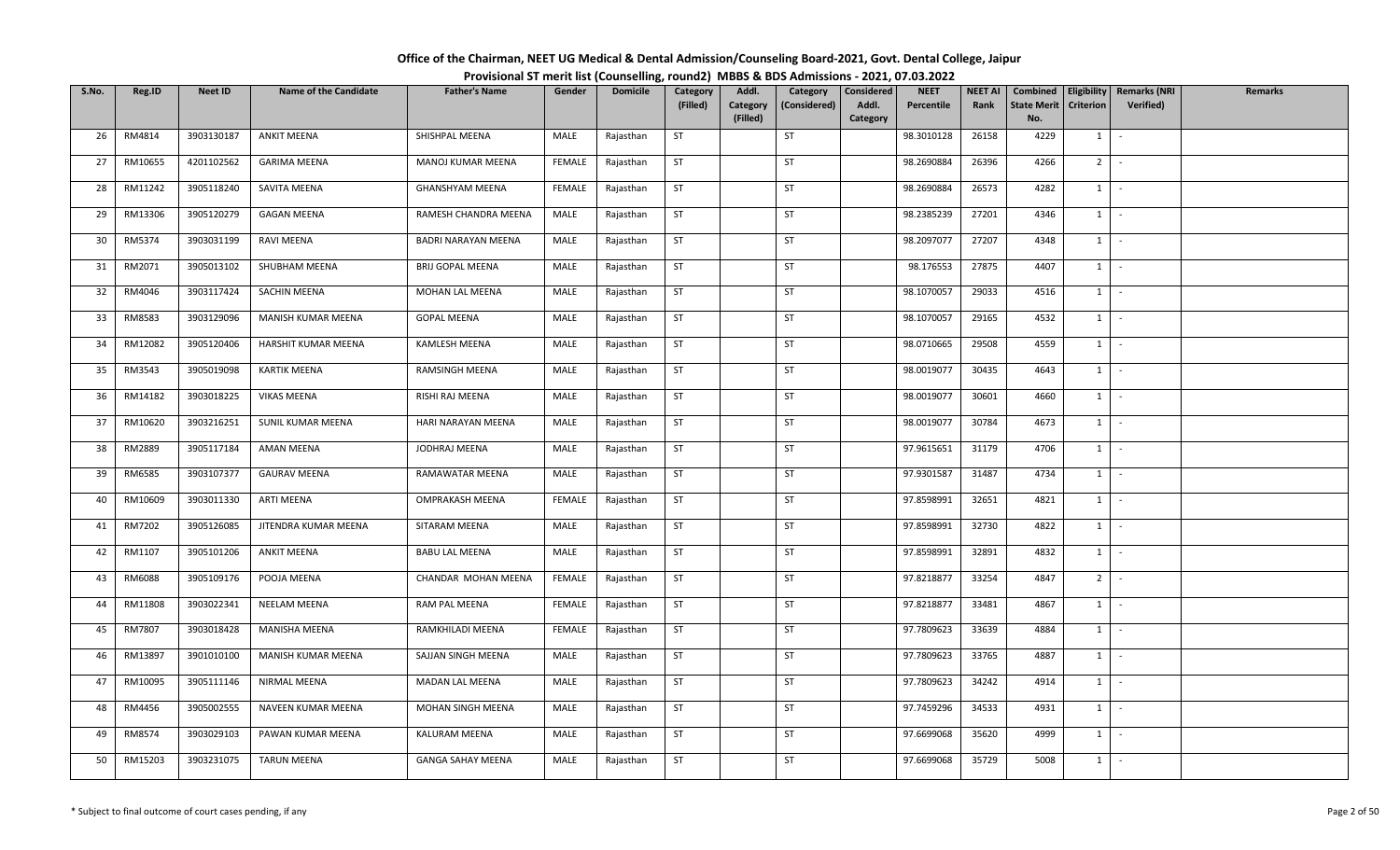| Office of the Chairman, NEET UG Medical & Dental Admission/Counseling Board-2021, Govt. Dental College, Jaipur |                                                                                          |
|----------------------------------------------------------------------------------------------------------------|------------------------------------------------------------------------------------------|
|                                                                                                                | Provisional ST merit list (Counselling, round2) MBBS & BDS Admissions - 2021, 07.03.2022 |

| S.No. | Reg.ID  | <b>Neet ID</b> | <b>Name of the Candidate</b> | <b>Father's Name</b>       | Gender        | <b>Domicile</b> | Category  | Addl.    | Category     | Considered | <b>NEET</b> | <b>NEET AI</b> | Combined           | Eligibility    | <b>Remarks (NRI</b> | <b>Remarks</b> |
|-------|---------|----------------|------------------------------|----------------------------|---------------|-----------------|-----------|----------|--------------|------------|-------------|----------------|--------------------|----------------|---------------------|----------------|
|       |         |                |                              |                            |               |                 | (Filled)  | Category | (Considered) | Addl.      | Percentile  | Rank           | <b>State Merit</b> | Criterion      | Verified)           |                |
|       |         |                |                              |                            |               |                 |           | (Filled) |              | Category   |             |                | No.                |                |                     |                |
| 51    | RM12299 | 3903222142     | BHUVNESH KUMAR MEENA         | HANUMAN SAHAI MEENA        | MALE          | Rajasthan       | ST        |          | ST           |            | 97.6324782  | 36176          | 5038               | $1 \quad$      | $\sim$              |                |
| 52    | RM9377  | 3905117088     | <b>BALRAM MEENA</b>          | RAMNIWAS MEENA             | MALE          | Rajasthan       | <b>ST</b> |          | ST           |            | 97.5914233  | 36626          | 5072               | 1              | $\sim$              |                |
| 53    | RM3172  | 3903101426     | <b>ANKIT MEENA</b>           | MEWA RAM MEENA             | MALE          | Rajasthan       | ST        |          | ST           |            | 97.5914233  | 37005          | 5086               | $1 \quad$      | $\sim$              |                |
| 54    | RM11068 | 4407019515     | TANU MEENA                   | LAXMI CHAND MEENA          | <b>FEMALE</b> | Rajasthan       | <b>ST</b> |          | ST           |            | 97.5914233  | 37077          | 5089               | $2$ -          |                     |                |
| 55    | RM1497  | 3905009480     | <b>ILESH BARWAL</b>          | RAM RAJ MEENA              | MALE          | Rajasthan       | <b>ST</b> |          | ST           |            | 97.5570382  | 37407          | 5110               | 1              | $\sim$              |                |
| 56    | RM15058 | 3903105193     | JAYESH MEENA                 | ASHOK KUMAR MEENA          | MALE          | Rajasthan       | ST        |          | ST           |            | 97.5167603  | 37802          | 5128               |                | $1 \mid -$          |                |
| 57    | RM7998  | 3903208121     | NEERAJ KUMAR MEENA           | RADHEY SHYAM MEENA         | MALE          | Rajasthan       | <b>ST</b> |          | <b>ST</b>    |            | 97.5167603  | 37986          | 5142               | 1              | $\sim$              |                |
| 58    | RM4971  | 3903135002     | HITESH MINA                  | <b>GOVIND NARAYAN MINA</b> | MALE          | Rajasthan       | <b>ST</b> |          | ST           |            | 97.4779718  | 38832          | 5195               | 1              | $\sim$ $-$          |                |
| 59    | RM7105  | 3905105180     | RAHUL MEENA                  | DEVKARAN MEENA             | MALE          | Rajasthan       | <b>ST</b> |          | ST           |            | 97.435298   | 39330          | 5221               | $1 \quad$      | $\sim$              |                |
| 60    | RM12038 | 3903130292     | <b>TRILOK MEENA</b>          | PURAN SINGH MEENA          | MALE          | Rajasthan       | <b>ST</b> |          | ST           |            | 97.3928833  | 39688          | 5241               | $1 \quad$      | $\sim$              |                |
| 61    | RM9789  | 3002012282     | <b>BINOD MEENA</b>           | LAKSHMAN SINGH             | MALE          | Rajasthan       | ST        |          | ST           |            | 97.3928833  | 39832          | 5246               | $1 \mid$       | $\sim$              |                |
| 62    | RM14059 | 3903013436     | PRIYANKA MEENA               | RAJENDRA PRASAD MEENA      | <b>FEMALE</b> | Rajasthan       | <b>ST</b> |          | ST           |            | 97.3525406  | 40486          | 5278               | $1\phantom{0}$ | $\sim$              |                |
| 63    | RM10271 | 3903113012     | RAJESH KUMAR MEENA           | RAMROOP MEENA              | MALE          | Rajasthan       | ST        |          | ST           |            | 97.3525406  | 40525          | 5283               | 1              | $\sim$              |                |
| 64    | RM8090  | 3903122268     | AJAY KUMAR MEENA             | RAMWATAR MEENA             | MALE          | Rajasthan       | <b>ST</b> |          | <b>ST</b>    |            | 97.3525406  | 40857          | 5301               | $1 \quad$      | $\sim$              |                |
| 65    | RM2525  | 3903040070     | HARISH MEENA                 | AMARCHAND MEENA            | MALE          | Rajasthan       | <b>ST</b> |          | <b>ST</b>    |            | 97.3131694  | 40912          | 5307               | 1              | $\sim$              |                |
| 66    | RM12255 | 3902013128     | CHANDAN                      | RAM KISHAN                 | MALE          | Rajasthan       | <b>ST</b> |          | <b>ST</b>    |            | 97.3131694  | 40956          | 5313               | 3 <sup>1</sup> | $\sim$              |                |
| 67    | RM10203 | 3903104492     | RAHUL KUMAR JARWAL           | CHIMMAN LAL MEENA          | MALE          | Rajasthan       | <b>ST</b> |          | <b>ST</b>    |            | 97.1845004  | 43156          | 5429               | 1              | $\sim$              |                |
| 68    | RM2185  | 3903004433     | YOGESH KUMAR MEENA           | RAMKESH MEENA              | MALE          | Rajasthan       | <b>ST</b> |          | ST           |            | 97.1427332  | 43614          | 5456               | $1$ $\cdot$    |                     |                |
| 69    | RM3452  | 3905107088     | <b>ROHIT MINA</b>            | RAMSWAROOP MINA            | MALE          | Rajasthan       | <b>ST</b> |          | ST           |            | 97.1427332  | 43789          | 5463               | $1 \vert$      | $\sim$              |                |
| 70    | RM8405  | 3903211051     | DINESH KUMAR MINA            | TARA CHAND MINA            | MALE          | Rajasthan       | ST        |          | ST           |            | 97.1007717  | 44428          | 5488               | 1              | $\sim$              |                |
| 71    | RM8719  | 3903238007     | ABHINAV VERGI                | RAJU VERGI                 | MALE          | Rajasthan       | <b>ST</b> |          | ST           |            | 97.1007717  | 44468          | 5491               | 1              | $\sim$              |                |
| 72    | RM8457  | 3903023221     | MUNESH KUMAR MEENA           | KAILASH PRASAD MEENA       | MALE          | Rajasthan       | ST        |          | <b>ST</b>    |            | 97.0589397  | 44940          | 5511               | $1$ $-$        |                     |                |
| 73    | RM12477 | 3903235059     | ABKESH MEENA                 | RAMSWAROOP MEENA           | MALE          | Rajasthan       | ST        |          | <b>ST</b>    |            | 97.0589397  | 45159          | 5520               | 1              | $\sim$              |                |
| 74    | RM7047  | 3903203080     | <b>GARVIT DOBWAL</b>         | DINESH KUMAR MEENA         | MALE          | Rajasthan       | <b>ST</b> |          | <b>ST</b>    |            | 97.0589397  | 45208          | 5524               | $1 \quad$      | $\sim$ $-$          |                |
| 75    | RM12406 | 3903232322     | SULEKHA                      | KALUWA RAM                 | FEMALE        | Rajasthan       | <b>ST</b> |          | <b>ST</b>    |            | 97.0589397  | 45244          | 5529               | $1 \quad$      | $\sim$              |                |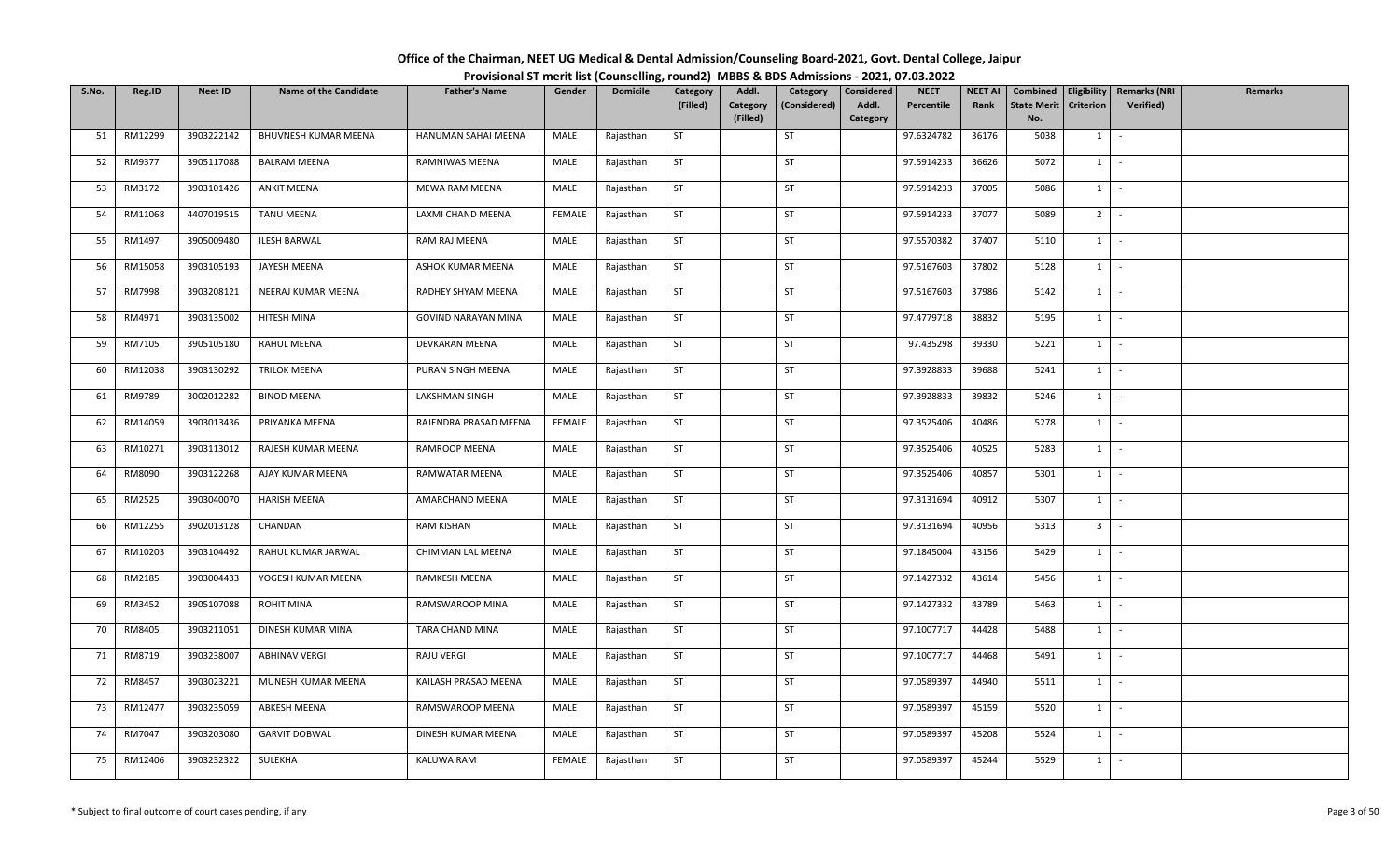| Office of the Chairman, NEET UG Medical & Dental Admission/Counseling Board-2021, Govt. Dental College, Jaipur |                                                                                          |
|----------------------------------------------------------------------------------------------------------------|------------------------------------------------------------------------------------------|
|                                                                                                                | Provisional ST merit list (Counselling, round2) MBBS & BDS Admissions - 2021, 07.03.2022 |

| S.No. | Reg.ID        | <b>Neet ID</b> | <b>Name of the Candidate</b> | <b>Father's Name</b>     | Gender        | <b>Domicile</b> | Category      | Addl.        | Category     | Considered | <b>NEET</b> | <b>NEET AI</b> | Combined           |                | Eligibility   Remarks (NRI | <b>Remarks</b> |
|-------|---------------|----------------|------------------------------|--------------------------|---------------|-----------------|---------------|--------------|--------------|------------|-------------|----------------|--------------------|----------------|----------------------------|----------------|
|       |               |                |                              |                          |               |                 | (Filled)      | Category     | (Considered) | Addl.      | Percentile  | Rank           | <b>State Merit</b> | Criterion      | Verified)                  |                |
|       |               |                |                              |                          |               |                 |               | (Filled)     |              | Category   |             |                | No.                |                |                            |                |
| 76    | RM12544       | 3901019129     | ASHOK KUMAR MEENA            | RAM SINGH MEENA          | MALE          | Rajasthan       | <b>ST</b>     |              | ST           |            | 97.0174963  | 45713          | 5554               | $1 \quad$      | $\sim$                     |                |
| 77    | RM8813        | 3903218254     | PINKI MEENA                  | BHEEVA RAM MEENA         | FEMALE        | Rajasthan       | <b>ST</b>     |              | ST           |            | 96.9724913  | 46262          | 5583               | 1              | $\sim$                     |                |
| 78    | RM6760        | 3903041319     | SUMAN MEENA                  | RAMAVATAR MEENA          | FEMALE        | Rajasthan       | <b>ST</b>     |              | ST           |            | 96.9724913  | 46386          | 5588               | $1 \quad$      | $\sim$                     |                |
| 79    | RM11475       | 3902009015     | VIKASH KUMAR MEENA           | RAMPRASAD MEENA          | MALE          | Rajasthan       | <b>ST</b>     |              | ST           |            | 96.9724913  | 46388          | 5589               | $1 \mid$       | $\sim$                     |                |
| 80    | RM6829        | 3903026057     | AASHNA                       | GHANSHYAM                | FEMALE        | Rajasthan       | <b>ST</b>     |              | ST           |            | 96.9316306  | 47060          | 5620               | 1              | $\sim$                     |                |
| 81    | RM10049       | 3903018427     | <b>AMIT KUMAR</b>            | <b>VIJAY SINGH</b>       | MALE          | Rajasthan       | ST            |              | ST           |            | 96.9316306  | 47269          | 5631               | $1 \mid -$     |                            |                |
| 82    | RM8222        | 3903214303     | AMRATRAJ MEENA               | ATMARAM MEENA            | MALE          | Rajasthan       | <b>ST</b>     |              | ST           |            | 96.8897339  | 47915          | 5659               | 1              | $\sim$                     |                |
| 83    | RM9169        | 3903008004     | PRAVESH KUMAR MEENA          | RAMSWAROOP MEENA         | MALE          | Rajasthan       | <b>ST</b>     |              | ST           |            | 96.8466715  | 48346          | 5677               | 1              | $\sim$                     |                |
| 84    | <b>RM5598</b> | 3905018111     | <b>OKANDER MEENA</b>         | <b>BAL MUKHAND MEENA</b> | MALE          | Rajasthan       | <b>ST</b>     |              | ST           |            | 96.8466715  | 48676          | 5699               | $1 \quad$      | $\sim$                     |                |
| 85    | RM1746        | 3903101793     | <b>TEENA MEENA</b>           | RAM SAHAY MEENA          | FEMALE        | Rajasthan       | <b>ST</b>     |              | ST           |            | 96.8038682  | 48966          | 5715               | $1 \quad$      | $\sim$                     |                |
| 86    | RM8942        | 3903213335     | <b>BHUPESH GARASIYA</b>      | RAMESH CHANDRA GARASIYA  | MALE          | Rajasthan       | <b>ST STA</b> |              | <b>STA</b>   |            | 96.8038682  | 48974          | 5716               | $1 \mid$       | $\sim$                     |                |
| 87    | RM9938        | 3903225323     | <b>SACHIN MEENA</b>          | RAM KHILADI MEENA        | MALE          | Rajasthan       | <b>ST</b>     |              | ST           |            | 96.8038682  | 49004          | 5718               | $1\phantom{0}$ | $\sim$                     |                |
| 88    | RM4715        | 3903137220     | <b>SUNIL MEENA</b>           | RAMSWAROOP MEENA         | MALE          | Rajasthan       | ST            |              | ST           |            | 96.7543951  | 49747          | 5753               | 1              | $\sim$                     |                |
| 89    | RM14384       | 3903234222     | RAJ MEENA                    | POORAN MAL MEENA         | MALE          | Rajasthan       | <b>ST</b>     | WPP,<br>WPP6 | ST           |            | 96.7543951  | 49877          | 5761               | $1 \quad$      | $\sim$                     |                |
| 90    | RM5869        | 3903135113     | KARAN MINA                   | PAPPU LAL MINA           | MALE          | Rajasthan       | <b>ST</b>     |              | <b>ST</b>    |            | 96.6689828  | 50996          | 5814               | 1              | $\sim$                     |                |
| 91    | RM6882        | 3905009222     | YATAN MEENA                  | RAM PRASAD MEENA         | MALE          | Rajasthan       | <b>ST</b>     |              | ST           |            | 96.6689828  | 51306          | 5824               | 1              | $\sim$                     |                |
| 92    | RM5848        | 3903016436     | NISHA MINA                   | <b>BEGRAJ MINA</b>       | <b>FEMALE</b> | Rajasthan       | <b>ST</b>     |              | <b>ST</b>    |            | 96.6245606  | 51553          | 5836               | 1              | $\mathbb{Z}^2$             |                |
| 93    | RM7178        | 3903101958     | <b>TANU KAWAT</b>            | PAWAN KAWAT              | <b>FEMALE</b> | Rajasthan       | <b>ST</b>     |              | ST           |            | 96.5798793  | 52360          | 5881               | $1$ $-$        |                            |                |
| 94    | RM4159        | 3905115057     | <b>ABHISHEK MEENA</b>        | SATYANARAYAN MEENA       | MALE          | Rajasthan       | <b>ST</b>     |              | ST           |            | 96.5798793  | 52489          | 5885               | $1 \vert$      | $\sim$                     |                |
| 95    | RM8655        | 3905029135     | SURESH KUMAR MEENA           | <b>GHASI LAL MEENA</b>   | MALE          | Rajasthan       | <b>ST</b>     |              | ST           |            | 96.437547   | 54521          | 5983               | 1              | $\sim$                     |                |
| 96    | RM5437        | 3904005228     | RAHUL MEENA                  | <b>FAILEE RAM MEENA</b>  | MALE          | Rajasthan       | <b>ST</b>     |              | ST           |            | 96.437547   | 54600          | 5986               | 1              | $\sim$                     |                |
| 97    | RM13011       | 3903204672     | DILKHUSH MEENA               | SHAMBHU MEENA            | MALE          | Rajasthan       | ST            |              | <b>ST</b>    |            | 96.437547   | 54627          | 5987               | $1 \cdot$      |                            |                |
| 98    | RM2788        | 3902008079     | JITENDRA MEENA               | SHEESHRAM MEENA          | MALE          | Rajasthan       | ST            |              | <b>ST</b>    |            | 96.437547   | 54660          | 5988               | 1              | $\sim$                     |                |
| 99    | RM11722       | 3905002636     | <b>GIRDHAR MEENA</b>         | <b>SUGREEV MEENA</b>     | MALE          | Rajasthan       | <b>ST</b>     |              | <b>ST</b>    |            | 96.437547   | 54703          | 5993               | $1 \quad$      | $\sim$                     |                |
| 100   | RM2343        | 3903111171     | <b>HARSH BASNA</b>           | LAL CHAND MEENA          | MALE          | Rajasthan       | <b>ST</b>     |              | <b>ST</b>    |            | 96.3931248  | 55470          | 6024               | $1 \quad$      | $\sim$                     |                |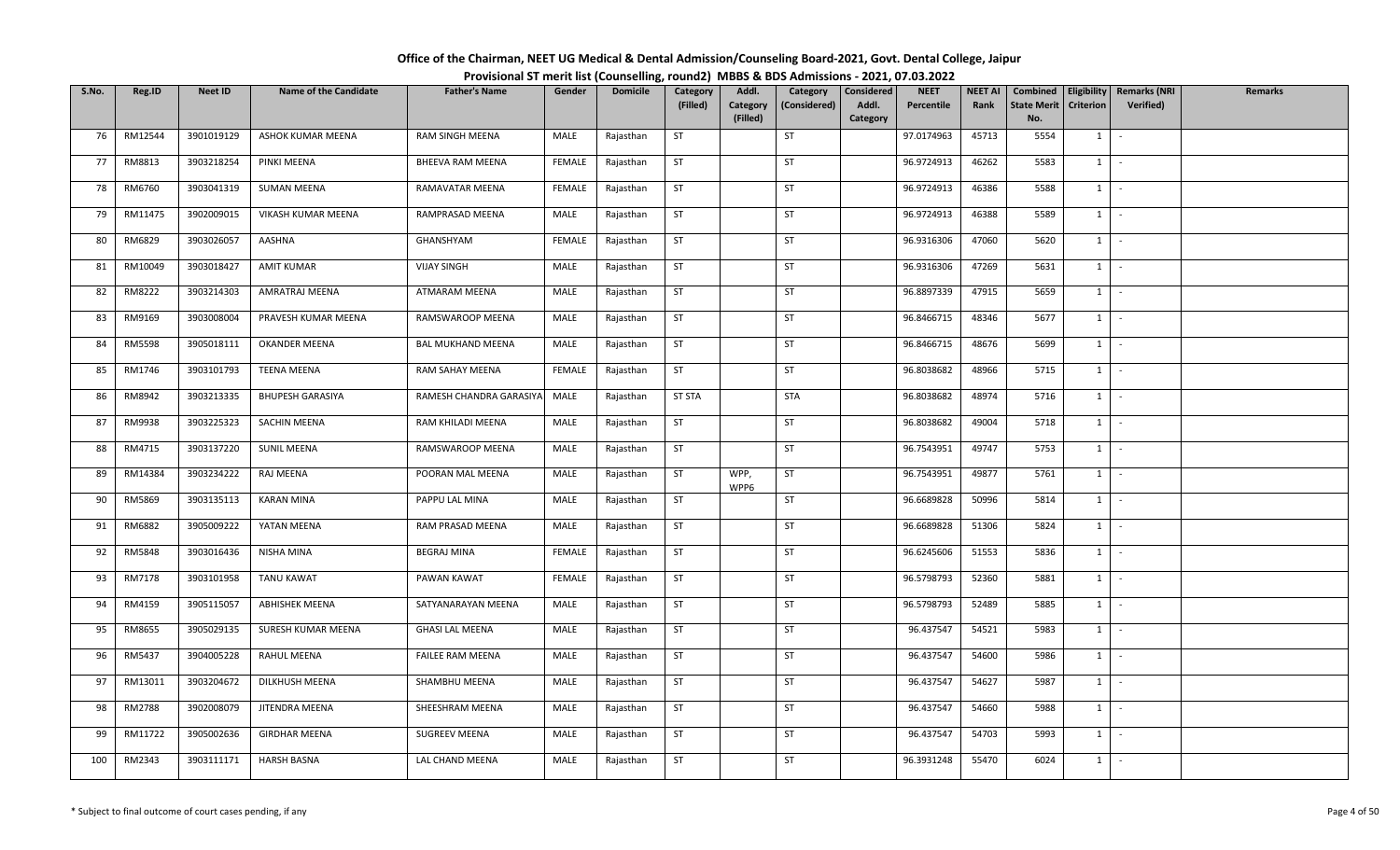| Office of the Chairman, NEET UG Medical & Dental Admission/Counseling Board-2021, Govt. Dental College, Jaipur |                                                                                          |
|----------------------------------------------------------------------------------------------------------------|------------------------------------------------------------------------------------------|
|                                                                                                                | Provisional ST merit list (Counselling, round2) MBBS & BDS Admissions - 2021, 07.03.2022 |

| S.No. | Reg.ID  | <b>Neet ID</b> | <b>Name of the Candidate</b> | <b>Father's Name</b>        | Gender        | <b>Domicile</b> | Category  | Addl.        | Category     | Considered | <b>NEET</b> | <b>NEET AI</b> | Combined           | Eligibility      | <b>Remarks (NRI</b> | <b>Remarks</b> |
|-------|---------|----------------|------------------------------|-----------------------------|---------------|-----------------|-----------|--------------|--------------|------------|-------------|----------------|--------------------|------------------|---------------------|----------------|
|       |         |                |                              |                             |               |                 | (Filled)  | Category     | (Considered) | Addl.      | Percentile  | Rank           | <b>State Merit</b> | <b>Criterion</b> | Verified)           |                |
|       |         |                |                              |                             |               |                 |           | (Filled)     |              | Category   |             |                | No.                |                  |                     |                |
| 101   | RM10048 | 3903009226     | TUSHAR JAGARVAD              | RAM AWTAR MEENA             | MALE          | Rajasthan       | ST        |              | ST           |            | 96.3458534  | 55761          | 6040               | $1 \quad$        | $\sim$              |                |
| 102   | RM9423  | 3905014341     | RONIT SUVANSHYA              | SURAJMAL MEENA              | MALE          | Rajasthan       | <b>ST</b> |              | ST           |            | 96.3458534  | 56072          | 6049               | 1                | $\sim$              |                |
| 103   | RM3637  | 3905004258     | LOKENDRA MEENA               | G.S. MEENA                  | MALE          | Rajasthan       | ST        |              | ST           |            | 96.3458534  | 56313          | 6060               | $1 \quad$        | $\sim$              |                |
| 104   | RM4798  | 3903228041     | DHANVEER MEENA               | CHIRANJI LAL MEENA          | MALE          | Rajasthan       | <b>ST</b> |              | ST           |            | 96.2950851  | 56621          | 6072               | $1 \mid$         | $\sim$              |                |
| 105   | RM8224  | 3905117144     | PRAHLAD KUMAR MEENA          | SODAN LAL MEENA             | MALE          | Rajasthan       | <b>ST</b> |              | ST           |            | 96.2950851  | 56757          | 6073               | 1                | $\sim$              |                |
| 106   | RM2421  | 3905119089     | ANANYA MEENA                 | DURGA PRASAD MEENA          | FEMALE        | Rajasthan       | ST        |              | ST           |            | 96.2950851  | 56948          | 6079               | $1 \mid -$       |                     |                |
| 107   | RM4158  | 3903130204     | <b>SALONI MEENA</b>          | RAMJI LAL MEENA             | FEMALE        | Rajasthan       | <b>ST</b> |              | <b>ST</b>    |            | 96.2500801  | 57387          | 6099               | 1                | $\sim$              |                |
| 108   | RM4704  | 3903133106     | MUSKAN MEENA                 | PRAHLAD KUMAR MEENA         | <b>FEMALE</b> | Rajasthan       | <b>ST</b> |              | ST           |            | 96.2500801  | 57441          | 6103               | 1                | $\sim$              |                |
| 109   | RM13523 | 3903133048     | <b>HEMLATA MEENA</b>         | MADAN LAL MEENA             | FEMALE        | Rajasthan       | <b>ST</b> |              | ST           |            | 96.2046219  | 58054          | 6135               | $1 \quad$        | $\sim$              |                |
| 110   | RM13514 | 3901019041     | ANURAG MEENA                 | MOHAN LAL MEENA             | MALE          | Rajasthan       | <b>ST</b> |              | ST           |            | 96.2046219  | 58272          | 6142               | $1 \quad$        | $\sim$              |                |
| 111   | RM7968  | 3902010108     | GUNJAN                       | DAYAL SINGH                 | <b>FEMALE</b> | Rajasthan       | ST        |              | ST           |            | 96.2046219  | 58478          | 6151               | $1 \mid$         | $\sim$              |                |
| 112   | RM7639  | 3903103112     | <b>AMAN MEENA</b>            | JEETENDRA KUMAR MEENA       | MALE          | Rajasthan       | <b>ST</b> |              | ST           |            | 96.2046219  | 58600          | 6158               | $1\phantom{0}$   | $\sim$              |                |
| 113   | RM10615 | 3905015035     | <b>NAVEEN MEENA</b>          | MURARI LAL MEENA            | MALE          | Rajasthan       | ST        |              | ST           |            | 96.1567029  | 58625          | 6160               | 1                | $\sim$              |                |
| 114   | RM9868  | 2001322058     | ANISHA USHAHARA              | RAJENDRA PRASAD MEENA       | FEMALE        | Rajasthan       | <b>ST</b> |              | <b>ST</b>    |            | 96.1567029  | 58662          | 6161               | 2 <sup>1</sup>   | $\sim$              |                |
| 115   | RM3173  | 3905029183     | MANISHA MEENA                | RADHESHYAM MEENA            | FEMALE        | Rajasthan       | <b>ST</b> |              | <b>ST</b>    |            | 96.1567029  | 59151          | 6174               | 1                | $\sim$              |                |
| 116   | RM8268  | 3903130105     | <b>ANKIT MEENA</b>           | RAJARAM MEENA               | MALE          | Rajasthan       | <b>ST</b> |              | ST           |            | 96.1567029  | 59221          | 6178               | 1                | $\sim$              |                |
| 117   | RM12560 | 3903128323     | <b>VIKASH MEENA</b>          | MEETHA LAL MEENA            | MALE          | Rajasthan       | <b>ST</b> |              | <b>ST</b>    |            | 96.1105323  | 59459          | 6193               | 1                | $\sim$              |                |
| 118   | RM3204  | 3903017390     | VISHAL MEENA                 | <b>HARSHAY MEENA</b>        | MALE          | Rajasthan       | <b>ST</b> |              | ST           |            | 96.1105323  | 59709          | 6208               | 5 <sub>1</sub>   | $\sim$              |                |
| 119   | RM6367  | 3903016361     | <b>BABITA MEENA</b>          | <b>BLMEENA</b>              | <b>FEMALE</b> | Rajasthan       | <b>ST</b> | WPP,<br>WPP8 | ST           |            | 96.0593755  | 60436          | 6233               | $1 \vert$        | $\sim$              |                |
| 120   | RM8096  | 3903035290     | <b>HEMRAJ MEENA</b>          | <b>GANESH NARAYAN MEENA</b> | MALE          | Rajasthan       | ST        |              | ST           |            | 96.0593755  | 60546          | 6238               | 1                | $\sim$              |                |
| 121   | RM1435  | 3903208698     | NITIN MEENA                  | CHOUTH MAL MEENA            | MALE          | Rajasthan       | <b>ST</b> |              | ST           |            | 96.0122336  | 60932          | 6254               | 1                | $\sim$              |                |
| 122   | RM8423  | 3903207570     | <b>ABHAY MEENA</b>           | <b>BHAGWAN SAHAY MEENA</b>  | MALE          | Rajasthan       | ST        |              | ST           |            | 96.0122336  | 61478          | 6275               | 5 <sub>1</sub>   | $\sim$              |                |
| 123   | RM5608  | 3903040363     | ANNU                         | <b>MANIRAM MEENA</b>        | FEMALE        | Rajasthan       | <b>ST</b> |              | <b>ST</b>    |            | 96.0122336  | 61551          | 6279               | 1                | $\sim$              |                |
| 124   | RM4089  | 3903101800     | HARSHIT GOMLADU              | NATHU LAL                   | MALE          | Rajasthan       | <b>ST</b> |              | <b>ST</b>    |            | 95.96289    | 61807          | 6289               | $1 \quad$        | $\sim$              |                |
| 125   | RM1288  | 3903207654     | <b>AMIT MEENA</b>            | JAGDISH PRASAD MEENA        | MALE          | Rajasthan       | <b>ST</b> |              | <b>ST</b>    |            | 95.96289    | 61888          | 6291               | $1 \quad$        | $\sim$              |                |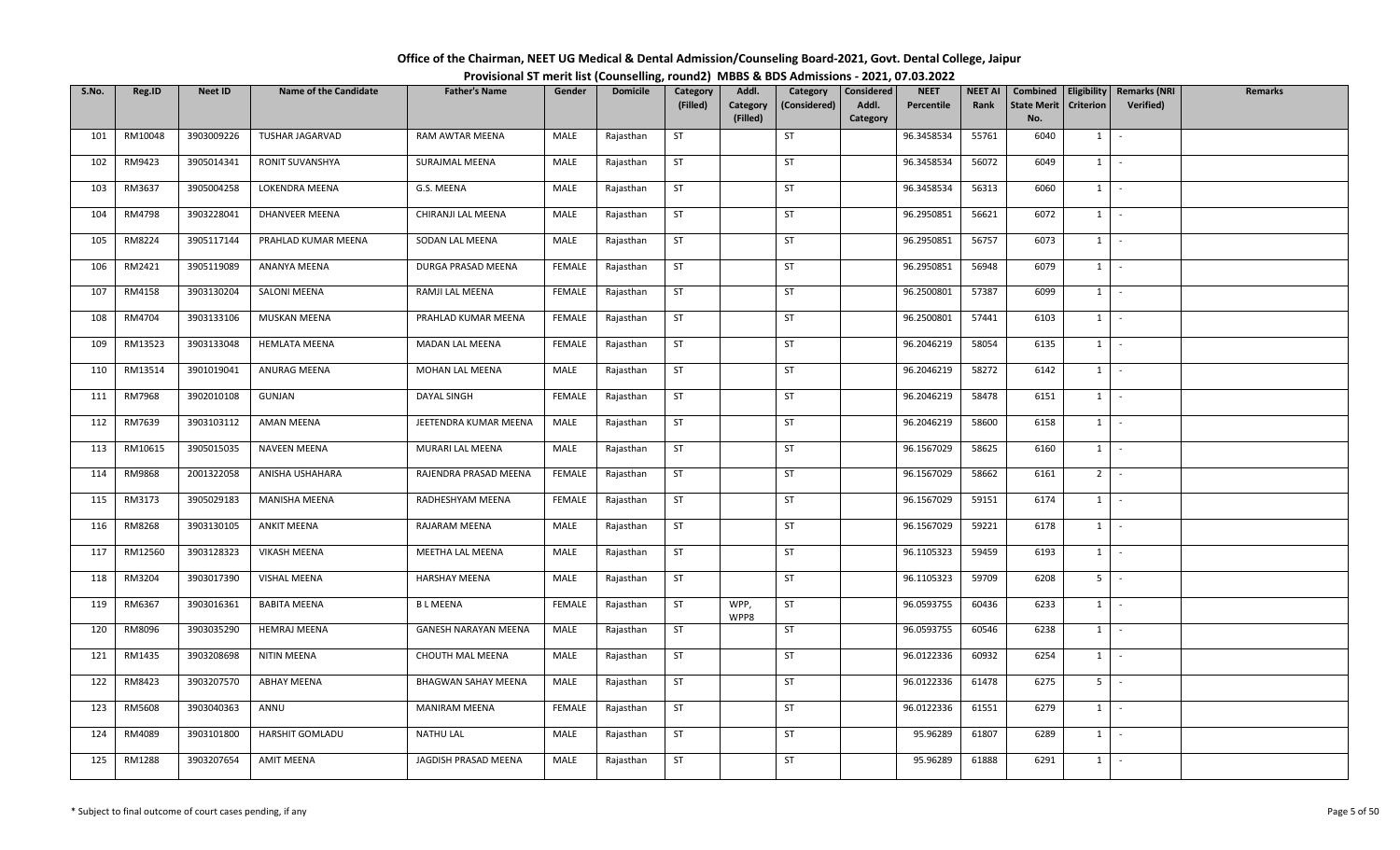| Office of the Chairman, NEET UG Medical & Dental Admission/Counseling Board-2021, Govt. Dental College, Jaipur |  |
|----------------------------------------------------------------------------------------------------------------|--|
| Provisional ST merit list (Counselling, round2) MBBS & BDS Admissions - 2021, 07.03.2022                       |  |

| S.No. | Reg.ID  | <b>Neet ID</b> | <b>Name of the Candidate</b> | <b>Father's Name</b>     | Gender        | <b>Domicile</b> | Category      | Addl.        | Category     | Considered | <b>NEET</b> | <b>NEET AI</b> | Combined           |                     | Eligibility   Remarks (NRI | <b>Remarks</b> |
|-------|---------|----------------|------------------------------|--------------------------|---------------|-----------------|---------------|--------------|--------------|------------|-------------|----------------|--------------------|---------------------|----------------------------|----------------|
|       |         |                |                              |                          |               |                 | (Filled)      | Category     | (Considered) | Addl.      | Percentile  | Rank           | <b>State Merit</b> | Criterion           | Verified)                  |                |
|       |         |                |                              |                          |               |                 |               | (Filled)     |              | Category   |             |                | No.                |                     |                            |                |
| 126   | RM2787  | 3903007079     | <b>ABHISHEK MEENA</b>        | DHOLI DEVI MEENA         | MALE          | Rajasthan       | ST            |              | ST           |            | 95.96289    | 62133          | 6305               | $1 \quad$           | $\sim$                     |                |
| 127   | RM1906  | 3905110134     | <b>SONAM MEENA</b>           | <b>BADAL SINGH MEENA</b> | <b>FEMALE</b> | Rajasthan       | <b>ST</b>     |              | ST           |            | 95.96289    | 62192          | 6307               | $1 \quad$           | $\sim$                     |                |
| 128   | RM13907 | 3903115297     | DATARAM MEENA                | VIJAY SINGH MEENA        | MALE          | Rajasthan       | <b>ST</b>     |              | ST           |            | 95.96289    | 62216          | 6308               | 1                   | $\sim$                     |                |
| 129   | RM3706  | 2302031025     | <b>VIPIN MEENA</b>           | DESHRAJ MEENA            | MALE          | Rajasthan       | <b>ST</b>     |              | ST           |            | 95.9148415  | 62513          | 6325               | $2$ -               |                            |                |
| 130   | RM9864  | 3903108524     | RAVINDRA SINGH MEENA         | RAM BHAROSHI MEENA       | MALE          | Rajasthan       | <b>ST</b>     |              | ST           |            | 95.9148415  | 62518          | 6326               | $1 \quad$           | $\sim$                     |                |
| 131   | RM6487  | 3905002489     | <b>GARIMA MEENA</b>          | MUKESH MEENA             | FEMALE        | Rajasthan       | ST            |              | ST           |            | 95.9148415  | 62767          | 6335               | $3$ $\vert$ $\vert$ |                            |                |
| 132   | RM6215  | 3903222062     | <b>URMILA MEENA</b>          | KISTUR CHAND MEENA       | FEMALE        | Rajasthan       | <b>ST</b>     |              | ST           |            | 95.8686709  | 63148          | 6344               | 1                   | $\sim$                     |                |
| 133   | RM5318  | 3902003062     | RAUNAK MINA                  | HUNTARAM MINA            | MALE          | Rajasthan       | ST            |              | ST           |            | 95.8686709  | 63196          | 6347               | $1 \vert$           | $\sim$                     |                |
| 134   | RM8025  | 3903107371     | SACHIN KUMAR MEENA           | MURARILAL MEENA          | MALE          | Rajasthan       | <b>ST</b>     |              | <b>ST</b>    |            | 95.8686709  | 63434          | 6355               | 2 <sup>1</sup>      | $\sim$                     |                |
| 135   | RM11160 | 3905127159     | SONU MEENA                   | <b>GULKESH MEENA</b>     | FEMALE        | Rajasthan       | <b>ST</b>     |              | ST           |            | 95.8686709  | 63511          | 6357               | 1                   | $\sim$                     |                |
| 136   | RM1011  | 3903028311     | KIRAN MEENA                  | <b>BHANWARLAL MEENA</b>  | FEMALE        | Rajasthan       | <b>ST</b>     |              | <b>ST</b>    |            | 95.8686709  | 63705          | 6362               | 1                   | $\sim$                     |                |
| 137   | RM5480  | 3901018108     | AJAY KUMAR MEENA             | RAKESH KUMAR MEENA       | MALE          | Rajasthan       | <b>ST</b>     |              | ST           |            | 95.8686709  | 63789          | 6366               | $1 \mid$            | $\sim$                     |                |
| 138   | RM10798 | 3903229233     | RAHUL MEENA                  | MURLIDHAR MEENA          | MALE          | Rajasthan       | <b>ST</b>     |              | ST           |            | 95.8169313  | 64095          | 6377               | 1                   | $\sim$                     |                |
| 139   | RM4451  | 3903013090     | <b>DEEKSHA MAHAR</b>         | AMARSINGH MEENA          | <b>FEMALE</b> | Rajasthan       | <b>ST</b>     |              | ST           |            | 95.8169313  | 64197          | 6381               | $1 \vert$           | $\sim$                     |                |
| 140   | RM4716  | 3901005359     | MONIKA MEENA                 | MANOJ KUMAR MEENA        | FEMALE        | Rajasthan       | <b>ST</b>     |              | ST           |            | 95.8169313  | 64381          | 6388               | 1                   | $\sim$                     |                |
| 141   | RM5573  | 3905122197     | LOKESH MEENA                 | <b>BATTU LAL MEENA</b>   | MALE          | Rajasthan       | <b>ST</b>     |              | <b>ST</b>    |            | 95.8169313  | 64507          | 6391               | $1 \mid -$          |                            |                |
| 142   | RM4851  | 3902024119     | NITESH KUMAR                 | RAJ KUMAR                | MALE          | Rajasthan       | <b>ST</b>     |              | <b>ST</b>    |            | 95.7675877  | 64858          | 6401               | $1 \vert$           | $\sim$                     |                |
| 143   | RM4619  | 3903206747     | SAGAR MEENA                  | <b>BABU LAL MEENA</b>    | MALE          | Rajasthan       | <b>ST</b>     |              | <b>ST</b>    |            | 95.7675877  | 64970          | 6405               | $1 \quad$           | $\sim$                     |                |
| 144   | RM6983  | 3903207509     | PRIYA MINA                   | DEVI LAL MEENA           | FEMALE        | Rajasthan       | <b>ST</b>     |              | ST           |            | 95.7675877  | 65113          | 6410               | $1 \cdot$           |                            |                |
| 145   | RM2009  | 3905029027     | SANJAY TATWAL                | RAMAVATAR MEENA          | MALE          | Rajasthan       | <b>ST</b>     |              | ST           |            | 95.7675877  | 65289          | 6417               | 1                   | $\sim$                     |                |
| 146   | RM3097  | 3903222340     | RAJENDRA KUMAR MEENA         | HAJARI LAL MEENA         | MALE          | Rajasthan       | <b>ST</b>     |              | ST           |            | 95.7177908  | 65421          | 6423               | 1                   | $\sim$                     |                |
| 147   | RM6862  | 3903132251     | ANUSHKA MEENA                | KAILASH CHAND MEENA      | <b>FEMALE</b> | Rajasthan       | ST            |              | ST           |            | 95.7177908  | 65758          | 6435               | 1                   | $\sim$                     |                |
| 148   | RM5406  | 3903018115     | RAHUL KUMAR MEENA            | <b>HARIRAM MEENA</b>     | MALE          | Rajasthan       | <b>ST</b>     |              | <b>ST</b>    |            | 95.7177908  | 65960          | 6443               | $1 \quad$           | $\sim$                     |                |
| 149   | RM4640  | 3906024115     | LOKESH DARANGA               | KAMLA SHANKAR DARANGA    | MALE          | Rajasthan       | <b>ST STA</b> |              | STA          |            | 95.6700661  | 66217          | 6461               | $1 \quad$           | $\sim$                     |                |
| 150   | RM5447  | 3903119385     | SACHIN MEENA                 | PYARE LAL MEENA          | MALE          | Rajasthan       | ST            | WDP,<br>EXS6 | ST           |            | 95.6700661  | 66400          | 6467               | $1 \quad$           | $\sim$                     |                |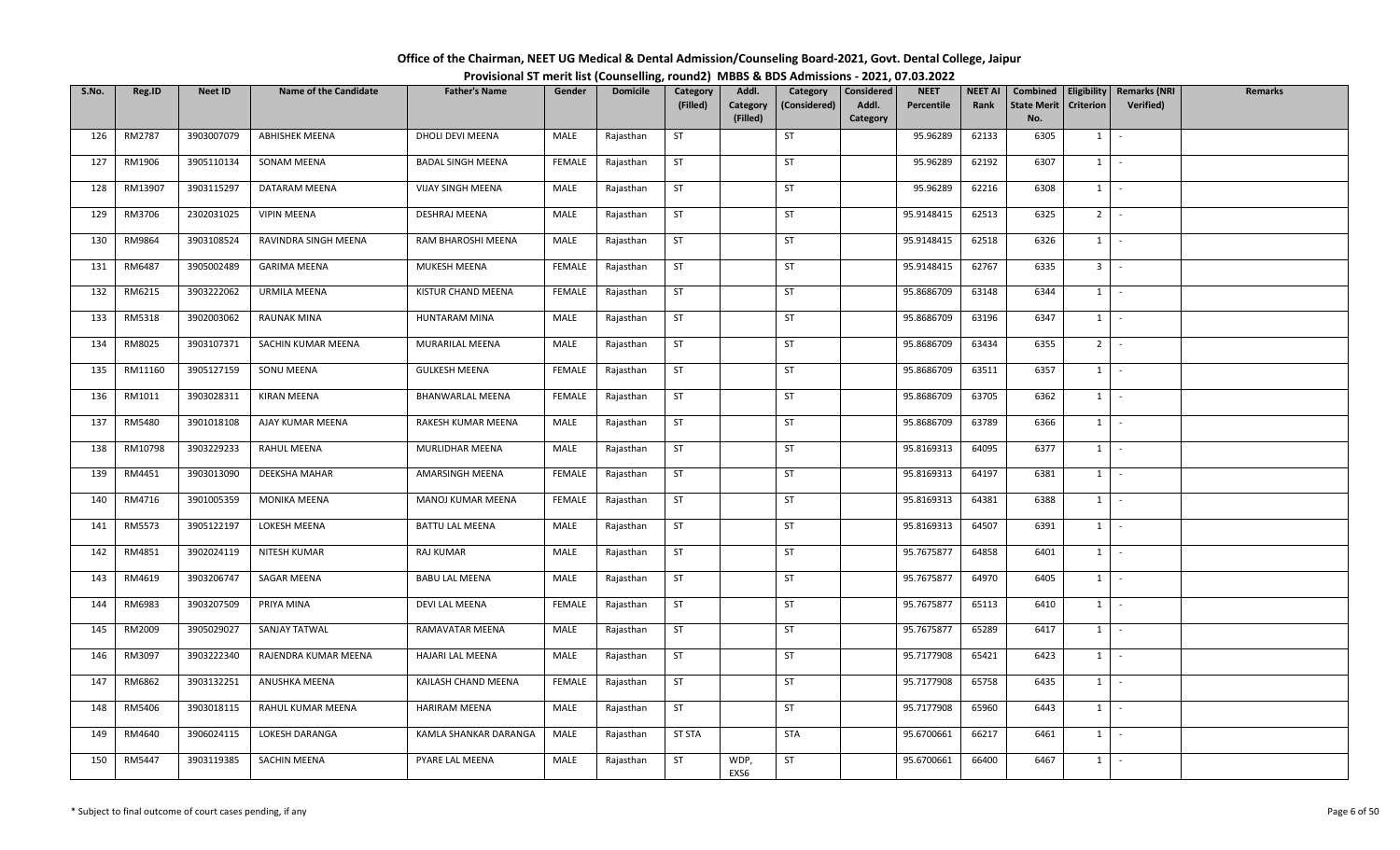| Office of the Chairman, NEET UG Medical & Dental Admission/Counseling Board-2021, Govt. Dental College, Jaipur |  |
|----------------------------------------------------------------------------------------------------------------|--|
| Provisional ST merit list (Counselling, round2) MBBS & BDS Admissions - 2021, 07.03.2022                       |  |

| S.No. | Reg.ID        | <b>Neet ID</b> | <b>Name of the Candidate</b> | <b>Father's Name</b> | Gender        | <b>Domicile</b> | Category      | Addl.                | Category     | Considered        | <b>NEET</b> | <b>NEET AI</b> | Combined                  | Eligibility    | <b>Remarks (NRI</b> | <b>Remarks</b> |
|-------|---------------|----------------|------------------------------|----------------------|---------------|-----------------|---------------|----------------------|--------------|-------------------|-------------|----------------|---------------------------|----------------|---------------------|----------------|
|       |               |                |                              |                      |               |                 | (Filled)      | Category<br>(Filled) | (Considered) | Addl.<br>Category | Percentile  | Rank           | <b>State Merit</b><br>No. | Criterion      | Verified)           |                |
| 151   | RM1396        | 3903022026     | <b>SUNIL MEENA</b>           | <b>UMMED SINGH</b>   | MALE          | Rajasthan       | ST            |                      | ST           |                   | 95.6700661  | 66483          | 6469                      | $1 \quad$      | $\sim$              |                |
|       |               |                |                              |                      |               |                 |               |                      |              |                   |             |                |                           |                |                     |                |
| 152   | RM8782        | 3903231141     | <b>BUDHRAM MEENA</b>         | RAM RATAN MEENA      | MALE          | Rajasthan       | <b>ST</b>     |                      | ST           |                   | 95.6700661  | 66510          | 6471                      | $1 \quad$      | $\sim$              |                |
| 153   | RM2089        | 2001009328     | NIKITA MEENA                 | MUKESH CHAND MEENA   | FEMALE        | Rajasthan       | <b>ST</b>     |                      | ST           |                   | 95.6197512  | 67031          | 6491                      | $1 \quad$      | $\sim$              |                |
| 154   | RM8366        | 3906006050     | <b>UMANG MEENA</b>           | SURESH MEENA         | MALE          | Rajasthan       | <b>ST STA</b> |                      | <b>STA</b>   |                   | 95.6197512  | 67032          | 6492                      | $1 \mid$       | $\sim$              |                |
| 155   | RM8652        | 3903210524     | <b>AARTI MEENA</b>           | RAMESH MEENA         | FEMALE        | Rajasthan       | <b>ST</b>     |                      | ST           |                   | 95.6197512  | 67329          | 6504                      | 1              | $\sim$              |                |
| 156   | RM7721        | 3903231070     | LOKENDRA MEENA               | RAJESH MEENA         | MALE          | Rajasthan       | ST            |                      | ST           |                   | 95.6197512  | 67363          | 6506                      | $1 \mid -$     |                     |                |
| 157   | RM7743        | 3903130082     | LOKESH KUMAR MEENA           | CHAIN SINGH MEENA    | MALE          | Rajasthan       | <b>ST</b>     |                      | <b>ST</b>    |                   | 95.6197512  | 67538          | 6510                      | 1              | $\sim$              |                |
| 158   | RM2872        | 3901008228     | SAHIL MEENA                  | CHOUTH MAL MEENA     | MALE          | Rajasthan       | <b>ST</b>     |                      | ST           |                   | 95.6197512  | 67623          | 6513                      | 1              | $\sim$              |                |
| 159   | RM4749        | 3903006473     | PRAMOD KUMAR MEENA           | RAM KUMAR MEENA      | MALE          | Rajasthan       | <b>ST</b>     |                      | ST           |                   | 95.5676878  | 68387          | 6542                      | $1 \quad$      | $\sim$              |                |
| 160   | RM11162       | 3903037026     | SONAM MINA                   | OM PRAKASH MINA      | FEMALE        | Rajasthan       | <b>ST</b>     |                      | ST           |                   | 95.5676878  | 68415          | 6547                      | $1 \quad$      | $\sim$              |                |
| 161   | RM10501       | 3115034300     | ANITA MEENA                  | KISHAN LAL MEENA     | FEMALE        | Rajasthan       | ST            |                      | ST           |                   | 95.5167901  | 68762          | 6553                      | $1 \mid$       | $\sim$              |                |
| 162   | RM3195        | 3905115119     | <b>MALVIKA MEENA</b>         | JON SINGH MEENA      | <b>FEMALE</b> | Rajasthan       | <b>ST</b>     |                      | ST           |                   | 95.5167901  | 68890          | 6557                      | $1\phantom{0}$ | $\sim$              |                |
| 163   | RM1115        | 3903027069     | <b>ABHAY MINA</b>            | SURESH MINA          | MALE          | Rajasthan       | ST            |                      | ST           |                   | 95.4679645  | 69448          | 6578                      | 1              | $\sim$              |                |
| 164   | RM8559        | 3903225137     | MAHENDRA MEENA               | OM PRAKASH           | MALE          | Rajasthan       | <b>ST</b>     |                      | <b>ST</b>    |                   | 95.4679645  | 69772          | 6588                      | $1 \quad$      | $\sim$              |                |
| 165   | <b>RM7908</b> | 3905005464     | ASTHA MEENA                  | SITARAM MEENA        | FEMALE        | Rajasthan       | <b>ST</b>     |                      | <b>ST</b>    |                   | 95.4679645  | 69953          | 6598                      | 1              | $\sim$              |                |
| 166   | RM8419        | 3903237206     | MAHENDRA SINGH MEENA         | KAILASH CHAND MEENA  | MALE          | Rajasthan       | <b>ST</b>     |                      | <b>ST</b>    |                   | 95.4182324  | 70475          | 6612                      | 1              | $\sim$              |                |
| 167   | RM2826        | 3902006115     | ARUN KUMAR MEENA             | OM PRAKASH MEENA     | MALE          | Rajasthan       | <b>ST</b>     |                      | <b>ST</b>    |                   | 95.4182324  | 70482          | 6613                      | 1              | $\sim$              |                |
| 168   | RM9988        | 3903115480     | <b>MOHIT MEENA</b>           | RAMJI LAL MEENA      | MALE          | Rajasthan       | <b>ST</b>     |                      | ST           |                   | 95.4182324  | 70505          | 6614                      | $1 \mid$       | $\sim$              |                |
| 169   | RM7924        | 3903111136     | RAVI KUMAR MEENA             | MOOL CHAND MEENA     | MALE          | Rajasthan       | <b>ST</b>     |                      | ST           |                   | 95.4182324  | 70524          | 6615                      | $1 \vert$      | $\sim$              |                |
| 170   | RM6247        | 3903122305     | VARSHA MEENA                 | SHIVRAM MEENA        | FEMALE        | Rajasthan       | ST            |                      | ST           |                   | 95.4182324  | 70537          | 6618                      | $1 \quad$      | $\sim$              |                |
| 171   | RM6978        | 3903217077     | MAHENDER KUMAR MINA          | KHYALI RAM MINA      | MALE          | Rajasthan       | <b>ST</b>     |                      | ST           |                   | 95.3622837  | 70816          | 6628                      | 1              | $\sim$              |                |
| 172   | RM1198        | 2201004482     | KHUSHALI R MEENA             | RATAN LAL MEENA      | FEMALE        | Rajasthan       | ST            |                      | <b>ST</b>    |                   | 95.3622837  | 70946          | 6634                      | $2$ -          |                     |                |
| 173   | RM9564        | 3903215462     | NEHA MEENA                   | PHAILEE RAM MEENA    | FEMALE        | Rajasthan       | <b>ST</b>     |                      | <b>ST</b>    |                   | 95.3622837  | 71277          | 6642                      | 1              | $\sim$              |                |
| 174   | RM10078       | 3903124094     | DEVESH NAREDA                | KAMAL RAM MEENA      | MALE          | Rajasthan       | <b>ST</b>     |                      | <b>ST</b>    |                   | 95.3622837  | 71322          | 6644                      | $1 \quad$      | $\sim$              |                |
| 175   | RM6969        | 3903104581     | SANIYA MEENA                 | SHYAM BIHARI MEENA   | FEMALE        | Rajasthan       | <b>ST</b>     |                      | <b>ST</b>    |                   | 95.3622837  | 71335          | 6645                      | $1 \quad$      | $\sim$              |                |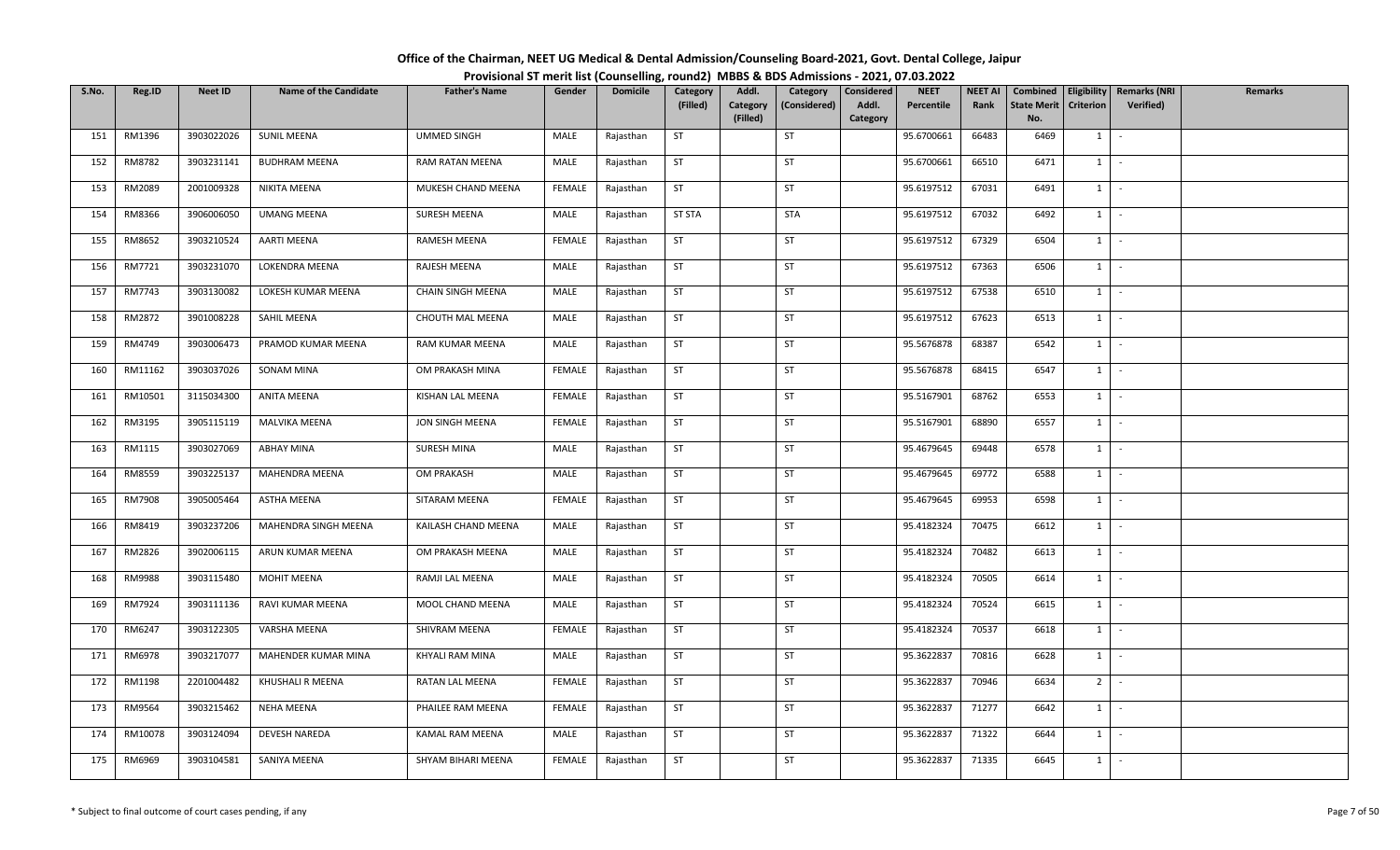| Office of the Chairman, NEET UG Medical & Dental Admission/Counseling Board-2021, Govt. Dental College, Jaipur |  |
|----------------------------------------------------------------------------------------------------------------|--|
| Provisional ST merit list (Counselling, round2) MBBS & BDS Admissions - 2021, 07.03.2022                       |  |

| S.No. | Reg.ID  | <b>Neet ID</b> | <b>Name of the Candidate</b> | <b>Father's Name</b>    | Gender        | <b>Domicile</b> | Category      | Addl.    | Category     | Considered | <b>NEET</b> | <b>NEET AI</b> | Combined           | Eligibility      | <b>Remarks (NRI</b> | <b>Remarks</b> |
|-------|---------|----------------|------------------------------|-------------------------|---------------|-----------------|---------------|----------|--------------|------------|-------------|----------------|--------------------|------------------|---------------------|----------------|
|       |         |                |                              |                         |               |                 | (Filled)      | Category | (Considered) | Addl.      | Percentile  | Rank           | <b>State Merit</b> | <b>Criterion</b> | Verified)           |                |
|       |         |                |                              |                         |               |                 |               | (Filled) |              | Category   |             |                | No.                |                  |                     |                |
| 176   | RM7859  | 3903022351     | SUSHIL KUMAR MEENA           | RAM PRASAD MEENA        | MALE          | Rajasthan       | ST            |          | ST           |            | 95.3622837  | 71338          | 6646               | $1 \quad$        | $\sim$              |                |
| 177   | RM7593  | 3903124080     | JYOTI MEENA                  | RAM BABU MEENA          | FEMALE        | Rajasthan       | <b>ST</b>     |          | ST           |            | 95.3051047  | 71661          | 6659               | $1 \quad$        | $\sim$              |                |
| 178   | RM9028  | 3903012468     | SUNIL KUMAR MEENA            | <b>JALMA MEENA</b>      | MALE          | Rajasthan       | <b>ST</b>     |          | ST           |            | 95.3051047  | 71706          | 6660               | $1 \quad$        | $\sim$              |                |
| 179   | RM11001 | 3905010085     | <b>BHARGAVI KORAP</b>        | <b>BADRILAL MEENA</b>   | <b>FEMALE</b> | Rajasthan       | <b>ST</b>     |          | ST           |            | 95.3051047  | 71966          | 6672               | $1 \mid$         | $\sim$              |                |
| 180   | RM8231  | 3903042297     | ATIN MEENA                   | <b>HARIMAN MEENA</b>    | MALE          | Rajasthan       | <b>ST</b>     |          | ST           |            | 95.3051047  | 72197          | 6680               | 1                | $\sim$              |                |
| 181   | RM3752  | 3903006593     | <b>SACHIN MEENA</b>          | PREM SINGH MEENA        | MALE          | Rajasthan       | ST            |          | ST           |            | 95.3051047  | 72199          | 6681               |                  | $1 \mid -$          |                |
| 182   | RM3091  | 3903117058     | PANKAJ MEENA                 | KAILASH CHAND MEENA     | MALE          | Rajasthan       | <b>ST</b>     |          | <b>ST</b>    |            | 95.3051047  | 72352          | 6691               | 1                | $\sim$              |                |
| 183   | RM6875  | 3903005663     | <b>HEMANT MEENA</b>          | BRIJESH KUMAR MEENA     | MALE          | Rajasthan       | <b>ST</b>     |          | ST           |            | 95.2551783  | 72635          | 6700               | 1                | $\sim$              |                |
| 184   | RM5949  | 3903205751     | AAYUSHI AMAT                 | SURESH CHANDRA MEENA    | FEMALE        | Rajasthan       | <b>ST</b>     |          | ST           |            | 95.2551783  | 73086          | 6709               | $1 \quad$        | $\sim$              |                |
| 185   | RM2689  | 3903002634     | <b>KIRAN MEENA</b>           | SHAMBHU DAYAL MEENA     | FEMALE        | Rajasthan       | <b>ST</b>     |          | <b>ST</b>    |            | 95.2029207  | 73969          | 6745               | $1 \quad$        | $\sim$              |                |
| 186   | RM7741  | 3903030184     | <b>GUDDI MEENA</b>           | RAMKHILADI MEENA        | <b>FEMALE</b> | Rajasthan       | ST            |          | ST           |            | 95.2029207  | 74032          | 6748               | $1 \mid$         | $\sim$              |                |
| 187   | RM7853  | 3903116071     | MUSKAN MEENA                 | RAM SINGH MEENA         | FEMALE        | Rajasthan       | <b>ST</b>     |          | ST           |            | 95.1505984  | 74144          | 6754               | $1\phantom{0}$   | $\sim$              |                |
| 188   | RM14910 | 3903123330     | <b>GIRRAJ MEENA</b>          | NARAYAN MEENA           | MALE          | Rajasthan       | ST            |          | ST           |            | 95.1505984  | 74255          | 6756               | 1                | $\sim$              |                |
| 189   | RM8522  | 3903113056     | <b>ROHIT MEENA</b>           | <b>BHARAT LAL MEENA</b> | MALE          | Rajasthan       | <b>ST</b>     |          | <b>ST</b>    |            | 95.1505984  | 74294          | 6758               | $1 \quad$        | $\sim$              |                |
| 190   | RM1169  | 3903105078     | ADITI SINGHAL                | MAHENDRA KUMAR MEENA    | FEMALE        | Rajasthan       | <b>ST</b>     |          | <b>ST</b>    |            | 95.1505984  | 74440          | 6763               | 1                | $\sim$              |                |
| 191   | RM5739  | 3903232080     | SOURABH MEENA                | PHOOLCHAND MEENA        | MALE          | Rajasthan       | <b>ST</b>     |          | <b>ST</b>    |            | 95.1505984  | 74465          | 6764               | 1                | $\sim$              |                |
| 192   | RM4563  | 3901007232     | KAMAL KISHORE MEENA          | SHIMBHU DAYAL MEENA     | MALE          | Rajasthan       | <b>ST</b>     |          | <b>ST</b>    |            | 95.0993769  | 74931          | 6788               | 1                | $\sim$              |                |
| 193   | RM10506 | 3903041067     | BANWARI LAL MEENA            | <b>KEDAR LAL MEENA</b>  | MALE          | Rajasthan       | <b>ST</b>     |          | ST           |            | 95.0993769  | 75057          | 6791               | $1 \mid$         | $\sim$              |                |
| 194   | RM12855 | 3903213403     | POOJA MEENA                  | <b>GIRDHARI LAL</b>     | FEMALE        | Rajasthan       | <b>ST</b>     |          | ST           |            | 95.0993769  | 75095          | 6792               | $1 \vert$        | $\sim$              |                |
| 195   | RM4732  | 3903220128     | <b>BHOJRAJ MEENA</b>         | <b>GYARSI RAM MEENA</b> | MALE          | Rajasthan       | <b>ST</b>     |          | ST           |            | 95.0993769  | 75386          | 6797               | 1                | $\sim$              |                |
| 196   | RM2815  | 3906004224     | <b>GANITA RAWAT</b>          | ARJUN SINGH RAWAT       | <b>FEMALE</b> | Rajasthan       | <b>ST STA</b> |          | STA          |            | 95.0463422  | 75830          | 6816               | 1                | $\sim$              |                |
| 197   | RM8065  | 3903018389     | <b>ANCHAL MEENA</b>          | SHANKARLAL MEENA        | FEMALE        | Rajasthan       | ST            |          | ST           |            | 95.0463422  | 75983          | 6819               | $1 \cdot$        |                     |                |
| 198   | RM5990  | 3903223191     | ANKIT KUMAR JHARWAL          | MUKESH KUMAR MINA       | MALE          | Rajasthan       | <b>ST</b>     |          | <b>ST</b>    |            | 95.0463422  | 76217          | 6829               | 1                | $\sim$              |                |
| 199   | RM4875  | 3903026052     | MAYA MEENA                   | <b>MALI RAM</b>         | FEMALE        | Rajasthan       | <b>ST</b>     |          | <b>ST</b>    |            | 95.0463422  | 76239          | 6830               | $1 \quad$        | $\sim$              |                |
| 200   | RM6172  | 3903201347     | YAMANDEEP                    | RAMKARAN MEENA          | MALE          | Rajasthan       | <b>ST</b>     |          | <b>ST</b>    |            | 94.9954445  | 76876          | 6850               | $1 \quad$        | $\sim$              |                |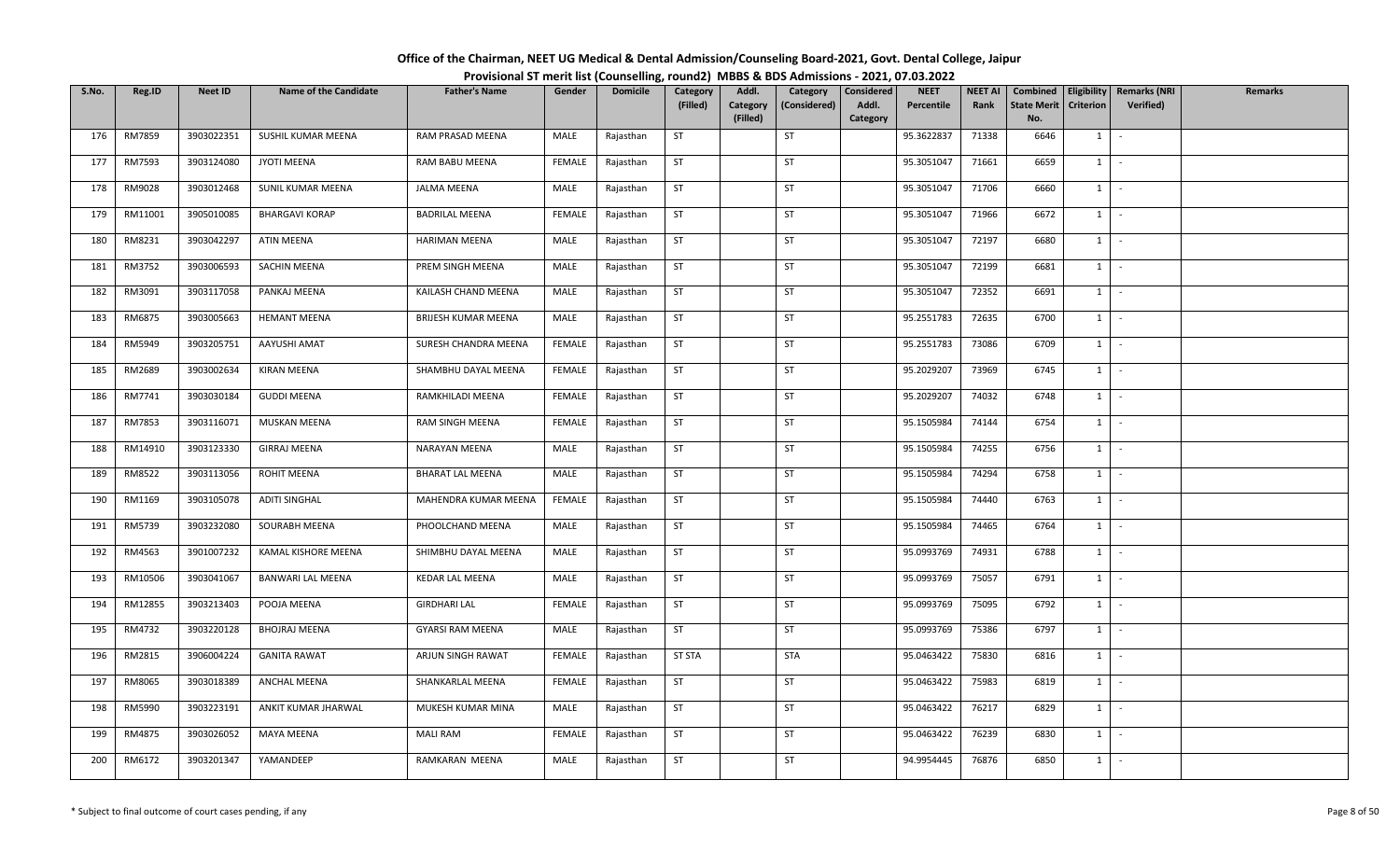| Office of the Chairman, NEET UG Medical & Dental Admission/Counseling Board-2021, Govt. Dental College, Jaipur |  |
|----------------------------------------------------------------------------------------------------------------|--|
| Provisional ST merit list (Counselling, round2) MBBS & BDS Admissions - 2021, 07.03.2022                       |  |

| S.No. | Reg.ID  | <b>Neet ID</b> | <b>Name of the Candidate</b> | <b>Father's Name</b>      | Gender        | <b>Domicile</b> | Category  | Addl.        | Category     | Considered | <b>NEET</b> | <b>NEET AI</b> | Combined           |                  | Eligibility   Remarks (NRI | <b>Remarks</b> |
|-------|---------|----------------|------------------------------|---------------------------|---------------|-----------------|-----------|--------------|--------------|------------|-------------|----------------|--------------------|------------------|----------------------------|----------------|
|       |         |                |                              |                           |               |                 | (Filled)  | Category     | (Considered) | Addl.      | Percentile  | Rank           | <b>State Merit</b> | <b>Criterion</b> | <b>Verified</b> )          |                |
|       |         |                |                              |                           |               |                 |           | (Filled)     |              | Category   |             |                | No.                |                  |                            |                |
| 201   | RM3648  | 3901003253     | <b>ANTIMA MEENA</b>          | JAGDISH PRASAD            | FEMALE        | Rajasthan       | <b>ST</b> | WPP,<br>WPP8 | ST           |            | 94.9954445  | 77023          | 6855               | 1                | $\sim$                     |                |
| 202   | RM7317  | 3905025026     | YESHU KUMAR                  | AMAR SINGH                | MALE          | Rajasthan       | ST        |              | <b>ST</b>    |            | 94.9954445  | 77222          | 6860               | $1 \quad$        | $\sim$                     |                |
| 203   | RM4962  | 3904111040     | POOJA MEENA                  | RATAN LAL MEENA           | <b>FEMALE</b> | Rajasthan       | <b>ST</b> |              | ST           |            | 94.9454533  | 77314          | 6866               | 3 <sup>1</sup>   | $\sim$ $-$                 |                |
| 204   | RM3375  | 3905010025     | <b>MODIT MEENA</b>           | SURESH MEENA              | MALE          | Rajasthan       | ST        |              | ST           |            | 94.8888571  | 78560          | 6893               | $1 \mid$         | $\sim$                     |                |
| 205   | RM2954  | 3115034209     | DINESH KUMAR MEENA           | NAVAL KISHOR MEENA        | MALE          | Rajasthan       | <b>ST</b> |              | ST           |            | 94.8888571  | 78590          | 6896               | $1 \mid$         | $\sim$                     |                |
| 206   | RM7114  | 3903228337     | <b>VINIT KUMAR MEENA</b>     | PRAHLAD RAY MEENA         | MALE          | Rajasthan       | <b>ST</b> |              | ST           |            | 94.8888571  | 78608          | 6898               | 1                | $\sim$                     |                |
| 207   | RM8012  | 3903212033     | RACHNA KUMARI                | <b>RATAN SINGH</b>        | FEMALE        | Rajasthan       | ST        |              | ST           |            | 94.8888571  | 78751          | 6901               | $1 \quad$        | $\sim$                     |                |
| 208   | RM3463  | 3903231052     | REKHA MEENA                  | <b>GIRDHARI LAL MEENA</b> | <b>FEMALE</b> | Rajasthan       | <b>ST</b> |              | ST           |            | 94.8360167  | 79296          | 6918               | 1                | $\sim$                     |                |
| 209   | RM3385  | 3903205325     | KHUSHBOO KUMARI MEENA        | <b>BABU LAL MEENA</b>     | FEMALE        | Rajasthan       | <b>ST</b> |              | ST           |            | 94.7759884  | 80101          | 6941               | 2 <sup>1</sup>   | $\sim$                     |                |
| 210   | RM10541 | 3903040393     | KAVITA MEENA                 | KISHOR KUMAR MEENA        | FEMALE        | Rajasthan       | ST        |              | ST           |            | 94.7759884  | 80130          | 6943               | 1                | $\sim$                     |                |
| 211   | RM6674  | 3901001211     | KALPNA KUMARI MEENA          | KISHAN LAL MEENA          | FEMALE        | Rajasthan       | ST        |              | ST           |            | 94.7759884  | 80186          | 6944               | $1$ $-$          |                            |                |
| 212   | RM7422  | 3903223373     | <b>TANU MEENA</b>            | RAMGOPAL MEENA            | FEMALE        | Rajasthan       | <b>ST</b> |              | ST           |            | 94.7759884  | 80488          | 6958               | $1 \quad$        | $\sim$                     |                |
| 213   | RM13572 | 3905028261     | VANDANA MEENA                | SHRILAL MEENA             | FEMALE        | Rajasthan       | <b>ST</b> |              | ST           |            | 94.7217882  | 80732          | 6966               | 1                | $\sim$                     |                |
| 214   | RM9242  | 3903105194     | DEEPIKA DHANAWAT             | SHREE LAL MEENA           | FEMALE        | Rajasthan       | <b>ST</b> |              | <b>ST</b>    |            | 94.7217882  | 80766          | 6967               | $1 \quad$        | $\sim$                     |                |
| 215   | RM13078 | 3903211152     | <b>MANJU MEENA</b>           | LAHARI PRASAD MEENA       | FEMALE        | Rajasthan       | ST        |              | <b>ST</b>    |            | 94.7217882  | 81044          | 6970               | $1 \quad$        | $\sim$                     |                |
| 216   | RM14584 | 3905106070     | SHIKHA KOTWAL                | HARSAHAY MEENA            | FEMALE        | Rajasthan       | <b>ST</b> |              | <b>ST</b>    |            | 94.7217882  | 81200          | 6976               | $1 \mid$         | $\sim$                     |                |
| 217   | RM8996  | 3905118002     | MS. SANGEETA MEENA           | LOHADE LAL MEENA          | FEMALE        | Rajasthan       | <b>ST</b> |              | ST           |            | 94.7217882  | 81323          | 6981               | 1                | $\sim$                     |                |
| 218   | RM6521  | 2001323079     | NEETESH KUMAR MEENA          | RAMSWROOP MEENA           | MALE          | Rajasthan       | <b>ST</b> |              | <b>ST</b>    |            | 94.7217882  | 81385          | 6984               | 1                | $\sim$                     |                |
| 219   | RM8426  | 3902011199     | <b>HRITIK MEENA</b>          | <b>BRIJRAJ MEENA</b>      | MALE          | Rajasthan       | <b>ST</b> |              | ST           |            | 94.6672641  | 81677          | 6992               |                  | $1 \cdot$                  |                |
| 220   | RM15407 | 3903006238     | SIMRAN TATWAL                | SACHIN KUMAR MEENA        | FEMALE        | Rajasthan       | <b>ST</b> |              | ST           |            | 94.6672641  | 81778          | 6998               | $2^{\circ}$      | $\sim$                     |                |
| 221   | RM11901 | 2201001461     | <b>ADITI VERMA</b>           | SANJAY VERMA              | FEMALE        | Rajasthan       | <b>ST</b> |              | <b>ST</b>    |            | 94.6672641  | 81865          | 7002               | $2^{\circ}$      | $\sim$                     |                |
| 222   | RM13767 | 3903238025     | ADITYA DHUSABAT              | MOHAN SINGH MEENA         | MALE          | Rajasthan       | <b>ST</b> |              | ST           |            | 94.6672641  | 81998          | 7004               | 1                | $\sim$                     |                |
| 223   | RM7107  | 3903137048     | <b>GARIMA MEENA</b>          | <b>MAHADEV MEENA</b>      | FEMALE        | Rajasthan       | ST        |              | ST           |            | 94.6672641  | 82028          | 7006               | $1 \quad$        | $\sim$                     |                |
| 224   | RM1248  | 3905122095     | RATANA MEENA                 | DHANPAL MEENA             | FEMALE        | Rajasthan       | <b>ST</b> |              | <b>ST</b>    |            | 94.6672641  | 82147          | 7009               | $1 \quad$        | $\sim$                     |                |
| 225   | RM11612 | 3903228193     | POOJA KUMARI MEENA           | SHANKAR LAL MEENA         | <b>FEMALE</b> | Rajasthan       | ST        |              | ST           |            | 94.6672641  | 82169          | 7011               | $1 \quad$        | $\sim$                     |                |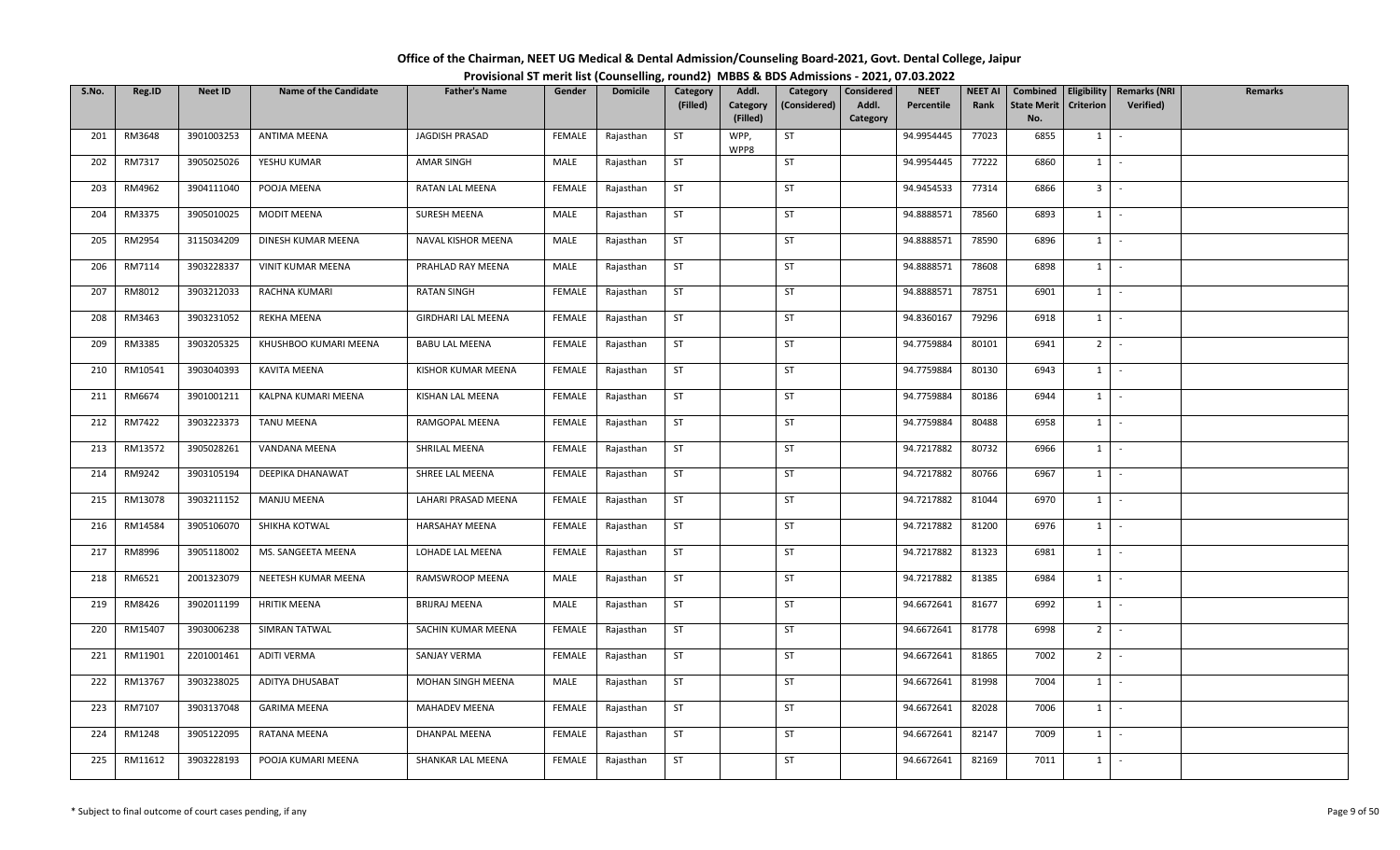| Office of the Chairman, NEET UG Medical & Dental Admission/Counseling Board-2021, Govt. Dental College, Jaipur |  |
|----------------------------------------------------------------------------------------------------------------|--|
| Provisional ST merit list (Counselling, round2) MBBS & BDS Admissions - 2021, 07.03.2022                       |  |

| S.No. | Reg.ID  | <b>Neet ID</b> | <b>Name of the Candidate</b> | <b>Father's Name</b> | Gender        | <b>Domicile</b> | Category      | Addl.                | Category     | Considered        | <b>NEET</b> | <b>NEET AI</b> | Combined                  |                  | Eligibility   Remarks (NRI | Remarks |
|-------|---------|----------------|------------------------------|----------------------|---------------|-----------------|---------------|----------------------|--------------|-------------------|-------------|----------------|---------------------------|------------------|----------------------------|---------|
|       |         |                |                              |                      |               |                 | (Filled)      | Category<br>(Filled) | (Considered) | Addl.<br>Category | Percentile  | Rank           | <b>State Merit</b><br>No. | <b>Criterion</b> | <b>Verified</b> )          |         |
| 226   | RM9092  | 3906005237     | KAMLESH NINAMA               | KANTI LAL NINAMA     | MALE          | Rajasthan       | <b>ST STA</b> |                      | <b>STA</b>   |                   | 94.6101499  | 82357          | 7021                      | 1                | $\sim$                     |         |
|       |         |                |                              |                      |               |                 |               |                      |              |                   |             |                |                           |                  |                            |         |
| 227   | RM2743  | 3905002142     | VIKAS MEENA                  | <b>BHARAT MEENA</b>  | MALE          | Rajasthan       | <b>ST</b>     |                      | <b>ST</b>    |                   | 94.6101499  | 82539          | 7026                      | 1                | $\sim$                     |         |
| 228   | RM6057  | 2706038068     | DUNGAR SINGH MEENA           | KALYAN SAHAY MEENA   | MALE          | Rajasthan       | <b>ST</b>     |                      | ST           |                   | 94.6101499  | 82725          | 7034                      | $1 \cdot$        |                            |         |
| 229   | RM8371  | 3905120231     | PRIYANKA MEENA               | DINESH CHAND MEENA   | <b>FEMALE</b> | Rajasthan       | ST            |                      | ST           |                   | 94.6101499  | 82992          | 7043                      | $1$ $-$          |                            |         |
| 230   | RM7921  | 3903110092     | <b>BUDHDARAM MEENA</b>       | SHYORAM MEENA        | MALE          | Rajasthan       | ST            |                      | ST           |                   | 94.6101499  | 83131          | 7050                      | $1 \mid$         | $\sim$                     |         |
| 231   | RM4913  | 3903221229     | ROSHAN MEENA                 | RANJEET MAL MEENA    | MALE          | Rajasthan       | <b>ST</b>     |                      | ST           |                   | 94.5525823  | 83320          | 7056                      | 1                | $\sim$                     |         |
| 232   | RM11788 | 3903116452     | ABHINAV MEENA                | <b>JEEWAN RAM</b>    | MALE          | Rajasthan       | ST            |                      | ST           |                   | 94.5525823  | 83618          | 7063                      | $1 \quad$        | $\sim$                     |         |
| 233   | RM12224 | 3903016019     | MANISH KUMAR MEENA           | MAHENDRA KUMAR MEENA | MALE          | Rajasthan       | <b>ST</b>     |                      | ST           |                   | 94.5525823  | 83764          | 7066                      | 1                | $\sim$                     |         |
| 234   | RM10524 | 3903017147     | AYUSHI                       | JAGRAM               | <b>FEMALE</b> | Rajasthan       | ST            |                      | ST           |                   | 94.5525823  | 83813          | 7070                      | 1                | $\sim$                     |         |
| 235   | RM14008 | 3903206021     | ADITYA DHIRAWAT              | MOTI LAL MEENA       | MALE          | Rajasthan       | ST            |                      | ST           |                   | 94.5525823  | 84043          | 7080                      | 1                | $\sim$                     |         |
| 236   | RM12557 | 3903127092     | MANISH KUMAR MEENA           | SHIV KUMAR MEENA     | MALE          | Rajasthan       | ST            |                      | ST           |                   | 94.4937845  | 84305          | 7087                      | $2$ -            |                            |         |
| 237   | RM10341 | 3903011158     | SANGEETA                     | <b>ISHWAR</b>        | <b>FEMALE</b> | Rajasthan       | <b>ST</b>     |                      | ST           |                   | 94.4937845  | 84355          | 7088                      | $1 \quad$        | $\sim$                     |         |
| 238   | RM13568 | 3903110286     | AKSHITA KUMARI MEENA         | KAMLESH KUMAR MEENA  | FEMALE        | Rajasthan       | <b>ST</b>     |                      | ST           |                   | 94.4937845  | 84723          | 7102                      | 1                | $\sim$                     |         |
| 239   | RM5266  | 3904021155     | <b>VIJETA JEPH</b>           | ROHITASH MEENA       | FEMALE        | Rajasthan       | <b>ST</b>     |                      | <b>ST</b>    |                   | 94.4937845  | 84938          | 7108                      | $1 \quad$        | $\sim$                     |         |
| 240   | RM3549  | 3905119197     | NISHANT SINGH MEENA          | DHARA SINGH MEENA    | MALE          | Rajasthan       | <b>ST</b>     |                      | <b>ST</b>    |                   | 94.4401022  | 85421          | 7124                      | $1 \quad$        | $\sim$                     |         |
| 241   | RM11237 | 3906002290     | ANUPRIYA PARMAR              | VASUDEV PARMAR       | FEMALE        | Rajasthan       | <b>ST STA</b> |                      | <b>STA</b>   |                   | 94.4401022  | 85708          | 7131                      | $1 \mid$         | $\sim$                     |         |
| 242   | RM14529 | 3903235229     | RAGHUVEER MEENA              | RANG LAL MEENA       | MALE          | Rajasthan       | <b>ST</b>     |                      | ST           |                   | 94.4401022  | 85720          | 7132                      | 1                | $\sim$                     |         |
| 243   | RM10753 | 3905120125     | YOGESH MEENA                 | RAMKALYAN MEENA      | MALE          | Rajasthan       | ST            |                      | <b>ST</b>    |                   | 94.386161   | 86025          | 7144                      | 1                | $\sim$                     |         |
| 244   | RM5812  | 3903123327     | SAPNA MEENA                  | HANUMAN SAHAY MEENA  | FEMALE        | Rajasthan       | <b>ST</b>     |                      | ST           |                   | 94.386161   | 86102          | 7147                      | $1 \cdot$        |                            |         |
| 245   | RM10173 | 3903223297     | ANUSHIKHA MEENA              | RADHEY SHYAM MEENA   | FEMALE        | Rajasthan       | <b>ST</b>     |                      | <b>ST</b>    |                   | 94.386161   | 86224          | 7149                      | $1 \vert$        | $\sim$                     |         |
| 246   | RM1514  | 3903202445     | ANJU MEENA                   | KAMLESH MEENA        | <b>FEMALE</b> | Rajasthan       | <b>ST</b>     |                      | <b>ST</b>    |                   | 94.386161   | 86244          | 7151                      | 2 <sup>1</sup>   | $\sim$                     |         |
| 247   | RM5218  | 2302032176     | NARENDER MEENA               | RAMADHAR MEENA       | MALE          | Rajasthan       | <b>ST</b>     |                      | ST           |                   | 94.386161   | 86373          | 7155                      | 2 <sup>1</sup>   | $\sim$                     |         |
| 248   | RM1482  | 3903132124     | <b>KRISHN CHAND MEENA</b>    | HARBHAJAN MEENA      | MALE          | Rajasthan       | ST            |                      | ST           |                   | 94.386161   | 86374          | 7156                      | $1 \quad$        | $\sim$                     |         |
| 249   | RM3157  | 3903123161     | DEEPCHAND                    | KAILASH MEENA        | MALE          | Rajasthan       | <b>ST</b>     |                      | <b>ST</b>    |                   | 94.386161   | 86550          | 7161                      | $1 \quad$        | $\sim$                     |         |
| 250   | RM9939  | 3901019190     | MUKESH KUMAR MEENA           | KALU RAM MEENA       | MALE          | Rajasthan       | ST            |                      | ST           |                   | 94.386161   | 86666          | 7164                      | $1 \quad$        | $\sim$                     |         |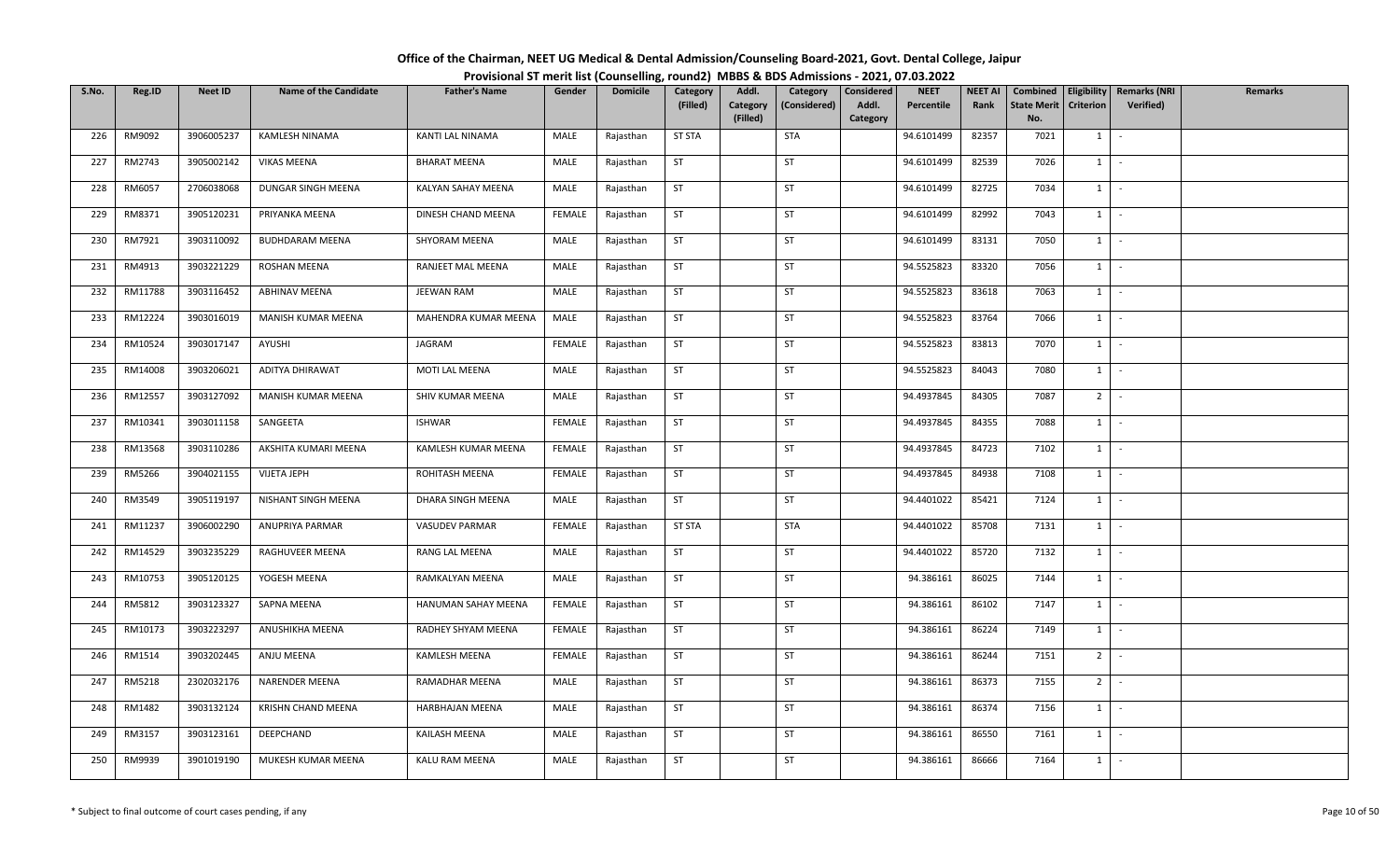| Office of the Chairman, NEET UG Medical & Dental Admission/Counseling Board-2021, Govt. Dental College, Jaipur |  |
|----------------------------------------------------------------------------------------------------------------|--|
| Provisional ST merit list (Counselling, round2) MBBS & BDS Admissions - 2021, 07.03.2022                       |  |

| S.No. | Reg.ID  | Neet ID    | <b>Name of the Candidate</b> | <b>Father's Name</b> | Gender        | <b>Domicile</b> | Category  | Addl.                | Category     | Considered        | <b>NEET</b> | <b>NEET AI</b> | Combined                  |                  | <b>Eligibility   Remarks (NRI</b> | Remarks |
|-------|---------|------------|------------------------------|----------------------|---------------|-----------------|-----------|----------------------|--------------|-------------------|-------------|----------------|---------------------------|------------------|-----------------------------------|---------|
|       |         |            |                              |                      |               |                 | (Filled)  | Category<br>(Filled) | (Considered) | Addl.<br>Category | Percentile  | Rank           | <b>State Merit</b><br>No. | <b>Criterion</b> | <b>Verified</b> )                 |         |
| 251   | RM2214  | 3903037108 | JEETRAM MEENA                | JAGRAM MEENA         | MALE          | Rajasthan       | <b>ST</b> |                      | ST           |                   | 94.3252262  | 86797          | 7168                      | 1                | $\sim$                            |         |
| 252   | RM8864  | 3903026054 | <b>CHINTU MEENA</b>          | NANU LAL MEENA       | FEMALE        | Rajasthan       | ST        |                      | <b>ST</b>    |                   | 94.3252262  | 86955          | 7176                      | $1 \quad$        | $\sim$                            |         |
| 253   | RM13986 | 3903211156 | SONU MEENA                   | RAMBAL MEENA         | MALE          | Rajasthan       | <b>ST</b> |                      | <b>ST</b>    |                   | 94.3252262  | 87183          | 7181                      |                  | $1 \cdot$                         |         |
| 254   | RM8327  | 3903040427 | PRIYANKA                     | PAPPU RAM MEENA      | FEMALE        | Rajasthan       | ST        |                      | ST           |                   | 94.3252262  | 87217          | 7184                      |                  | $1 \cdot$                         |         |
| 255   | RM10564 | 3905113100 | RAJNESH MEENA                | <b>BABULAL MEENA</b> | MALE          | Rajasthan       | <b>ST</b> |                      | ST           |                   | 94.3252262  | 87249          | 7186                      |                  | $1 \mid -$                        |         |
| 256   | RM14963 | 3903118269 | ASHISH MEENA                 | HARKESH MEENA        | MALE          | Rajasthan       | ST        |                      | ST           |                   | 94.3252262  | 87611          | 7196                      |                  | $1 \cdot$                         |         |
| 257   | RM10092 | 3903213181 | MEENAKSHI MEENA              | MOHAN LAL MEENA      | <b>FEMALE</b> | Rajasthan       | <b>ST</b> |                      | ST           |                   | 94.2674644  | 87853          | 7201                      | $1 \mid$         | $\sim$                            |         |
| 258   | RM9187  | 3905021129 | <b>SUMAN MEENA</b>           | JAYRAM MEENA         | <b>FEMALE</b> | Rajasthan       | <b>ST</b> |                      | ST           |                   | 94.2674644  | 88183          | 7212                      | 2 <sup>1</sup>   | $\sim$ $-$                        |         |
| 259   | RM8352  | 3903120204 | POOJA MEENA                  | MANGAL RAM MEENA     | FEMALE        | Rajasthan       | ST        |                      | ST           |                   | 94.2674644  | 88184          | 7213                      |                  | $1$ $-$                           |         |
| 260   | RM4520  | 3903206547 | RAHUL MEENA                  | LAXMI NARAYAN MEENA  | MALE          | Rajasthan       | ST        |                      | <b>ST</b>    |                   | 94.2674644  | 88291          | 7217                      | $1 \quad$        | $\sim$ $-$                        |         |
| 261   | RM13746 | 3903202369 | PRAMOD BALOT                 | LALLU LAL BALOT      | MALE          | Rajasthan       | ST        |                      | ST           |                   | 94.2674644  | 88306          | 7219                      |                  | $1 \cdot$                         |         |
| 262   | RM9410  | 3905126002 | LOKESH MEENA                 | HANUMAN MEENA        | MALE          | Rajasthan       | <b>ST</b> |                      | <b>ST</b>    |                   | 94.2674644  | 88325          | 7222                      |                  | $1$ $\vert$ $\vert$               |         |
| 263   | RM4683  | 3901017172 | SACHIN KUMAR MEENA           | HAJARI LAL MEENA     | MALE          | Rajasthan       | <b>ST</b> |                      | ST           |                   | 94.2674644  | 88438          | 7226                      | 1                | $\sim$ $-$                        |         |
| 264   | RM1145  | 3905124146 | <b>CHETAN MEENA</b>          | <b>JUGRAJ MEENA</b>  | MALE          | Rajasthan       | <b>ST</b> |                      | <b>ST</b>    |                   | 94.2083427  | 88607          | 7235                      | $1 \mid$         | $\sim$                            |         |
| 265   | RM4222  | 3903107295 | HARSHITA MEENA               | RAM LAL MEENA        | FEMALE        | Rajasthan       | <b>ST</b> |                      | ST           |                   | 94.2083427  | 88650          | 7237                      | $1 \quad$        | $\sim$ $-$                        |         |
| 266   | RM9253  | 3905019042 | MADAN MOHAN MEENA            | DHAN SINGH MEENA     | MALE          | Rajasthan       | <b>ST</b> |                      | <b>ST</b>    |                   | 94.2083427  | 88789          | 7240                      |                  | $1 \mid -$                        |         |
| 267   | RM6128  | 3903110269 | ABHILASHA MEENA              | SHYAM SUNDAR         | FEMALE        | Rajasthan       | ST        |                      | ST           |                   | 94.2083427  | 88916          | 7248                      | $1 \mid$         | $\sim$                            |         |
| 268   | RM7496  | 3905007038 | <b>BHUPENDRA MEENA</b>       | HAR SAHAY MEENA      | MALE          | Rajasthan       | <b>ST</b> |                      | ST           |                   | 94.2083427  | 89218          | 7258                      | $1 \mid$         | $\sim$                            |         |
| 269   | RM3527  | 3903001636 | LAKHAN MEENA                 | <b>TEJMAL MEENA</b>  | MALE          | Rajasthan       | <b>ST</b> |                      | ST           |                   | 94.2083427  | 89331          | 7263                      |                  | $1 \cdot$                         |         |
| 270   | RM5120  | 3903215158 | PRIYANKA MEENA               | SANWAR MAL MEENA     | <b>FEMALE</b> | Rajasthan       | <b>ST</b> |                      | <b>ST</b>    |                   | 94.1548547  | 89510          | 7271                      | 1                | $\sim$                            |         |
| 271   | RM7338  | 3903203212 | ANNU MEENA                   | PAWAN KUMAR MEENA    | FEMALE        | Rajasthan       | <b>ST</b> |                      | <b>ST</b>    |                   | 94.1548547  | 89740          | 7277                      |                  | $1 \mid -$                        |         |
| 272   | RM8014  | 3905126058 | <b>BHUVNESH MEENA</b>        | MODU LAL MEENA       | MALE          | Rajasthan       | <b>ST</b> |                      | ST           |                   | 94.1548547  | 90090          | 7287                      |                  | $1$ $-$                           |         |
| 273   | RM9043  | 3903102819 | SIDDHARTH MIMROTH            | HARINARAYAN MEENA    | MALE          | Rajasthan       | <b>ST</b> |                      | ST           |                   | 94.0972224  | 90336          | 7292                      | $1 \mid$         | $\sim$                            |         |
| 274   | RM6251  | 3904001374 | <b>SUNNY MEENA</b>           | RAM KHILADI          | MALE          | Rajasthan       | <b>ST</b> |                      | ST           |                   | 94.0972224  | 90936          | 7301                      | 2 <sup>1</sup>   | оФ,                               |         |
| 275   | RM5010  | 3903035326 | RITU KUMARI                  | RAJ KUMAR            | <b>FEMALE</b> | Rajasthan       | ST        |                      | ST           |                   | 94.0369999  | 91367          | 7313                      | $1 \quad$        | $\sim$                            |         |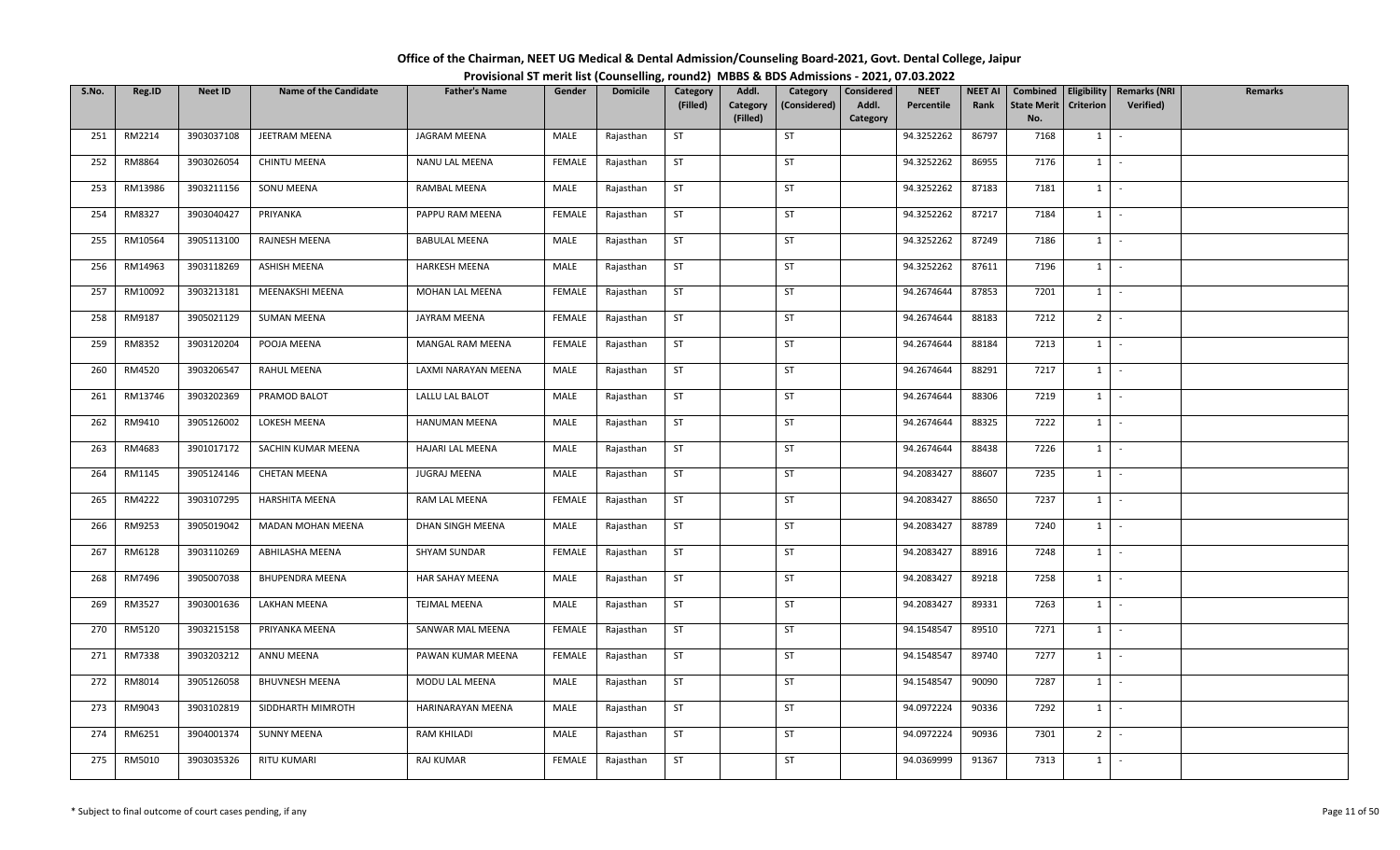| Office of the Chairman, NEET UG Medical & Dental Admission/Counseling Board-2021, Govt. Dental College, Jaipur |  |
|----------------------------------------------------------------------------------------------------------------|--|
| Provisional ST merit list (Counselling, round2) MBBS & BDS Admissions - 2021, 07.03.2022                       |  |

| S.No. | Reg.ID  | Neet ID    | <b>Name of the Candidate</b> | <b>Father's Name</b>    | Gender        | <b>Domicile</b> | Category  | Addl.                | Category     | Considered        | <b>NEET</b> | <b>NEET AI</b> | Combined                  |                  | <b>Eligibility   Remarks (NRI</b> | Remarks |
|-------|---------|------------|------------------------------|-------------------------|---------------|-----------------|-----------|----------------------|--------------|-------------------|-------------|----------------|---------------------------|------------------|-----------------------------------|---------|
|       |         |            |                              |                         |               |                 | (Filled)  | Category<br>(Filled) | (Considered) | Addl.<br>Category | Percentile  | Rank           | <b>State Merit</b><br>No. | <b>Criterion</b> | Verified)                         |         |
| 276   | RM5643  | 3905007429 | KAMAKSHI MEENA               | KANHAIYA LAL MEENA      | FEMALE        | Rajasthan       | <b>ST</b> |                      | ST           |                   | 94.0369999  | 91593          | 7321                      | 1                | $\sim$                            |         |
|       |         |            |                              |                         |               |                 |           |                      |              |                   |             |                |                           |                  |                                   |         |
| 277   | RM2705  | 3903216212 | ASHISH KUMAR MEENA           | <b>MAHIPAL MEENA</b>    | MALE          | Rajasthan       | ST        |                      | <b>ST</b>    |                   | 94.0369999  | 91744          | 7326                      | $1 \quad$        | $\sim$                            |         |
| 278   | RM9701  | 3905113285 | AMAN MEENA                   | <b>VEERBHAN MEENA</b>   | MALE          | Rajasthan       | <b>ST</b> |                      | <b>ST</b>    |                   | 93.9777488  | 92220          | 7347                      |                  | $1 \cdot$                         |         |
| 279   | RM6718  | 3902003315 | SAHIL MEENA                  | <b>HARI RAM MEENA</b>   | MALE          | Rajasthan       | <b>ST</b> |                      | ST           |                   | 93.9777488  | 92300          | 7348                      |                  | $1$ $-$                           |         |
| 280   | RM5574  | 3903203108 | ARVIND KUMAR MEENA           | LAKHAN LAL MEENA        | MALE          | Rajasthan       | ST        |                      | ST           |                   | 93.9777488  | 92353          | 7350                      | 2 <sup>1</sup>   | $\sim$ $-$                        |         |
| 281   | RM11232 | 3903235145 | RAAJAL DOBWAL                | MITHA LAL MEENA         | FEMALE        | Rajasthan       | <b>ST</b> |                      | ST           |                   | 93.9777488  | 92476          | 7351                      |                  | $1 \cdot$                         |         |
| 282   | RM8267  | 3903119062 | ANISHA MEENA                 | <b>BHARAT LAL MEENA</b> | FEMALE        | Rajasthan       | ST        |                      | ST           |                   | 93.9777488  | 92537          | 7354                      | $1 \quad$        | $\sim$                            |         |
| 283   | RM2441  | 3903003115 | POOJA MEENA                  | <b>BRIJMOHAN MEENA</b>  | <b>FEMALE</b> | Rajasthan       | ST        |                      | ST           |                   | 93.9777488  | 92678          | 7362                      | $1 \mid$         | $\sim$ $-$                        |         |
| 284   | RM8170  | 3905015064 | SANJEEV KUMAR MEENA          | MOHAN LAL MEENA         | MALE          | Rajasthan       | <b>ST</b> |                      | ST           |                   | 93.9777488  | 92708          | 7364                      |                  | $1$ $-$                           |         |
| 285   | RM10639 | 3903042193 | KHEMRAJ                      | RAJA RAM                | MALE          | Rajasthan       | ST        |                      | <b>ST</b>    |                   | 93.9777488  | 92769          | 7368                      | $1 \quad$        | $\sim$ $-$                        |         |
| 286   | RM4050  | 3905026197 | SAURABH KUMAR MEENA          | RATAN LAL MEENA         | MALE          | Rajasthan       | <b>ST</b> |                      | ST           |                   | 93.9136409  | 93381          | 7381                      |                  | $1 \cdot$                         |         |
| 287   | RM8103  | 3901009014 | KARISHMA KUMARI MEENA        | CHOTH MAL MEENA         | <b>FEMALE</b> | Rajasthan       | <b>ST</b> | WPP,<br>WPP8         | ST           |                   | 93.9136409  | 93421          | 7384                      | 8 <sup>1</sup>   | $\sim$                            |         |
| 288   | RM3175  | 3905120194 | DHARMRAJ MEENA               | CHOTU LAL MEENA         | MALE          | Rajasthan       | ST        |                      | ST           |                   | 93.9136409  | 93567          | 7392                      | 1                | $\sim$                            |         |
| 289   | RM3276  | 3903222373 | NARENDRA KUMAR MEENA         | RAMESH CHAND MEENA      | MALE          | Rajasthan       | <b>ST</b> |                      | <b>ST</b>    |                   | 93.9136409  | 93918          | 7407                      | $1 \quad$        | $\sim$                            |         |
| 290   | RM11340 | 3901014012 | RAVITA MEENA                 | HAJARI LAL MEENA        | FEMALE        | Rajasthan       | ST        |                      | ST           |                   | 93.9136409  | 93939          | 7409                      | $1 \quad$        | $\sim$ $-$                        |         |
| 291   | RM10669 | 3905010192 | MINAKSHI MEENA               | RAMBILAS MEENA          | FEMALE        | Rajasthan       | <b>ST</b> |                      | <b>ST</b>    |                   | 93.8561381  | 93993          | 7413                      |                  | $1 \mid -$                        |         |
| 292   | RM2881  | 3903029245 | <b>SUNIL MEENA</b>           | LAL CHAND MEENA         | MALE          | Rajasthan       | ST        |                      | ST           |                   | 93.8561381  | 94410          | 7421                      |                  | $1$ $-$                           |         |
| 293   | RM7602  | 3903137035 | PARMANAND MEENA              | <b>BRAJ MOHAN MEENA</b> | MALE          | Rajasthan       | ST        |                      | ST           |                   | 93.8561381  | 94456          | 7425                      | $1 \mid$         | $\sim$                            |         |
| 294   | RM9003  | 3905012113 | MINAKSHI MEENA               | ROOP LAL MEENA          | FEMALE        | Rajasthan       | <b>ST</b> |                      | ST           |                   | 93.7977935  | 94964          | 7439                      |                  | $1 \cdot$                         |         |
| 295   | RM2252  | 3901001190 | KRISHNA MEENA                | RAMDHAN MEENA           | FEMALE        | Rajasthan       | <b>ST</b> |                      | <b>ST</b>    |                   | 93.7977935  | 94978          | 7440                      | 2 <sup>1</sup>   | $\sim$                            |         |
| 296   | RM2781  | 3903203389 | NEETU KUMARI MAHAR           | VIJENDER KUMAR MEENA    | FEMALE        | Rajasthan       | <b>ST</b> |                      | ST           |                   | 93.7977935  | 95041          | 7442                      |                  | $1 \mid -$                        |         |
| 297   | RM7034  | 3903133054 | <b>VIVEK MEENA</b>           | LAXMI CHAND MEENA       | MALE          | Rajasthan       | <b>ST</b> |                      | ST           |                   | 93.7977935  | 95046          | 7443                      |                  | $1$ $-$                           |         |
| 298   | RM1369  | 3905028279 | <b>MOHIT NAREDA</b>          | PAPPU LAL MEENA         | MALE          | Rajasthan       | ST        |                      | ST           |                   | 93.7977935  | 95745          | 7462                      | $1 \quad$        | $\sim$                            |         |
| 299   | RM9141  | 3902021227 | ROMIKA                       | KALU RAM MEENA          | FEMALE        | Rajasthan       | <b>ST</b> |                      | ST           |                   | 93.7382833  | 96098          | 7475                      | $1 \quad$        | $\sim$                            |         |
| 300   | RM3658  | 3901015379 | MANTA KUMARI MEENA           | BHOJA RAM MEENA         | FEMALE        | Rajasthan       | ST        |                      | ST           |                   | 93.7382833  | 96152          | 7476                      | $1 \quad$        | $\sim$                            |         |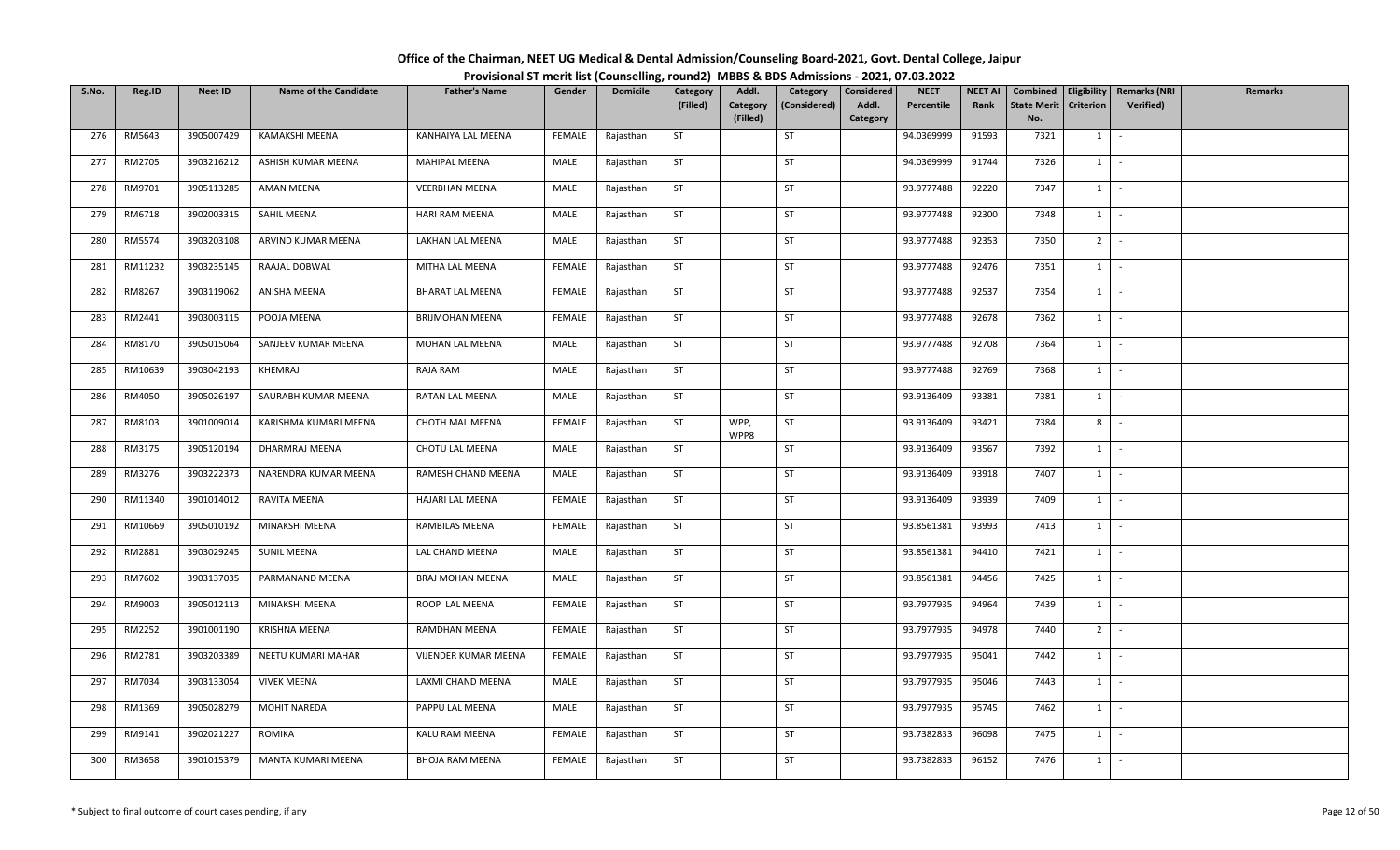| Office of the Chairman, NEET UG Medical & Dental Admission/Counseling Board-2021, Govt. Dental College, Jaipur |  |
|----------------------------------------------------------------------------------------------------------------|--|
| Provisional ST merit list (Counselling, round2) MBBS & BDS Admissions - 2021, 07.03.2022                       |  |

| S.No. | Reg.ID  | <b>Neet ID</b> | <b>Name of the Candidate</b> | <b>Father's Name</b>        | Gender        | <b>Domicile</b> | Category  | Addl.                | Category     | Considered        | <b>NEET</b> | <b>NEET AI</b> | Combined                  |                  | Eligibility   Remarks (NRI | <b>Remarks</b> |
|-------|---------|----------------|------------------------------|-----------------------------|---------------|-----------------|-----------|----------------------|--------------|-------------------|-------------|----------------|---------------------------|------------------|----------------------------|----------------|
|       |         |                |                              |                             |               |                 | (Filled)  | Category<br>(Filled) | (Considered) | Addl.<br>Category | Percentile  | Rank           | <b>State Merit</b><br>No. | <b>Criterion</b> | <b>Verified</b> )          |                |
| 301   | RM9872  | 3903032307     | RAKESH MEENA                 | <b>GHANSHYAM MEENA</b>      | MALE          | Rajasthan       | <b>ST</b> |                      | <b>ST</b>    |                   | 93.7382833  | 96572          | 7489                      | 1                | $\sim$                     |                |
| 302   | RM13536 | 3905029024     | PANKAJ MEENA                 | SEWARAM MEENA               | MALE          | Rajasthan       | ST        |                      | <b>ST</b>    |                   | 93.677737   | 96832          | 7495                      | 1                | $\sim$                     |                |
| 303   | RM3997  | 3905104037     | JYOTI MEENA                  | OM PRAKASH MEENA            | <b>FEMALE</b> | Rajasthan       | <b>ST</b> |                      | ST           |                   | 93.677737   | 96934          | 7497                      | $1 \cdot$        |                            |                |
| 304   | RM2350  | 3903107184     | CHETAN KUMAR MEENA           | <b>KARTAR SINGH MEENA</b>   | MALE          | Rajasthan       | ST        |                      | ST           |                   | 93.677737   | 96964          | 7498                      | $1$ $-$          |                            |                |
| 305   | RM5948  | 3903204067     | <b>KIRAN MEENA</b>           | SURAJGYAN MEENA             | <b>FEMALE</b> | Rajasthan       | ST        |                      | ST           |                   | 93.677737   | 97399          | 7510                      | $1$ $-$          |                            |                |
| 306   | RM7281  | 3903111397     | ROHITASH MEENA               | JASVANT SINGH MEENA         | MALE          | Rajasthan       | <b>ST</b> |                      | <b>ST</b>    |                   | 93.677737   | 97486          | 7515                      | 1                | $\sim$ $-$                 |                |
| 307   | RN16391 | 3903229260     | AJAY MEENA                   | RAJENDRA MEENA              | MALE          | Rajasthan       | ST        |                      | ST           |                   | 93.6116865  | 97982          | 7532                      | $1 \quad$        | $\sim$                     |                |
| 308   | RM6968  | 3903001815     | ASHISH MEENA                 | KAILASHCHAND MEENA          | MALE          | Rajasthan       | <b>ST</b> |                      | ST           |                   | 93.6116865  | 98115          | 7535                      | $1 \mid$         | $\sim$                     |                |
| 309   | RM5103  | 3906003229     | PRAGATI MEENA                | NAMO NARAYAN MEENA          | FEMALE        | Rajasthan       | <b>ST</b> |                      | ST           |                   | 93.6116865  | 98225          | 7543                      | 1                | $\sim$                     |                |
| 310   | RM10561 | 3903114017     | ROHIT NIRWAN                 | <b>VIJAY SINGH</b>          | MALE          | Rajasthan       | ST        |                      | ST           |                   | 93.6116865  | 98239          | 7544                      | 1                | $\sim$ $-$                 |                |
|       |         |                |                              |                             |               |                 |           |                      |              |                   |             |                |                           |                  |                            |                |
| 311   | RM8880  | 3903126012     | DURGESH MEENA                | HARI PRASAD MEENA           | MALE          | Rajasthan       | ST        |                      | <b>ST</b>    |                   | 93.6116865  | 98432          | 7552                      | $1$ $-$          |                            |                |
| 312   | RM6867  | 3903207223     | MONIKA MEENA                 | RAMKESH MEENA               | <b>FEMALE</b> | Rajasthan       | <b>ST</b> |                      | <b>ST</b>    |                   | 93.6116865  | 98477          | 7555                      | 1                | $\sim$                     |                |
| 313   | RM8298  | 3905016240     | KOMAL MEENA                  | SHIV SINGH MEENA            | MALE          | Rajasthan       | <b>ST</b> |                      | ST           |                   | 93.6116865  | 98527          | 7557                      | 1                | $\sim$                     |                |
| 314   | RM7451  | 3903206504     | <b>REHAN MEENA</b>           | RATAN LAL MEENA             | MALE          | Rajasthan       | <b>ST</b> |                      | <b>ST</b>    |                   | 93.6116865  | 98570          | 7560                      | $1 \quad$        | $\sim$                     |                |
| 315   | RM7975  | 3903215475     | <b>MANOJ MEENA</b>           | RAMESH CHAND MEENA          | MALE          | Rajasthan       | <b>ST</b> |                      | <b>ST</b>    |                   | 93.5493271  | 98820          | 7567                      | $1 \quad$        | $\sim$                     |                |
| 316   | RM2846  | 3903040413     | JITENDRA KUMAR MEENA         | HANSRAJ MEENA               | MALE          | Rajasthan       | <b>ST</b> |                      | <b>ST</b>    |                   | 93.5493271  | 99008          | 7572                      | $1 \cdot$        |                            |                |
| 317   | RM3088  | 3903021164     | <b>ANKIT MEENA</b>           | RAMSWAROOP MEENA            | MALE          | Rajasthan       | <b>ST</b> |                      | ST           |                   | 93.5493271  | 99080          | 7578                      | 1                | $\sim$                     |                |
| 318   | RM1199  | 3903133178     | JASVANT SINGH MEENA          | ROOP SINGH MEENA            | MALE          | Rajasthan       | ST        |                      | <b>ST</b>    |                   | 93.5493271  | 99111          | 7579                      | 1                | $\sim$                     |                |
| 319   | RM9282  | 3903108270     | <b>KALYAN SINGH</b>          | <b>KIRAN LAL</b>            | MALE          | Rajasthan       | <b>ST</b> |                      | ST           |                   | 93.5493271  | 99141          | 7582                      | $1 \cdot$        |                            |                |
| 320   | RM9565  | 3905004103     | KASHISH BAGARI               | HARI KRISHAN MEENA          | FEMALE        | Rajasthan       | <b>ST</b> |                      | ST           |                   | 93.5493271  | 99163          | 7583                      | $1 \mid$         | $\sim$                     |                |
| 321   | RM10742 | 3903226140     | MANISHA MEENA                | <b>BHAGAWAN SAHAI MEENA</b> | <b>FEMALE</b> | Rajasthan       | <b>ST</b> |                      | <b>ST</b>    |                   | 93.5493271  | 99260          | 7586                      | $1 \mid$         | $\sim$ $-$                 |                |
| 322   | RM11667 | 3905115151     | PANKAJ MEENA                 | <b>KAMLESH MEENA</b>        | MALE          | Rajasthan       | <b>ST</b> |                      | ST           |                   | 93.5493271  | 99333          | 7589                      | 1                | $\sim$                     |                |
| 323   | RM11389 | 3903204732     | <b>DHANESH KAROL</b>         | HIRA LAL KAROL              | MALE          | Rajasthan       | <b>ST</b> |                      | <b>ST</b>    |                   | 93.5493271  | 99434          | 7591                      | $1 \quad$        | $\sim$                     |                |
| 324   | RM7054  | 3905120136     | VIMAL KUMAR MEENA            | AMAR SINGH                  | MALE          | Rajasthan       | <b>ST</b> |                      | <b>ST</b>    |                   | 93.4897521  | 99752          | 7598                      | 1                | $\sim$                     |                |
| 325   | RM4780  | 3903038202     | RAJ KUMAR MEENA              | RAM NARAYN MEENA            | MALE          | Rajasthan       | ST        |                      | ST           |                   | 93.4897521  | 100157         | 7611                      | $1 \quad$        | $\sim$                     |                |
|       |         |                |                              |                             |               |                 |           |                      |              |                   |             |                |                           |                  |                            |                |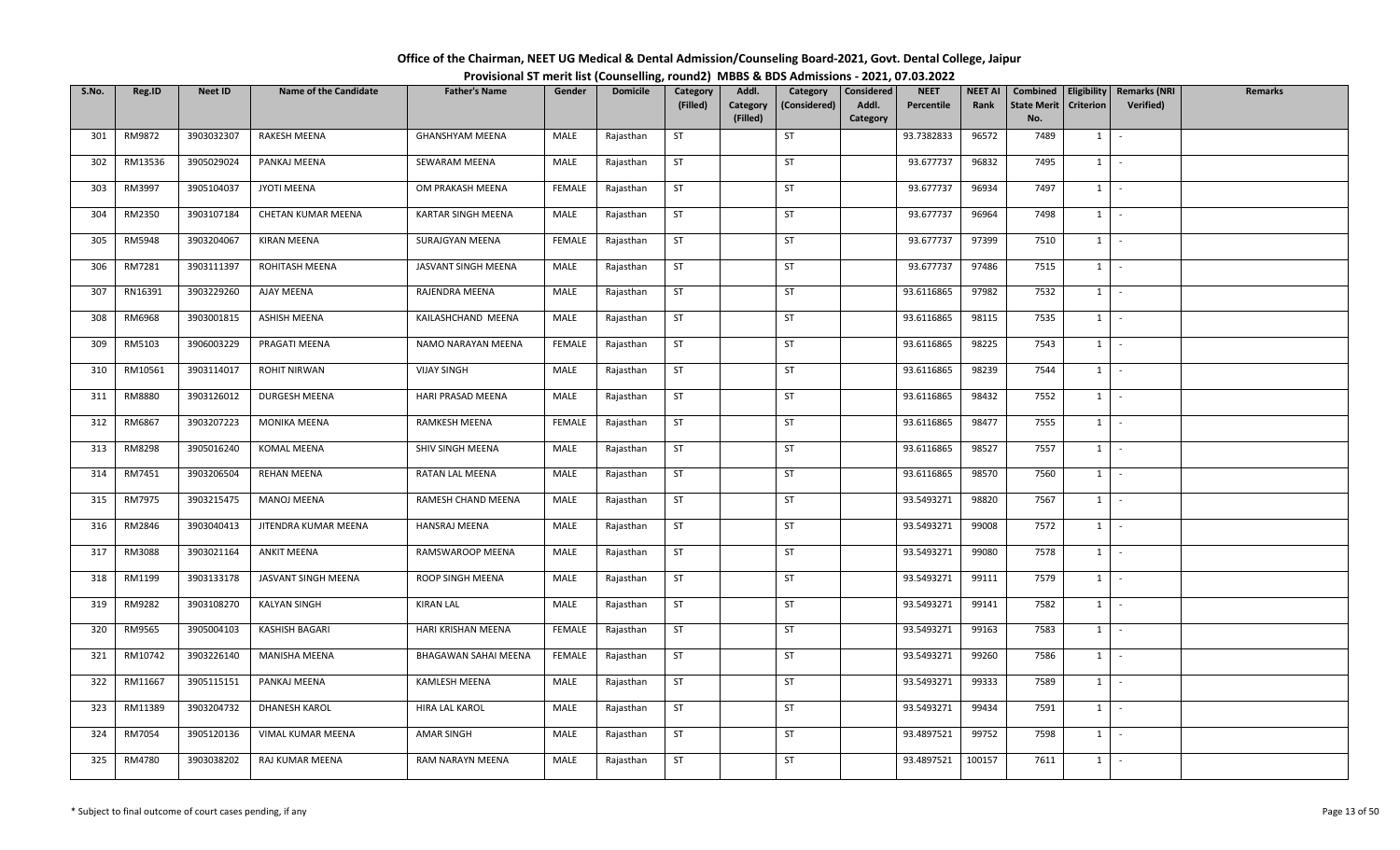| Office of the Chairman, NEET UG Medical & Dental Admission/Counseling Board-2021, Govt. Dental College, Jaipur |  |
|----------------------------------------------------------------------------------------------------------------|--|
| Provisional ST merit list (Counselling, round2) MBBS & BDS Admissions - 2021, 07.03.2022                       |  |

| S.No. | Reg.ID  | <b>Neet ID</b> | <b>Name of the Candidate</b> | <b>Father's Name</b>      | Gender        | <b>Domicile</b> | Category  | Addl.                | Category     | Considered        | <b>NEET</b> | <b>NEET AI</b> | Combined                  |                  | <b>Eligibility   Remarks (NRI</b> | Remarks |
|-------|---------|----------------|------------------------------|---------------------------|---------------|-----------------|-----------|----------------------|--------------|-------------------|-------------|----------------|---------------------------|------------------|-----------------------------------|---------|
|       |         |                |                              |                           |               |                 | (Filled)  | Category<br>(Filled) | (Considered) | Addl.<br>Category | Percentile  | Rank           | <b>State Merit</b><br>No. | <b>Criterion</b> | Verified)                         |         |
| 326   | RM15037 | 3905125184     | RAJU LAL MINA                | MANNA LAL MINA            | MALE          | Rajasthan       | <b>ST</b> |                      | ST           |                   | 93.4302419  | 100650         | 7624                      | 1                | $\sim$                            |         |
| 327   | RM6981  | 3904026015     | AMIT KUMAR MEENA             | ANIL KUMAR MEENA          | MALE          | Rajasthan       | ST        |                      | <b>ST</b>    |                   | 93.4302419  | 100717         | 7626                      | $1 \quad$        | $\sim$                            |         |
| 328   | RM11789 | 3905010145     | DEEPMALA                     | TILAK RAM MEENA           | FEMALE        | Rajasthan       | <b>ST</b> |                      | <b>ST</b>    |                   | 93.4302419  | 100861         | 7628                      |                  | $2$ -                             |         |
| 329   | RM5845  | 3903229239     | POOJA MEENA                  | <b>BHARAT MEENA</b>       | <b>FEMALE</b> | Rajasthan       | <b>ST</b> |                      | ST           |                   | 93.4302419  | 101329         | 7641                      |                  | $1$ $-$                           |         |
| 330   | RM10698 | 3903104125     | PRIYANKA MEENA               | SURESH CHAND MEENA        | <b>FEMALE</b> | Rajasthan       | ST        |                      | ST           |                   | 93.3708612  | 101514         | 7647                      | $1 \mid$         | $\sim$ $-$                        |         |
| 331   | RM5402  | 3904113269     | VIJENDRA MEENA               | LALLU RAM MEENA           | MALE          | Rajasthan       | <b>ST</b> |                      | ST           |                   | 93.3708612  | 101523         | 7648                      | $1 \mid$         | $\sim$                            |         |
| 332   | RM10060 | 3903005239     | YAMINI TATAWAT               | SURESH CHAND MEENA        | FEMALE        | Rajasthan       | ST        |                      | <b>ST</b>    |                   | 93.3708612  | 101703         | 7653                      | $1 \quad$        | $\sim$                            |         |
| 333   | RM11534 | 3905021065     | ARCHANA MINA                 | BRIJRAJ MINA              | <b>FEMALE</b> | Rajasthan       | ST        |                      | ST           |                   | 93.3708612  | 102101         | 7664                      | 1                | $\sim$                            |         |
| 334   | RM6913  | 2301007257     | <b>AMIT MEHAR</b>            | RUPRAM MEENA              | MALE          | Rajasthan       | <b>ST</b> |                      | ST           |                   | 93.3064296  | 102453         | 7681                      |                  | $1$ $-$                           |         |
| 335   | RM5270  | 3902008109     | RAHUL MINA                   | <b>ASHOK MINA</b>         | MALE          | Rajasthan       | ST        |                      | <b>ST</b>    |                   | 93.3064296  | 102511         | 7682                      | $1 \quad$        | $\sim$ $-$                        |         |
| 336   | RM3349  | 3903206017     | MUSKAN MEENA                 | SHIV CHARAN MEENA         | <b>FEMALE</b> | Rajasthan       | <b>ST</b> |                      | ST           |                   | 93.3064296  | 102579         | 7688                      |                  | $1 \cdot$                         |         |
| 337   | RM10484 | 3903121174     | HEM RAJ DHANKA               | OM PRAKASH DHANKA         | MALE          | Rajasthan       | <b>ST</b> |                      | <b>ST</b>    |                   | 93.3064296  | 102589         | 7689                      |                  | $1$ $\vert$ $\vert$               |         |
| 338   | RM7494  | 3903123261     | <b>BHAVANA MEENA</b>         | BHAGWAN SAHAI MEENA       | FEMALE        | Rajasthan       | ST        |                      | ST           |                   | 93.3064296  | 102703         | 7693                      | 1                | $\sim$                            |         |
| 339   | RM3393  | 3905016278     | RUPESH MEENA                 | PRAKASH MEENA             | MALE          | Rajasthan       | <b>ST</b> |                      | <b>ST</b>    |                   | 93.3064296  | 102729         | 7694                      | $1 \quad$        | $\sim$                            |         |
| 340   | RM7758  | 3903111072     | GAJENDRA SINGH MEENA         | DIWAILAL MEENA            | MALE          | Rajasthan       | ST        |                      | ST           |                   | 93.3064296  | 102796         | 7699                      | 1                | $\sim$ $-$                        |         |
| 341   | RM13118 | 3903016106     | DEEPAK KUMAR MEENA           | RAJENDRA KUMAR MEENA      | MALE          | Rajasthan       | <b>ST</b> |                      | <b>ST</b>    |                   | 93.2464661  | 103401         | 7714                      |                  | $1 \mid -$                        |         |
| 342   | RM10746 | 3903036139     | SAURAV MEENA                 | RANGEE LAL MEENA          | MALE          | Rajasthan       | ST        |                      | ST           |                   | 93.2464661  | 103575         | 7719                      | $1 \mid$         | $\sim$                            |         |
| 343   | RM13396 | 3903117344     | MONU KUMAR MEENA             | RAMESHWAR PRASAD<br>MEENA | MALE          | Rajasthan       | <b>ST</b> |                      | ST           |                   | 93.2464661  | 103675         | 7721                      | $1 \mid$         | $\sim$                            |         |
| 344   | RM12213 | 3903015359     | <b>MUNNI MEENA</b>           | ROHITASH MEENA            | FEMALE        | Rajasthan       | <b>ST</b> |                      | ST           |                   | 93.2464661  | 103953         | 7730                      |                  | $1 \cdot$                         |         |
| 345   | RM3667  | 3905005385     | DEVESH MEENA                 | KISHORI LAL MEENA         | MALE          | Rajasthan       | <b>ST</b> |                      | <b>ST</b>    |                   | 93.2464661  | 104268         | 7737                      | 1                | $\sim$                            |         |
| 346   | RM4630  | 3002011061     | <b>ABHISHEK MEENA</b>        | SHER SINGH MEENA          | MALE          | Rajasthan       | <b>ST</b> |                      | ST           |                   | 93.1866322  | 104369         | 7740                      |                  | $2$ -                             |         |
| 347   | RM5639  | 3903102941     | SHRUTI SINGH                 | HARI SINGH MEENA          | FEMALE        | Rajasthan       | <b>ST</b> |                      | ST           |                   | 93.1866322  | 104473         | 7743                      |                  | $1$ $-$                           |         |
| 348   | RM4669  | 3903209575     | TEJASVI                      | HARISH KUMAR BEADWAL      | <b>FEMALE</b> | Rajasthan       | ST        |                      | ST           |                   | 93.1866322  | 104527         | 7744                      | $1 \quad$        | $\sim$                            |         |
| 349   | RM2733  | 3903120059     | <b>ISHIKA MEENA</b>          | RADHEYSHYAM MEENA         | FEMALE        | Rajasthan       | <b>ST</b> |                      | ST           |                   | 93.1866322  | 104542         | 7745                      | 1                | $\sim$                            |         |
| 350   | RM8957  | 3905118161     | GAURAV KUMAR MEENA           | HANSRAJ MEENA             | MALE          | Rajasthan       | ST        |                      | ST           |                   | 93.1866322  | 104576         | 7746                      | $1 \quad$        | $\sim$                            |         |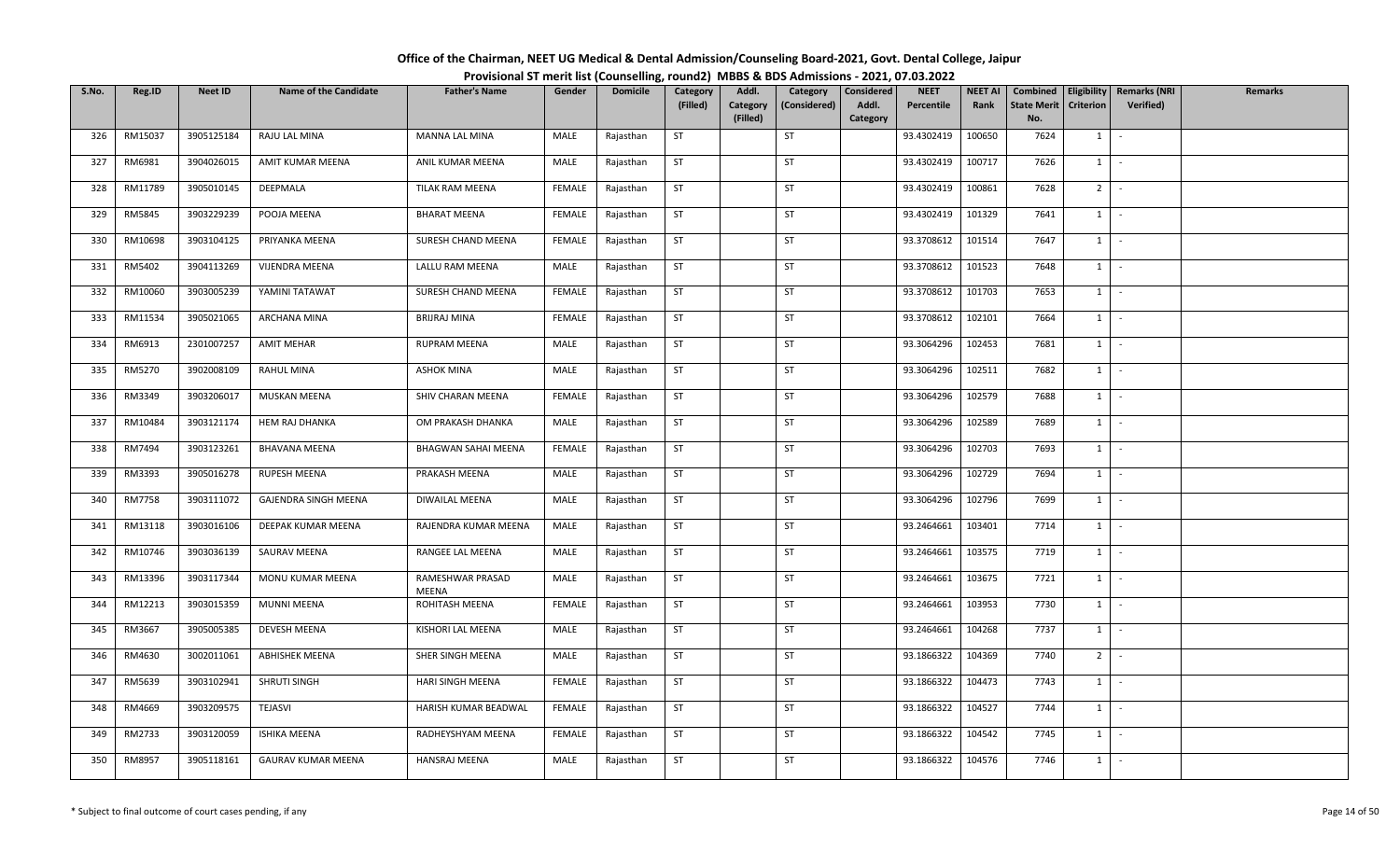| Office of the Chairman, NEET UG Medical & Dental Admission/Counseling Board-2021, Govt. Dental College, Jaipur |  |
|----------------------------------------------------------------------------------------------------------------|--|
| Provisional ST merit list (Counselling, round2) MBBS & BDS Admissions - 2021, 07.03.2022                       |  |

| S.No. | Reg.ID  | <b>Neet ID</b> | <b>Name of the Candidate</b> | <b>Father's Name</b>      | Gender        | <b>Domicile</b> | Category      | Addl.        | Category     | Considered | <b>NEET</b> | <b>NEET AI</b> | Combined           | Eligibility    | <b>Remarks (NRI</b> | <b>Remarks</b> |
|-------|---------|----------------|------------------------------|---------------------------|---------------|-----------------|---------------|--------------|--------------|------------|-------------|----------------|--------------------|----------------|---------------------|----------------|
|       |         |                |                              |                           |               |                 | (Filled)      | Category     | (Considered) | Addl.      | Percentile  | Rank           | <b>State Merit</b> | Criterion      | Verified)           |                |
|       |         |                |                              |                           |               |                 |               | (Filled)     |              | Category   |             |                | No.                |                |                     |                |
| 351   | RM2784  | 3903218142     | JEETRAM MEENA                | AMAR CHAND MEENA          | MALE          | Rajasthan       | <b>ST</b>     |              | ST           |            | 93.1866322  | 104594         | 7747               | $1 \quad$      | $\sim$              |                |
| 352   | RM10406 | 3903225220     | ANUJ KUMAR MEENA             | <b>GOPAL LAL MEENA</b>    | MALE          | Rajasthan       | <b>ST</b>     |              | ST           |            | 93.1866322  | 104639         | 7748               | $1 \quad$      | $\sim$              |                |
| 353   | RM2795  | 3905026250     | KAPIL MEENA                  | YOGESH MEENA              | MALE          | Rajasthan       | ST            |              | ST           |            | 93.1866322  | 104650         | 7750               | $1 \quad$      | $\sim$              |                |
| 354   | RM9176  | 3903237109     | TINKU KUMAR MEENA            | MEETHA LAL MEENA          | MALE          | Rajasthan       | <b>ST</b>     |              | ST           |            | 93.1866322  | 104699         | 7753               | $1 \vert -$    |                     |                |
| 355   | RM11547 | 3903023070     | <b>HARIOM MEENA</b>          | AMAR SINGH MEENA          | MALE          | Rajasthan       | <b>ST</b>     |              | ST           |            | 93.1866322  | 104737         | 7755               | 1              | $\sim$              |                |
| 356   | RM9102  | 3903214257     | AJEET KUMAR MEENA            | KAILASH CHAND MEENA       | MALE          | Rajasthan       | ST            |              | ST           |            | 93.1866322  | 104758         | 7758               |                | $3 \mid -$          |                |
| 357   | RM2208  | 3905020040     | ANIL KUMAR MINA              | MUKESH MINA               | MALE          | Rajasthan       | <b>ST</b>     |              | <b>ST</b>    |            | 93.1866322  | 104803         | 7759               | 1              | $\sim$              |                |
| 358   | RM10681 | 3903013467     | LAKKHI BAI MEENA             | RAMKHILARI MEENA          | <b>FEMALE</b> | Rajasthan       | <b>ST</b>     |              | ST           |            | 93.1866322  | 104838         | 7760               | 1              | $\sim$              |                |
| 359   | RM6659  | 3903218012     | MANISH KUMAR MEENA           | RATAN LAL MEENA           | MALE          | Rajasthan       | <b>ST</b>     | WPP,<br>WPP8 | ST           |            | 93.1866322  | 105206         | 7772               | $1 \quad$      | $\sim$              |                |
| 360   | RM2929  | 3902020231     | YOGITA MEENA                 | YOGENDRA KUMAR MEENA      | FEMALE        | Rajasthan       | <b>ST</b>     |              | <b>ST</b>    |            | 93.1268629  | 105290         | 7773               | $1 \quad$      | $\sim$              |                |
| 361   | RM3255  | 3905002623     | LILESH MEENA                 | <b>GIRIRAJ MEENA</b>      | MALE          | Rajasthan       | ST            |              | ST           |            | 93.1268629  | 105379         | 7774               | $1 \mid$       | $\sim$              |                |
| 362   | RM5457  | 3905024070     | NEETESH KUMAR MEENA          | NIRANJAN LAL              | MALE          | Rajasthan       | <b>ST</b>     |              | ST           |            | 93.1268629  | 105571         | 7777               | $1\phantom{0}$ | $\sim$              |                |
| 363   | RM5971  | 3905111213     | MANISH KUMAR MEENA           | RAMRAJ MEENA              | MALE          | Rajasthan       | ST            |              | ST           |            | 93.1268629  | 105580         | 7779               | 1              | $\sim$              |                |
| 364   | RM2392  | 3903008157     | POOJA JORWAL                 | RAMBABU MEENA             | FEMALE        | Rajasthan       | <b>ST</b>     |              | <b>ST</b>    |            | 93.1268629  | 105649         | 7781               | $1 \quad$      | $\sim$              |                |
| 365   | RM8335  | 3903112005     | <b>HANSA MEENA</b>           | DOONGARSI MEENA           | FEMALE        | Rajasthan       | <b>ST</b>     |              | <b>ST</b>    |            | 93.1268629  | 105745         | 7782               | 1              | $\sim$              |                |
| 366   | RM12384 | 3903212374     | SAROJ KUMARI MEENA           | UDAI CHAND MEENA          | FEMALE        | Rajasthan       | <b>ST</b>     |              | <b>ST</b>    |            | 93.1268629  | 105956         | 7787               | 1              | $\sim$              |                |
| 367   | RM9414  | 3115003226     | <b>KUSUM MEENA</b>           | <b>GIRDHARI LAL MEENA</b> | FEMALE        | Rajasthan       | <b>ST</b>     |              | <b>ST</b>    |            | 93.0608772  | 106435         | 7798               | 1              | $\sim$              |                |
| 368   | RM3372  | 3903034030     | SANJU MEENA                  | SHYOJI RAM MEENA          | <b>FEMALE</b> | Rajasthan       | <b>ST</b>     |              | ST           |            | 93.0608772  | 106444         | 7799               | $1$ $\cdot$    |                     |                |
| 369   | RM12050 | 3903124098     | RASHMI MEENA                 | RAMKESH MEENA             | FEMALE        | Rajasthan       | <b>ST</b>     |              | ST           |            | 93.0608772  | 106870         | 7812               | $1 \vert$      | $\sim$              |                |
| 370   | RM12226 | 3903230333     | <b>BHUPENDRA MEENA</b>       | KANHAIYA LAL MEENA        | MALE          | Rajasthan       | ST            |              | ST           |            | 92.9906176  | 107352         | 7826               | $1 \quad$      | $\sim$              |                |
| 371   | RM12131 | 3905021149     | ANKIT MEENA                  | MEETHA LAL MEENA          | MALE          | Rajasthan       | <b>ST</b>     |              | ST           |            | 92.9906176  | 107455         | 7827               | 1              | $\sim$              |                |
| 372   | RM11176 | 3903116338     | PRIYANKA MINA                | <b>MATADEEN MINA</b>      | FEMALE        | Rajasthan       | ST            |              | <b>ST</b>    |            | 92.9906176  | 107511         | 7828               | 3 <sup>1</sup> | $\sim$              |                |
| 373   | RM2945  | 3905029164     | <b>ABHISHEK MEENA</b>        | HAR GOVIND MEENA          | MALE          | Rajasthan       | ST            |              | <b>ST</b>    |            | 92.9906176  | 107542         | 7829               | 1              | $\sim$              |                |
| 374   | RM6692  | 3906010213     | TANISHA MEENA                | SHANKER LAL MEENA         | FEMALE        | Rajasthan       | <b>ST</b>     |              | <b>ST</b>    |            | 92.9906176  | 107599         | 7832               | $1 \quad$      | $\sim$              |                |
| 375   | RM5202  | 3906005074     | NARENDRA NINAMA              | PRABHULAL NINAMA          | MALE          | Rajasthan       | <b>ST STA</b> |              | STA          |            | 92.9906176  | 107601         | 7833               | $1 \quad$      | $\sim$              |                |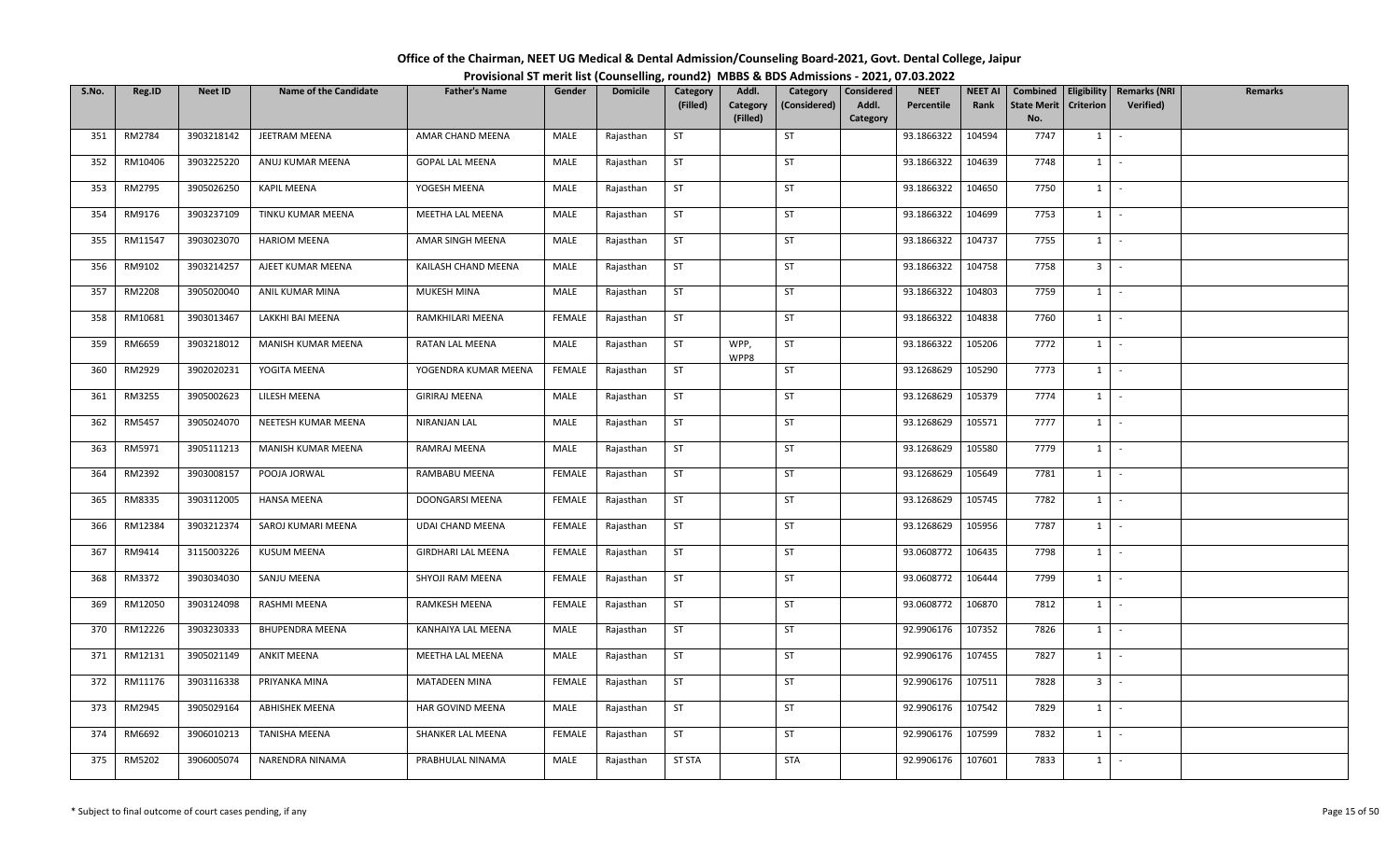| Office of the Chairman, NEET UG Medical & Dental Admission/Counseling Board-2021, Govt. Dental College, Jaipur |  |
|----------------------------------------------------------------------------------------------------------------|--|
| Provisional ST merit list (Counselling, round2) MBBS & BDS Admissions - 2021, 07.03.2022                       |  |

| S.No. | Reg.ID        | <b>Neet ID</b> | <b>Name of the Candidate</b> | <b>Father's Name</b>  | Gender        | <b>Domicile</b> | Category      | Addl.        | Category     | Considered | <b>NEET</b> | <b>NEET AI</b> | Combined           |                  | Eligibility   Remarks (NRI | Remarks |
|-------|---------------|----------------|------------------------------|-----------------------|---------------|-----------------|---------------|--------------|--------------|------------|-------------|----------------|--------------------|------------------|----------------------------|---------|
|       |               |                |                              |                       |               |                 | (Filled)      | Category     | (Considered) | Addl.      | Percentile  | Rank           | <b>State Merit</b> | <b>Criterion</b> | Verified)                  |         |
|       |               |                |                              |                       |               |                 |               | (Filled)     |              | Category   |             |                | No.                |                  |                            |         |
| 376   | RM5933        | 3903217243     | RAMPRASAD MEENA              | RADHAKISHAN MEENA     | MALE          | Rajasthan       | <b>ST</b>     |              | <b>ST</b>    |            | 92.9906176  | 107634         | 7834               | 1                | $\sim$                     |         |
| 377   | RM7287        | 3903027071     | POOJA KUMARI MEENA           | RAJARAM MEENA         | FEMALE        | Rajasthan       | ST            | WPP,<br>WPP8 | <b>ST</b>    |            | 92.9906176  | 107737         | 7838               | $1 \quad$        | $\sim$                     |         |
| 378   | RM7343        | 3903205381     | SANJAY BANARA                | VINOD KUMAR MEENA     | MALE          | Rajasthan       | ST            |              | ST           |            | 92.9906176  | 107974         | 7850               |                  | $1 \cdot$                  |         |
| 379   | RM7816        | 3905015231     | PUSHPENDRA MEENA             | RAMKESH MEENA         | MALE          | Rajasthan       | ST            |              | ST           |            | 92.9906176  | 108066         | 7852               | $1$ $-$          |                            |         |
| 380   | RM6432        | 3903034334     | <b>SACHIN MEENA</b>          | SUBHASH MEENA         | MALE          | Rajasthan       | ST            |              | ST           |            | 92.9288409  | 108582         | 7860               | $1$ $-$          |                            |         |
| 381   | RM11635       | 3906003140     | <b>ISHA SOLAVIYA</b>         | MOHAN LAL SOLAVIYA    | FEMALE        | Rajasthan       | <b>ST STA</b> |              | STA          |            | 92.9288409  | 108718         | 7868               | 1                | $\sim$                     |         |
| 382   | RM3125        | 3903222376     | ARYAN MEENA                  | RAJKUMAR MEENA        | MALE          | Rajasthan       | <b>ST</b>     |              | ST           |            | 92.8661577  | 109513         | 7889               | $1 \quad$        | $\sim$                     |         |
| 383   | RM9706        | 3903033195     | SONAKSHI MEENA               | RANG LAL MEENA        | <b>FEMALE</b> | Rajasthan       | <b>ST</b>     |              | ST           |            | 92.8661577  | 109730         | 7895               | $1 \mid$         | $\sim$                     |         |
| 384   | RM5873        | 3905115046     | RAMAN LAL MEENA              | KRIPA SHANKAR MEENA   | MALE          | Rajasthan       | <b>ST</b>     |              | ST           |            | 92.8661577  | 109797         | 7900               | 1                | $\sim$                     |         |
| 385   | <b>RM7308</b> | 3903201441     | SHAILESH KUMAR               | MAHESH CHAND MEENA    | MALE          | Rajasthan       | ST            |              | ST           |            | 92.8661577  | 109871         | 7904               | 1                | $\sim$                     |         |
| 386   | RM13359       | 1704001510     | ASHUTOSH MEENA               | <b>BABULAL MEENA</b>  | MALE          | Rajasthan       | <b>ST</b>     |              | ST           |            | 92.8661577  | 109955         | 7908               | $2$ -            |                            |         |
| 387   | RM13313       | 3902017078     | NIKITA MEENA                 | CHAUTHMAL MEENA       | FEMALE        | Rajasthan       | ST            |              | ST           |            | 92.8661577  | 109964         | 7909               | 3 <sup>1</sup>   | $\sim$                     |         |
| 388   | RN16226       | 4502003175     | AMISHA MEENA                 | HANSRAM MEENA         | FEMALE        | Rajasthan       | <b>ST</b>     |              | ST           |            | 92.8661577  | 110162         | 7918               | 2 <sup>1</sup>   | $\sim$                     |         |
| 389   | RM8727        | 3903028075     | SONU MEENA                   | SANWAR MAL MEENA      | FEMALE        | Rajasthan       | <b>ST</b>     |              | <b>ST</b>    |            | 92.8043811  | 110184         | 7919               | $1 \quad$        | $\sim$                     |         |
| 390   | RM14423       | 3903234090     | RINKU KUMAR MEENA            | HARI MOHAN MEENA      | MALE          | Rajasthan       | <b>ST</b>     |              | <b>ST</b>    |            | 92.8043811  | 110575         | 7925               | $1 \quad$        | $\sim$                     |         |
| 391   | RM8725        | 3905110136     | POOJA MEENA                  | PYARE LAL MEENA       | <b>FEMALE</b> | Rajasthan       | <b>ST</b>     |              | <b>ST</b>    |            | 92.8043811  | 110908         | 7938               | $1 \mid$         | $\sim$                     |         |
| 392   | RM5732        | 3903120102     | <b>SUMIT MEENA</b>           | RAMLAKHAN MEENA       | MALE          | Rajasthan       | <b>ST</b>     |              | ST           |            | 92.8043811  | 110997         | 7941               | 1                | $\sim$                     |         |
| 393   | RM7079        | 3905001594     | <b>BHAVESH MEENA</b>         | SURESH CHAND MEENA    | MALE          | Rajasthan       | ST            |              | ST           |            | 92.7404675  | 111228         | 7949               | 1                | $\sim$                     |         |
| 394   | RM10794       | 3905101090     | PALAK KANWAL                 | <b>GIRIRAJ MEENA</b>  | <b>FEMALE</b> | Rajasthan       | <b>ST</b>     |              | ST           |            | 92.7404675  | 111305         | 7952               |                  | $1 \cdot$                  |         |
| 395   | RM6241        | 3903234075     | SANJAY KUMAR MEENA           | <b>TEJPAL MEENA</b>   | MALE          | Rajasthan       | <b>ST</b>     |              | <b>ST</b>    |            | 92.7404675  | 111397         | 7954               | $1 \quad$        | $\sim$                     |         |
| 396   | RM1022        | 2207003471     | MEENA AVANTIKA               | MEENA SHOBHARAM       | FEMALE        | Rajasthan       | <b>ST</b>     |              | <b>ST</b>    |            | 92.7404675  | 111450         | 7956               | 2 <sup>1</sup>   | $\sim$                     |         |
| 397   | RM10889       | 3901004050     | EKTA MEENA                   | AMRIT LAL MEENA       | <b>FEMALE</b> | Rajasthan       | <b>ST</b>     |              | ST           |            | 92.7404675  | 111599         | 7960               | 1                | $\sim$                     |         |
| 398   | RM15450       | 3905023049     | ARVIND MEENA                 | RAMNIVAS MEENA        | MALE          | Rajasthan       | <b>ST</b>     |              | ST           |            | 92.6677472  | 112565         | 7980               | $1 \quad$        | $\sim$                     |         |
| 399   | RM12346       | 3906006099     | MUKESH MEENA                 | RAJMAL MEENA          | MALE          | Rajasthan       | <b>ST STA</b> |              | STA          |            | 92.6677472  | 112601         | 7981               | $1 \quad$        | $\sim$                     |         |
| 400   | RM11638       | 3903004436     | HARSHVARDHAN MEENA           | JEETENDRA KUMAR MEENA | MALE          | Rajasthan       | ST            |              | ST           |            | 92.6677472  | 112625         | 7982               | $1 \quad$        | $\sim$                     |         |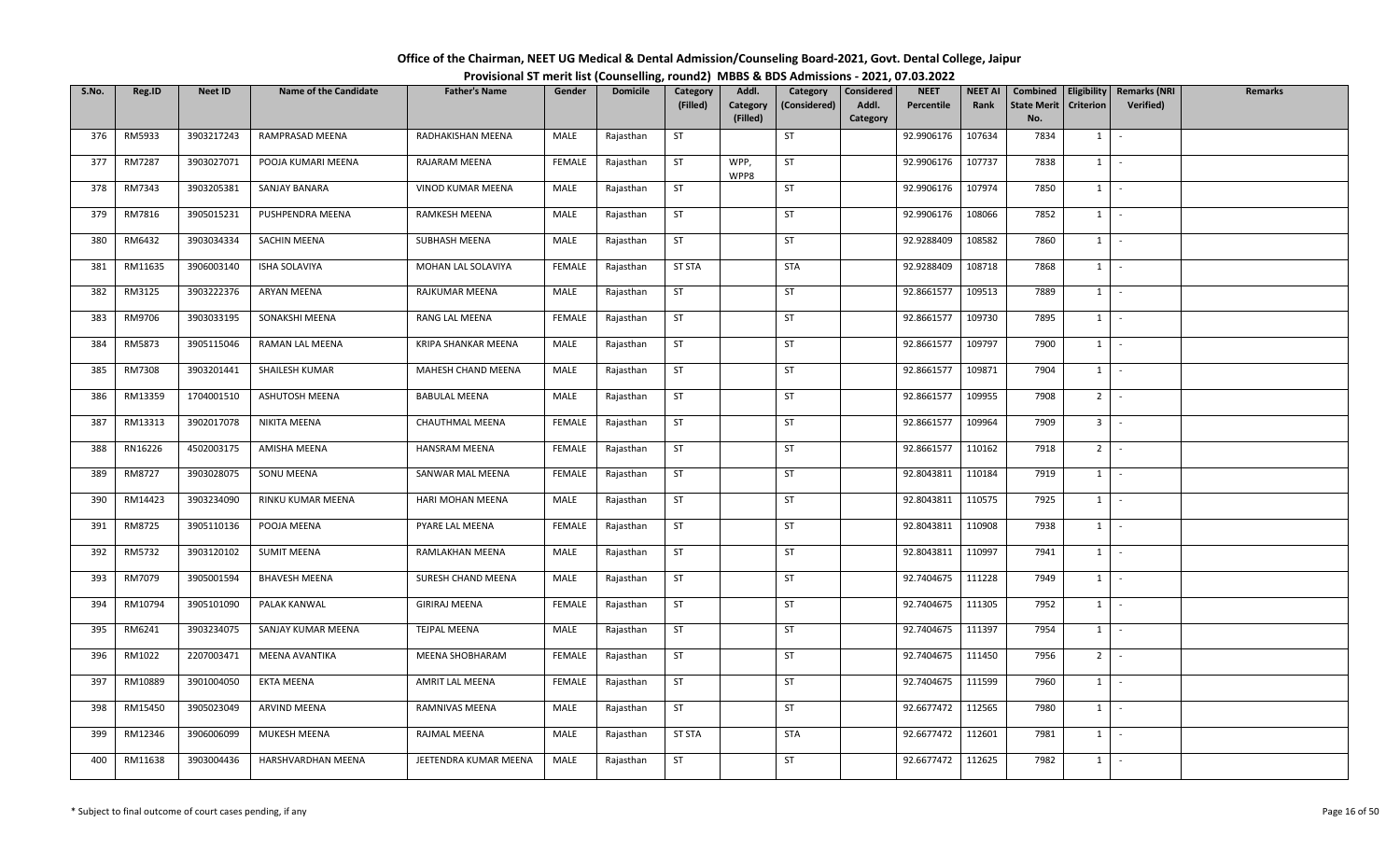| Office of the Chairman, NEET UG Medical & Dental Admission/Counseling Board-2021, Govt. Dental College, Jaipur |  |
|----------------------------------------------------------------------------------------------------------------|--|
| Provisional ST merit list (Counselling, round2) MBBS & BDS Admissions - 2021, 07.03.2022                       |  |

| S.No. | Reg.ID  | <b>Neet ID</b> | <b>Name of the Candidate</b> | <b>Father's Name</b>   | Gender        | <b>Domicile</b> | Category      | Addl.                | Category     | Considered        | <b>NEET</b> | <b>NEET AI</b> | Combined                  |                  | Eligibility   Remarks (NRI | <b>Remarks</b> |
|-------|---------|----------------|------------------------------|------------------------|---------------|-----------------|---------------|----------------------|--------------|-------------------|-------------|----------------|---------------------------|------------------|----------------------------|----------------|
|       |         |                |                              |                        |               |                 | (Filled)      | Category<br>(Filled) | (Considered) | Addl.<br>Category | Percentile  | Rank           | <b>State Merit</b><br>No. | <b>Criterion</b> | Verified)                  |                |
| 401   | RM8089  | 3906016155     | <b>SONAL DAMOR</b>           | DEVI LAL DAMOR         | FEMALE        | Rajasthan       | <b>ST STA</b> |                      | <b>STA</b>   |                   | 92.6677472  | 112714         | 7986                      | 1                | $\sim$                     |                |
|       |         |                |                              |                        |               |                 |               |                      |              |                   |             |                |                           |                  | $\sim$                     |                |
| 402   | RM2294  | 3905114153     | DILKUSH MINA                 | HARI SHANKAR MINA      | MALE          | Rajasthan       | ST            |                      | <b>ST</b>    |                   | 92.6677472  | 112763         | 7991                      | 1                |                            |                |
| 403   | RM13933 | 3903223108     | MAHESH KUMAR MEENA           | RAM NIWAS MEENA        | MALE          | Rajasthan       | <b>ST</b>     |                      | ST           |                   | 92.6677472  | 113012         | 7995                      |                  | $1 \cdot$                  |                |
| 404   | RM2555  | 3903129229     | <b>ANIL MAIDA</b>            | DHULESHWAR MAIDA       | MALE          | Rajasthan       | <b>ST STA</b> |                      | <b>STA</b>   |                   | 92.6677472  | 113016         | 7996                      | $1$ $-$          |                            |                |
| 405   | RM6539  | 3903110111     | KAMAL JEET                   | <b>GOPAL LAL MEENA</b> | MALE          | Rajasthan       | ST            |                      | ST           |                   | 92.6056468  | 113360         | 8005                      | $1 \mid$         | $\sim$                     |                |
| 406   | RM4533  | 2001218216     | CHANDRA SHEKHAR MEENA        | RAMKESH MEENA          | MALE          | Rajasthan       | <b>ST</b>     |                      | ST           |                   | 92.6056468  | 113376         | 8006                      | $2$ -            |                            |                |
| 407   | RM13325 | 3903234259     | <b>SUMAN MEENA</b>           | SHANKAR LAL MEENA      | <b>FEMALE</b> | Rajasthan       | ST            |                      | ST           |                   | 92.6056468  | 113398         | 8007                      | $1 \quad$        | $\sim$                     |                |
| 408   | RM7791  | 3903203555     | AMAN DEEP MEENA              | M R MEENA              | MALE          | Rajasthan       | <b>ST</b>     |                      | ST           |                   | 92.6056468  | 113450         | 8009                      | $2^{\circ}$      | $\sim$                     |                |
| 409   | RM5193  | 3906025160     | PRIYANKA KUMARI PARGI        | DHULESHWAR PARGI       | <b>FEMALE</b> | Rajasthan       | <b>ST STA</b> |                      | <b>STA</b>   |                   | 92.6056468  | 113492         | 8011                      | 1                | $\sim$                     |                |
| 410   | RM5880  | 3903123234     | PIYUSH KUMAR                 | PHOOL SINGH MEENA      | MALE          | Rajasthan       | ST            |                      | ST           |                   | 92.6056468  | 113737         | 8020                      | 1                | $\sim$                     |                |
| 411   | RM14098 | 3903003216     | SURAJ GUNAWAT                | RAMESH CHAND MEENA     | MALE          | Rajasthan       | <b>ST</b>     |                      | <b>ST</b>    |                   | 92.6056468  | 113745         | 8022                      | $1$ $-$          |                            |                |
| 412   | RM9895  | 3903109369     | SAURABH KUMAR MEENA          | RAMVEER MEENA          | MALE          | Rajasthan       | ST            |                      | ST           |                   | 92.6056468  | 113939         | 8031                      | 1                | $\sim$                     |                |
| 413   | RM14618 | 3905009423     | DEEPENDRA MEENA              | PYARE LAL MEENA        | MALE          | Rajasthan       | <b>ST</b>     |                      | ST           |                   | 92.541798   | 114588         | 8041                      | 1                | $\sim$                     |                |
| 414   | RM14282 | 3903023098     | RAHUL BARIYA                 | <b>MANSINGH BARIYA</b> | MALE          | Rajasthan       | <b>ST STA</b> |                      | <b>STA</b>   |                   | 92.4788557  | 115221         | 8058                      | $1 \quad$        | $\sim$                     |                |
| 415   | RM11191 | 3905111188     | SONA MEENA                   | DAYARAM MEENA          | FEMALE        | Rajasthan       | <b>ST</b>     |                      | <b>ST</b>    |                   | 92.4788557  | 115371         | 8061                      | $1 \quad$        | $\sim$                     |                |
| 416   | RM3932  | 3903129257     | <b>ABHINAV MEENA</b>         | RAMESH CHAND MEENA     | MALE          | Rajasthan       | <b>ST</b>     |                      | <b>ST</b>    |                   | 92.4788557  | 115434         | 8063                      | 6                | $\sim$                     |                |
| 417   | RM12272 | 3905018288     | <b>KAUSHAL MEENA</b>         | <b>HARIOM MEENA</b>    | MALE          | Rajasthan       | <b>ST</b>     |                      | ST           |                   | 92.4788557  | 115512         | 8066                      | 1                | $\sim$                     |                |
| 418   | RM5786  | 3905021029     | VISHRAM MEENA                | MEETHA LAL MEENA       | MALE          | Rajasthan       | ST            |                      | ST           |                   | 92.4788557  | 115624         | 8070                      | 1                | $\sim$                     |                |
| 419   | RM13219 | 3903019203     | PRIYANKA MEENA               | RATAN LAL MEENA        | <b>FEMALE</b> | Rajasthan       | <b>ST</b>     |                      | ST           |                   | 92.4788557  | 115759         | 8075                      |                  | $1 \cdot$                  |                |
| 420   | RM9084  | 3903040080     | PRIYANKA MEENA               | AMARCHAND MEENA        | FEMALE        | Rajasthan       | <b>ST</b>     |                      | ST           |                   | 92.4146832  | 116558         | 8086                      | $1 \quad$        | $\sim$                     |                |
| 421   | RM8958  | 3903122063     | SAURABH MEENA                | HARPHOOL MEENA         | MALE          | Rajasthan       | <b>ST</b>     |                      | <b>ST</b>    |                   | 92.4146832  | 116795         | 8093                      | 1                | $\sim$                     |                |
| 422   | RM12363 | 4401015093     | ANOOP KUMAR MEENA            | KALYAN SINGH MEENA     | MALE          | Rajasthan       | <b>ST</b>     |                      | ST           |                   | 92.4146832  | 116994         | 8098                      | 1                | $\sim$                     |                |
| 423   | RM9925  | 3903205057     | ABHIRAJ MEENA                | BHANWAR LAL MEENA      | MALE          | Rajasthan       | ST            |                      | <b>ST</b>    |                   | 92.4146832  | 117120         | 8101                      | $1 \quad$        | $\sim$                     |                |
| 424   | RM9266  | 3905121252     | YOGESH MEENA                 | JAGDISH MEENA          | MALE          | Rajasthan       | <b>ST</b>     |                      | <b>ST</b>    |                   | 92.34669    | 117190         | 8103                      | 1                | $\sim$                     |                |
| 425   | RM14120 | 3903021347     | SHIVAM MEENA                 | MUKESH MEENA           | MALE          | Rajasthan       | ST            |                      | ST           |                   | 92.34669    | 117303         | 8109                      | $1 \quad$        | $\sim$                     |                |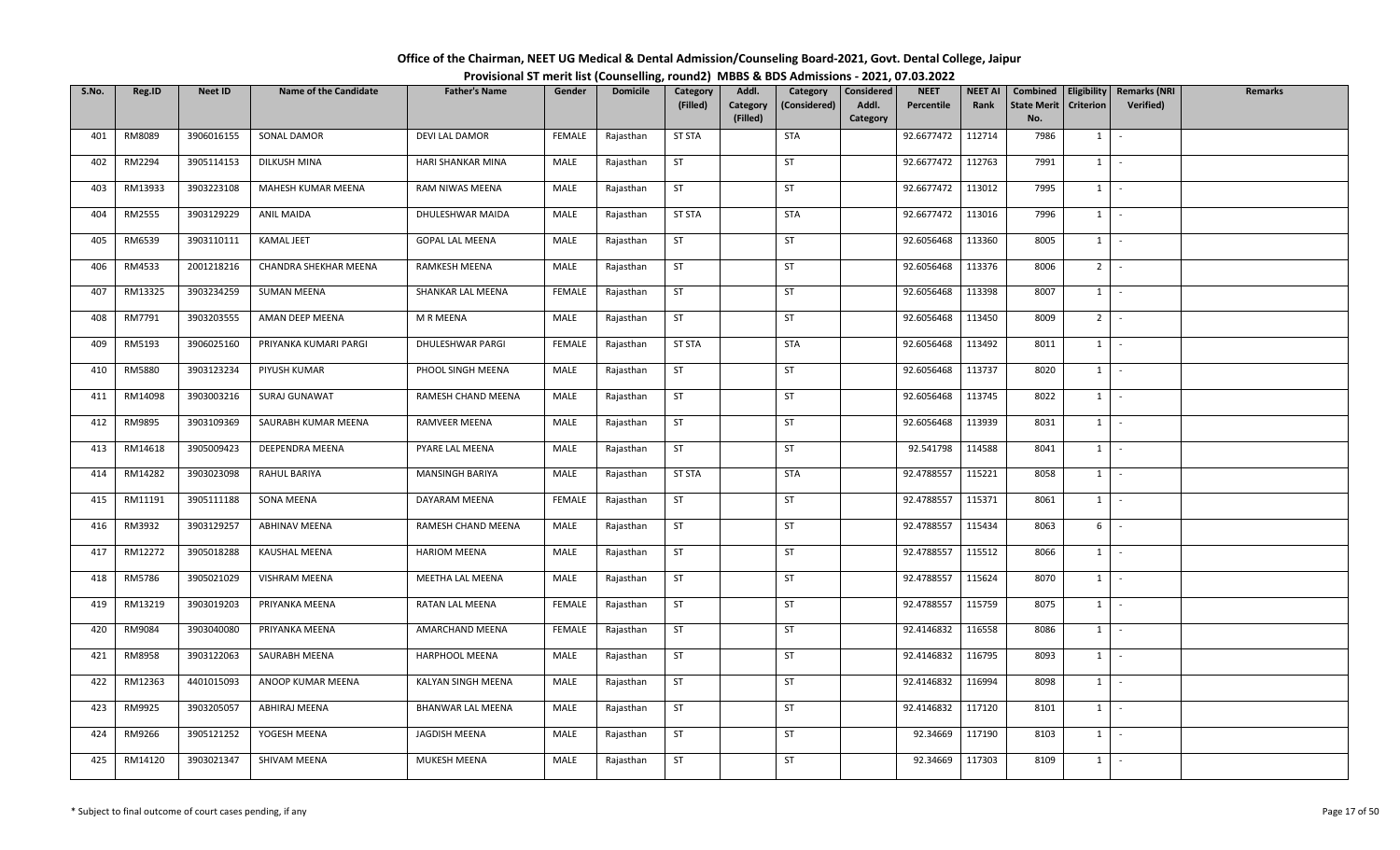| Office of the Chairman, NEET UG Medical & Dental Admission/Counseling Board-2021, Govt. Dental College, Jaipur |  |
|----------------------------------------------------------------------------------------------------------------|--|
| Provisional ST merit list (Counselling, round2) MBBS & BDS Admissions - 2021, 07.03.2022                       |  |

| S.No. | Reg.ID  | <b>Neet ID</b> | <b>Name of the Candidate</b> | <b>Father's Name</b>      | Gender        | <b>Domicile</b> | Category      | Addl.                | Category     | Considered        | <b>NEET</b> | <b>NEET AI</b> | Combined                  | Eligibility    | <b>Remarks (NRI</b> | <b>Remarks</b> |
|-------|---------|----------------|------------------------------|---------------------------|---------------|-----------------|---------------|----------------------|--------------|-------------------|-------------|----------------|---------------------------|----------------|---------------------|----------------|
|       |         |                |                              |                           |               |                 | (Filled)      | Category<br>(Filled) | (Considered) | Addl.<br>Category | Percentile  | Rank           | <b>State Merit</b><br>No. | Criterion      | Verified)           |                |
| 426   | RM3450  | 3906021221     | HARI NARAYAN MEENA           | NATHU LAL MEENA           | MALE          | Rajasthan       | <b>ST STA</b> |                      | <b>STA</b>   |                   | 92.34669    | 117383         | 8113                      | $1 \quad$      | $\sim$              |                |
|       |         |                |                              |                           |               |                 |               |                      |              |                   |             |                |                           |                |                     |                |
| 427   | RM6345  | 3903201109     | <b>ABHISHEK MEENA</b>        | <b>GHUGHRIYA MEENA</b>    | MALE          | Rajasthan       | <b>ST</b>     |                      | ST           |                   | 92.34669    | 117465         | 8114                      | $1 \quad$      | $\sim$              |                |
| 428   | RM10637 | 3903022407     | CHANDRA PRAKASH MEENA        | <b>BIRADI CHAND MEENA</b> | MALE          | Rajasthan       | ST            |                      | ST           |                   | 92.34669    | 117491         | 8116                      | $1 \quad$      | $\sim$              |                |
| 429   | RM2494  | 3903031245     | NEELAM KUMARI MEENA          | SURESH KUMAR MEENA        | FEMALE        | Rajasthan       | <b>ST</b>     |                      | ST           |                   | 92.34669    | 117767         | 8125                      | $1 \mid$       | $\sim$              |                |
| 430   | RM2144  | 3903103045     | MINESH MEENA                 | <b>RAMHET MEENA</b>       | MALE          | Rajasthan       | <b>ST</b>     |                      | ST           |                   | 92.34669    | 118043         | 8136                      | 1              | $\sim$              |                |
| 431   | RM4936  | 3905007457     | NAVEEN KUMAR MEENA           | KIRPAL SINGH MEENA        | MALE          | Rajasthan       | ST            |                      | ST           |                   | 92.2817403  | 118256         | 8141                      |                | $1 \mid -$          |                |
| 432   | RM3445  | 3906015050     | SUSHIL KATARA                | <b>VALSINGH KATARA</b>    | MALE          | Rajasthan       | <b>ST STA</b> |                      | <b>STA</b>   |                   | 92.2817403  | 118261         | 8142                      | 1              | $\sim$              |                |
| 433   | RM12824 | 2001124157     | <b>VINAY NAKWAL</b>          | MUKESH KUMAR MEENA        | MALE          | Rajasthan       | <b>ST</b>     |                      | ST           |                   | 92.2817403  | 118648         | 8146                      | 1              | $\sim$              |                |
| 434   | RM9581  | 3903231032     | <b>GAURAV SEHRA</b>          | RAM DAYAL MEENA           | MALE          | Rajasthan       | <b>ST</b>     |                      | ST           |                   | 92.2817403  | 118776         | 8150                      | $1 \quad$      | $\sim$              |                |
| 435   | RM3707  | 3906001009     | ANKIT MEENA                  | ARJUN SINGH MEENA         | MALE          | Rajasthan       | <b>ST STA</b> |                      | <b>STA</b>   |                   | 92.2817403  | 118789         | 8153                      | $1 \quad$      | $\sim$              |                |
| 436   | RM10219 | 3905008182     | YUVRAJ MEENA                 | <b>GOPAL SINGH MEENA</b>  | MALE          | Rajasthan       | ST            |                      | ST           |                   | 92.2817403  | 118791         | 8154                      | 5 <sub>1</sub> | $\sim$              |                |
| 437   | RM9344  | 3905117063     | KIRTI MEENA                  | <b>BHARATLAL MEENA</b>    | FEMALE        | Rajasthan       | <b>ST</b>     |                      | ST           |                   | 92.2143947  | 119328         | 8165                      | $1\phantom{0}$ | $\sim$              |                |
| 438   | RM2869  | 3905103343     | SUSHMA                       | SHIV PRAKASH TATU         | <b>FEMALE</b> | Rajasthan       | ST            |                      | ST           |                   | 92.2143947  | 119438         | 8169                      | 1              | $\sim$              |                |
| 439   | RM1666  | 3901017271     | MILAN VASANWAL               | GOVIND PRASAD MEENA       | MALE          | Rajasthan       | <b>ST</b>     |                      | <b>ST</b>    |                   | 92.2143947  | 119489         | 8170                      | $1 \quad$      | $\sim$              |                |
| 440   | RM9290  | 3903207568     | VIRENDRA KUMAR MEENA         | MAHESH CHAND MEENA        | MALE          | Rajasthan       | <b>ST</b>     |                      | <b>ST</b>    |                   | 92.2143947  | 119598         | 8172                      | 1              | $\sim$              |                |
| 441   | RM14332 | 3905020084     | POOJA KUMARI MEENA           | MAHENDRA KUMAR MEENA      | <b>FEMALE</b> | Rajasthan       | ST            |                      | <b>ST</b>    |                   | 92.2143947  | 119713         | 8175                      | 1              | $\sim$              |                |
| 442   | RM4157  | 3906017096     | DHARM SINGH MEENA            | KAILASH CHANDRA MEENA     | MALE          | Rajasthan       | <b>ST</b>     |                      | <b>ST</b>    |                   | 92.2143947  | 119903         | 8176                      | 1              | $\sim$              |                |
| 443   | RM3956  | 3903124085     | <b>HEMANT MEENA</b>          | RAMESHWAR MEENA           | MALE          | Rajasthan       | <b>ST</b>     |                      | ST           |                   | 92.2143947  | 119943         | 8177                      | $1 \mid$       | $\sim$              |                |
| 444   | RM3920  | 3905114129     | KAJAL MEENA                  | ROOPSINGH MEENA           | FEMALE        | Rajasthan       | <b>ST</b>     |                      | ST           |                   | 92.2143947  | 119955         | 8178                      | $1 \vert$      | $\sim$              |                |
| 445   | RM3358  | 3903108301     | <b>GOVIND MEENA</b>          | TEJ RAM MEENA             | MALE          | Rajasthan       | ST            |                      | ST           |                   | 92.2143947  | 120228         | 8184                      | $1 \quad$      | $\sim$              |                |
| 446   | RM3710  | 3905117017     | MEENAKSHEE MEENA             | <b>GANESH RAM MEENA</b>   | <b>FEMALE</b> | Rajasthan       | <b>ST</b>     |                      | ST           |                   | 92.1486033  | 120293         | 8185                      | 1              | $\sim$              |                |
| 447   | RM11793 | 3903215368     | A ARVIND DIGLAR              | DHEERA RAM                | MALE          | Rajasthan       | ST            |                      | <b>ST</b>    |                   | 92.1486033  | 120320         | 8187                      | 3 <sup>1</sup> | $\sim$              |                |
| 448   | RM2095  | 3903116057     | ANSHU MEENA                  | OM PRAKASH MEENA          | FEMALE        | Rajasthan       | ST            |                      | <b>ST</b>    |                   | 92.1486033  | 120707         | 8191                      | 1              | $\sim$              |                |
| 449   | RM10105 | 3903125184     | RHITIK MEENA                 | MAHESH KUMAR MEENA        | MALE          | Rajasthan       | <b>ST</b>     |                      | <b>ST</b>    |                   | 92.1486033  | 120806         | 8194                      | $1 \quad$      | $\sim$              |                |
| 450   | RM13609 | 3903106232     | SAURABH MEENA                | <b>KHEMRAJ MEENA</b>      | MALE          | Rajasthan       | <b>ST</b>     |                      | <b>ST</b>    |                   | 92.1486033  | 121120         | 8199                      | $1 \quad$      | $\sim$              |                |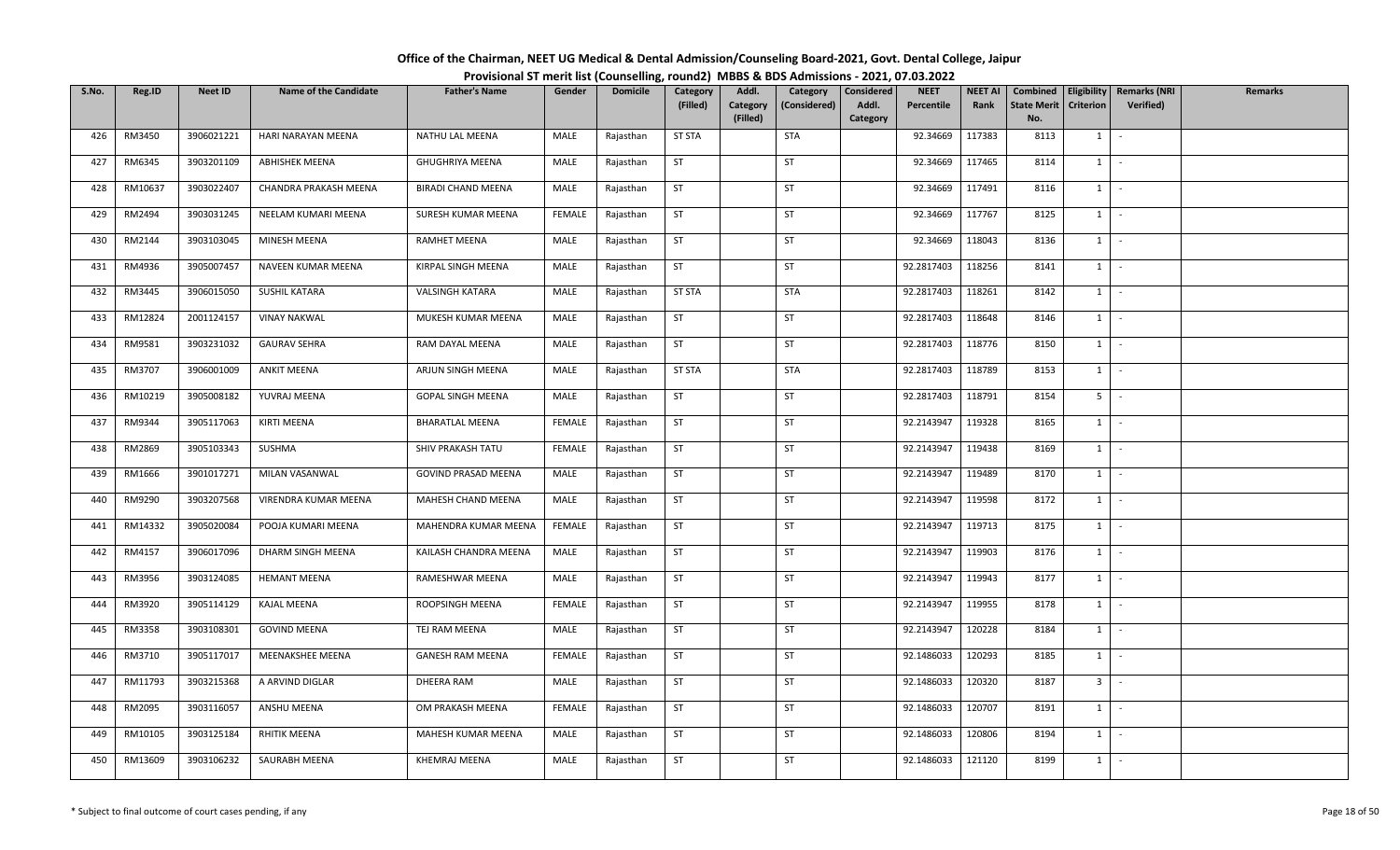| Office of the Chairman, NEET UG Medical & Dental Admission/Counseling Board-2021, Govt. Dental College, Jaipur |  |
|----------------------------------------------------------------------------------------------------------------|--|
| Provisional ST merit list (Counselling, round2) MBBS & BDS Admissions - 2021, 07.03.2022                       |  |

| S.No. | Reg.ID        | <b>Neet ID</b> | <b>Name of the Candidate</b> | <b>Father's Name</b>       | Gender        | <b>Domicile</b> | Category      | Addl.                | Category     | Considered | <b>NEET</b> | <b>NEET AI</b> | Combined                  | Eligibility    | <b>Remarks (NRI</b> | <b>Remarks</b> |
|-------|---------------|----------------|------------------------------|----------------------------|---------------|-----------------|---------------|----------------------|--------------|------------|-------------|----------------|---------------------------|----------------|---------------------|----------------|
|       |               |                |                              |                            |               |                 | (Filled)      | Category<br>(Filled) | (Considered) | Addl.      | Percentile  | Rank           | <b>State Merit</b><br>No. | Criterion      | Verified)           |                |
| 451   | RM13433       | 3903135059     | <b>KIRAN MEENA</b>           | RAM PRASAD MEENA           | FEMALE        |                 | ST            |                      | ST           | Category   | 92.1486033  | 121157         | 8201                      | $1 \quad$      | $\sim$              |                |
|       |               |                |                              |                            |               | Rajasthan       |               |                      |              |            |             |                |                           |                |                     |                |
| 452   | <b>RM5288</b> | 3903206795     | SHIVANI MEENA                | <b>MAKHAN MEENA</b>        | FEMALE        | Rajasthan       | <b>ST</b>     |                      | ST           |            | 92.0852725  | 121341         | 8207                      | 1              | $\sim$              |                |
| 453   | RM6691        | 3903017270     | DINESH KUMAR MEENA           | <b>BHAGWAN SAHAY MEENA</b> | MALE          | Rajasthan       | ST            |                      | ST           |            | 92.0852725  | 121559         | 8212                      | $1 \quad$      | $\sim$              |                |
| 454   | RM5504        | 3115021146     | SEEMABAI MAHESH MEENA        | MAHESH R MEENA             | FEMALE        | Rajasthan       | <b>ST</b>     |                      | ST           |            | 92.0852725  | 121791         | 8214                      | $1 \mid$       | $\sim$              |                |
| 455   | RM1117        | 3903107281     | <b>ARYAN SEAHRA</b>          | ANIL KUMAR MEENA           | MALE          | Rajasthan       | <b>ST</b>     |                      | ST           |            | 92.0852725  | 121799         | 8215                      | 1              | $\sim$              |                |
| 456   | RM9905        | 3903215089     | LOKESH MEENA                 | MUNNA LAL MEENA            | MALE          | Rajasthan       | ST            |                      | <b>ST</b>    |            | 92.0852725  | 121839         | 8217                      |                | $1 \mid -$          |                |
| 457   | RM7033        | 3903101351     | JYOTI MEENA                  | JAGDISH MEENA              | <b>FEMALE</b> | Rajasthan       | <b>ST</b>     |                      | ST           |            | 92.0852725  | 122073         | 8222                      | 2 <sup>1</sup> | $\sim$              |                |
| 458   | RM11817       | 3903233322     | RAHUL MEENA                  | MADURAM MEENA              | MALE          | Rajasthan       | <b>ST</b>     |                      | ST           |            | 92.0127465  | 122461         | 8227                      | 1              | $\sim$              |                |
| 459   | RM6559        | 3903125325     | MINAKSHI MEENA               | MEETHA LAL MEENA           | <b>FEMALE</b> | Rajasthan       | <b>ST</b>     |                      | ST           |            | 92.0127465  | 122527         | 8228                      | $1 \quad$      | $\sim$              |                |
| 460   | RM7224        | 3905007467     | <b>GUNJAN MEENA</b>          | GIRRAJ KUMAR MEENA         | <b>FEMALE</b> | Rajasthan       | <b>ST</b>     |                      | ST           |            | 92.0127465  | 122734         | 8235                      | $1 \quad$      | $\sim$              |                |
| 461   | RM3779        | 3903205515     | <b>ANKIT MEENA</b>           | JAGMOHAN MEENA             | MALE          | Rajasthan       | ST            |                      | ST           |            | 92.0127465  | 122820         | 8236                      | 1              | $\sim$              |                |
| 462   | RM10905       | 3903011512     | PANKAJ KUMAR MEENA           | RAMGOPAL MEENA             | MALE          | Rajasthan       | <b>ST</b>     |                      | ST           |            | 92.0127465  | 123072         | 8243                      | $1\phantom{0}$ | $\sim$              |                |
| 463   | RM3839        | 3903011278     | MONIKA MEENA                 | ANGAD RAM MEENA            | <b>FEMALE</b> | Rajasthan       | ST            |                      | ST           |            | 92.0127465  | 123106         | 8244                      | 1              | $\sim$              |                |
| 464   | RM12163       | 3905102512     | MAHESH KUMAR MEENA           | NAND KISHOR MEENA          | MALE          | Rajasthan       | <b>ST</b>     |                      | <b>ST</b>    |            | 92.0127465  | 123124         | 8245                      | 3 <sup>1</sup> | $\sim$              |                |
| 465   | RM10565       | 3903041118     | RAJKUMARI MEENA              | RAMESH CHAND MEENA         | FEMALE        | Rajasthan       | <b>ST</b>     |                      | <b>ST</b>    |            | 91.9458541  | 123547         | 8253                      | 1              | $\sim$              |                |
| 466   | RM7692        | 3903131195     | SANJU MEENA                  | KAILASH PRASAD MEENA       | FEMALE        | Rajasthan       | <b>ST</b>     |                      | <b>ST</b>    |            | 91.9458541  | 123622         | 8256                      | 1              | $\sim$              |                |
| 467   | RM9066        | 3903022150     | MANISH KUMAR MEENA           | KAJOD MAL MEENA            | MALE          | Rajasthan       | <b>ST</b>     |                      | <b>ST</b>    |            | 91.9458541  | 124032         | 8264                      | 1              | $\sim$              |                |
| 468   | RM8620        | 3901004074     | RITIKA MEENA                 | KAILASH PARSAD MEENA       | <b>FEMALE</b> | Rajasthan       | <b>ST</b>     |                      | ST           |            | 91.9458541  | 124048         | 8265                      | $1 \mid$       | $\sim$              |                |
| 469   | RM3087        | 2209005237     | MEENA LAXMI BALRAM           | <b>BALRAM MEENA</b>        | FEMALE        | Rajasthan       | <b>ST</b>     |                      | ST           |            | 91.9458541  | 124146         | 8268                      | 2 <sup>1</sup> | $\sim$              |                |
| 470   | RM10749       | 3903025208     | ASHOK KUMAR MEENA            | NARAYAN LAL MEENA          | MALE          | Rajasthan       | ST            |                      | ST           |            | 91.9458541  | 124211         | 8270                      | 1              | $\sim$              |                |
| 471   | RM4102        | 2001307373     | AMIT KUMAR MEENA             | <b>GHANSHYAM MEENA</b>     | MALE          | Rajasthan       | <b>ST</b>     |                      | ST           |            | 91.9458541  | 124356         | 8273                      | 1              | $\sim$              |                |
| 472   | RM11154       | 3903110174     | ANIL KUMAR DHYAWANA          | RAM PRAKASH MEENA          | MALE          | Rajasthan       | ST            |                      | <b>ST</b>    |            | 91.8782495  | 124766         | 8280                      | $1 \cdot$      |                     |                |
| 473   | RN15911       | 3906012101     | <b>GANPAT MEENA</b>          | HARISHANKAR MEENA          | MALE          | Rajasthan       | <b>ST STA</b> |                      | <b>STA</b>   |            | 91.8782495  | 125060         | 8289                      | 1              | $\sim$              |                |
| 474   | RM12319       | 3903237060     | AKTA MEENA                   | <b>BHAGIRATH MEENA</b>     | FEMALE        | Rajasthan       | <b>ST</b>     |                      | <b>ST</b>    |            | 91.8782495  | 125115         | 8292                      | $1 \quad$      | $\sim$              |                |
| 475   | RM4889        | 3903033098     | KRISHAN KUMAR MEENA          | RAM SINGH MEENA            | MALE          | Rajasthan       | <b>ST</b>     |                      | <b>ST</b>    |            | 91.8782495  | 125366         | 8301                      | $1 \quad$      | $\sim$              |                |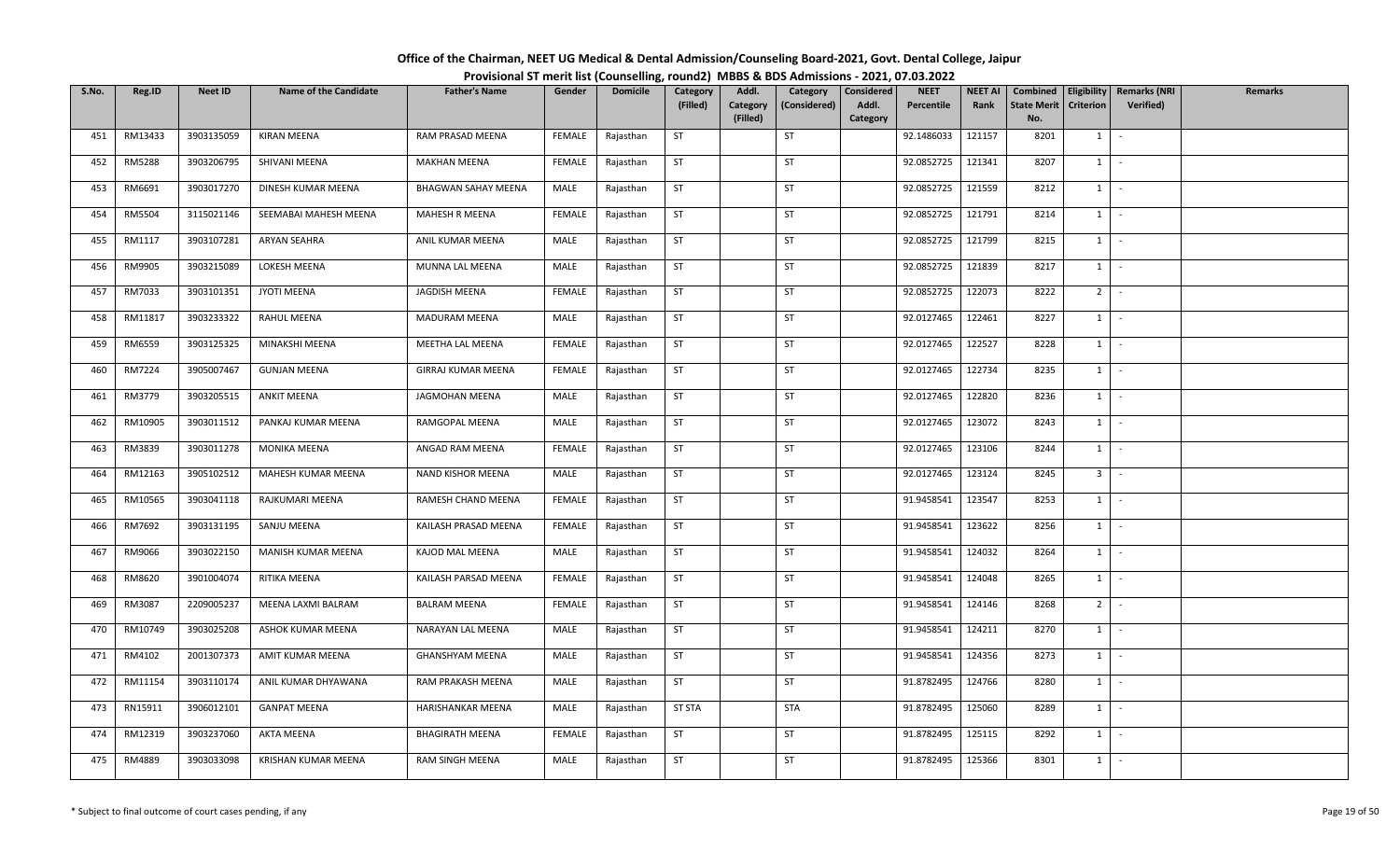| Office of the Chairman, NEET UG Medical & Dental Admission/Counseling Board-2021, Govt. Dental College, Jaipur |  |
|----------------------------------------------------------------------------------------------------------------|--|
| Provisional ST merit list (Counselling, round2) MBBS & BDS Admissions - 2021, 07.03.2022                       |  |

| S.No. | Reg.ID        | <b>Neet ID</b> | <b>Name of the Candidate</b> | <b>Father's Name</b>     | Gender        | <b>Domicile</b> | Category      | Addl.    | Category     | Considered | <b>NEET</b> | <b>NEET AI</b> | Combined           | Eligibility    | <b>Remarks (NRI</b> | <b>Remarks</b> |
|-------|---------------|----------------|------------------------------|--------------------------|---------------|-----------------|---------------|----------|--------------|------------|-------------|----------------|--------------------|----------------|---------------------|----------------|
|       |               |                |                              |                          |               |                 | (Filled)      | Category | (Considered) | Addl.      | Percentile  | Rank           | <b>State Merit</b> | Criterion      | Verified)           |                |
|       |               |                |                              |                          |               |                 |               | (Filled) |              | Category   |             |                | No.                |                |                     |                |
| 476   | RM3185        | 3906007147     | MANISH KUMAR MEENA           | <b>NANALAL MEENA</b>     | MALE          | Rajasthan       | <b>ST STA</b> |          | <b>STA</b>   |            | 91.8125228  | 125423         | 8305               | $1 \quad$      | $\sim$              |                |
| 477   | RM8437        | 3903205020     | PIYUSH KUMAR MEENA           | RAMAVATAR MEENA          | MALE          | Rajasthan       | <b>ST</b>     |          | ST           |            | 91.8125228  | 125554         | 8308               | $1 \quad$      | $\sim$              |                |
| 478   | RM10148       | 3903204444     | HARSHITA BYADWAL             | HARI NARAYAN MEENA       | FEMALE        | Rajasthan       | ST            |          | ST           |            | 91.8125228  | 125560         | 8309               | $1 \quad$      | $\sim$              |                |
| 479   | RM12502       | 3903041372     | DILEEP MEENA                 | <b>VEER SINGH MEENA</b>  | MALE          | Rajasthan       | <b>ST</b>     |          | ST           |            | 91.8125228  | 126168         | 8325               | $1 \mid$       | $\sim$              |                |
| 480   | RM8623        | 3903118361     | BHEEM SINGH MEENA            | SURYA BHAN MEENA         | MALE          | Rajasthan       | <b>ST</b>     |          | ST           |            | 91.8125228  | 126341         | 8329               | 1              | $\sim$              |                |
| 481   | RM12917       | 3906009125     | SACHIN KUMAR MEENA           | <b>MANOHAR LAL MEENA</b> | MALE          | Rajasthan       | ST            |          | <b>ST</b>    |            | 91.742587   | 126548         | 8335               |                | $1 \mid -$          |                |
| 482   | RM14254       | 3903008551     | ANISHA MEENA                 | MANOHAR LAL MEENA        | FEMALE        | Rajasthan       | <b>ST</b>     |          | ST           |            | 91.742587   | 126698         | 8339               | 1              | $\sim$              |                |
| 483   | RM10486       | 3905011048     | <b>GARGI KANWAL</b>          | <b>BHIM RAJ MEENA</b>    | <b>FEMALE</b> | Rajasthan       | <b>ST</b>     |          | ST           |            | 91.742587   | 126775         | 8340               | 1              | $\sim$              |                |
| 484   | RM4022        | 3903136229     | MANISH KUMAR MEENA           | RAM SWAROOP MEENA        | MALE          | Rajasthan       | <b>ST</b>     |          | <b>ST</b>    |            | 91.742587   | 126852         | 8341               | $1 \quad$      | $\sim$              |                |
| 485   | RM7170        | 3903107120     | YASH KHANERA                 | PAWAN KUMAR              | MALE          | Rajasthan       | <b>ST</b>     |          | ST           |            | 91.742587   | 126861         | 8342               | $1 \quad$      | $\sim$              |                |
| 486   | RM14257       | 3901007290     | PADAM KUMAR MEENA            | SATYA NARAYAN MEENA      | MALE          | Rajasthan       | ST            |          | ST           |            | 91.742587   | 126959         | 8343               | 1              | $\sim$              |                |
| 487   | RM3174        | 3903117189     | SURBHI MEENA                 | M K MEENA                | <b>FEMALE</b> | Rajasthan       | <b>ST</b>     |          | ST           |            | 91.742587   | 126972         | 8344               | $1\phantom{0}$ | $\sim$              |                |
| 488   | RM12695       | 3903206212     | SONALI MEENA                 | RAM SINGH MEENA          | <b>FEMALE</b> | Rajasthan       | ST            |          | ST           |            | 91.742587   | 127117         | 8349               | 1              | $\sim$              |                |
| 489   | RM8744        | 3906029002     | <b>ASHWIN BHABHOR</b>        | RAJESH BHABHOR           | MALE          | Rajasthan       | <b>ST STA</b> |          | <b>STA</b>   |            | 91.6721331  | 127689         | 8363               | $1 \quad$      | $\sim$              |                |
| 490   | RM8041        | 3905113083     | NEELAM MEENA                 | MADHO LAL MEENA          | FEMALE        | Rajasthan       | <b>ST</b>     |          | <b>ST</b>    |            | 91.6721331  | 128074         | 8367               | 1              | $\sim$              |                |
| 491   | RM10547       | 3903109146     | <b>MANISH MEENA</b>          | RAM NIWAS MEENA          | MALE          | Rajasthan       | <b>ST</b>     |          | <b>ST</b>    |            | 91.6721331  | 128078         | 8368               | 1              | $\sim$              |                |
| 492   | RM14616       | 2201009363     | MEENA SHREESHTEE             | RAMKISHOR                | <b>FEMALE</b> | Rajasthan       | <b>ST</b>     |          | <b>ST</b>    |            | 91.6721331  | 128267         | 8371               | 2 <sup>1</sup> | $\sim$              |                |
| 493   | RM3099        | 3903104088     | <b>GAURAV MEENA</b>          | OMPRAKASH MEENA          | MALE          | Rajasthan       | <b>ST</b>     |          | ST           |            | 91.6015497  | 128702         | 8377               | $1 \mid$       | $\sim$              |                |
| 494   | RM13235       | 3903111294     | SANTOSH MEENA                | KISHAN LAL MEENA         | FEMALE        | Rajasthan       | <b>ST</b>     |          | ST           |            | 91.6015497  | 128733         | 8379               | $1 \vert$      | $\sim$              |                |
| 495   | RM10412       | 3905002576     | PANKAJ MEENA                 | PRAKASH CHAND MEENA      | MALE          | Rajasthan       | ST            |          | ST           |            | 91.6015497  | 128794         | 8381               | 1              | $\sim$              |                |
| 496   | RM13339       | 3903221372     | PUSHPA MEENA                 | PRAKASH CHAND MEENA      | FEMALE        | Rajasthan       | <b>ST</b>     |          | ST           |            | 91.6015497  | 128825         | 8382               | 2 <sup>1</sup> | $\sim$              |                |
| 497   | RM14762       | 3801002253     | <b>HARDIK MEENA</b>          | RAMESH CHAND MEENA       | MALE          | Rajasthan       | ST            |          | <b>ST</b>    |            | 91.6015497  | 128890         | 8385               | $2$ -          |                     |                |
| 498   | RM14862       | 3903229324     | TARUN KUMAR MEENA            | CHETRAM MEENA            | MALE          | Rajasthan       | ST            |          | <b>ST</b>    |            | 91.6015497  | 128988         | 8390               | 1              | $\sim$              |                |
| 499   | RM15169       | 3904010025     | SONA RAM                     | PHOOLA RAM               | MALE          | Rajasthan       | <b>ST</b>     |          | <b>ST</b>    |            | 91.6015497  | 129258         | 8394               | $1 \quad$      | $\sim$              |                |
| 500   | <b>RM7275</b> | 3905113249     | ASHISH KUMAR MEENA           | RAMESH CHAND MEENA       | MALE          | Rajasthan       | ST            |          | <b>ST</b>    |            | 91.6015497  | 129281         | 8395               | $1 \quad$      | $\sim$              |                |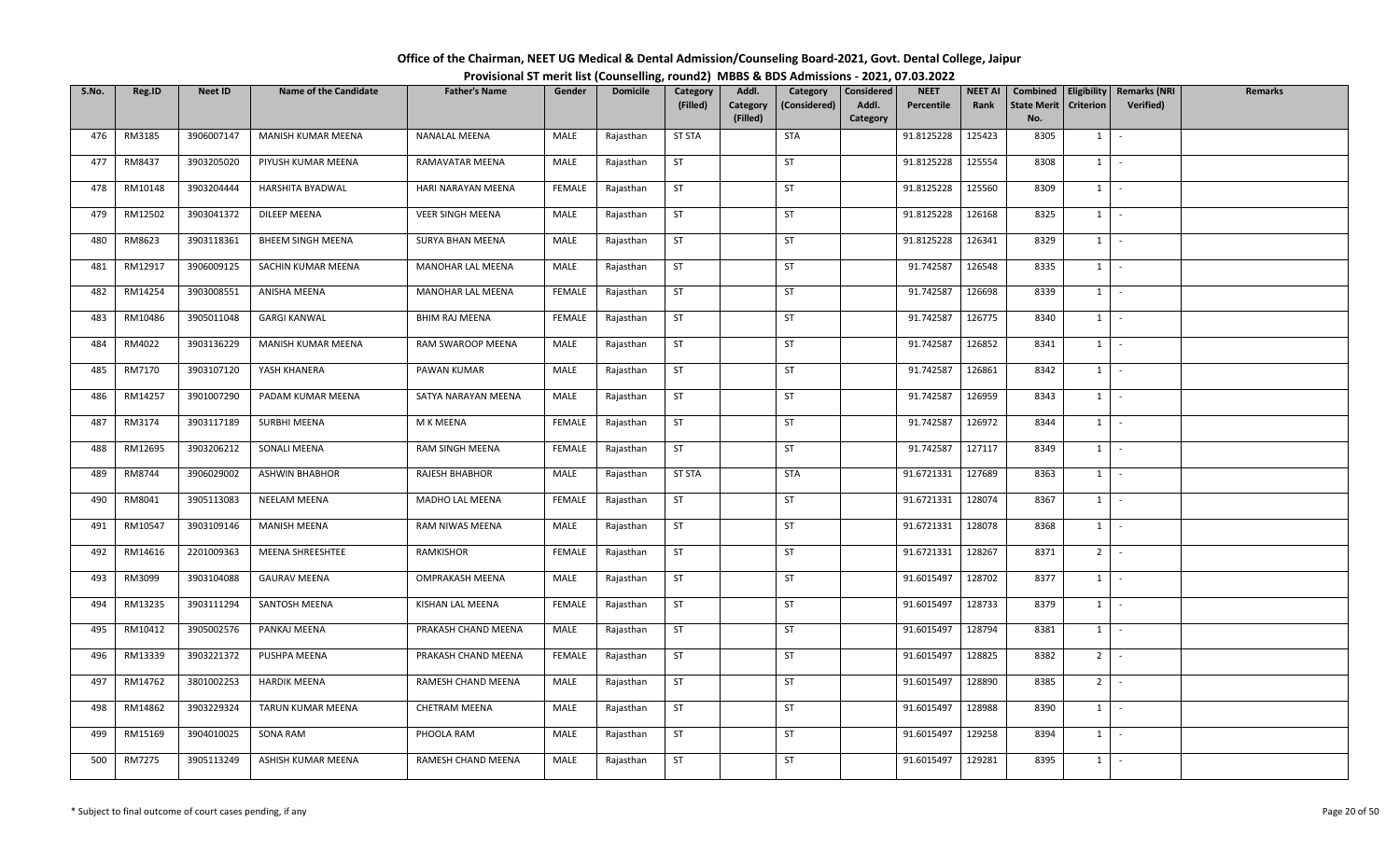| Office of the Chairman, NEET UG Medical & Dental Admission/Counseling Board-2021, Govt. Dental College, Jaipur |  |
|----------------------------------------------------------------------------------------------------------------|--|
| Provisional ST merit list (Counselling, round2) MBBS & BDS Admissions - 2021, 07.03.2022                       |  |

| S.No. | Reg.ID  | <b>Neet ID</b> | <b>Name of the Candidate</b> | <b>Father's Name</b>   | Gender        | <b>Domicile</b> | Category      | Addl.    | Category     | Considered | <b>NEET</b> | <b>NEET AI</b> | Combined           |                | Eligibility   Remarks (NRI | <b>Remarks</b> |
|-------|---------|----------------|------------------------------|------------------------|---------------|-----------------|---------------|----------|--------------|------------|-------------|----------------|--------------------|----------------|----------------------------|----------------|
|       |         |                |                              |                        |               |                 | (Filled)      | Category | (Considered) | Addl.      | Percentile  | Rank           | <b>State Merit</b> | Criterion      | Verified)                  |                |
|       |         |                |                              |                        |               |                 |               | (Filled) |              | Category   |             |                | No.                |                |                            |                |
| 501   | RM11108 | 3903029002     | RAHUL MEENA                  | CHHOTURAM MEENA        | MALE          | Rajasthan       | <b>ST</b>     |          | ST           |            | 91.6015497  | 129293         | 8397               | $1 \quad$      | $\sim$                     |                |
| 502   | RM5328  | 3905102570     | <b>ANUKUL MEENA</b>          | SHIV GOPAL MEENA       | MALE          | Rajasthan       | <b>ST</b>     |          | ST           |            | 91.6015497  | 129468         | 8401               | $1 \quad$      | $\sim$                     |                |
| 503   | RM3020  | 3905019050     | MAHESH KUMAR MEENA           | <b>HEMRAJ MEENA</b>    | MALE          | Rajasthan       | <b>ST</b>     |          | ST           |            | 91.6015497  | 129549         | 8403               | $1 \quad$      | $\sim$                     |                |
| 504   | RM12455 | 3905028218     | RAM LAKHAN MEENA             | JAI RAM MEENA          | MALE          | Rajasthan       | <b>ST</b>     |          | ST           |            | 91.6015497  | 129566         | 8404               | $1 \mid$       | $\sim$                     |                |
| 505   | RM11349 | 3905125190     | NISHANT MEENA                | RAKESH MEENA           | MALE          | Rajasthan       | <b>ST</b>     |          | ST           |            | 91.6015497  | 129596         | 8405               | 1              | $\sim$                     |                |
| 506   | RM9760  | 3903005701     | <b>LAKHAN SINGH BALOT</b>    | CHHAGAN LAL MEENA      | MALE          | Rajasthan       | ST            |          | <b>ST</b>    |            | 91.6015497  | 129616         | 8407               |                | $1 \mid -$                 |                |
| 507   | RM3034  | 3905127146     | DIVY JYOTI MEENA             | RAMESH CHAND           | FEMALE        | Rajasthan       | <b>ST</b>     |          | ST           |            | 91.5335566  | 129989         | 8413               | 1              | $\sim$                     |                |
| 508   | RM3261  | 3906003326     | YAMINEE KATARA               | <b>ABHISHEK KATARA</b> | <b>FEMALE</b> | Rajasthan       | <b>ST STA</b> |          | <b>STA</b>   |            | 91.5335566  | 130028         | 8414               | 1              | $\sim$                     |                |
| 509   | RM7983  | 3902017160     | MANISHA MEENA                | MURARI LAL MEENA       | FEMALE        | Rajasthan       | <b>ST</b>     |          | <b>ST</b>    |            | 91.464074   | 130790         | 8429               | $1 \quad$      | $\sim$                     |                |
| 510   | RM12674 | 3905010189     | PRIYA MEENA                  | <b>GYAN SINGH</b>      | FEMALE        | Rajasthan       | <b>ST</b>     |          | ST           |            | 91.464074   | 131002         | 8431               | $1 \quad$      | $\sim$                     |                |
| 511   | RM12062 | 3903007624     | RENU MEENA                   | MADAN LAL MEENA        | FEMALE        | Rajasthan       | ST            |          | <b>ST</b>    |            | 91.464074   | 131047         | 8433               | $1 \mid$       | $\sim$                     |                |
| 512   | RM6700  | 3903221048     | PRAMOD KUMAR MEENA           | KUNWAR LAL MEENA       | MALE          | Rajasthan       | <b>ST</b>     |          | ST           |            | 91.464074   | 131221         | 8436               | $1\phantom{0}$ | $\sim$                     |                |
| 513   | RM3554  | 3906002478     | <b>JESIKA MOLAT</b>          | VINOD KUMAR MOLAT      | FEMALE        | Rajasthan       | <b>ST STA</b> |          | STA          |            | 91.464074   | 131245         | 8438               | 1              | $\sim$                     |                |
| 514   | RM13626 | 3903019281     | JYOTI MEENA                  | THANDIRAM MEENA        | FEMALE        | Rajasthan       | <b>ST</b>     |          | <b>ST</b>    |            | 91.397894   | 132341         | 8465               | $1 \quad$      | $\sim$                     |                |
| 515   | RM12963 | 3905016307     | <b>SWATI MEENA</b>           | NAVAL SINGH MEENA      | FEMALE        | Rajasthan       | <b>ST</b>     |          | <b>ST</b>    |            | 91.397894   | 132449         | 8468               | 1              | $\sim$                     |                |
| 516   | RM3988  | 3903101059     | ARZOO MEENA                  | PRAVEEN KUMAR MEENA    | FEMALE        | Rajasthan       | <b>ST</b>     |          | <b>ST</b>    |            | 91.3280877  | 132860         | 8478               | 1              | $\sim$                     |                |
| 517   | RM10813 | 3906001008     | SAPNA AHARI                  | KAILASH CHANDRA AHARI  | FEMALE        | Rajasthan       | <b>ST STA</b> |          | <b>STA</b>   |            | 91.3280877  | 132881         | 8479               | 1              | $\mathbb{Z}^2$             |                |
| 518   | RM1597  | 3903001431     | YOGENDER KUMAR               | JAG RAM MEENA          | MALE          | Rajasthan       | <b>ST</b>     |          | ST           |            | 91.3280877  | 133109         | 8481               | $1$ $-$        |                            |                |
| 519   | RM15112 | 3903028084     | RAHUL KUMAR MEENA            | GIRRAJ PRASAD MEENA    | MALE          | Rajasthan       | <b>ST</b>     |          | ST           |            | 91.3280877  | 133848         | 8492               | $1 \vert$      | $\sim$                     |                |
| 520   | RM5206  | 3906004004     | MOHIT MAIDA                  | MUKESH MAIDA           | MALE          | Rajasthan       | <b>ST STA</b> |          | <b>STA</b>   |            | 91.262361   | 133925         | 8494               | 1              | $\sim$                     |                |
| 521   | RM7740  | 3905111180     | SUKHSENA KUMARI              | RADHESHYAM             | <b>FEMALE</b> | Rajasthan       | <b>ST</b>     |          | ST           |            | 91.262361   | 134546         | 8509               | 1              | $\sim$                     |                |
| 522   | RM12540 | 3905120001     | <b>BHAWANA MEENA</b>         | RAJARAM MEENA          | FEMALE        | Rajasthan       | ST            |          | <b>ST</b>    |            | 91.1938498  | 135238         | 8524               | $1 \vert -$    |                            |                |
| 523   | RM2220  | 3902013216     | JAIPRAKASH MEENA             | RAMJI LAL MEENA        | MALE          | Rajasthan       | ST            |          | <b>ST</b>    |            | 91.1938498  | 135296         | 8527               | 1              | $\sim$                     |                |
| 524   | RM13678 | 3906001046     | HARSHITA MEENA               | SHIVDAYAL MEENA        | FEMALE        | Rajasthan       | <b>ST</b>     |          | <b>ST</b>    |            | 91.1938498  | 135541         | 8530               | $1 \quad$      | $\sim$ $-$                 |                |
| 525   | RM6428  | 3903233343     | <b>VIJAYRAM MEENA</b>        | PREM SINGH MEENA       | MALE          | Rajasthan       | <b>ST</b>     |          | ST           |            | 91.1938498  | 135740         | 8535               | $1 \quad$      | $\sim$                     |                |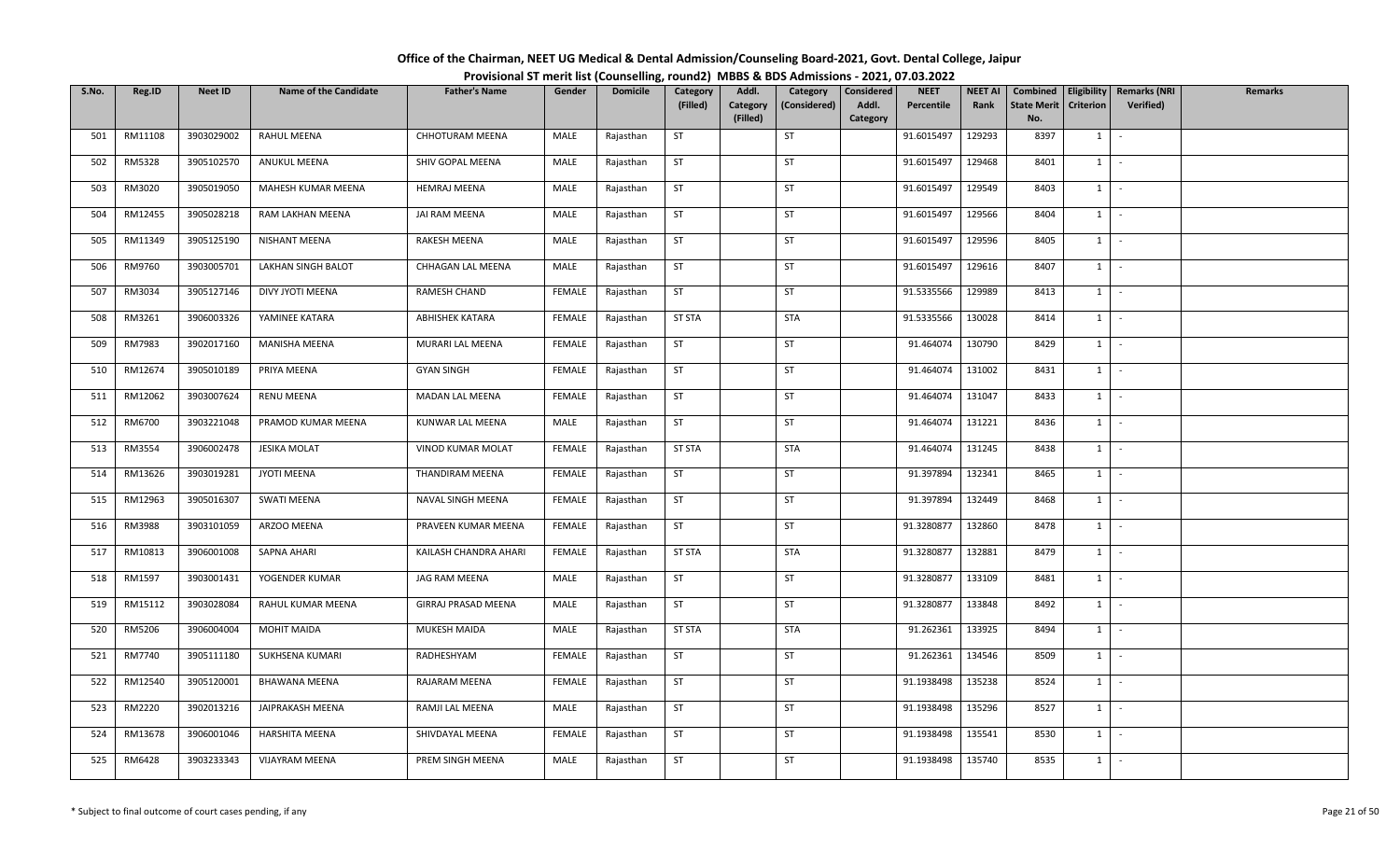| Office of the Chairman, NEET UG Medical & Dental Admission/Counseling Board-2021, Govt. Dental College, Jaipur |  |
|----------------------------------------------------------------------------------------------------------------|--|
| Provisional ST merit list (Counselling, round2) MBBS & BDS Admissions - 2021, 07.03.2022                       |  |

| S.No. | Reg.ID  | <b>Neet ID</b> | <b>Name of the Candidate</b> | <b>Father's Name</b>    | Gender        | <b>Domicile</b> | Category      | Addl.    | Category     | Considered | <b>NEET</b> | <b>NEET AI</b> | Combined           |                | Eligibility   Remarks (NRI | <b>Remarks</b> |
|-------|---------|----------------|------------------------------|-------------------------|---------------|-----------------|---------------|----------|--------------|------------|-------------|----------------|--------------------|----------------|----------------------------|----------------|
|       |         |                |                              |                         |               |                 | (Filled)      | Category | (Considered) | Addl.      | Percentile  | Rank           | <b>State Merit</b> | Criterion      | Verified)                  |                |
|       |         |                |                              |                         |               |                 |               | (Filled) |              | Category   |             |                | No.                |                |                            |                |
| 526   | RM6946  | 3903009171     | PRIYANKA MEENA               | MR. BABU LAL MEENA      | FEMALE        | Rajasthan       | ST            |          | ST           |            | 91.1255329  | 136098         | 8539               | $1 \quad$      | $\sim$                     |                |
| 527   | RM13042 | 3905107314     | <b>MANVI MEENA</b>           | SAMAY SINGH MEENA       | FEMALE        | Rajasthan       | <b>ST</b>     |          | ST           |            | 91.1255329  | 136198         | 8540               | $1 \quad$      | $\sim$                     |                |
| 528   | RM6477  | 3903220415     | PRAKASH MEENA                | RAMKISHAN MEENA         | MALE          | Rajasthan       | <b>ST</b>     |          | ST           |            | 91.1255329  | 136500         | 8543               | $1 \quad$      | $\sim$                     |                |
| 529   | RM4087  | 3905117006     | SAVITA MEENA                 | RAMNARAYAN MEENA        | FEMALE        | Rajasthan       | <b>ST</b>     |          | ST           |            | 90.9786676  | 138503         | 8577               | $1 \mid$       | $\sim$                     |                |
| 530   | RM8106  | 3905025279     | AKASH MEENA                  | <b>BHARAT PAL MEENA</b> | MALE          | Rajasthan       | <b>ST</b>     |          | ST           |            | 90.9786676  | 138646         | 8580               | 1              | $\sim$                     |                |
| 531   | RM8898  | 3901002144     | SANJAY KUMAR JARWAL          | RAMKESH MEENA           | MALE          | Rajasthan       | ST            |          | <b>ST</b>    |            | 90.9786676  | 138742         | 8583               |                | $1 \mid -$                 |                |
| 532   | RM12372 | 2001024274     | YOGESH                       | THAWAR MAL MEENA        | MALE          | Rajasthan       | <b>ST</b>     |          | <b>ST</b>    |            | 90.9786676  | 138982         | 8591               | 1              | $\sim$                     |                |
| 533   | RM6496  | 3802011139     | NITESH KUMAR MEENA           | RAM KISHAN MEENA        | MALE          | Rajasthan       | <b>ST</b>     |          | ST           |            | 90.9786676  | 139030         | 8593               | 1              | $\sim$                     |                |
| 534   | RM12137 | 3906030035     | <b>NIRMAL MEENA</b>          | RAJENDRA MEENA          | MALE          | Rajasthan       | <b>ST</b>     |          | ST           |            | 90.9786676  | 139113         | 8596               | $1 \quad$      | $\sim$                     |                |
| 535   | RM10239 | 3905125026     | HIMIKA MEENA                 | TEEKARAM MEENA          | FEMALE        | Rajasthan       | <b>ST</b>     |          | ST           |            | 90.9786676  | 139227         | 8599               | $1 \quad$      | $\sim$                     |                |
| 536   | RM15213 | 3905122069     | <b>KUNDAN MEENA</b>          | CHIRANJI LAL MEENA      | MALE          | Rajasthan       | ST            |          | <b>ST</b>    |            | 90.9786676  | 139251         | 8600               | $1 \mid$       | $\sim$                     |                |
| 537   | RM5421  | 3905122284     | PRASHANT TATU                | HALLU RAM MEENA         | MALE          | Rajasthan       | <b>ST</b>     |          | ST           |            | 90.9786676  | 139279         | 8602               | $1\phantom{0}$ | $\sim$                     |                |
| 538   | RM9525  | 3905005170     | AKSHITA                      | RAGHUVIR PRASAD         | <b>FEMALE</b> | Rajasthan       | ST            |          | ST           |            | 90.9082785  | 139361         | 8604               | 1              | $\sim$                     |                |
| 539   | RM9911  | 2001211376     | JYOTI MEENA                  | HARIKESH MEENA          | FEMALE        | Rajasthan       | <b>ST</b>     |          | <b>ST</b>    |            | 90.9082785  | 139567         | 8606               | $1 \quad$      | $\sim$                     |                |
| 540   | RM15820 | 3903005611     | RAVEENA                      | MOHAN LAL MEENA         | FEMALE        | Rajasthan       | <b>ST</b>     |          | <b>ST</b>    |            | 90.9082785  | 139617         | 8607               | 1              | $\sim$                     |                |
| 541   | RM14365 | 3903217389     | <b>KRISHAN MEENA</b>         | RAMJI LAL MEENA         | MALE          | Rajasthan       | <b>ST</b>     |          | <b>ST</b>    |            | 90.9082785  | 139868         | 8610               | 1              | $\sim$                     |                |
| 542   | RM7019  | 3906001320     | <b>NITIN DAMOR</b>           | SURESH CHANDRA DAMOR    | MALE          | Rajasthan       | <b>ST STA</b> |          | <b>STA</b>   |            | 90.9082785  | 139910         | 8612               | 1              | $\sim$                     |                |
| 543   | RM15541 | 3903107388     | SHUBHAM BYADWAL              | GOVERDHAN LAL MEENA     | MALE          | Rajasthan       | <b>ST</b>     |          | ST           |            | 90.9082785  | 139984         | 8613               | $1$ $\cdot$    |                            |                |
| 544   | RM6003  | 3906024186     | NANDLAL KHARADI              | RUPLAL KHARADI          | MALE          | Rajasthan       | <b>ST STA</b> |          | <b>STA</b>   |            | 90.9082785  | 140231         | 8618               | $1 \vert$      | $\sim$                     |                |
| 545   | RM1322  | 3906006108     | DHRUV MEENA                  | SOHAN LAL MEENA         | MALE          | Rajasthan       | <b>ST STA</b> |          | <b>STA</b>   |            | 90.8369828  | 140414         | 8621               | $1 \quad$      | $\sim$                     |                |
| 546   | RM6911  | 3905101420     | ANGELINA                     | DEEN DAYAL MEENA        | <b>FEMALE</b> | Rajasthan       | <b>ST</b>     |          | ST           |            | 90.8369828  | 140443         | 8622               | 1              | $\sim$                     |                |
| 547   | RM7252  | 3903207339     | <b>SANJAY MEENA</b>          | <b>GAJANAND MEENA</b>   | MALE          | Rajasthan       | ST            |          | ST           |            | 90.8369828  | 140543         | 8623               | $1 \cdot$      |                            |                |
| 548   | RM12348 | 3903017168     | SAVITRI MEENA                | ASHOK KUMAR MEENA       | FEMALE        | Rajasthan       | <b>ST</b>     |          | <b>ST</b>    |            | 90.8369828  | 140605         | 8627               | 1              | $\sim$                     |                |
| 549   | RM6628  | 3906015019     | VALA RAM MEENA               | KHEMA JI MEENA          | MALE          | Rajasthan       | <b>ST STA</b> |          | <b>STA</b>   |            | 90.8369828  | 140674         | 8630               | $1 \quad$      | $\sim$                     |                |
| 550   | RM7140  | 3906015127     | <b>ROBIN SINGH</b>           | RAJENDRA SINGH SOLANKI  | MALE          | Rajasthan       | <b>ST</b>     |          | ST           |            | 90.8369828  | 140867         | 8636               | $1 \quad$      | $\sim$                     |                |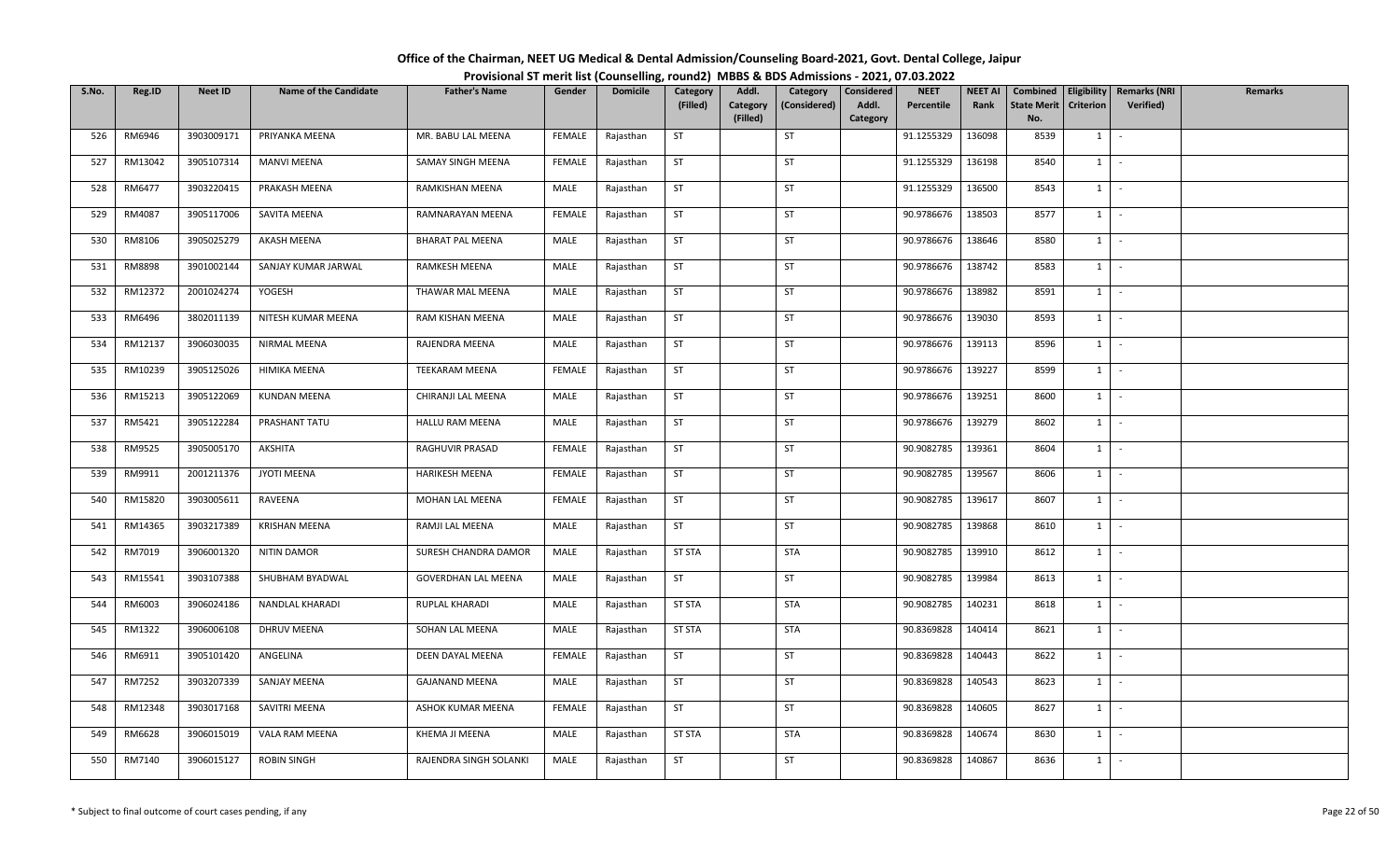| Office of the Chairman, NEET UG Medical & Dental Admission/Counseling Board-2021, Govt. Dental College, Jaipur |  |
|----------------------------------------------------------------------------------------------------------------|--|
| Provisional ST merit list (Counselling, round2) MBBS & BDS Admissions - 2021, 07.03.2022                       |  |

| S.No. | Reg.ID        | <b>Neet ID</b> | <b>Name of the Candidate</b> | <b>Father's Name</b>      | Gender        | <b>Domicile</b> | Category      | Addl.    | Category     | Considered | <b>NEET</b> | <b>NEET AI</b> | Combined           |                | Eligibility   Remarks (NRI | <b>Remarks</b> |
|-------|---------------|----------------|------------------------------|---------------------------|---------------|-----------------|---------------|----------|--------------|------------|-------------|----------------|--------------------|----------------|----------------------------|----------------|
|       |               |                |                              |                           |               |                 | (Filled)      | Category | (Considered) | Addl.      | Percentile  | Rank           | <b>State Merit</b> | Criterion      | Verified)                  |                |
|       |               |                |                              |                           |               |                 |               | (Filled) |              | Category   |             |                | No.                |                |                            |                |
| 551   | RM15013       | 3903041198     | <b>MANJU MEENA</b>           | <b>BABU LAL MEENA</b>     | FEMALE        | Rajasthan       | ST            |          | ST           |            | 90.8369828  | 140921         | 8638               | $1 \quad$      | $\sim$                     |                |
| 552   | RM1411        | 3802002498     | <b>NAMAN MEENA</b>           | SUBHASH CHANDER           | MALE          | Rajasthan       | <b>ST</b>     |          | ST           |            | 90.8369828  | 141206         | 8645               | $1 \quad$      | $\sim$                     |                |
| 553   | RM14318       | 3903232181     | ASHOK KUMAR MEENA            | RAMESHWAR PRASAD<br>MEENA | MALE          | Rajasthan       | <b>ST</b>     |          | ST           |            | 90.8369828  | 141326         | 8649               | $1 \quad$      | $\sim$                     |                |
| 554   | RM12376       | 3905111289     | <b>HARIOM MEENA</b>          | RAMROOP MEENA             | MALE          | Rajasthan       | <b>ST</b>     |          | ST           |            | 90.7658814  | 141710         | 8655               | $1 \mid$       | $\sim$                     |                |
| 555   | RM8400        | 3905112096     | SATISH MEENA                 | SHRIFAL MEENA             | MALE          | Rajasthan       | <b>ST</b>     |          | ST           |            | 90.7658814  | 141923         | 8658               | 1              | $\sim$                     |                |
| 556   | <b>RM5228</b> | 3903212099     | PRIYANKA KUMARI MEENA        | <b>MAMRAJ MEENA</b>       | FEMALE        | Rajasthan       | ST            |          | <b>ST</b>    |            | 90.7658814  | 141948         | 8660               | $1 \mid -$     |                            |                |
| 557   | RM13403       | 3903123230     | <b>VIKRAM MEENA</b>          | RAMESH CHAND MEENA        | MALE          | Rajasthan       | <b>ST</b>     |          | <b>ST</b>    |            | 90.7658814  | 141992         | 8663               | $1 \quad$      | $\sim$                     |                |
| 558   | RM10965       | 3903032277     | PRAMOD MEENA                 | <b>KAMLESH MEENA</b>      | MALE          | Rajasthan       | <b>ST</b>     |          | ST           |            | 90.7658814  | 142061         | 8666               | 1              | $\sim$                     |                |
| 559   | RM9505        | 3906001745     | NIDHIRAJ PARMAR              | KRISHNA LAL PARMAR        | <b>FEMALE</b> | Rajasthan       | <b>ST STA</b> |          | STA          |            | 90.7658814  | 142458         | 8680               | $1 \quad$      | $\sim$                     |                |
| 560   | RM12531       | 3905105092     | RASHMI MEENA                 | RAJU LAL MEENA            | FEMALE        | Rajasthan       | <b>ST</b>     |          | ST           |            | 90.6905061  | 142819         | 8688               | $1 \quad$      | $\sim$                     |                |
| 561   | RM11006       | 3903116238     | VIKASH KUMAR MINA            | GANGA RAM MEENA           | MALE          | Rajasthan       | ST            |          | ST           |            | 90.6905061  | 143009         | 8690               | 1              | $\sim$                     |                |
| 562   | RM15664       | 3905001582     | <b>NANDINI MARAN</b>         | RADHE SHYAM MEENA         | FEMALE        | Rajasthan       | <b>ST</b>     |          | ST           |            | 90.6905061  | 143106         | 8696               | $1\phantom{0}$ | $\sim$                     |                |
| 563   | RM9236        | 3903210263     | DEVENDRA MEENA               | RAM VILAS MEENA           | MALE          | Rajasthan       | ST            |          | ST           |            | 90.6905061  | 143219         | 8698               | 1              | $\sim$                     |                |
| 564   | RM10131       | 3905113030     | MOHIT KUMAR MEENA            | SHIVKESH MEENA            | MALE          | Rajasthan       | <b>ST</b>     |          | <b>ST</b>    |            | 90.6905061  | 143349         | 8704               | $1 \quad$      | $\sim$                     |                |
| 565   | RM1481        | 2201003029     | NEHA MEENA                   | MUKESH CHAND MEENA        | FEMALE        | Rajasthan       | <b>ST</b>     |          | <b>ST</b>    |            | 90.6905061  | 143575         | 8711               | 2 <sup>1</sup> | $\sim$                     |                |
| 566   | RM15834       | 3903040496     | PALLAVI KUMARI MEENA         | VINOD KUMAR MEENA         | FEMALE        | Rajasthan       | <b>ST</b>     |          | <b>ST</b>    |            | 90.6161022  | 144127         | 8723               | 1              | $\sim$                     |                |
| 567   | RM2233        | 3906016004     | <b>KAPIL DAMOR</b>           | <b>BHURALAL DAMOR</b>     | MALE          | Rajasthan       | <b>ST STA</b> |          | <b>STA</b>   |            | 90.6161022  | 144293         | 8724               | 1              | $\mathbb{Z}^2$             |                |
| 568   | RM11968       | 3904018083     | KAILASH                      | <b>BEEJA RAM</b>          | MALE          | Rajasthan       | <b>ST</b>     |          | ST           |            | 90.6161022  | 144492         | 8729               | $1$ $-$        |                            |                |
| 569   | RM13494       | 3903015350     | <b>SHIV LAL</b>              | SATRAM                    | MALE          | Rajasthan       | <b>ST</b>     |          | ST           |            | 90.6161022  | 144497         | 8730               | $1 \vert$      | $\sim$                     |                |
| 570   | RM2173        | 3903005401     | SHUBHAM PATEL                | HAJARI LAL MEENA          | MALE          | Rajasthan       | <b>ST</b>     |          | ST           |            | 90.6161022  | 144870         | 8736               | 1              | $\sim$                     |                |
| 571   | RM8363        | 3906022058     | JAYESH ROAT                  | <b>BADAMI LAL ROAT</b>    | MALE          | Rajasthan       | <b>ST STA</b> |          | STA          |            | 90.5432524  | 145311         | 8743               | 1              | $\sim$                     |                |
| 572   | RM5860        | 3905004109     | SAURABH KUMAR MEENA          | OM PRAKASH MEENA          | MALE          | Rajasthan       | ST            |          | <b>ST</b>    |            | 90.5432524  | 145446         | 8746               | $1 \vert -$    |                            |                |
| 573   | RM3592        | 3903207010     | <b>MAMTA MEENA</b>           | PAPPU LAL MEENA           | FEMALE        | Rajasthan       | <b>ST</b>     |          | <b>ST</b>    |            | 90.5432524  | 145558         | 8750               | 1              | $\sim$                     |                |
| 574   | RM10786       | 3903019381     | ANKUSH MEENA                 | <b>BUNDEE LAL MEENA</b>   | MALE          | Rajasthan       | <b>ST</b>     |          | <b>ST</b>    |            | 90.5432524  | 145771         | 8754               | $1 \quad$      | $\sim$ $-$                 |                |
| 575   | RM7116        | 3903201587     | PRADHUMAN KUMAR              | DILIP KUMAR DHANKA        | MALE          | Rajasthan       | <b>ST</b>     |          | <b>ST</b>    |            | 90.5432524  | 145826         | 8755               | $1 \quad$      | $\sim$                     |                |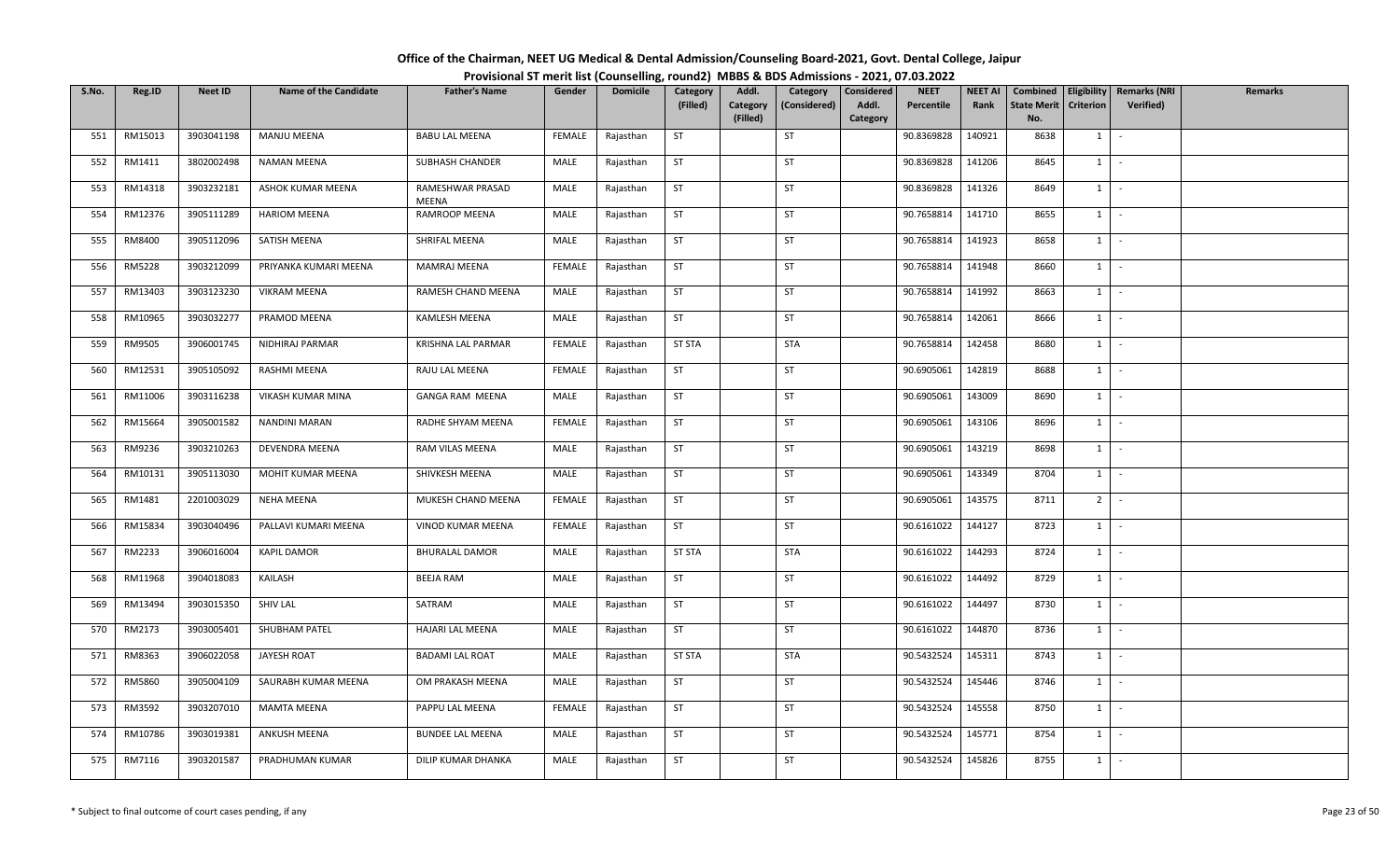| Office of the Chairman, NEET UG Medical & Dental Admission/Counseling Board-2021, Govt. Dental College, Jaipur |  |
|----------------------------------------------------------------------------------------------------------------|--|
| Provisional ST merit list (Counselling, round2) MBBS & BDS Admissions - 2021, 07.03.2022                       |  |

| S.No. | Reg.ID  | <b>Neet ID</b> | <b>Name of the Candidate</b> | <b>Father's Name</b>    | Gender        | <b>Domicile</b> | Category      | Addl.                | Category     | Considered | <b>NEET</b> | <b>NEET AI</b> | Combined                  | Eligibility    | <b>Remarks (NRI</b> | <b>Remarks</b> |
|-------|---------|----------------|------------------------------|-------------------------|---------------|-----------------|---------------|----------------------|--------------|------------|-------------|----------------|---------------------------|----------------|---------------------|----------------|
|       |         |                |                              |                         |               |                 | (Filled)      | Category<br>(Filled) | (Considered) | Addl.      | Percentile  | Rank           | <b>State Merit</b><br>No. | Criterion      | Verified)           |                |
| 576   | RM4963  | 3903233275     | DHARMESH MINA                | <b>HARSAHAY MINA</b>    | MALE          | Rajasthan       | ST            |                      | ST           | Category   | 90.4742879  | 146121         | 8760                      | $1 \quad$      | $\sim$              |                |
|       |         |                |                              |                         |               |                 |               |                      |              |            |             |                |                           |                |                     |                |
| 577   | RM14780 | 3903032050     | MANASVI SUSAWAT              | RAMESH CHAND MEENA      | FEMALE        | Rajasthan       | <b>ST</b>     |                      | ST           |            | 90.4742879  | 146431         | 8764                      | $1 \quad$      | $\sim$              |                |
| 578   | RM6922  | 3903222338     | KANHAIYA LAL MEENA           | <b>HANSRAJ MEENA</b>    | MALE          | Rajasthan       | ST            |                      | ST           |            | 90.4742879  | 146499         | 8766                      | $1 \quad$      | $\sim$              |                |
| 579   | RM12109 | 3115034235     | DEEPAK KUMAR MEENA           | RAMAVATAR MEENA         | MALE          | Rajasthan       | <b>ST</b>     |                      | ST           |            | 90.4742879  | 146654         | 8772                      | $1 \mid$       | $\sim$              |                |
| 580   | RM8951  | 3903001569     | MUSKAN MEENA                 | PHOOLA RAM MEENA        | <b>FEMALE</b> | Rajasthan       | <b>ST</b>     |                      | ST           |            | 90.4742879  | 146750         | 8774                      | 3 <sup>1</sup> | $\sim$              |                |
| 581   | RM10159 | 3905106305     | PRATIBHA MEENA               | SATYANARAYAN MEENA      | FEMALE        | Rajasthan       | ST            |                      | ST           |            | 90.4742879  | 146776         | 8775                      |                | $1 \mid -$          |                |
| 582   | RM14969 | 3903004320     | SANJANA MEENA                | VIJAY KUMAR MEENA       | FEMALE        | Rajasthan       | <b>ST</b>     |                      | <b>ST</b>    |            | 90.4048054  | 147179         | 8781                      | 1              | $\sim$              |                |
| 583   | RM5956  | 3903138055     | JAYAS KUMAR MEENA            | SHAMBHU LAL             | MALE          | Rajasthan       | <b>ST</b>     |                      | ST           |            | 90.4048054  | 147253         | 8784                      | 1              | $\sim$              |                |
| 584   | RM1277  | 3903126217     | <b>RAHUL MEENA</b>           | SHANKAR LAL MEENA       | MALE          | Rajasthan       | <b>ST</b>     |                      | <b>ST</b>    |            | 90.4048054  | 147365         | 8786                      | $1 \quad$      | $\sim$              |                |
| 585   | RM15381 | 3903233070     | AJAY MINA                    | CHETRAM MINA            | MALE          | Rajasthan       | <b>ST</b>     |                      | ST           |            | 90.4048054  | 147419         | 8787                      | $1 \quad$      | $\sim$              |                |
| 586   | RM12320 | 3903216289     | SHUBHAM MEENA                | UMARAV SINGH MEENA      | MALE          | Rajasthan       | ST            |                      | ST           |            | 90.4048054  | 147792         | 8791                      | $1 \mid$       | $\sim$              |                |
| 587   | RM9426  | 3905117005     | DILKUSH MEENA                | <b>GIRRAJ MEENA</b>     | MALE          | Rajasthan       | <b>ST</b>     |                      | ST           |            | 90.4048054  | 147905         | 8792                      | $1\phantom{0}$ | $\sim$              |                |
| 588   | RM14399 | 3903009533     | SHRESTHA BAGDI               | MAHESH KUMAR MEENA      | <b>FEMALE</b> | Rajasthan       | ST            |                      | ST           |            | 90.3303367  | 148213         | 8799                      | 1              | $\sim$              |                |
| 589   | RM13450 | 3903229177     | REKHA MEENA                  | <b>GANGARAM MEENA</b>   | FEMALE        | Rajasthan       | <b>ST</b>     |                      | <b>ST</b>    |            | 90.3303367  | 148328         | 8802                      | $1 \quad$      | $\sim$              |                |
| 590   | RM10327 | 3903002540     | <b>ABHIJEET MEENA</b>        | BANWARI LAL MEENA       | MALE          | Rajasthan       | <b>ST</b>     |                      | <b>ST</b>    |            | 90.3303367  | 148476         | 8803                      | 1              | $\sim$              |                |
| 591   | RM13588 | 3903103161     | <b>MANNAT MEENA</b>          | HARI SHANKAR MEENA      | MALE          | Rajasthan       | <b>ST</b>     |                      | <b>ST</b>    |            | 90.3303367  | 148734         | 8810                      | 3 <sup>1</sup> | $\sim$              |                |
| 592   | RM11403 | 3903116012     | <b>MANISH KUMAR</b>          | KAILASH CHAND           | MALE          | Rajasthan       | <b>ST</b>     |                      | <b>ST</b>    |            | 90.3303367  | 148986         | 8813                      | 1              | $\sim$              |                |
| 593   | RM3357  | 3903225157     | SUSHIL KUMAR MEENA           | <b>BHARAT LAL MEENA</b> | MALE          | Rajasthan       | <b>ST</b>     |                      | ST           |            | 90.2544434  | 149386         | 8821                      | $1 \mid$       | $\sim$              |                |
| 594   | RM9097  | 3906018128     | <b>VAIBHAV GAMAR</b>         | KAMLESHWAR GAMAR        | MALE          | Rajasthan       | <b>ST STA</b> |                      | <b>STA</b>   |            | 90.2544434  | 149681         | 8827                      | $1$ $-$        |                     |                |
| 595   | RM3004  | 3903137177     | KOMAL MEENA                  | MAUJI RAM MEENA         | FEMALE        | Rajasthan       | ST            |                      | ST           |            | 90.2544434  | 149814         | 8829                      | $1 \quad$      | $\sim$              |                |
| 596   | RM13672 | 3903204792     | ANKIT KUMAR MEENA            | DHANSI RAM MEENA        | MALE          | Rajasthan       | <b>ST</b>     |                      | ST           |            | 90.2544434  | 150252         | 8842                      | 1              | $\sim$              |                |
| 597   | RM15600 | 3903101733     | KASHISH JHARWAL              | PAWAN KUMAR MEENA       | FEMALE        | Rajasthan       | ST            |                      | <b>ST</b>    |            | 90.1832772  | 150997         | 8854                      | $1 \vert$      | $\sim$              |                |
| 598   | RM13879 | 3903031144     | SATISH KUMAR MEENA           | KANCHAN LAL MEENA       | MALE          | Rajasthan       | <b>ST</b>     |                      | <b>ST</b>    |            | 90.1832772  | 151231         | 8858                      | 1              | $\sim$              |                |
| 599   | RM5627  | 3906013073     | ANIL MEENA                   | NANDLAL MEENA           | MALE          | Rajasthan       | <b>ST STA</b> |                      | <b>STA</b>   |            | 90.1100388  | 151769         | 8866                      | $1 \quad$      | $\sim$              |                |
| 600   | RM12513 | 3903208591     | DHANANJAY                    | <b>DWARIKA PRASAD</b>   | MALE          | Rajasthan       | <b>ST</b>     |                      | <b>ST</b>    |            | 90.1100388  | 151990         | 8869                      | $1 \quad$      | $\sim$              |                |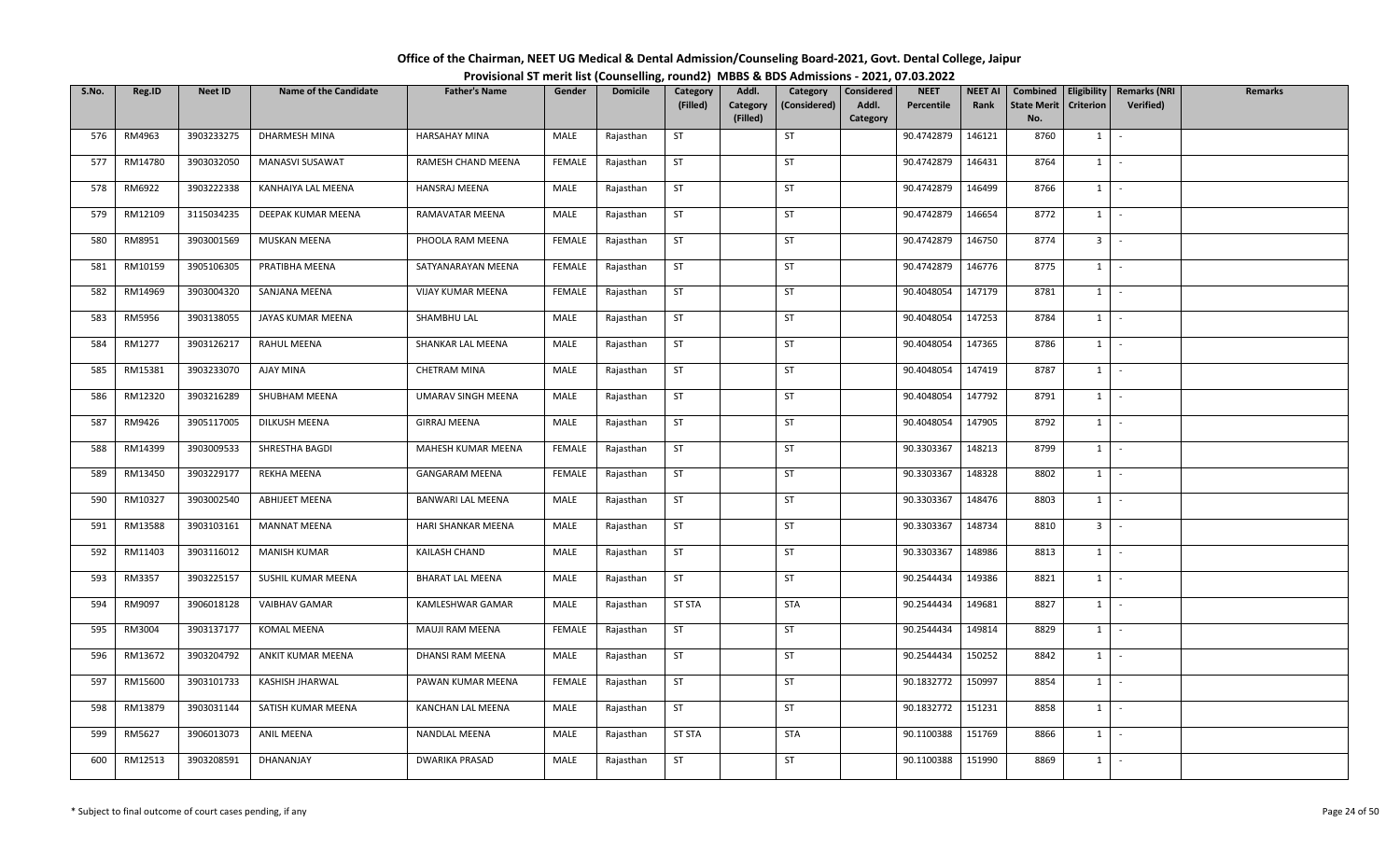| Office of the Chairman, NEET UG Medical & Dental Admission/Counseling Board-2021, Govt. Dental College, Jaipur |  |
|----------------------------------------------------------------------------------------------------------------|--|
| Provisional ST merit list (Counselling, round2) MBBS & BDS Admissions - 2021, 07.03.2022                       |  |

| S.No. | Reg.ID  | <b>Neet ID</b> | <b>Name of the Candidate</b> | <b>Father's Name</b>       | Gender        | <b>Domicile</b> | Category      | Addl.    | Category     | Considered | <b>NEET</b> | <b>NEET AI</b> | Combined           |                  | Eligibility   Remarks (NRI | Remarks |
|-------|---------|----------------|------------------------------|----------------------------|---------------|-----------------|---------------|----------|--------------|------------|-------------|----------------|--------------------|------------------|----------------------------|---------|
|       |         |                |                              |                            |               |                 | (Filled)      | Category | (Considered) | Addl.      | Percentile  | Rank           | <b>State Merit</b> | <b>Criterion</b> | <b>Verified</b> )          |         |
|       |         |                |                              |                            |               |                 |               | (Filled) |              | Category   |             |                | No.                |                  |                            |         |
| 601   | RM12580 | 3903206091     | <b>ABHISHEK MEENA</b>        | SHRAWAN KUMAR MEENA        | MALE          | Rajasthan       | <b>ST</b>     |          | ST           |            | 90.1100388  | 152030         | 8871               | 1                | $\sim$                     |         |
| 602   | RM11857 | 3903229053     | KRISHAN KUMAR MEENA          | TARA CHAND MEENA           | MALE          | Rajasthan       | ST            |          | <b>ST</b>    |            | 90.1100388  | 152077         | 8873               | 1                | $\sim$                     |         |
| 603   | RM7886  | 3906026012     | ANURAG DAMOR                 | VINOD DAMOR                | MALE          | Rajasthan       | <b>ST STA</b> |          | <b>STA</b>   |            | 90.1100388  | 152256         | 8880               | $1 \mid$         | $\sim$ $-$                 |         |
| 604   | RM13699 | 3905002628     | SEEMA MEENA                  | RAMNATH                    | <b>FEMALE</b> | Rajasthan       | ST            |          | ST           |            | 90.0382899  | 153006         | 8888               | $1 \mid$         | $\sim$                     |         |
| 605   | RM9396  | 3903030336     | VISHAL MEENA                 | PRAHALAD KUMAR MEENA       | MALE          | Rajasthan       | <b>ST</b>     |          | ST           |            | 90.0382899  | 153075         | 8889               | $1 \mid$         | $\sim$                     |         |
| 606   | RM14544 | 3903118105     | MANISHA MEENA                | HANSPRAKASH MEENA          | FEMALE        | Rajasthan       | <b>ST</b>     |          | <b>ST</b>    |            | 90.0382899  | 153148         | 8890               | 1                | $\sim$                     |         |
| 607   | RM11149 | 3902015077     | <b>KAPIL MEENA</b>           | KAILASH CHAND MEENA        | MALE          | Rajasthan       | ST            |          | ST           |            | 90.0382899  | 153603         | 8903               | $1 \quad$        | $\sim$                     |         |
| 608   | RM13758 | 2302031286     | AMAN MEENA                   | MOOL CHAND MEENA           | MALE          | Rajasthan       | <b>ST</b>     |          | ST           |            | 90.0382899  | 153618         | 8904               | 1                | $\sim$                     |         |
| 609   | RM3922  | 3906006303     | <b>CHIRAG BHAGORA</b>        | KANHAIYALAL BHAGORA        | MALE          | Rajasthan       | <b>ST STA</b> |          | <b>STA</b>   |            | 89.9623318  | 153898         | 8912               | 1                | $\sim$                     |         |
| 610   | RM2663  | 3903001148     | NEETU JEPH                   | <b>BANIYAS JEPH</b>        | FEMALE        | Rajasthan       | ST            |          | ST           |            | 89.9623318  | 154184         | 8916               | 1                | $\sim$                     |         |
| 611   | RM2621  | 3906015002     | SHRAVAN KUMAR BHIL           | CHUNNI LAL BHIL            | MALE          | Rajasthan       | ST            |          | <b>ST</b>    |            | 89.9623318  | 154216         | 8917               | $1$ $-$          |                            |         |
| 612   | RM15004 | 3903002533     | POONAM MEENA                 | LAKHAN SINGH MEENA         | <b>FEMALE</b> | Rajasthan       | <b>ST</b>     |          | ST           |            | 89.8850139  | 155097         | 8934               | 2 <sup>1</sup>   | $\sim$                     |         |
| 613   | RM2263  | 3905002290     | ANJALI MEENA                 | RAM DAYAL MEENA            | FEMALE        | Rajasthan       | <b>ST</b>     |          | ST           |            | 89.8850139  | 155416         | 8940               | 1                | $\sim$                     |         |
| 614   | RM9320  | 3903002044     | ANUSHKA MEENA                | RAM CHARAN MEENA           | FEMALE        | Rajasthan       | <b>ST</b>     |          | <b>ST</b>    |            | 89.8850139  | 155570         | 8948               | 5 <sub>1</sub>   | $\sim$                     |         |
| 615   | RM9009  | 3903128063     | MANEESH KUMAR MEENA          | LALU RAM MEENA             | MALE          | Rajasthan       | ST            |          | <b>ST</b>    |            | 89.8850139  | 155708         | 8950               | $1 \quad$        | $\sim$                     |         |
| 616   | RM14515 | 3903023079     | RAMNARESH MEENA              | <b>BHAGWAN SINGH MEENA</b> | MALE          | Rajasthan       | <b>ST</b>     |          | <b>ST</b>    |            | 89.8850139  | 155906         | 8951               | $1 \mid$         | $\sim$                     |         |
| 617   | RM12804 | 3905126140     | TAPASYA MEENA                | RAJENDER MEENA             | <b>FEMALE</b> | Rajasthan       | <b>ST</b>     |          | ST           |            | 89.8850139  | 155930         | 8953               | 1                | $\sim$                     |         |
| 618   | RM2715  | 3903105503     | <b>DEVANG MEENA</b>          | <b>BHARAT BHUSHAN</b>      | MALE          | Rajasthan       | <b>ST</b>     |          | <b>ST</b>    |            | 89.8110632  | 156253         | 8958               | 1                | $\sim$                     |         |
| 619   | RM7237  | 3905028051     | PAWAN MEENA                  | <b>BHANWAR LAL MEENA</b>   | MALE          | Rajasthan       | <b>ST</b>     |          | ST           |            | 89.8110632  | 156592         | 8963               | $1 \cdot$        |                            |         |
| 620   | RM9839  | 3901017261     | LOKENDRA PRATAP MINA         | MAHESH CHANDRA MINA        | MALE          | Rajasthan       | <b>ST</b>     |          | ST           |            | 89.8110632  | 156613         | 8964               | $1 \vert$        | $\sim$                     |         |
| 621   | RM7144  | 3903238160     | RAHUL MEENA                  | RAJAN LAL MEENA            | MALE          | Rajasthan       | <b>ST</b>     |          | <b>ST</b>    |            | 89.8110632  | 156677         | 8965               | 1                | $\sim$                     |         |
| 622   | RM7397  | 3903106483     | <b>ISHANK SEHRA</b>          | RAMJI LAL MEENA            | MALE          | Rajasthan       | <b>ST</b>     |          | ST           |            | 89.8110632  | 156837         | 8967               | 1                | $\sim$                     |         |
| 623   | RM15397 | 3903025204     | DHEERAJ MEENA                | <b>INDRAJ MEENA</b>        | MALE          | Rajasthan       | ST            |          | ST           |            | 89.8110632  | 157263         | 8974               | $1 \quad$        | $\sim$                     |         |
| 624   | RM13584 | 3905113103     | AJAY KUMAR MEENA             | RAM HARI MEENA             | MALE          | Rajasthan       | <b>ST</b>     |          | <b>ST</b>    |            | 89.7378896  | 157713         | 8981               | $1 \quad$        | $\sim$                     |         |
| 625   | RM12437 | 3901005282     | SOMYA MEENA                  | SITARAM MEENA              | <b>FEMALE</b> | Rajasthan       | ST            |          | <b>ST</b>    |            | 89.7378896  | 157759         | 8982               | $1 \quad$        | $\sim$                     |         |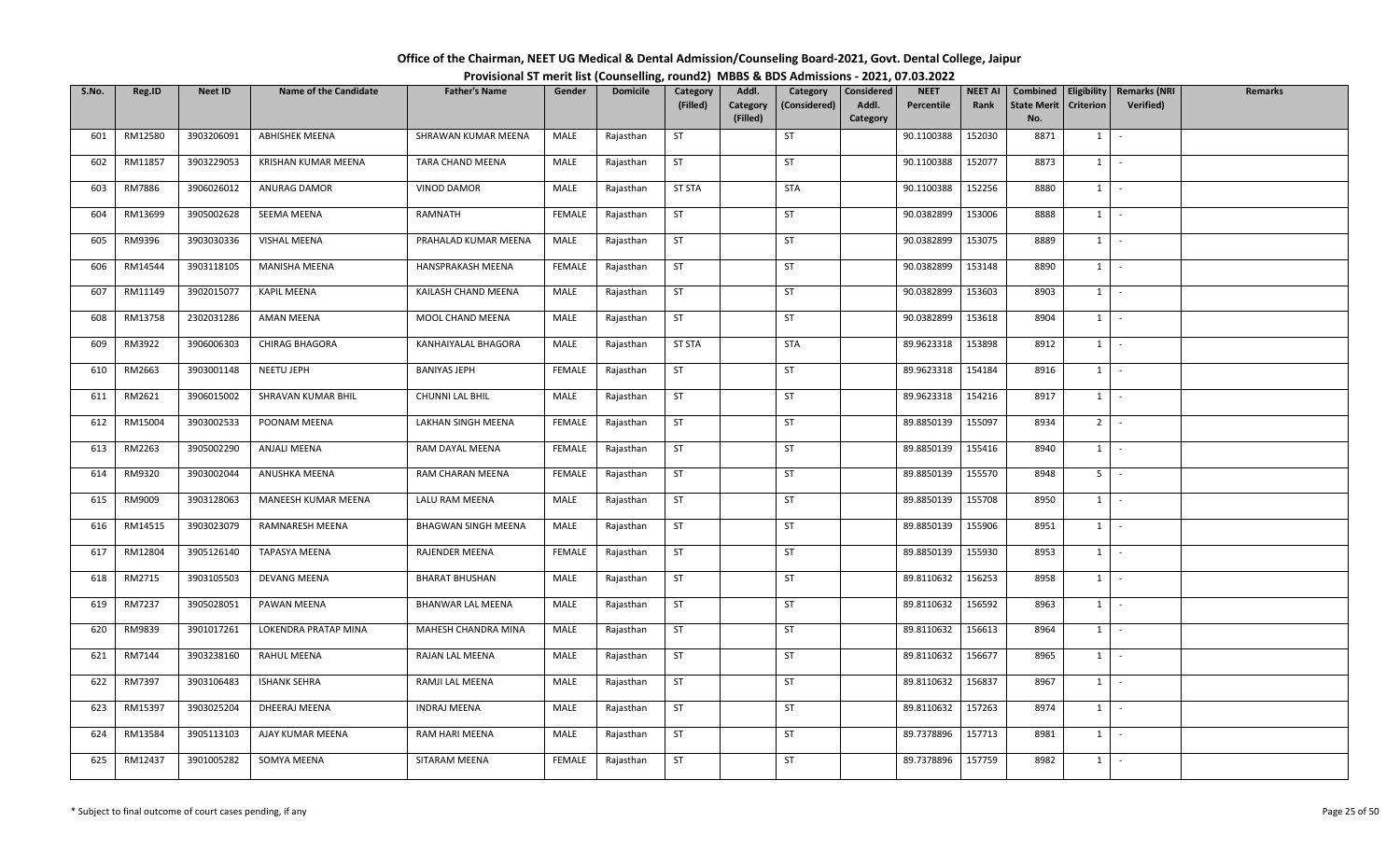| Office of the Chairman, NEET UG Medical & Dental Admission/Counseling Board-2021, Govt. Dental College, Jaipur |  |
|----------------------------------------------------------------------------------------------------------------|--|
| Provisional ST merit list (Counselling, round2) MBBS & BDS Admissions - 2021, 07.03.2022                       |  |

| S.No. | Reg.ID  | <b>Neet ID</b> | <b>Name of the Candidate</b> | <b>Father's Name</b>             | Gender        | <b>Domicile</b> | Category      | Addl.                | Category     | Considered        | <b>NEET</b> | <b>NEET AI</b> | Combined                  |                  | Eligibility   Remarks (NRI | Remarks |
|-------|---------|----------------|------------------------------|----------------------------------|---------------|-----------------|---------------|----------------------|--------------|-------------------|-------------|----------------|---------------------------|------------------|----------------------------|---------|
|       |         |                |                              |                                  |               |                 | (Filled)      | Category<br>(Filled) | (Considered) | Addl.<br>Category | Percentile  | Rank           | <b>State Merit</b><br>No. | <b>Criterion</b> | Verified)                  |         |
| 626   | RM6153  | 3906005021     | <b>CHARIT BAMANIYA</b>       | NANULAL BAMANIYA                 | MALE          | Rajasthan       | <b>ST STA</b> |                      | <b>STA</b>   |                   | 89.7378896  | 158292         | 8988                      | 1                | $\sim$                     |         |
|       |         |                |                              |                                  |               |                 |               |                      |              |                   |             |                |                           |                  |                            |         |
| 627   | RM11105 | 3905001149     | JAISHREE MEENA               | GHANSHYAM MEENA                  | FEMALE        | Rajasthan       | <b>ST</b>     |                      | <b>ST</b>    |                   | 89.6652988  | 158478         | 8993                      | $1 \quad$        | $\sim$                     |         |
| 628   | RM11124 | 3903007447     | MANISH KUMAR MEENA           | MOHAN LAL MEENA                  | MALE          | Rajasthan       | <b>ST</b>     |                      | ST           |                   | 89.6652988  | 158580         | 8995                      | $1 \mid$         | $\sim$ $-$                 |         |
| 629   | RM12473 | 3903201182     | <b>GAURAV KUMAR MEENA</b>    | SHIV CHARAN MEENA                | MALE          | Rajasthan       | ST            |                      | ST           |                   | 89.6652988  | 158944         | 9001                      | $3 -$            |                            |         |
| 630   | RM11098 | 2301008030     | ANJALI KUMARI MINA           | PRAMOD KUMAR MINA                | <b>FEMALE</b> | Rajasthan       | <b>ST</b>     |                      | ST           |                   | 89.6652988  | 159119         | 9005                      | 2 <sup>1</sup>   | $\sim$                     |         |
| 631   | RM14851 | 3903226189     | <b>GOVIND MEENA</b>          | <b>BANSHI MEENA</b>              | MALE          | Rajasthan       | <b>ST</b>     |                      | <b>ST</b>    |                   | 89.6652988  | 159160         | 9007                      | 1                | $\sim$                     |         |
| 632   | RM7041  | 3905105196     | <b>ROHAN MEENA</b>           | MAHESH KUMAR MEENA               | MALE          | Rajasthan       | ST            |                      | ST           |                   | 89.6652988  | 159222         | 9008                      | $1 \quad$        | $\sim$                     |         |
| 633   | RM14234 | 3905117180     | ASHOK KUMAR MEENA            | RAMSWAROOP MEENA                 | MALE          | Rajasthan       | <b>ST</b>     |                      | ST           |                   | 89.6652988  | 159309         | 9011                      | 1                | $\sim$                     |         |
| 634   | RM15066 | 3903206330     | <b>AMIT KALOT</b>            | KALOO RAM MEENA                  | MALE          | Rajasthan       | <b>ST</b>     |                      | ST           |                   | 89.5944564  | 159612         | 9019                      | 1                | $\sim$                     |         |
| 635   | RM11096 | 3906008307     | SONIYA DAMOR                 | AMRIT LAL DAMOR                  | FEMALE        | Rajasthan       | <b>ST STA</b> |                      | <b>STA</b>   |                   | 89.5944564  | 159754         | 9023                      | 1                | $\sim$                     |         |
| 636   | RM3686  | 3903103420     | MEGHA MEENA                  | SITA RAM MEENA                   | FEMALE        | Rajasthan       | ST            |                      | <b>ST</b>    |                   | 89.5944564  | 160082         | 9033                      | $1$ $-$          |                            |         |
| 637   | RM13286 | 3905012033     | JANISHA                      | <b>BABULAL</b>                   | FEMALE        | Rajasthan       | ST            |                      | ST           |                   | 89.5944564  | 160139         | 9034                      | 2 <sup>1</sup>   | $\sim$                     |         |
| 638   | RM11824 | 3903009501     | SEEMA JEPH                   | JAGDISH PRASAD MEENA             | FEMALE        | Rajasthan       | <b>ST</b>     |                      | ST           |                   | 89.5944564  | 160339         | 9036                      | 1                | $\sim$                     |         |
| 639   | RM5980  | 3906006159     | PREETI KHARADI               | NARSINGH KHARADI                 | FEMALE        | Rajasthan       | <b>ST STA</b> |                      | STA          |                   | 89.5944564  | 160343         | 9037                      | $1 \quad$        | $\sim$                     |         |
| 640   | RM7911  | 3906002419     | DEEPIKA DAMOR                | <b>ISHWAR LAL</b>                | FEMALE        | Rajasthan       | <b>ST STA</b> |                      | STA          |                   | 89.5120876  | 160708         | 9043                      | $1 \quad$        | $\sim$                     |         |
| 641   | RM9228  | 3906001226     | RANU MACHHAR                 | RAMESH CHANDRA<br><b>MACHHAR</b> | FEMALE        | Rajasthan       | <b>ST STA</b> |                      | <b>STA</b>   |                   | 89.5120876  | 160813         | 9044                      | 1                | $\sim$                     |         |
| 642   | RM10172 | 3903129280     | ANIL KUMAR MEENA             | SHIV CHARAN MEENA                | MALE          | Rajasthan       | <b>ST</b>     |                      | ST           |                   | 89.5120876  | 161002         | 9046                      | 1                | $\sim$                     |         |
| 643   | RM7774  | 3903207168     | SHALINI                      | PREM KUMAR MEENA                 | <b>FEMALE</b> | Rajasthan       | ST            |                      | <b>ST</b>    |                   | 89.5120876  | 161192         | 9053                      | 1                | $\sim$                     |         |
| 644   | RM14454 | 3903221249     | DEEPENDRA MEENA              | RAMLAL MEENA                     | MALE          | Rajasthan       | <b>ST</b>     |                      | ST           |                   | 89.5120876  | 161205         | 9055                      |                  | $1 \cdot$                  |         |
| 645   | RM14472 | 3906027154     | KALPESH BARIYA               | KOMSINGH BARIYA                  | MALE          | Rajasthan       | <b>ST STA</b> |                      | STA          |                   | 89.5120876  | 161340         | 9056                      | $1 \vert$        | $\sim$                     |         |
| 646   | RM8324  | 3903004086     | ARUNDHTI JHARWAL             | SUNIL JHARWAL                    | <b>FEMALE</b> | Rajasthan       | <b>ST</b>     |                      | <b>ST</b>    |                   | 89.5120876  | 161440         | 9060                      | 1                | $\sim$                     |         |
| 647   | RM11078 | 3901009034     | PRATAP SINGH GARASIYA        | KAILASH CHANDRA GARASIYA         | MALE          | Rajasthan       | <b>ST STA</b> |                      | <b>STA</b>   |                   | 89.5120876  | 161839         | 9065                      | 1                | $\sim$                     |         |
| 648   | RM2914  | 3906014004     | SHEELA KUMARI GARASIYA       | SHANKAR LAL GARASIYA             | FEMALE        | Rajasthan       | <b>ST STA</b> |                      | <b>STA</b>   |                   | 89.4372951  | 161989         | 9068                      | $1 \quad$        | $\sim$                     |         |
| 649   | RM6856  | 3906009268     | <b>HARSHIT MEENA</b>         | <b>BASANTI LAL MEENA</b>         | MALE          | Rajasthan       | <b>ST STA</b> |                      | STA          |                   | 89.4372951  | 162007         | 9069                      | $1 \quad$        | $\sim$                     |         |
| 650   | RM12769 | 3903011566     | MS. GARIMA JORWAL            | NEMICHAND MEENA                  | <b>FEMALE</b> | Rajasthan       | ST            |                      | ST           |                   | 89.4372951  | 162043         | 9071                      | $1 \quad$        | $\sim$                     |         |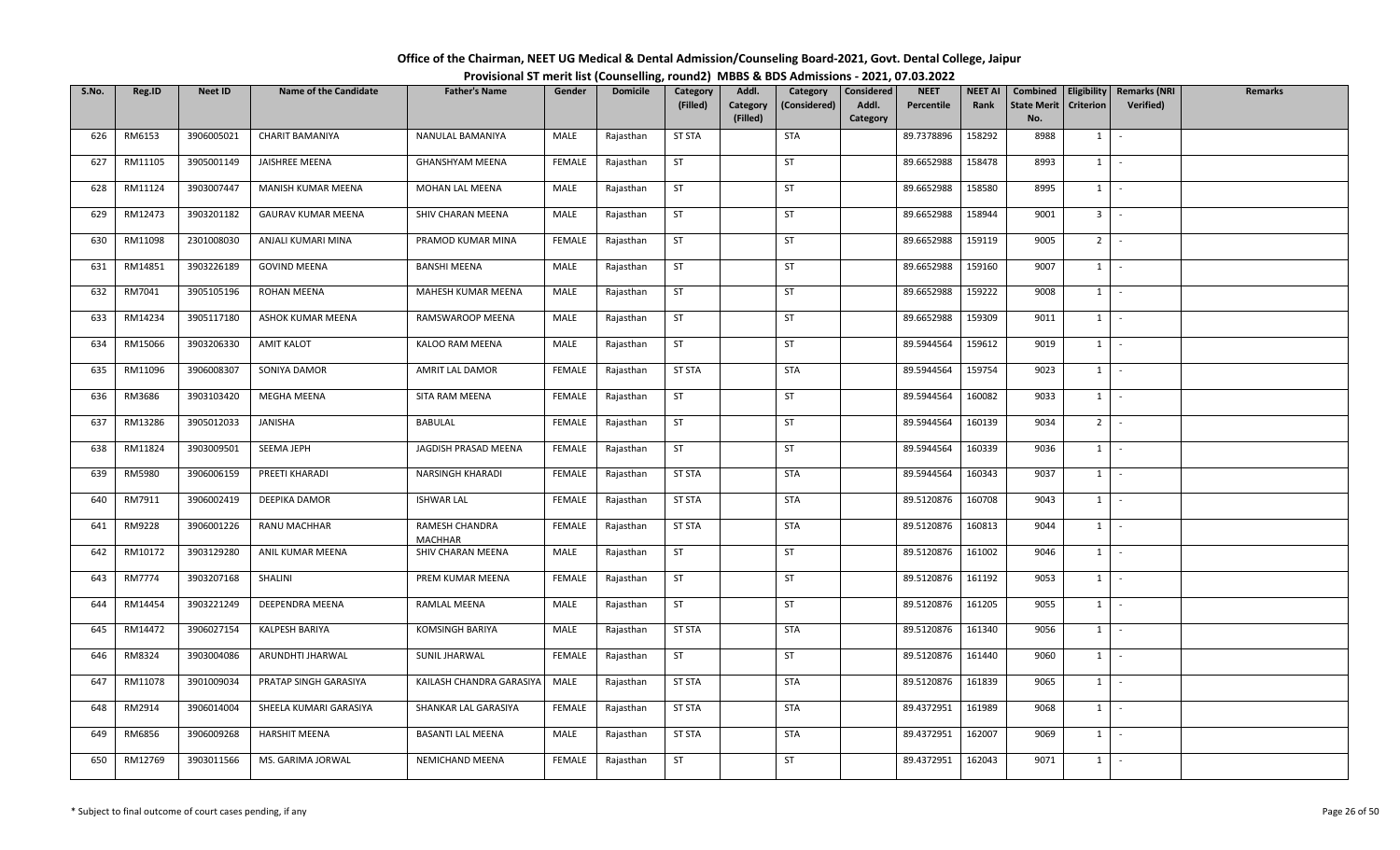| Office of the Chairman, NEET UG Medical & Dental Admission/Counseling Board-2021, Govt. Dental College, Jaipur |  |
|----------------------------------------------------------------------------------------------------------------|--|
| Provisional ST merit list (Counselling, round2) MBBS & BDS Admissions - 2021, 07.03.2022                       |  |

| S.No. | Reg.ID  | <b>Neet ID</b> | <b>Name of the Candidate</b> | <b>Father's Name</b>    | Gender        | <b>Domicile</b> | Category      | Addl.                | Category     | Considered        | <b>NEET</b> | <b>NEET AI</b> | Combined                  |                  | Eligibility   Remarks (NRI | Remarks |
|-------|---------|----------------|------------------------------|-------------------------|---------------|-----------------|---------------|----------------------|--------------|-------------------|-------------|----------------|---------------------------|------------------|----------------------------|---------|
|       |         |                |                              |                         |               |                 | (Filled)      | Category<br>(Filled) | (Considered) | Addl.<br>Category | Percentile  | Rank           | <b>State Merit</b><br>No. | <b>Criterion</b> | Verified)                  |         |
| 651   | RM15650 | 3903217246     | ROHIT MEENA                  | <b>GOPAL MEENA</b>      | MALE          | Rajasthan       | <b>ST</b>     |                      | ST           |                   | 89.4372951  | 162127         | 9074                      | 1                | $\sim$                     |         |
|       |         |                |                              |                         |               |                 |               |                      |              |                   |             |                |                           |                  |                            |         |
| 652   | RM8263  | 3906001864     | MADHU GARASIYA               | RATAL LAL GARASIYA      | FEMALE        | Rajasthan       | <b>ST STA</b> |                      | <b>STA</b>   |                   | 89.4372951  | 162180         | 9075                      | 1                | $\sim$                     |         |
| 653   | RM3459  | 3905020057     | <b>BHAWANA MEENA</b>         | KAMLESH KUMAR MEENA     | FEMALE        | Rajasthan       | <b>ST</b>     |                      | ST           |                   | 89.4372951  | 162531         | 9081                      | $1 \cdot$        |                            |         |
| 654   | RM5734  | 3906025222     | VANDANA MAIDA                | SHANKARLAL MAIDA        | <b>FEMALE</b> | Rajasthan       | <b>ST STA</b> |                      | <b>STA</b>   |                   | 89.4372951  | 162642         | 9082                      | $1$ $-$          |                            |         |
| 655   | RM4532  | 3903225085     | JUGMOHAN MEENA               | PRAKASH CHANDRA MEENA   | MALE          | Rajasthan       | ST            |                      | ST           |                   | 89.4372951  | 162699         | 9085                      | $1$ $-$          |                            |         |
| 656   | RM9179  | 3903036168     | ANKITA MEENA                 | RAMKHILARI MEENA        | FEMALE        | Rajasthan       | <b>ST</b>     |                      | <b>ST</b>    |                   | 89.3596534  | 163381         | 9097                      | 1                | $\sim$ $-$                 |         |
| 657   | RM7332  | 3903101525     | NISHANT KUMAR BAMNAWAT       | CHHINGA LAL MEENA       | MALE          | Rajasthan       | ST            |                      | ST           |                   | 89.3596534  | 163434         | 9098                      | $1 \quad$        | $\sim$                     |         |
| 658   | RM15628 | 3903218367     | ABHISHEK MEENA               | NAHNU RAM MEENA         | MALE          | Rajasthan       | <b>ST</b>     |                      | ST           |                   | 89.3596534  | 163751         | 9106                      | $1 \mid$         | $\sim$                     |         |
| 659   | RM2479  | 3903106020     | DINESH MEENA                 | KAILASH CHAND MEENA     | MALE          | Rajasthan       | <b>ST</b>     |                      | ST           |                   | 89.3596534  | 163769         | 9107                      | 1                | $\sim$                     |         |
| 660   | RM15501 | 3906015190     | VIKAS KUMAR MEENA            | DINESH KUMAR MEENA      | MALE          | Rajasthan       | ST            |                      | ST           |                   | 89.3596534  | 163901         | 9110                      | 11               | $\sim$                     |         |
| 661   | RM10037 | 3903138194     | <b>DEEPAK PRATIHAR</b>       | KISHAN CHANDRA PRATIHAR | MALE          | Rajasthan       | <b>ST</b>     |                      | <b>ST</b>    |                   | 89.3596534  | 164034         | 9111                      | $1$ $-$          |                            |         |
| 662   | RM15053 | 3903005337     | MS.KANAK MEENA               | HANUMAN PRASAD MEENA    | FEMALE        | Rajasthan       | ST            |                      | ST           |                   | 89.2815584  | 164336         | 9116                      | $1 \quad$        | $\sim$                     |         |
| 663   | RM7904  | 3903003253     | JYOTI MEENA                  | KIRODI LAL MEENA        | FEMALE        | Rajasthan       | <b>ST</b>     |                      | ST           |                   | 89.2815584  | 164917         | 9123                      | 1                | $\sim$                     |         |
| 664   | RM10973 | 3903102947     | POOJA KUMARI MEENA           | RAM SINGH MEENA         | FEMALE        | Rajasthan       | <b>ST</b>     |                      | <b>ST</b>    |                   | 89.2815584  | 165306         | 9129                      | $1 \mid$         | $\sim$                     |         |
| 665   | RM10178 | 3905025231     | HIMANSHI MEENA               | TEEKA RAM MEENA         | FEMALE        | Rajasthan       | <b>ST</b>     |                      | <b>ST</b>    |                   | 89.2815584  | 165317         | 9130                      | $1 \quad$        | $\sim$                     |         |
| 666   | RM9300  | 3906022074     | GANESHLAL                    | MOGJI                   | MALE          | Rajasthan       | <b>ST STA</b> |                      | <b>STA</b>   |                   | 89.2026863  | 165547         | 9133                      | $1$ $-$          |                            |         |
| 667   | RM10132 | 3906024095     | NIKITA KUMARI                | <b>INDARMAL MEENA</b>   | <b>FEMALE</b> | Rajasthan       | <b>ST STA</b> |                      | <b>STA</b>   |                   | 89.2026863  | 165740         | 9135                      | 1                | $\sim$                     |         |
| 668   | RM6378  | 3905122047     | ANJALI MEENA                 | CHHAGAN LAL MEENA       | FEMALE        | Rajasthan       | ST            |                      | ST           |                   | 89.2026863  | 165847         | 9139                      | 1                | $\sim$                     |         |
| 669   | RM7337  | 3903014143     | <b>ABHISHEK MEENA</b>        | <b>BHARAT LAL MEENA</b> | MALE          | Rajasthan       | <b>ST</b>     |                      | ST           |                   | 89.2026863  | 166484         | 9149                      | $1 \cdot$        |                            |         |
| 670   | RM13192 | 4502009186     | SAHIL LOTAN                  | <b>HARSAHAY MEENA</b>   | MALE          | Rajasthan       | <b>ST</b>     |                      | ST           |                   | 89.2026863  | 166706         | 9151                      | $2$ -            |                            |         |
| 671   | RM4075  | 3906024463     | KHUSHI MALIWAD               | DAYALAL MALIWAD         | <b>FEMALE</b> | Rajasthan       | <b>ST STA</b> |                      | <b>STA</b>   |                   | 89.1186338  | 166752         | 9152                      | $1 \mid$         | $\sim$                     |         |
| 672   | RN15879 | 3905025257     | SONU MEENA                   | OM PRAKASH              | MALE          | Rajasthan       | <b>ST</b>     |                      | ST           |                   | 89.1186338  | 166903         | 9154                      | 1                | $\sim$                     |         |
| 673   | RM5194  | 3903111366     | AJAY SINGH MEENA             | RAMAVTAR MEENA          | MALE          | Rajasthan       | <b>ST</b>     |                      | <b>ST</b>    |                   | 89.1186338  | 167050         | 9158                      | $1 \quad$        | $\sim$                     |         |
| 674   | RM14146 | 3905023011     | RAHUL KUMAR MEENA            | KAILASH MEENA           | MALE          | Rajasthan       | <b>ST</b>     |                      | <b>ST</b>    |                   | 89.1186338  | 167315         | 9160                      | $1 \quad$        | $\sim$                     |         |
| 675   | RM7824  | 3903113191     | MANEESH KUMAR MEENA          | SHANKAR LAL MEENA       | MALE          | Rajasthan       | ST            |                      | ST           |                   | 89.1186338  | 167375         | 9161                      | $1 \quad$        | $\sim$                     |         |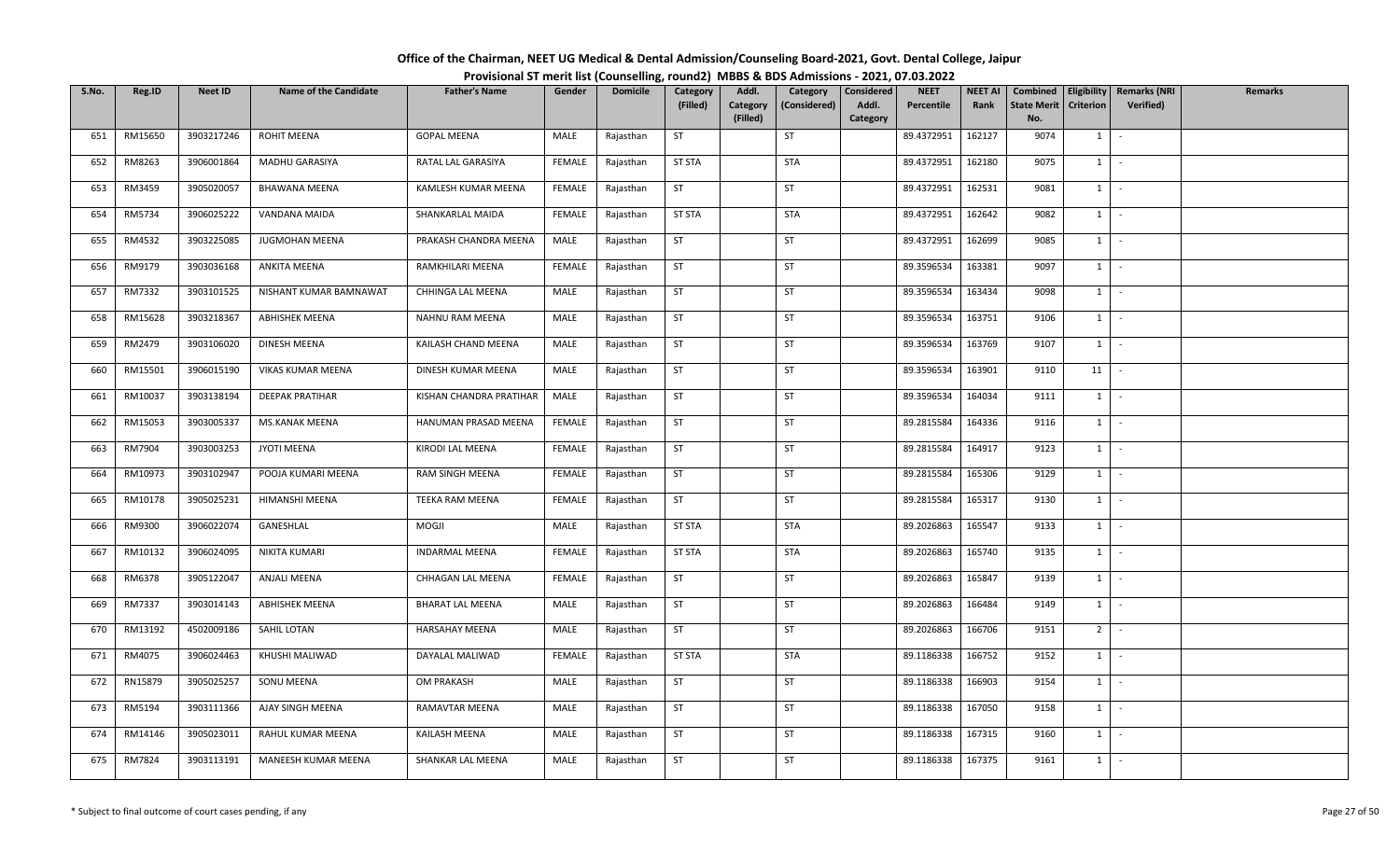| Office of the Chairman, NEET UG Medical & Dental Admission/Counseling Board-2021, Govt. Dental College, Jaipur |  |
|----------------------------------------------------------------------------------------------------------------|--|
| Provisional ST merit list (Counselling, round2) MBBS & BDS Admissions - 2021, 07.03.2022                       |  |

| S.No. | Reg.ID  | <b>Neet ID</b> | <b>Name of the Candidate</b> | <b>Father's Name</b>   | Gender        | <b>Domicile</b> | Category      | Addl.                | Category     | Considered        | <b>NEET</b> | <b>NEET AI</b> | Combined                  |                  | Eligibility   Remarks (NRI | Remarks |
|-------|---------|----------------|------------------------------|------------------------|---------------|-----------------|---------------|----------------------|--------------|-------------------|-------------|----------------|---------------------------|------------------|----------------------------|---------|
|       |         |                |                              |                        |               |                 | (Filled)      | Category<br>(Filled) | (Considered) | Addl.<br>Category | Percentile  | Rank           | <b>State Merit</b><br>No. | <b>Criterion</b> | Verified)                  |         |
| 676   | RM11533 | 3903005013     | SAPNA                        | PRABHU DAYAL MEENA     | FEMALE        | Rajasthan       | <b>ST</b>     |                      | ST           |                   | 89.1186338  | 167577         | 9163                      | $5-1$            | $\sim$                     |         |
|       |         |                |                              |                        |               |                 |               |                      |              |                   |             |                |                           |                  |                            |         |
| 677   | RM3000  | 3903005539     | MANISHA MEENA                | <b>GOPAL LAL MEENA</b> | FEMALE        | Rajasthan       | ST            |                      | <b>ST</b>    |                   | 89.1186338  | 167627         | 9167                      | 11               | $\sim$                     |         |
| 678   | RM11405 | 3903008168     | TANISHKA MEENA               | RAMESH CHANDRA MEENA   | FEMALE        | Rajasthan       | <b>ST</b>     |                      | ST           |                   | 89.1186338  | 167769         | 9170                      |                  | $1 \cdot$                  |         |
| 679   | RM11587 | 3905127117     | <b>NEHA MEENA</b>            | PRAHLAD KUMAR MEENA    | FEMALE        | Rajasthan       | ST            |                      | ST           |                   | 89.0404741  | 168266         | 9178                      | $1$ $-$          |                            |         |
| 680   | RM2304  | 3002016212     | NEHA MEENA                   | RANBEER SINGH          | FEMALE        | Rajasthan       | ST            |                      | ST           |                   | 89.0404741  | 168558         | 9187                      | $1$ $-$          |                            |         |
| 681   | RM11937 | 3905018292     | DILRAJ MEENA                 | LAXMI NARAYAN MEENA    | MALE          | Rajasthan       | <b>ST</b>     |                      | <b>ST</b>    |                   | 89.0404741  | 168649         | 9190                      | 1                | $\sim$ $-$                 |         |
| 682   | RM8831  | 3905016304     | VAIBHAV MEENA                | BHARAT RAJ MEENA       | MALE          | Rajasthan       | ST            |                      | ST           |                   | 89.0404741  | 168679         | 9191                      | $1 \quad$        | $\sim$                     |         |
| 683   | RM13296 | 3903136111     | POOJA KUMARI MEENA           | PRABHATI LAL MEENA     | <b>FEMALE</b> | Rajasthan       | <b>ST</b>     |                      | ST           |                   | 89.0404741  | 168754         | 9192                      | $1 \mid$         | $\sim$                     |         |
| 684   | RM9737  | 3903126235     | PRIYANKA KUMARI              | BANWARI LAL MEENA      | FEMALE        | Rajasthan       | <b>ST</b>     |                      | ST           |                   | 89.0404741  | 168865         | 9193                      | 1                | $\sim$                     |         |
| 685   | RM5054  | 3903023344     | KOMAL MEENA                  | PRAHALAD MEENA         | FEMALE        | Rajasthan       | ST            |                      | ST           |                   | 89.0404741  | 168900         | 9194                      | 1                | $\sim$ $-$                 |         |
| 686   | RM4493  | 3903203899     | PRERNA MEENA                 | ABHINESH KUMAR MEENA   | FEMALE        | Rajasthan       | <b>ST</b>     |                      | <b>ST</b>    |                   | 89.0404741  | 169096         | 9201                      | $1$ $-$          |                            |         |
| 687   | RM8383  | 3906014037     | <b>LAKSHIT AHARI</b>         | KALULAL AHARI          | MALE          | Rajasthan       | <b>ST STA</b> |                      | <b>STA</b>   |                   | 88.9647103  | 169296         | 9206                      | $1 \quad$        | $\sim$                     |         |
| 688   | RM8907  | 3906024249     | YASHPAL DINDOR               | KAMLESH DINDOR         | MALE          | Rajasthan       | <b>ST STA</b> |                      | <b>STA</b>   |                   | 88.9647103  | 169310         | 9207                      | 1                | $\sim$                     |         |
| 689   | RM5771  | 3906027160     | SHILA PARGI                  | <b>VASUDEV PARGI</b>   | FEMALE        | Rajasthan       | <b>ST STA</b> |                      | <b>STA</b>   |                   | 88.9647103  | 169423         | 9212                      | $1 \mid$         | $\sim$                     |         |
| 690   | RM12740 | 3903041292     | ABHISHEK MEENA               | SHIVKUMAR MEENA        | MALE          | Rajasthan       | <b>ST</b>     |                      | <b>ST</b>    |                   | 88.9647103  | 169544         | 9214                      | $1 \mid$         | $\sim$                     |         |
| 691   | RM5425  | 3903016337     | PRIYA KUMARI MEENA           | SITA RAM MEENA         | FEMALE        | Rajasthan       | <b>ST</b>     |                      | <b>ST</b>    |                   | 88.9647103  | 169590         | 9215                      | $1$ $-$          |                            |         |
| 692   | RM10034 | 3906001492     | RAHUL KHARADI                | MANGILAL KHARADI       | MALE          | Rajasthan       | <b>ST STA</b> |                      | <b>STA</b>   |                   | 88.9647103  | 169826         | 9217                      | 1                | $\sim$                     |         |
| 693   | RM7169  | 3903109078     | MANISH KUMAR MEENA           | GOPICHAND MEENA        | MALE          | Rajasthan       | <b>ST</b>     |                      | <b>ST</b>    |                   | 88.886421   | 171246         | 9238                      | 1                | $\sim$                     |         |
| 694   | RM11797 | 3906021198     | SANDESH MANAT                | <b>BABU LAL MANAT</b>  | MALE          | Rajasthan       | <b>ST STA</b> |                      | <b>STA</b>   |                   | 88.8071604  | 171985         | 9250                      |                  | $1 \cdot$                  |         |
| 695   | RM1006  | 3906008265     | SHAILESH SOLANKI             | DEVI LAL SOLANKI       | MALE          | Rajasthan       | <b>ST STA</b> |                      | STA          |                   | 88.8071604  | 172058         | 9251                      | $1 \mid$         | $\sim$                     |         |
| 696   | RM2328  | 3905106109     | YACHNA MEENA                 | DHARAMRAJ MEENA        | <b>FEMALE</b> | Rajasthan       | <b>ST</b>     |                      | <b>ST</b>    |                   | 88.8071604  | 172177         | 9257                      | $1 \mid$         | $\sim$ $-$                 |         |
| 697   | RM2534  | 3906025202     | HITESH KUMAR MEENA           | <b>TEJUMAL MEENA</b>   | MALE          | Rajasthan       | <b>ST STA</b> |                      | <b>STA</b>   |                   | 88.7225899  | 172859         | 9271                      | 1                | $\sim$                     |         |
| 698   | RM9323  | 3901009023     | SANGEETA MEENA               | RAMDHAN MEENA          | FEMALE        | Rajasthan       | <b>ST</b>     |                      | ST           |                   | 88.7225899  | 172968         | 9272                      | $1 \quad$        | $\sim$                     |         |
| 699   | RM3100  | 3905103059     | KAMLESH MAIDA                | KANTI LAL MAIDA        | MALE          | Rajasthan       | ST STA        |                      | STA          |                   | 88.7225899  | 173213         | 9273                      | $1 \quad$        | $\sim$                     |         |
| 700   | RM15392 | 3905105022     | PRACHI MEENA                 | SHYAM BEHARI MEENA     | <b>FEMALE</b> | Rajasthan       | ST            |                      | ST           |                   | 88.7225899  | 173287         | 9274                      | $1 \quad$        | $\sim$                     |         |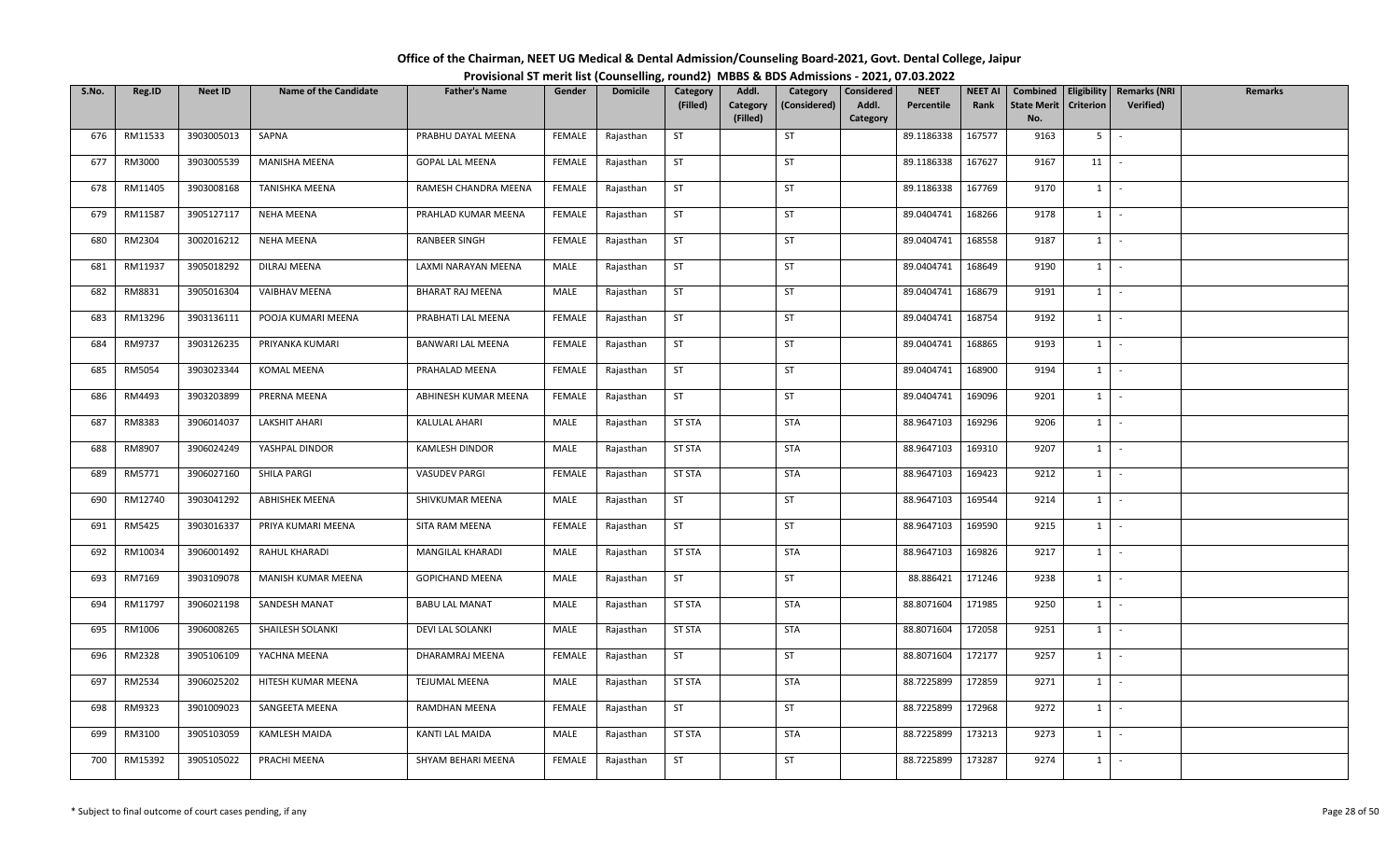| Office of the Chairman, NEET UG Medical & Dental Admission/Counseling Board-2021, Govt. Dental College, Jaipur |  |
|----------------------------------------------------------------------------------------------------------------|--|
| Provisional ST merit list (Counselling, round2) MBBS & BDS Admissions - 2021, 07.03.2022                       |  |

| S.No. | Reg.ID  | <b>Neet ID</b> | <b>Name of the Candidate</b> | <b>Father's Name</b>      | Gender        | <b>Domicile</b> | Category      | Addl.                | Category     | Considered        | <b>NEET</b> | <b>NEET AI</b> | Combined                  |                  | Eligibility   Remarks (NRI | <b>Remarks</b> |
|-------|---------|----------------|------------------------------|---------------------------|---------------|-----------------|---------------|----------------------|--------------|-------------------|-------------|----------------|---------------------------|------------------|----------------------------|----------------|
|       |         |                |                              |                           |               |                 | (Filled)      | Category<br>(Filled) | (Considered) | Addl.<br>Category | Percentile  | Rank           | <b>State Merit</b><br>No. | <b>Criterion</b> | <b>Verified</b> )          |                |
| 701   | RM6822  | 3906003280     | VAIBHAV DAMOR                | KANTI LAL DAMOR           | MALE          | Rajasthan       | <b>ST STA</b> |                      | <b>STA</b>   |                   | 88.7225899  | 173441         | 9278                      | 1                | $\sim$                     |                |
|       |         |                |                              |                           |               |                 |               |                      |              |                   |             |                |                           |                  |                            |                |
| 702   | RM4849  | 3906002404     | PALLAV BHAGORA               | KULDEEP BHAGORA           | MALE          | Rajasthan       | <b>ST STA</b> |                      | <b>STA</b>   |                   | 88.7225899  | 173819         | 9283                      | 1                | $\sim$                     |                |
| 703   | RM11704 | 3903124300     | <b>MOHIT KHURRA</b>          | ASHOK KUMAR MINA          | MALE          | Rajasthan       | <b>ST</b>     |                      | ST           |                   | 88.7225899  | 174022         | 9285                      | $1 \mid$         | $\sim$ $-$                 |                |
| 704   | RM13475 | 3905018189     | SUSHEEL KUMAR MEENA          | <b>HARKESH MEENA</b>      | MALE          | Rajasthan       | ST            |                      | ST           |                   | 88.6409333  | 174604         | 9295                      | $1 \mid$         | $\sim$                     |                |
| 705   | RM5450  | 3903011480     | <b>VIKAS NINAMA</b>          | MAGAN                     | MALE          | Rajasthan       | <b>ST STA</b> |                      | STA          |                   | 88.5634859  | 175504         | 9308                      | $1 \mid$         | $\sim$                     |                |
| 706   | RM13636 | 3903204583     | RAKESH MEENA                 | MOOLCHAND MEENA           | MALE          | Rajasthan       | ST            |                      | <b>ST</b>    |                   | 88.4856499  | 176841         | 9331                      | 1                | $\sim$                     |                |
| 707   | RM12451 | 3903205459     | AYUSHI MEENA                 | JOKHRAM MEENA             | <b>FEMALE</b> | Rajasthan       | ST            |                      | ST           |                   | 88.4856499  | 177052         | 9333                      | $1 \quad$        | $\sim$                     |                |
| 708   | RM8111  | 3901001348     | RAVI MEENA                   | MAHESH MEENA              | MALE          | Rajasthan       | <b>ST</b>     |                      | ST           |                   | 88.4856499  | 177186         | 9338                      | 1                | $\sim$                     |                |
| 709   | RM9510  | 3903210475     | ANUSHKA SINGH                | PRAMOD KUMAR              | FEMALE        | Rajasthan       | <b>ST</b>     |                      | ST           |                   | 88.4856499  | 177380         | 9340                      | 1                | $\sim$                     |                |
| 710   | RM12194 | 3902001073     | AKANKSHA                     | SURESH KUMAR MEENA        | FEMALE        | Rajasthan       | ST            |                      | ST           |                   | 88.4856499  | 177648         | 9347                      | 1                | $\sim$                     |                |
| 711   | RM4338  | 3903203815     | ESHA                         | <b>HARI SHANKAR</b>       | FEMALE        | Rajasthan       | ST            |                      | <b>ST</b>    |                   | 88.4071663  | 178668         | 9356                      | $1$ $-$          |                            |                |
| 712   | RM15550 | 3905003305     | PAYAL MEENA                  | SHIV CHARAN MEENA         | FEMALE        | Rajasthan       | <b>ST</b>     |                      | ST           |                   | 88.3241499  | 179157         | 9367                      | $1 \quad$        | $\sim$                     |                |
| 713   | RM12009 | 3903021462     | PRADEEP KUMAR MEENA          | NANDKISHOR MEENA          | MALE          | Rajasthan       | <b>ST</b>     |                      | ST           |                   | 88.3241499  | 179231         | 9369                      | 1                | $\sim$                     |                |
| 714   | RM11542 | 3903224061     | <b>BHANU PRATAP MEENA</b>    | RAMKESH MEENA             | MALE          | Rajasthan       | <b>ST</b>     |                      | <b>ST</b>    |                   | 88.3241499  | 179348         | 9372                      | $1 \quad$        | $\sim$                     |                |
| 715   | RM8531  | 3903118045     | YASHVANT KUMAR MEENA         | RAMESH CHAND MEENA        | MALE          | Rajasthan       | ST            |                      | <b>ST</b>    |                   | 88.3241499  | 180038         | 9381                      | $1 \vert$        | $\sim$                     |                |
| 716   | RM13379 | 3903238148     | KHEMRAJ MEENA                | RAM SWAROOP MEENA         | MALE          | Rajasthan       | <b>ST</b>     |                      | <b>ST</b>    |                   | 88.2430762  | 180735         | 9392                      | 1                | $\sim$                     |                |
| 717   | RM9664  | 4111004409     | MANISHA MEENA                | <b>BHAROSILAL MEENA</b>   | <b>FEMALE</b> | Rajasthan       | <b>ST</b>     |                      | ST           |                   | 88.2430762  | 180946         | 9397                      | 2 <sup>1</sup>   | $\sim$                     |                |
| 718   | RM10945 | 2001109329     | SHEKHAR GOTHWAL              | RAMESHWAR PRASAD<br>MEENA | MALE          | Rajasthan       | <b>ST</b>     |                      | <b>ST</b>    |                   | 88.2430762  | 181432         | 9406                      | 1                | $\sim$                     |                |
| 719   | RM4778  | 3906010246     | <b>KRITIKA BHANAT</b>        | BADRI NARAYAN BHANAT      | <b>FEMALE</b> | Rajasthan       | <b>ST STA</b> |                      | <b>STA</b>   |                   | 88.16265    | 181730         | 9412                      |                  | $1 \cdot$                  |                |
| 720   | RM2104  | 3903104332     | ANJALI MEENA                 | MR. BABULAL MEENA         | FEMALE        | Rajasthan       | <b>ST</b>     |                      | ST           |                   | 88.16265    | 181907         | 9416                      | $2^{\circ}$      | $\sim$                     |                |
| 721   | RM10546 | 3903002421     | RONIKA MEENA                 | HANS RAM MEENA            | <b>FEMALE</b> | Rajasthan       | <b>ST</b>     |                      | <b>ST</b>    |                   | 88.16265    | 181909         | 9417                      | $1 \quad$        | $\sim$                     |                |
| 722   | RM9538  | 3901008060     | MOHIT SEHRA                  | OM PRAKASH MEENA          | MALE          | Rajasthan       | <b>ST</b>     |                      | ST           |                   | 88.16265    | 181916         | 9418                      | 1                | $\sim$                     |                |
| 723   | RM9199  | 3001011385     | YUVANSH BALOT                | MANSINGH MEENA            | MALE          | Rajasthan       | <b>ST</b>     |                      | <b>ST</b>    |                   | 88.16265    | 181946         | 9419                      | 2 <sup>1</sup>   | $\sim$                     |                |
| 724   | RM11950 | 3906004458     | SONAM MEENA                  | RATAN LAL MEENA           | FEMALE        | Rajasthan       | <b>ST STA</b> |                      | STA          |                   | 88.16265    | 182177         | 9422                      | 1                | $\sim$                     |                |
| 725   | RM2703  | 3906020235     | LAKSHIT DAMOR                | MANGI LAL DAMOR           | MALE          | Rajasthan       | <b>ST STA</b> |                      | <b>STA</b>   |                   | 88.0836484  | 182802         | 9432                      | $1 \quad$        | $\sim$                     |                |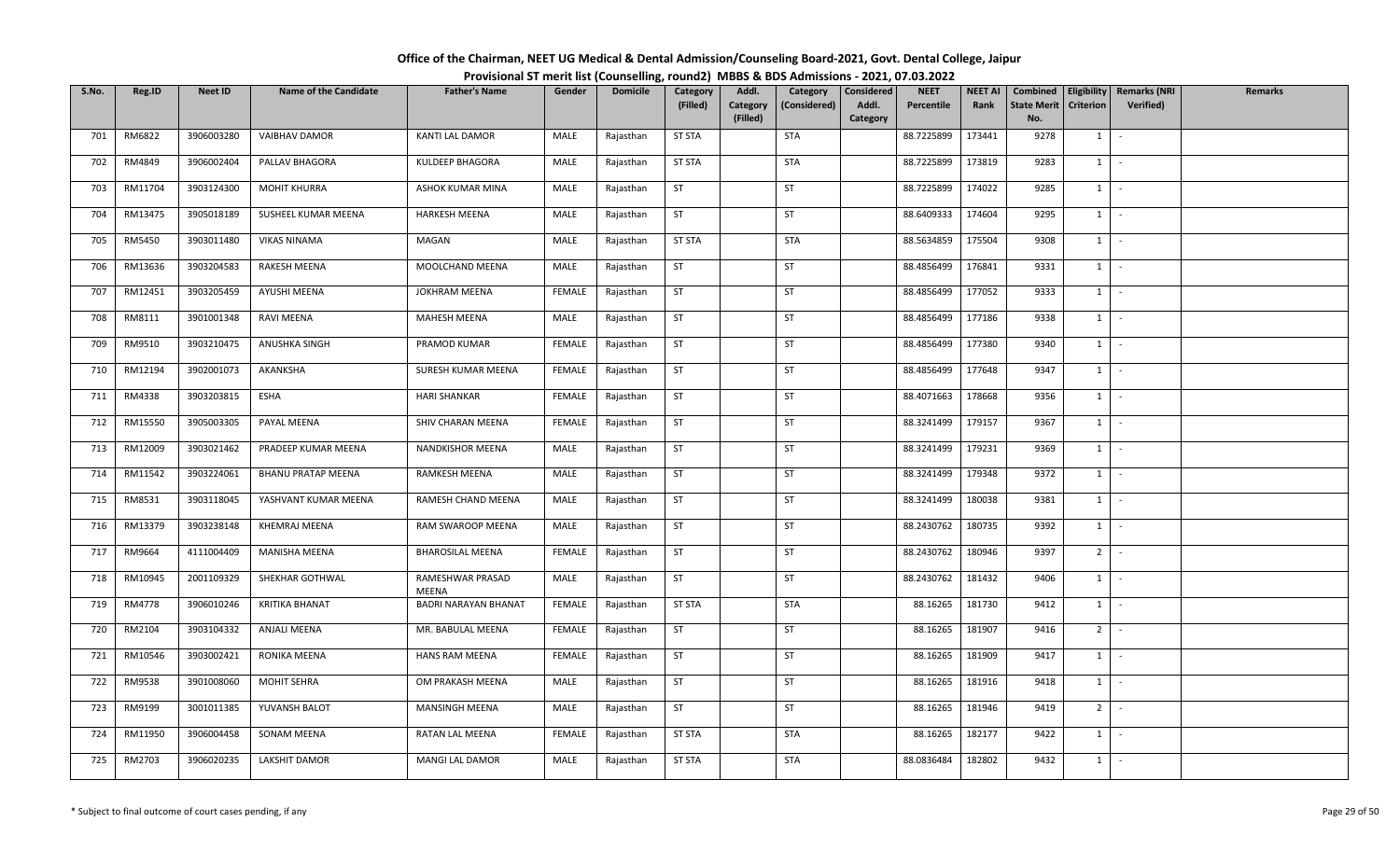| Office of the Chairman, NEET UG Medical & Dental Admission/Counseling Board-2021, Govt. Dental College, Jaipur |  |
|----------------------------------------------------------------------------------------------------------------|--|
| Provisional ST merit list (Counselling, round2) MBBS & BDS Admissions - 2021, 07.03.2022                       |  |

| S.No. | Reg.ID  | <b>Neet ID</b> | <b>Name of the Candidate</b> | <b>Father's Name</b>     | Gender        | <b>Domicile</b> | Category      | Addl.                | Category     | Considered        | <b>NEET</b> | <b>NEET AI</b> | Combined                  |                  | Eligibility   Remarks (NRI | <b>Remarks</b> |
|-------|---------|----------------|------------------------------|--------------------------|---------------|-----------------|---------------|----------------------|--------------|-------------------|-------------|----------------|---------------------------|------------------|----------------------------|----------------|
|       |         |                |                              |                          |               |                 | (Filled)      | Category<br>(Filled) | (Considered) | Addl.<br>Category | Percentile  | Rank           | <b>State Merit</b><br>No. | <b>Criterion</b> | Verified)                  |                |
| 726   | RM11786 | 3904112212     | <b>HEMANT AMLIA</b>          | <b>GAJENDRA AMLIA</b>    | MALE          | Rajasthan       | <b>ST STA</b> |                      | <b>STA</b>   |                   | 88.0836484  | 182881         | 9434                      | $1 \vert$        | $\sim$                     |                |
| 727   | RM5505  | 3906019099     | DIPESH AHARI                 | <b>SUKH LAL AHARI</b>    | MALE          | Rajasthan       | <b>ST STA</b> |                      | <b>STA</b>   |                   | 88.0836484  | 183168         | 9439                      | $1 \quad$        | $\sim$                     |                |
| 728   | RM8515  | 3903219082     | RAHUL MEENA                  | MAHESH KUMAR MEENA       | MALE          | Rajasthan       | <b>ST</b>     |                      | <b>ST</b>    |                   | 88.0836484  | 183517         | 9446                      |                  | $1 \cdot$                  |                |
| 729   | RM8049  | 3903205615     | <b>ASHISH KUMAR</b>          | AJAY KUMAR               | MALE          | Rajasthan       | ST            |                      | ST           |                   | 88.0010853  | 184349         | 9455                      |                  | $1$ $-$                    |                |
| 730   | RM10491 | 3904103065     | <b>LALIT MEENA</b>           | MANRUP RAM MEENA         | MALE          | Rajasthan       | ST            |                      | ST           |                   | 88.0010853  | 184786         | 9460                      | 3 <sup>1</sup>   | $\sim$                     |                |
| 731   | RM8514  | 3903202215     | <b>ISHIKA MEENA</b>          | RAMSWAROOP MEENA         | FEMALE        | Rajasthan       | ST            |                      | ST           |                   | 88.0010853  | 185002         | 9464                      | $1 \mid$         | $\sim$                     |                |
| 732   | RM1607  | 3906002053     | RICHA KATARA                 | POPATLAL KATARA          | FEMALE        | Rajasthan       | ST STA        |                      | STA          |                   | 87.9124999  | 185412         | 9466                      | $1 \vert$        | $\sim$                     |                |
| 733   | RM2231  | 3906012139     | PRITAM KATARA                | <b>GANESH LAL KATARA</b> | MALE          | Rajasthan       | <b>ST STA</b> |                      | <b>STA</b>   |                   | 87.9124999  | 185654         | 9469                      | 1                | $\sim$ $-$                 |                |
| 734   | RM11886 | 3904009001     | <b>RAHUL MEENA</b>           | <b>BHARAT LAL MEENA</b>  | MALE          | Rajasthan       | ST            |                      | ST           |                   | 87.9124999  | 185806         | 9473                      |                  | $1$ $-$                    |                |
| 735   | RM5452  | 3903104060     | <b>HEETIKA BOHRA</b>         | HARI KISHAN MEENA        | FEMALE        | Rajasthan       | <b>ST</b>     |                      | <b>ST</b>    |                   | 87.9124999  | 186181         | 9483                      | $1 \quad$        | $\sim$ $-$                 |                |
| 736   | RM9006  | 3905113124     | KAMLESH KUMAR MAIDA          | VAL CHAND MAIDA          | MALE          | Rajasthan       | <b>ST STA</b> |                      | <b>STA</b>   |                   | 87.9124999  | 186335         | 9488                      |                  | $1 \cdot$                  |                |
| 737   | RM3805  | 3903102022     | KAMLESH KUMAR MEENA          | CHHUTTAN LAL MEENA       | MALE          | Rajasthan       | <b>ST</b>     |                      | <b>ST</b>    |                   | 87.9124999  | 186425         | 9490                      | $1 \vert$        | $\sim$                     |                |
| 738   | RM6805  | 3906018151     | JAYESH DAMOR                 | LADJI DAMOR              | MALE          | Rajasthan       | <b>ST STA</b> |                      | <b>STA</b>   |                   | 87.8279941  | 186892         | 9495                      | 1                | $\sim$                     |                |
| 739   | RM5413  | 3905016060     | <b>GAURAV MEENA</b>          | HARI RAM MEENA           | MALE          | Rajasthan       | <b>ST</b>     |                      | ST           |                   | 87.8279941  | 187143         | 9498                      | $1 \quad$        | $\sim$                     |                |
| 740   | RM11610 | 2001318312     | YATENDRA KUMAR               | C L MEENA                | MALE          | Rajasthan       | ST            |                      | ST           |                   | 87.8279941  | 187619         | 9501                      | 2                | $\sim$                     |                |
| 741   | RM10939 | 3903212052     | MANISH KUMAR MEENA           | JAGDISH PRASAD MEENA     | MALE          | Rajasthan       | <b>ST</b>     |                      | <b>ST</b>    |                   | 87.8279941  | 187722         | 9502                      | $1 \mid$         | $\sim$ $-$                 |                |
| 742   | RM10330 | 3906011115     | <b>INDRAJEET PATEL</b>       | LAXMAN LAL PATEL         | MALE          | Rajasthan       | <b>ST STA</b> |                      | <b>STA</b>   |                   | 87.7491221  | 188124         | 9508                      | 1                | $\sim$                     |                |
| 743   | RM14999 | 3903209023     | SUNIL KUMAR MEENA            | <b>BALWANT SINGH</b>     | MALE          | Rajasthan       | ST            |                      | ST           |                   | 87.7491221  | 188301         | 9512                      | 1                | $\sim$                     |                |
| 744   | RM4372  | 3903011280     | NEELAM MEENA                 | <b>SUKHRAM MEENA</b>     | <b>FEMALE</b> | Rajasthan       | ST            |                      | ST           |                   | 87.7491221  | 188809         | 9516                      |                  | $1 \cdot$                  |                |
| 745   | RM14291 | 3903133291     | MANMOHAN SINGH MEENA         | JALDHARI MEENA           | MALE          | Rajasthan       | ST            |                      | <b>ST</b>    |                   | 87.7491221  | 189127         | 9521                      | 1                | $\sim$                     |                |
| 746   | RM4907  | 3906022111     | SURESH KUMAR GARASIA         | MOHAN LAL GARASIA        | MALE          | Rajasthan       | <b>ST STA</b> |                      | <b>STA</b>   |                   | 87.6707681  | 189260         | 9524                      |                  | $1 \mid -$                 |                |
| 747   | RM5953  | 3903103281     | <b>GAURAV MEENA</b>          | MOHAN LAL MEENA          | MALE          | Rajasthan       | ST            |                      | ST           |                   | 87.6707681  | 189815         | 9532                      |                  | $1$ $-$                    |                |
| 748   | RM11201 | 3906024148     | RAKSHA BARIYA                | RAJENDRA BARIYA          | <b>FEMALE</b> | Rajasthan       | <b>ST STA</b> |                      | STA          |                   | 87.5863918  | 190621         | 9547                      | $1 \quad$        | $\sim$                     |                |
| 749   | RM13945 | 4401010523     | AJEET MEENA                  | UDAYBHAN SINGH MEENA     | MALE          | Rajasthan       | <b>ST</b>     |                      | ST           |                   | 87.5863918  | 190789         | 9548                      | $1 \quad$        | $\sim$                     |                |
| 750   | RM2232  | 3906006140     | SARIKA KHADIYA               | <b>BABULAL KHADIYA</b>   | FEMALE        | Rajasthan       | <b>ST STA</b> |                      | <b>STA</b>   |                   | 87.5863918  | 191058         | 9550                      | $1 \quad$        | $\sim$                     |                |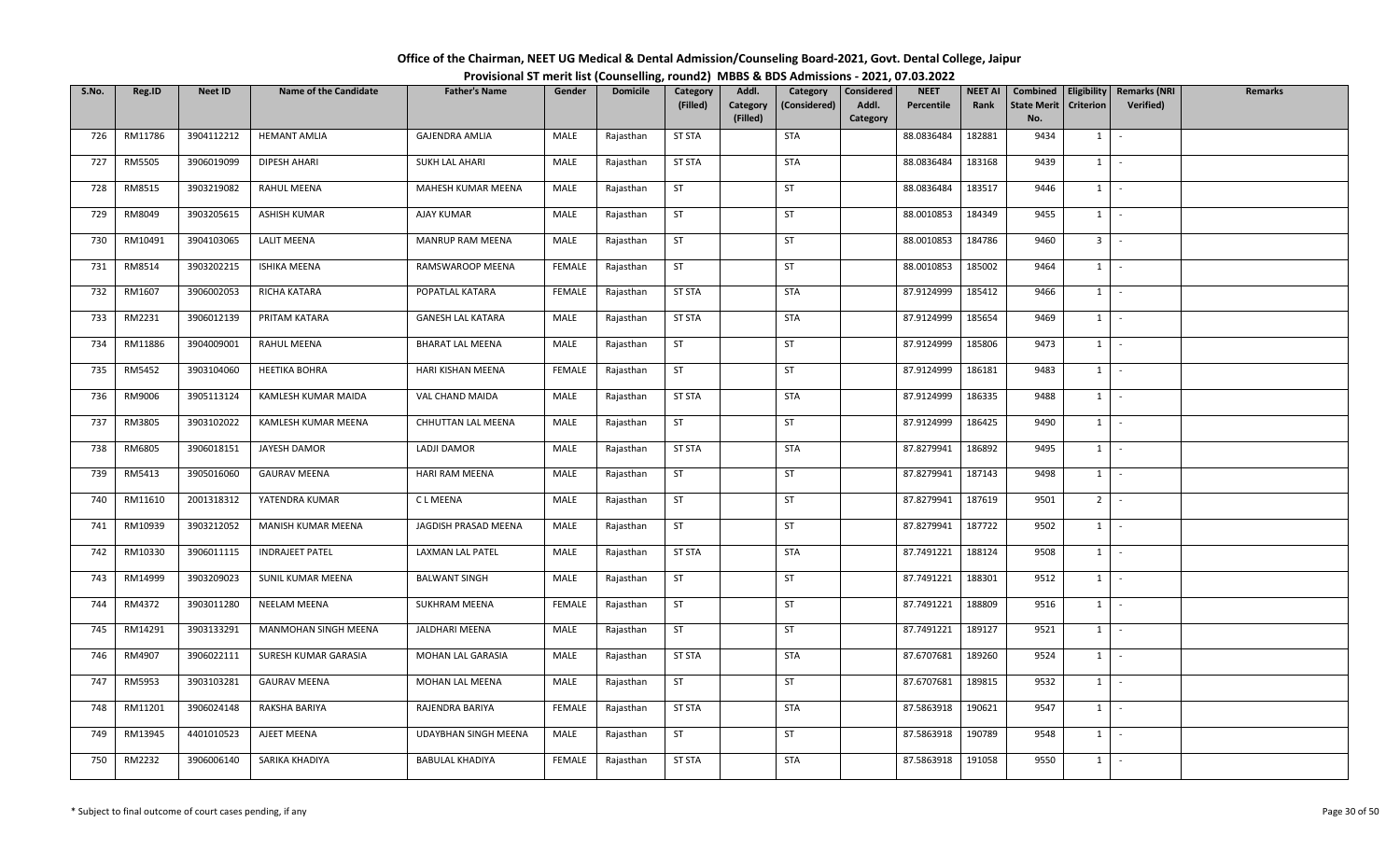| Office of the Chairman, NEET UG Medical & Dental Admission/Counseling Board-2021, Govt. Dental College, Jaipur |  |
|----------------------------------------------------------------------------------------------------------------|--|
| Provisional ST merit list (Counselling, round2) MBBS & BDS Admissions - 2021, 07.03.2022                       |  |

| S.No. | Reg.ID  | <b>Neet ID</b> | <b>Name of the Candidate</b> | <b>Father's Name</b>     | Gender        | <b>Domicile</b> | Category      | Addl.                | Category     | Considered | <b>NEET</b> | <b>NEET AI</b> | Combined                  | Eligibility    | <b>Remarks (NRI</b> | <b>Remarks</b> |
|-------|---------|----------------|------------------------------|--------------------------|---------------|-----------------|---------------|----------------------|--------------|------------|-------------|----------------|---------------------------|----------------|---------------------|----------------|
|       |         |                |                              |                          |               |                 | (Filled)      | Category<br>(Filled) | (Considered) | Addl.      | Percentile  | Rank           | <b>State Merit</b><br>No. | Criterion      | Verified)           |                |
| 751   | RM4808  | 3903215341     | VARUN KUMAR MEENA            | DHARAM SINGH MEENA       | MALE          | Rajasthan       | ST            |                      | ST           | Category   | 87.5863918  | 191300         | 9557                      | $1 \quad$      | $\sim$              |                |
|       |         |                |                              |                          |               |                 |               |                      |              |            |             |                |                           |                |                     |                |
| 752   | RM12719 | 3903209288     | <b>GUNJAN MEENA</b>          | LAKHAN LAL MEENA         | FEMALE        | Rajasthan       | <b>ST</b>     |                      | ST           |            | 87.5863918  | 191310         | 9558                      | $1 \quad$      | $\sim$              |                |
| 753   | RM12462 | 3903112169     | SITARAM MEENA                | DHARMRAJ MEENA           | MALE          | Rajasthan       | ST            |                      | ST           |            | 87.5863918  | 191354         | 9559                      | $1 \quad$      | $\sim$              |                |
| 754   | RM7454  | 3905101204     | SHIV KUMAR KOTWAL            | <b>GHANSHYAM MEENA</b>   | MALE          | Rajasthan       | <b>ST</b>     |                      | ST           |            | 87.5863918  | 191675         | 9566                      | 4 <sup>1</sup> | $\sim$              |                |
| 755   | RM7940  | 3905005477     | PARAS KUMAR MEENA            | RAJENDRA KUMAR           | MALE          | Rajasthan       | <b>ST</b>     | PwD                  | ST           | PwD        | 87.4992958  | 191936         | 9570                      | 1              | $\sim$              |                |
| 756   | RM3995  | 3906008094     | <b>MANISH MANAT</b>          | <b>TULSIRAM MANAT</b>    | MALE          | Rajasthan       | <b>ST STA</b> |                      | <b>STA</b>   |            | 87.4992958  | 191989         | 9572                      | $1 \mid$       | $\sim$              |                |
| 757   | RM1047  | 3906001277     | MUKESH KATARA                | <b>GAUTAM LAL KATARA</b> | MALE          | Rajasthan       | <b>ST STA</b> |                      | <b>STA</b>   |            | 87.4992958  | 192162         | 9574                      | 1              | $\sim$              |                |
| 758   | RM14021 | 3903206537     | MANISHA MEENA                | RAGHUVEER PRASAD MEENA   | <b>FEMALE</b> | Rajasthan       | <b>ST</b>     |                      | ST           |            | 87.4992958  | 192548         | 9580                      | 1              | $\sim$              |                |
| 759   | RM7611  | 3903205181     | <b>VIKASH SATTAVAN</b>       | <b>BABU LAL MEENA</b>    | MALE          | Rajasthan       | <b>ST</b>     |                      | <b>ST</b>    |            | 87.4992958  | 192614         | 9582                      | $1 \quad$      | $\sim$              |                |
| 760   | RM12823 | 3903123063     | HIMANSHU KUMAR MEENA         | MANOJ KUMAR MEENA        | MALE          | Rajasthan       | <b>ST</b>     |                      | ST           |            | 87.4992958  | 193003         | 9592                      | $1 \quad$      | $\sim$              |                |
| 761   | RM8337  | 3906024321     | HIMANSHU GARASIYA            | RAMESH CHANDRA GARASIYA  | MALE          | Rajasthan       | <b>ST STA</b> |                      | STA          |            | 87.4178335  | 193077         | 9593                      | 1              | $\sim$              |                |
| 762   | RM1501  | 3906020081     | <b>HEMANGINI ROAT</b>        | <b>GOPAL ROAT</b>        | <b>FEMALE</b> | Rajasthan       | <b>ST STA</b> |                      | <b>STA</b>   |            | 87.4178335  | 193348         | 9596                      | $1\phantom{0}$ | $\sim$              |                |
| 763   | RM4809  | 3903009527     | <b>MANVI MEENA</b>           | VIRENDRA MEENA           | <b>FEMALE</b> | Rajasthan       | ST            |                      | ST           |            | 87.4178335  | 193703         | 9603                      | 1              | $\sim$              |                |
| 764   | RM11964 | 3904014171     | ASHA MEENA                   | ROOP SINGH MEENA         | FEMALE        | Rajasthan       | <b>ST</b>     |                      | <b>ST</b>    |            | 87.4178335  | 194156         | 9612                      | $1 \quad$      | $\sim$              |                |
| 765   | RM11645 | 3906002684     | JYOTIKA MEENA                | HEERA LAL MEENA          | FEMALE        | Rajasthan       | <b>ST STA</b> |                      | <b>STA</b>   |            | 87.3330039  | 194497         | 9618                      | 1              | $\sim$              |                |
| 766   | RM3802  | 3906009160     | JIGYASU PARMAR               | MARTA RAM PARMAR         | MALE          | Rajasthan       | <b>ST STA</b> |                      | <b>STA</b>   |            | 87.2504408  | 195850         | 9639                      | 1              | $\sim$              |                |
| 767   | RM3002  | 3905120167     | <b>KEEMAT MEENA</b>          | KANHAIYA LAL MEENA       | <b>FEMALE</b> | Rajasthan       | <b>ST</b>     |                      | <b>ST</b>    |            | 87.2504408  | 195896         | 9640                      | 1              | $\sim$              |                |
| 768   | RM14063 | 3905101186     | NEERAJ KUMAR MEENA           | CHATURBHUJ MEENA         | MALE          | Rajasthan       | <b>ST</b>     |                      | ST           |            | 87.2504408  | 196045         | 9642                      | $1 \mid$       | $\sim$              |                |
| 769   | RM1040  | 3903106493     | RAVINDRA SINGH MEENA         | HANSRAJ MEENA            | MALE          | Rajasthan       | <b>ST</b>     |                      | ST           |            | 87.2504408  | 196259         | 9645                      | $1 \vert$      | $\sim$              |                |
| 770   | RM3725  | 3905006081     | VAISHALI KUMARI              | DWARKA LAL SATTAWAN      | FEMALE        | Rajasthan       | ST            |                      | ST           |            | 87.2504408  | 196390         | 9649                      | $1 \quad$      | $\sim$              |                |
| 771   | RM15658 | 3903213192     | BHARAT RAM MEENA             | RAJENDRA KUMAR MEENA     | MALE          | Rajasthan       | <b>ST</b>     |                      | ST           |            | 87.1633448  | 197317         | 9663                      | $1 \quad$      | $\sim$              |                |
| 772   | RM8134  | 3903113292     | <b>RAMAWTAR MEENA</b>        | SHIV RAM MEENA           | MALE          | Rajasthan       | ST            |                      | <b>ST</b>    |            | 87.1633448  | 197449         | 9666                      | $1 \vert$      | $\sim$              |                |
| 773   | RM5020  | 3906005085     | RAJESH AHARI                 | <b>BHERU LAL AHARI</b>   | MALE          | Rajasthan       | <b>ST STA</b> |                      | <b>STA</b>   |            | 87.1633448  | 197683         | 9668                      | 1              | $\sim$              |                |
| 774   | RM9970  | 3903201567     | KHUSHBU MEENA                | DEEP CHAND MEENA         | FEMALE        | Rajasthan       | <b>ST</b>     |                      | <b>ST</b>    |            | 87.1633448  | 197749         | 9669                      | 2 <sup>1</sup> | $\sim$              |                |
| 775   | RM8718  | 3903035203     | <b>MANKESH MEENA</b>         | NEMICHAND MEENA          | MALE          | Rajasthan       | <b>ST</b>     |                      | <b>ST</b>    |            | 87.0710036  | 198552         | 9686                      | $1 \quad$      | $\sim$              |                |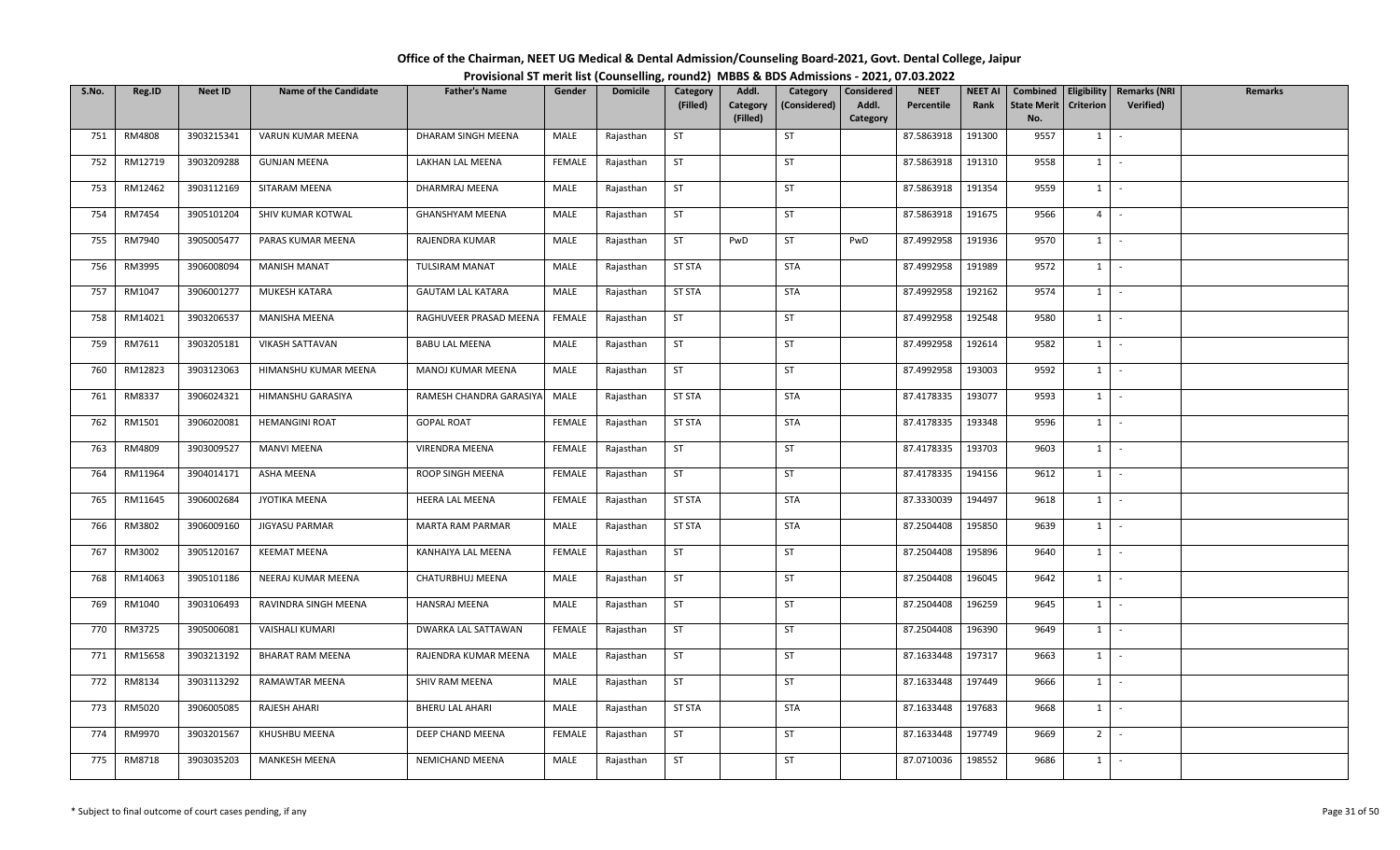| Office of the Chairman, NEET UG Medical & Dental Admission/Counseling Board-2021, Govt. Dental College, Jaipur |  |
|----------------------------------------------------------------------------------------------------------------|--|
| Provisional ST merit list (Counselling, round2) MBBS & BDS Admissions - 2021, 07.03.2022                       |  |

| S.No. | Reg.ID  | <b>Neet ID</b> | <b>Name of the Candidate</b> | <b>Father's Name</b>      | Gender        | <b>Domicile</b> | Category      | Addl.                | Category     | Considered        | <b>NEET</b> | <b>NEET AI</b> | Combined                  | Eligibility    | <b>Remarks (NRI</b> | <b>Remarks</b> |
|-------|---------|----------------|------------------------------|---------------------------|---------------|-----------------|---------------|----------------------|--------------|-------------------|-------------|----------------|---------------------------|----------------|---------------------|----------------|
|       |         |                |                              |                           |               |                 | (Filled)      | Category<br>(Filled) | (Considered) | Addl.<br>Category | Percentile  | Rank           | <b>State Merit</b><br>No. | Criterion      | Verified)           |                |
| 776   | RM3670  | 3905113169     | <b>GOPAL MEENA</b>           | RAMNARAYAN MEENA          | MALE          | Rajasthan       | <b>ST STA</b> |                      | <b>STA</b>   |                   | 87.0710036  | 198861         | 9689                      | $1 \vert$      | $\sim$              |                |
|       |         |                |                              |                           |               |                 |               |                      |              |                   |             |                |                           |                |                     |                |
| 777   | RM5035  | 3903110441     | MAHESH KUMAR MEENA           | KAILASH CHAND MEENA       | MALE          | Rajasthan       | <b>ST</b>     |                      | ST           |                   | 87.0710036  | 199081         | 9696                      | $1 \quad$      | $\sim$              |                |
| 778   | RM13919 | 3906021155     | NEERAJ CHARPOTA              | KANHAIYALAL CHARPOTA      | MALE          | Rajasthan       | <b>ST STA</b> |                      | STA          |                   | 87.0710036  | 199589         | 9700                      | $1 \quad$      | $\sim$              |                |
| 779   | RM6202  | 3903210343     | SONIYA MEENA                 | DINESH KUMAR MEENA        | FEMALE        | Rajasthan       | <b>ST</b>     |                      | ST           |                   | 86.987793   | 200052         | 9707                      | $1 \mid$       | $\sim$              |                |
| 780   | RM11525 | 3905004522     | RAVINDRA SINGH MEENA         | SUMER SINGH MEENA         | MALE          | Rajasthan       | <b>ST</b>     |                      | ST           |                   | 86.987793   | 200129         | 9710                      | 1              | $\sim$              |                |
| 781   | RM6884  | 3903006044     | TARA CHAND MEENA             | RAM KISHOR MEENA          | MALE          | Rajasthan       | ST            |                      | ST           |                   | 86.987793   | 200454         | 9717                      | $1 \mid -$     |                     |                |
| 782   | RM11104 | 3905018214     | GAJENDRA KUMAR MEENA         | MEGH RAJ MEENA            | MALE          | Rajasthan       | <b>ST</b>     |                      | ST           |                   | 86.987793   | 200579         | 9719                      | 1              | $\sim$              |                |
| 783   | RM12004 | 3904007042     | LAXMI MEENA                  | ROOP SINGH MEENA          | <b>FEMALE</b> | Rajasthan       | <b>ST</b>     |                      | ST           |                   | 86.9013445  | 201387         | 9729                      | 1              | $\sim$              |                |
| 784   | RM2490  | 3906004214     | <b>HARSHA MAIDA</b>          | PRAVEEN MAIDA             | FEMALE        | Rajasthan       | <b>ST STA</b> |                      | STA          |                   | 86.9013445  | 201512         | 9733                      | $1 \mid$       | $\sim$              |                |
| 785   | RM5341  | 3906004257     | AVANI MEENA                  | KISHAN LAL MEENA          | FEMALE        | Rajasthan       | <b>ST STA</b> |                      | <b>STA</b>   |                   | 86.816515   | 202316         | 9744                      | $1 \vert$      | $\sim$              |                |
| 786   | RM9208  | 3903103350     | <b>CHANDNI MINA</b>          | RAM KISHORE MINA          | FEMALE        | Rajasthan       | ST            |                      | <b>ST</b>    |                   | 86.816515   | 202644         | 9750                      | $1 \mid$       | $\sim$              |                |
| 787   | RM7346  | 3903205053     | NISHITA BADGOTI              | KALU RAM MEENA            | <b>FEMALE</b> | Rajasthan       | <b>ST</b>     |                      | ST           |                   | 86.816515   | 202727         | 9751                      | $1\phantom{0}$ | $\sim$              |                |
| 788   | RM1385  | 3905018073     | MS. PRIYA MEENA              | RAM KISHAN MEENA          | <b>FEMALE</b> | Rajasthan       | ST            |                      | ST           |                   | 86.816515   | 202874         | 9755                      | 1              | $\sim$              |                |
| 789   | RM9489  | 3906030103     | AMEESHA KHADIYA              | DULARAM KHADIYA           | FEMALE        | Rajasthan       | <b>ST STA</b> |                      | STA          |                   | 86.816515   | 202915         | 9757                      | $1 \quad$      | $\sim$              |                |
| 790   | RM4505  | 3905006027     | <b>GORAS MEENA</b>           | <b>BHOORA SINGH MEENA</b> | MALE          | Rajasthan       | <b>ST</b>     |                      | <b>ST</b>    |                   | 86.7354412  | 204062         | 9771                      | 1              | $\sim$              |                |
| 791   | RN16389 | 3905116018     | MAHESH KUMAR MEENA           | <b>BABU LAL MEENA</b>     | MALE          | Rajasthan       | <b>ST</b>     |                      | <b>ST</b>    |                   | 86.7354412  | 204507         | 9777                      | 1              | $\sim$              |                |
| 792   | RM10504 | 3903007130     | YESWIN MEENA                 | <b>VIKAS MEENA</b>        | MALE          | Rajasthan       | <b>ST</b>     |                      | <b>ST</b>    |                   | 86.7354412  | 204692         | 9780                      | 1              | $\sim$              |                |
| 793   | RM1941  | 3903014199     | DILEEP SINGH MEENA           | HARI MOHAN MEENA          | MALE          | Rajasthan       | <b>ST</b>     |                      | ST           |                   | 86.6440066  | 205115         | 9786                      | $1 \mid$       | $\sim$              |                |
| 794   | RM15118 | 3903007035     | KHUSHI MEENA                 | MR. RAMAVATAR MEENA       | FEMALE        | Rajasthan       | <b>ST</b>     |                      | ST           |                   | 86.6440066  | 205247         | 9788                      | $1 \mid$       | $\sim$              |                |
| 795   | RM5140  | 3903017120     | KALPANA KUMARI NINAMA        | SHANKAR LAL               | FEMALE        | Rajasthan       | <b>ST STA</b> |                      | STA          |                   | 86.6440066  | 205385         | 9790                      | $1 \quad$      | $\sim$              |                |
| 796   | RM10892 | 3906002664     | VISHAL AHARI                 | KAILASH CHANDRA AHARI     | MALE          | Rajasthan       | <b>ST STA</b> |                      | STA          |                   | 86.6440066  | 205450         | 9791                      | 1              | $\sim$              |                |
| 797   | RM3013  | 3906022135     | PRAKASH MEENA                | PANCHU RAM MEENA          | MALE          | Rajasthan       | <b>ST STA</b> |                      | STA          |                   | 86.6440066  | 205717         | 9797                      | $1 \cdot$      |                     |                |
| 798   | RM10875 | 3905127097     | <b>KIRAN MEENA</b>           | PREM SHANKAR MEENA        | FEMALE        | Rajasthan       | <b>ST</b>     |                      | <b>ST</b>    |                   | 86.6440066  | 205898         | 9805                      | 1              | $\sim$              |                |
| 799   | RM13453 | 3906008295     | RANJANA DENDOR               | <b>GATULAL DENDOR</b>     | FEMALE        | Rajasthan       | <b>ST STA</b> |                      | <b>STA</b>   |                   | 86.5607959  | 206378         | 9813                      | $1 \quad$      | $\sim$              |                |
| 800   | RM2308  | 3906011282     | <b>LAKSHIT DAMOR</b>         | <b>BANSHI LAL DAMOR</b>   | MALE          | Rajasthan       | <b>ST STA</b> |                      | <b>STA</b>   |                   | 86.5607959  | 206530         | 9817                      | $1 \vert$      | $\sim$              |                |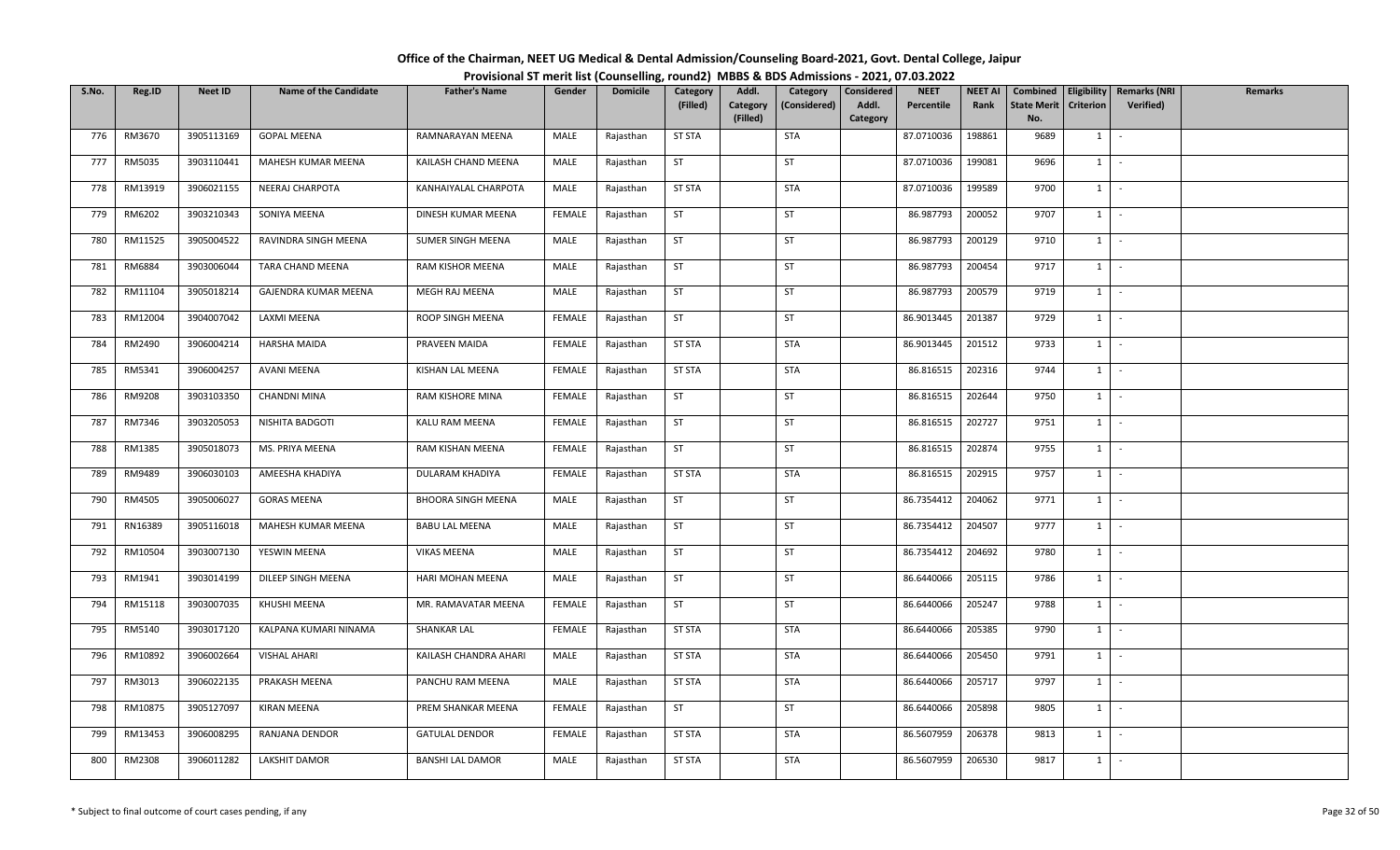| Office of the Chairman, NEET UG Medical & Dental Admission/Counseling Board-2021, Govt. Dental College, Jaipur |  |
|----------------------------------------------------------------------------------------------------------------|--|
| Provisional ST merit list (Counselling, round2) MBBS & BDS Admissions - 2021, 07.03.2022                       |  |

| S.No. | Reg.ID  | <b>Neet ID</b> | <b>Name of the Candidate</b> | <b>Father's Name</b>     | Gender        | <b>Domicile</b> | Category      | Addl.                | Category     | Considered        | <b>NEET</b> | <b>NEET AI</b> | Combined                  |                  | Eligibility   Remarks (NRI | <b>Remarks</b> |
|-------|---------|----------------|------------------------------|--------------------------|---------------|-----------------|---------------|----------------------|--------------|-------------------|-------------|----------------|---------------------------|------------------|----------------------------|----------------|
|       |         |                |                              |                          |               |                 | (Filled)      | Category<br>(Filled) | (Considered) | Addl.<br>Category | Percentile  | Rank           | <b>State Merit</b><br>No. | <b>Criterion</b> | Verified)                  |                |
| 801   | RM15167 | 3903125163     | ISHIKA MEENA                 | LALIT KUMAR MEENA        | FEMALE        | Rajasthan       | <b>ST</b>     |                      | ST           |                   | 86.5607959  | 206564         | 9818                      | 1                | $\sim$                     |                |
|       |         |                |                              |                          |               |                 |               |                      |              |                   |             |                |                           |                  |                            |                |
| 802   | RM1817  | 3903005362     | JITENDRA MEENA               | GOPAL RAM MEENA          | MALE          | Rajasthan       | ST            |                      | <b>ST</b>    |                   | 86.4779738  | 207807         | 9835                      | 1                | $\sim$                     |                |
| 803   | RM9541  | 3906026040     | <b>VIKASH KUMAR</b>          | <b>BADRI LAL</b>         | MALE          | Rajasthan       | <b>ST STA</b> |                      | <b>STA</b>   |                   | 86.4779738  | 207873         | 9836                      | $1 \mid$         | $\sim$ $-$                 |                |
| 804   | RM4979  | 3906021067     | MAHESH KUMAR MEENA           | KALU RAM MEENA           | MALE          | Rajasthan       | <b>ST STA</b> |                      | <b>STA</b>   |                   | 86.4779738  | 207920         | 9837                      | $1$ $-$          |                            |                |
| 805   | RM8657  | 3906011076     | <b>KEERTI MEENA</b>          | RAMESH CHAND MEENA       | <b>FEMALE</b> | Rajasthan       | <b>ST</b>     |                      | ST           |                   | 86.3915901  | 208862         | 9848                      | $1 \mid$         | $\sim$                     |                |
| 806   | RM8851  | 3906025219     | <b>BRIJESH PARMAR</b>        | PANNA LAL PARMAR         | MALE          | Rajasthan       | <b>ST STA</b> |                      | <b>STA</b>   |                   | 86.3915901  | 209217         | 9854                      | 1                | $\sim$                     |                |
| 807   | RM14983 | 3902012199     | KALPANA MEENA                | MAHEEPAL SINGH MEENA     | FEMALE        | Rajasthan       | ST            |                      | ST           |                   | 86.3915901  | 209518         | 9856                      | $1 \quad$        | $\sim$                     |                |
| 808   | RM12704 | 3903022146     | SUMIT KUMAR MEENA            | <b>KAMAL SINGH</b>       | MALE          | Rajasthan       | <b>ST</b>     |                      | ST           |                   | 86.3915901  | 209562         | 9858                      | 1                | $\sim$                     |                |
| 809   | RM13411 | 3902015237     | SEEMA MEENA                  | PITRAM MEENA             | FEMALE        | Rajasthan       | <b>ST</b>     |                      | ST           |                   | 86.3915901  | 209791         | 9860                      | 1                | $\sim$                     |                |
| 810   | RM1693  | 3901001018     | DIVYA MINA                   | K C MEENA                | FEMALE        | Rajasthan       | ST            |                      | ST           |                   | 86.3042351  | 210282         | 9865                      | 1                | $\sim$                     |                |
| 811   | RM14246 | 3114009279     | PRIYANSHU JUNDIA             | VINOD KUMAR MEENA        | MALE          | Rajasthan       | <b>ST</b>     |                      | <b>ST</b>    |                   | 86.3042351  | 210558         | 9866                      | $2$ -            |                            |                |
| 812   | RM10599 | 3904105295     | SANJAY NINAMA                | CHUNNI LAL NINAMA        | MALE          | Rajasthan       | <b>ST STA</b> |                      | STA          |                   | 86.3042351  | 210575         | 9867                      | $1 \quad$        | $\sim$                     |                |
| 813   | RM13188 | 3903128134     | ANJALI MEENA                 | NAVAL KISHOR MEENA       | FEMALE        | Rajasthan       | <b>ST</b>     |                      | ST           |                   | 86.2108578  | 211531         | 9875                      | 1                | $\sim$                     |                |
| 814   | RM3848  | 3802012101     | PRIYANKA PARGI               | RAM LAL MEENA            | FEMALE        | Rajasthan       | <b>ST STA</b> |                      | <b>STA</b>   |                   | 86.2108578  | 212010         | 9881                      | $1 \mid$         | $\sim$                     |                |
| 815   | RM14935 | 3905122044     | KIRTI MEENA                  | RAMBILAS MEENA           | FEMALE        | Rajasthan       | <b>ST</b>     |                      | <b>ST</b>    |                   | 86.2108578  | 212180         | 9884                      | $1 \quad$        | $\sim$                     |                |
| 816   | RM9387  | 3906002368     | JEENIT KHANT                 | SUBHASH CHANDRA KHANT    | MALE          | Rajasthan       | <b>ST STA</b> |                      | <b>STA</b>   |                   | 86.2108578  | 212313         | 9887                      | $1 \mid$         | $\sim$                     |                |
| 817   | RM8372  | 3906027095     | <b>SUNIL GAMETI</b>          | SOMA LAL GAMETI          | MALE          | Rajasthan       | <b>ST STA</b> |                      | <b>STA</b>   |                   | 86.2108578  | 212623         | 9898                      | 1                | $\sim$                     |                |
| 818   | RM10781 | 3906012074     | MUKESH VADAKHIYA             | BABULAL VADAKHIYA        | MALE          | Rajasthan       | ST            |                      | <b>STA</b>   |                   | 86.1259635  | 213348         | 9907                      | 1                | $\sim$                     |                |
| 819   | RM2087  | 3906025065     | NEETA KATARA                 | RAMANSINGH KATARA        | <b>FEMALE</b> | Rajasthan       | <b>ST STA</b> |                      | <b>STA</b>   |                   | 86.1259635  | 213685         | 9909                      | $1 \cdot$        |                            |                |
| 820   | RM15317 | 3905105251     | <b>ANKIT MEENA</b>           | <b>BHEEM SINGH MEENA</b> | MALE          | Rajasthan       | <b>ST</b>     |                      | ST           |                   | 86.1259635  | 213819         | 9910                      | $1 \quad$        | $\sim$                     |                |
| 821   | RM15822 | 3903201400     | VANSHIKA MEENA               | RAJENDRA KUMAR MEENA     | <b>FEMALE</b> | Rajasthan       | <b>ST</b>     |                      | <b>ST</b>    |                   | 86.0423643  | 214254         | 9923                      | 1                | $\sim$                     |                |
| 822   | RM3339  | 3906004045     | HIMANSHU DAMOR               | SHANTILAL DAMOR          | MALE          | Rajasthan       | <b>ST STA</b> |                      | <b>STA</b>   |                   | 86.0423643  | 214269         | 9925                      | 1                | $\sim$                     |                |
| 823   | RM6489  | 3906004361     | <b>KAMLESH MEENA</b>         | KANHAIYA LAL MEENA       | MALE          | Rajasthan       | <b>ST STA</b> |                      | STA          |                   | 86.0423643  | 214280         | 9927                      | $1 \quad$        | $\sim$                     |                |
| 824   | RM7040  | 3906024035     | KARISHMA KUMARI DAMOR        | VIRENDRA KUMAR DAMOR     | FEMALE        | Rajasthan       | <b>ST STA</b> |                      | STA          |                   | 86.0423643  | 214400         | 9928                      | $1 \quad$        | $\sim$                     |                |
| 825   | RM6464  | 3905102229     | NISHA DUDAWAT                | DIPTEE LAL MEENA         | <b>FEMALE</b> | Rajasthan       | ST            |                      | ST           |                   | 86.0423643  | 214500         | 9930                      | $1 \quad$        | $\sim$                     |                |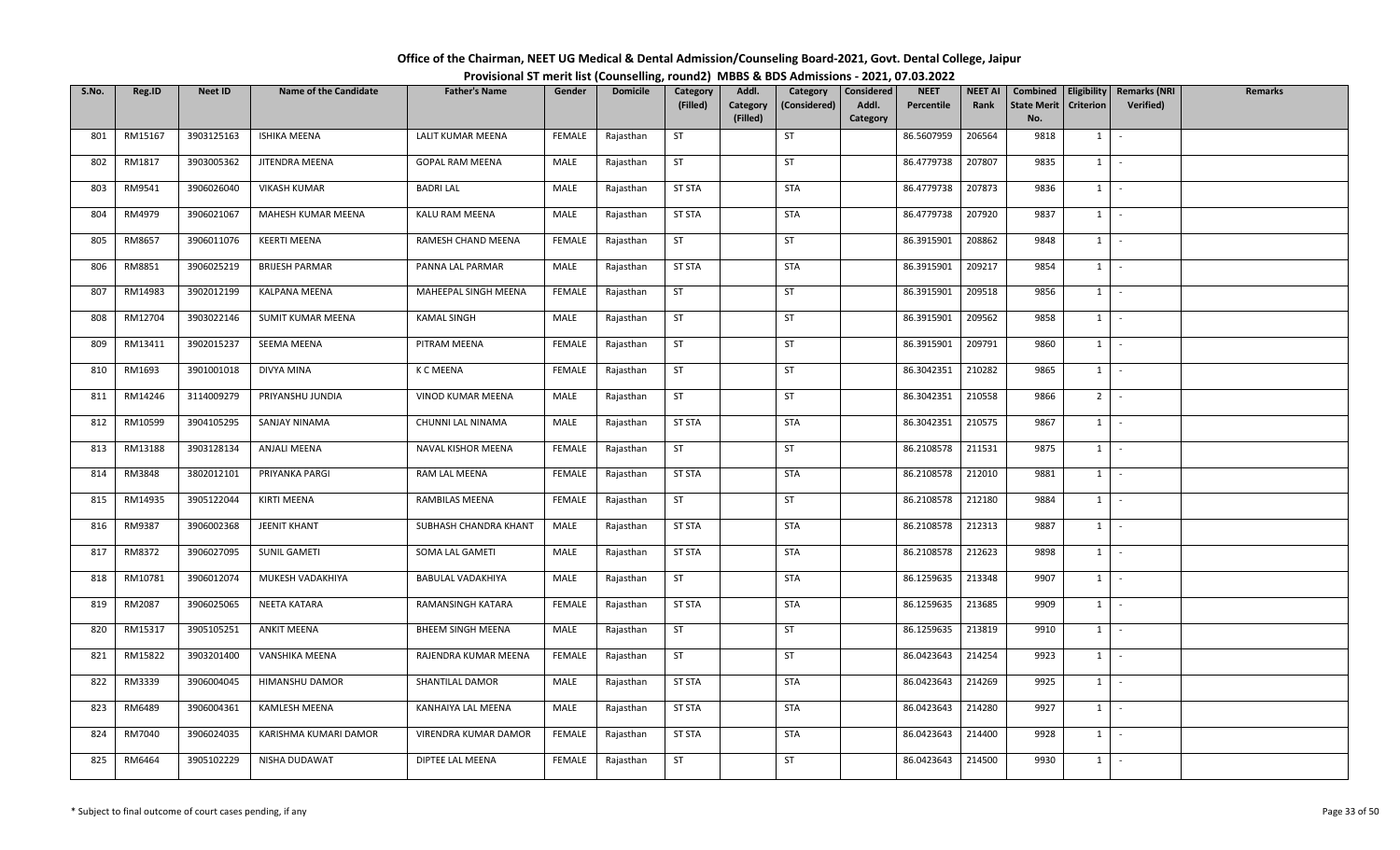| Office of the Chairman, NEET UG Medical & Dental Admission/Counseling Board-2021, Govt. Dental College, Jaipur |  |
|----------------------------------------------------------------------------------------------------------------|--|
| Provisional ST merit list (Counselling, round2) MBBS & BDS Admissions - 2021, 07.03.2022                       |  |

| S.No. | Reg.ID  | <b>Neet ID</b> | <b>Name of the Candidate</b> | <b>Father's Name</b>     | Gender        | <b>Domicile</b> | Category      | Addl.                | Category     | Considered        | <b>NEET</b> | <b>NEET AI</b> | Combined                  |                  | Eligibility   Remarks (NRI | <b>Remarks</b> |
|-------|---------|----------------|------------------------------|--------------------------|---------------|-----------------|---------------|----------------------|--------------|-------------------|-------------|----------------|---------------------------|------------------|----------------------------|----------------|
|       |         |                |                              |                          |               |                 | (Filled)      | Category<br>(Filled) | (Considered) | Addl.<br>Category | Percentile  | Rank           | <b>State Merit</b><br>No. | <b>Criterion</b> | <b>Verified</b> )          |                |
| 826   | RM15551 | 3903203002     | ANUSHKA MEENA                | <b>HARISINGH MEENA</b>   | FEMALE        | Rajasthan       | <b>ST</b>     |                      | ST           |                   | 85.9561748  | 216691         | 9959                      | 1                | $\sim$                     |                |
|       |         |                |                              |                          |               |                 |               |                      |              |                   |             |                |                           |                  |                            |                |
| 827   | RM6485  | 3906002398     | AKANKSHA NINAMA              | SHANTILAL NINAMA         | FEMALE        | Rajasthan       | <b>ST STA</b> |                      | <b>STA</b>   |                   | 85.8651288  | 216929         | 9965                      | 1                | $\sim$                     |                |
| 828   | RM6755  | 3906008158     | <b>SUNIL MEENA</b>           | LAXMAN MEENA             | MALE          | Rajasthan       | <b>ST STA</b> |                      | <b>STA</b>   |                   | 85.8651288  | 216990         | 9967                      | $1 \mid$         | $\sim$ $-$                 |                |
| 829   | RM14685 | 3901011028     | POOJA MEENA                  | LEKHRAJ MEENA            | <b>FEMALE</b> | Rajasthan       | ST            |                      | ST           |                   | 85.8651288  | 217512         | 9975                      | $1 \mid$         | $\sim$                     |                |
| 830   | RM8618  | 3906002262     | MANISHA SENGADA              | JAGANNATH SENGADA        | <b>FEMALE</b> | Rajasthan       | <b>ST STA</b> |                      | <b>STA</b>   |                   | 85.7688375  | 218456         | 9988                      | $1 \mid$         | $\sim$                     |                |
| 831   | RM9183  | 3906024585     | <b>VIVEK MEENA</b>           | <b>BADAR SINGH MEENA</b> | MALE          | Rajasthan       | <b>ST STA</b> |                      | <b>STA</b>   |                   | 85.7688375  | 218676         | 9993                      | 1                | $\sim$                     |                |
| 832   | RM6934  | 3906011202     | JIGAR AHARI                  | DINESH AHARI             | MALE          | Rajasthan       | <b>ST STA</b> |                      | STA          |                   | 85.6823243  | 219977         | 10011                     | $1 \vert$        | $\sim$                     |                |
| 833   | RM6787  | 3906003154     | NIKITA MEENA                 | KANTILAL MEENA           | <b>FEMALE</b> | Rajasthan       | <b>ST STA</b> |                      | <b>STA</b>   |                   | 85.6823243  | 220416         | 10018                     | 1                | $\sim$                     |                |
| 834   | RM11265 | 3905027045     | JYOTI MINA                   | JAGDISH PRASAD MINA      | FEMALE        | Rajasthan       | <b>ST</b>     |                      | ST           |                   | 85.6823243  | 220480         | 10019                     | 1                | $\sim$                     |                |
| 835   | RM3705  | 3906013008     | ABHILESH PARMAR              | KALURAM PARMAR           | MALE          | Rajasthan       | <b>ST STA</b> |                      | <b>STA</b>   |                   | 85.594516   | 221298         | 10032                     | 1                | $\sim$                     |                |
| 836   | RM7703  | 3906008254     | <b>VINOD MAIDA</b>           | DASHRATH LAL MAIDA       | MALE          | Rajasthan       | <b>ST STA</b> |                      | STA          |                   | 85.594516   | 221320         | 10033                     | $1$ $\vdots$     |                            |                |
| 837   | RM8011  | 3906021045     | YUVRAJ MEENA                 | <b>BHAWAR LAL MEENA</b>  | MALE          | Rajasthan       | <b>ST STA</b> |                      | <b>STA</b>   |                   | 85.594516   | 221679         | 10040                     | 1                | $\sim$                     |                |
| 838   | RM11601 | 3906022220     | <b>MAHIMA ROAT</b>           | <b>GAJENDRA ROAT</b>     | <b>FEMALE</b> | Rajasthan       | <b>ST STA</b> |                      | <b>STA</b>   |                   | 85.594516   | 222211         | 10047                     | 1                | $\sim$                     |                |
| 839   | RM3611  | 3906024013     | <b>MANISH MACHHAR</b>        | <b>BAHADUR MACHHAR</b>   | MALE          | Rajasthan       | <b>ST STA</b> |                      | <b>STA</b>   |                   | 85.5054126  | 222617         | 10050                     | $1 \mid$         | $\sim$                     |                |
| 840   | RM10621 | 3906024433     | PRIYANKA MASAR               | <b>GANESH LAL MASAR</b>  | FEMALE        | Rajasthan       | <b>ST STA</b> |                      | STA          |                   | 85.5054126  | 222668         | 10052                     | $1 \vert$        | $\sim$                     |                |
| 841   | RM10642 | 3906004160     | DIMPLE DAMOR                 | <b>HAKRU DAMOR</b>       | FEMALE        | Rajasthan       | <b>ST STA</b> |                      | <b>STA</b>   |                   | 85.5054126  | 222807         | 10054                     | 1                | $\sim$                     |                |
| 842   | RM4623  | 3903216239     | DAYARAM MEENA                | TIKARAM MEENA            | MALE          | Rajasthan       | <b>ST</b>     |                      | ST           |                   | 85.5054126  | 223295         | 10059                     | 1                | $\sim$                     |                |
| 843   | RM7009  | 3906009129     | AKSHITA AHARI                | <b>GOVIND RAM AHARI</b>  | <b>FEMALE</b> | Rajasthan       | <b>ST STA</b> |                      | <b>STA</b>   |                   | 85.4172805  | 223874         | 10070                     | 1                | $\sim$                     |                |
| 844   | RM3245  | 3906029125     | KALPESH DODIYAR              | DHULJI DODIYAR           | MALE          | Rajasthan       | <b>ST STA</b> |                      | <b>STA</b>   |                   | 85.4172805  | 224624         | 10081                     | $1 \cdot$        |                            |                |
| 845   | RM2693  | 3903209004     | LOKESH MEENA                 | KANAHAIYA LAL MEENA      | MALE          | Rajasthan       | <b>ST</b>     |                      | ST           |                   | 85.3198236  | 225215         | 10091                     | $1 \vert$        | $\sim$                     |                |
| 846   | RM2484  | 2001310212     | RAJKUMAR BARWAL              | PURAN MAL MEENA          | MALE          | Rajasthan       | <b>ST</b>     |                      | ST           |                   | 85.3198236  | 225223         | 10092                     | 2 <sup>1</sup>   | $\sim$                     |                |
| 847   | RM6368  | 3903232107     | VIVEK KUMAR JORWAL           | LALJEE LAL MEENA         | MALE          | Rajasthan       | <b>ST</b>     |                      | ST           |                   | 85.3198236  | 226124         | 10096                     | 1                | $\sim$                     |                |
| 848   | RM14915 | 3901016052     | AMIT KUMAR MEENA             | RAM DHAN MEENA           | MALE          | Rajasthan       | <b>ST</b>     |                      | ST           |                   | 85.3198236  | 226311         | 10097                     | $1 \quad$        | $\sim$                     |                |
| 849   | RM13309 | 3906014209     | RAVINA BUJH                  | ISHWAR LAL BUJH          | <b>FEMALE</b> | Rajasthan       | <b>ST STA</b> |                      | STA          |                   | 85.2298136  | 226788         | 10108                     | $1 \vert$        | $\sim$                     |                |
| 850   | RM9295  | 3906022093     | ARVIND MEENA                 | <b>KANTI LAL</b>         | MALE          | Rajasthan       | <b>ST STA</b> |                      | <b>STA</b>   |                   | 85.2298136  | 227630         | 10117                     | $1 \quad$        | $\sim$                     |                |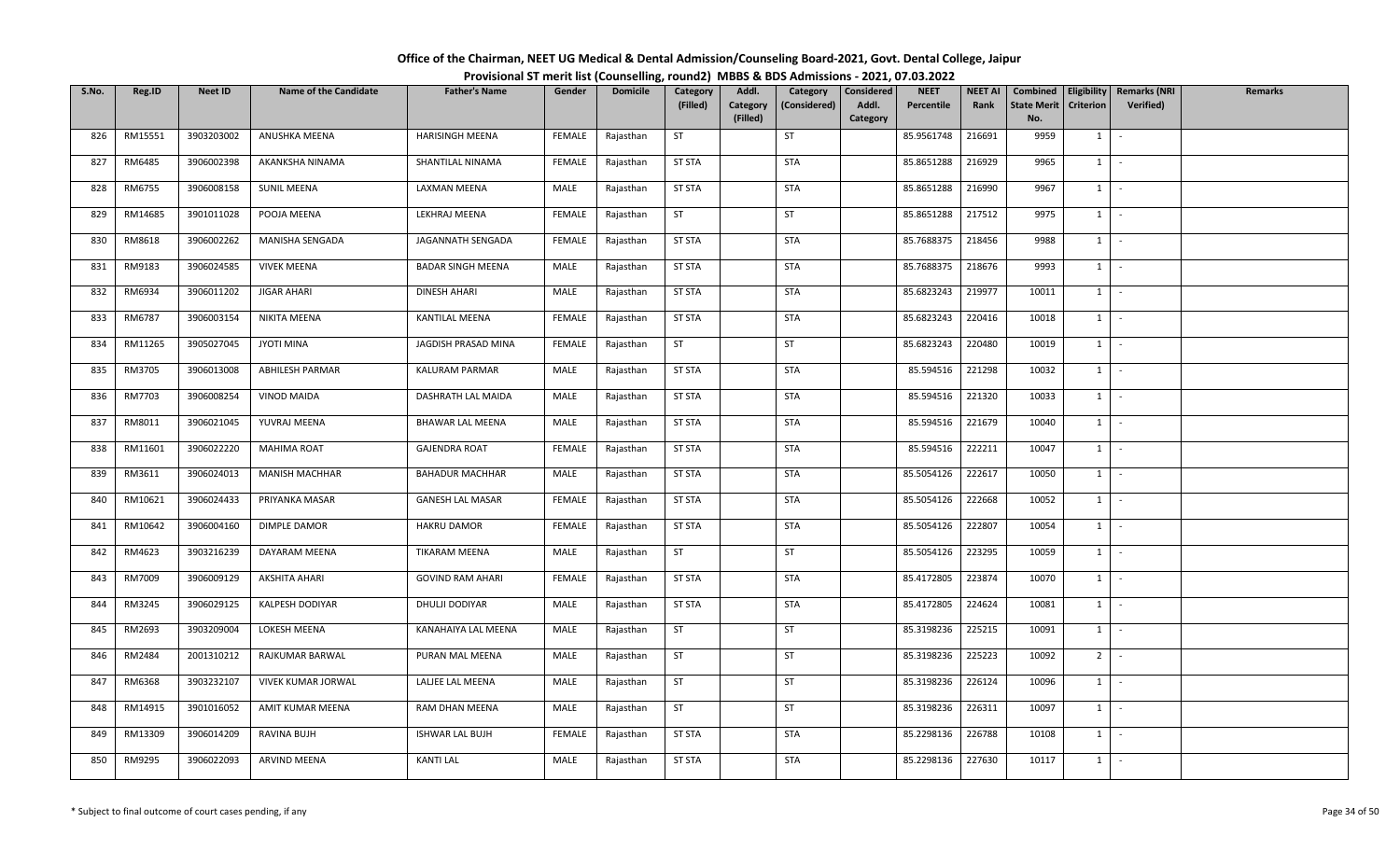| Office of the Chairman, NEET UG Medical & Dental Admission/Counseling Board-2021, Govt. Dental College, Jaipur |  |
|----------------------------------------------------------------------------------------------------------------|--|
| Provisional ST merit list (Counselling, round2) MBBS & BDS Admissions - 2021, 07.03.2022                       |  |

| S.No. | Reg.ID  | <b>Neet ID</b> | <b>Name of the Candidate</b> | <b>Father's Name</b>      | Gender        | <b>Domicile</b> | Category      | Addl.                | Category     | Considered        | <b>NEET</b> | <b>NEET AI</b> | Combined                  |                | Eligibility   Remarks (NRI | <b>Remarks</b> |
|-------|---------|----------------|------------------------------|---------------------------|---------------|-----------------|---------------|----------------------|--------------|-------------------|-------------|----------------|---------------------------|----------------|----------------------------|----------------|
|       |         |                |                              |                           |               |                 | (Filled)      | Category<br>(Filled) | (Considered) | Addl.<br>Category | Percentile  | Rank           | <b>State Merit</b><br>No. | Criterion      | Verified)                  |                |
| 851   | RM10098 | 3903218029     | RAMESHWAR MEENA              | <b>BHAWER LAL MEENA</b>   | MALE          | Rajasthan       | <b>ST</b>     |                      | ST           |                   | 85.2298136  | 227708         | 10120                     | $1 \quad$      | $\sim$                     |                |
|       |         |                |                              |                           |               |                 |               |                      |              |                   |             |                |                           |                |                            |                |
| 852   | RM4771  | 3903226297     | <b>ARTI MEENA</b>            | KISHAN LAL MEENA          | FEMALE        | Rajasthan       | <b>ST</b>     |                      | ST           |                   | 85.1388971  | 229136         | 10140                     | $1 \quad$      | $\sim$                     |                |
| 853   | RM12138 | 3906005262     | MANESH GARASIYA              | SOMESHWAR GARASIYA        | MALE          | Rajasthan       | <b>ST STA</b> |                      | STA          |                   | 85.0475272  | 229725         | 10147                     | $1 \quad$      | $\sim$                     |                |
| 854   | RM11249 | 3002004393     | DEEPESH MEENA                | MAN SINGH MEENA           | MALE          | Rajasthan       | <b>ST</b>     |                      | ST           |                   | 85.0475272  | 229802         | 10149                     | $2$ -          |                            |                |
| 855   | RM2345  | 3903001117     | SURAJ MEENA                  | SHANKAR LAL MEENA         | MALE          | Rajasthan       | <b>ST</b>     |                      | ST           |                   | 85.0475272  | 229976         | 10152                     | 1              | $\sim$                     |                |
| 856   | RM12522 | 4401012446     | DEEPIKA MINA                 | <b>CHHUTTAN SINGH</b>     | FEMALE        | Rajasthan       | ST            |                      | ST           |                   | 85.0475272  | 230026         | 10153                     | $1 \mid -$     |                            |                |
| 857   | RM10182 | 3906023208     | MUKESH KATARA                | SHAMBHU LAL KATARA        | MALE          | Rajasthan       | <b>ST STA</b> |                      | STA          |                   | 85.0475272  | 230276         | 10156                     | 1              | $\sim$                     |                |
| 858   | RM13354 | 3904017147     | <b>ABHISHEK KATARA</b>       | PRAKASH CHANDRA           | MALE          | Rajasthan       | <b>ST STA</b> |                      | <b>STA</b>   |                   | 84.954668   | 231131         | 10166                     | 1              | $\sim$                     |                |
| 859   | RM8021  | 3906010236     | SHAILESH MEENA               | <b>HEERALAL MEENA</b>     | MALE          | Rajasthan       | <b>ST</b>     |                      | ST           |                   | 84.954668   | 231197         | 10168                     | $1 \quad$      | $\sim$                     |                |
| 860   | RM3350  | 3906024161     | AMIT DINDOR                  | FATEH SINGH DINDOR        | MALE          | Rajasthan       | <b>ST STA</b> |                      | <b>STA</b>   |                   | 84.954668   | 231967         | 10176                     | $1 \vert$      | $\sim$                     |                |
| 861   | RM4449  | 3903213023     | SEEMA MEENA                  | PREM CHAND MEENA          | <b>FEMALE</b> | Rajasthan       | ST            |                      | ST           |                   | 84.954668   | 232111         | 10179                     | $1 \mid$       | $\sim$                     |                |
| 862   | RM3674  | 3906012250     | <b>ANITA CHAREL</b>          | <b>VIRENDRA CHAREL</b>    | <b>FEMALE</b> | Rajasthan       | <b>ST STA</b> |                      | STA          |                   | 84.8563046  | 232371         | 10183                     | $1 \vert$      | $\sim$                     |                |
| 863   | RM10716 | 3906011166     | DIVYAM DAMOR                 | <b>HAKRU DAMOR</b>        | MALE          | Rajasthan       | <b>ST STA</b> |                      | STA          |                   | 84.8563046  | 232431         | 10184                     | 1              | $\sim$                     |                |
| 864   | RM12222 | 3903102535     | SONAL MEENA                  | RAM ROOP MEENA            | FEMALE        | Rajasthan       | <b>ST</b>     |                      | ST           |                   | 84.8563046  | 232547         | 10186                     | 2 <sup>1</sup> | $\sim$                     |                |
| 865   | RM6646  | 3906027050     | <b>MAYANK PARGI</b>          | LAL SINGH PARGI           | MALE          | Rajasthan       | <b>ST</b>     |                      | ST           |                   | 84.8563046  | 232766         | 10187                     | 1              | $\sim$                     |                |
| 866   | RM15094 | 3903010259     | SAKSHI MEENA                 | KAILASH CHANDRA MEENA     | FEMALE        | Rajasthan       | <b>ST</b>     |                      | <b>ST</b>    |                   | 84.8563046  | 233159         | 10191                     | 1              | $\sim$                     |                |
| 867   | RN16310 | 2001103321     | AJAY KATARA                  | <b>BOBBY KATARA</b>       | FEMALE        | Rajasthan       | <b>ST</b>     |                      | ST           |                   | 84.8563046  | 233269         | 10193                     | 2 <sup>1</sup> | $\sim$                     |                |
| 868   | RN15888 | 3901015045     | PARAMESHWAR LAL MEENA        | PRABHU LAL MEENA          | MALE          | Rajasthan       | <b>ST</b>     |                      | ST           |                   | 84.8563046  | 233449         | 10195                     | $1 \mid$       | $\sim$                     |                |
| 869   | RM11355 | 3903005316     | <b>CHAHAL TILAK</b>          | SINDHUL MEENA             | FEMALE        | Rajasthan       | <b>ST</b>     |                      | ST           |                   | 84.7648052  | 234324         | 10204                     | $1 \mid$       | $\sim$                     |                |
| 870   | RM15492 | 3905018168     | VISHNU MEENA                 | SHANKAR LAL               | MALE          | Rajasthan       | <b>ST</b>     |                      | ST           |                   | 84.7648052  | 234839         | 10210                     | $1 \quad$      | $\sim$                     |                |
| 871   | RM10989 | 3906005272     | JIGYASA TEJAWAT              | SANJAY TEJAWAT            | <b>FEMALE</b> | Rajasthan       | <b>ST STA</b> |                      | STA          |                   | 84.672464   | 235318         | 10219                     | 1              | $\sim$                     |                |
| 872   | RM7844  | 3906005025     | HIMANSHU DAMOR               | <b>GEBI LAL DAMOR</b>     | MALE          | Rajasthan       | <b>ST STA</b> |                      | STA          |                   | 84.672464   | 235974         | 10231                     | $1$ $-$        |                            |                |
| 873   | RM12097 | 3903134175     | LALIT KUMAR MEENA            | BANWARI LAL MEENA         | MALE          | Rajasthan       | <b>ST</b>     |                      | <b>ST</b>    |                   | 84.672464   | 236432         | 10237                     | 1              | $\sim$                     |                |
| 874   | RM2772  | 3903007559     | ANMOL MEENA                  | <b>BADRI NARAIN MEENA</b> | MALE          | Rajasthan       | <b>ST</b>     |                      | <b>ST</b>    |                   | 84.672464   | 236468         | 10238                     | $1 \quad$      | $\sim$                     |                |
| 875   | RM10929 | 3906021048     | <b>ROHIT NINAMA</b>          | NARAYAN LAL NINAMA        | MALE          | Rajasthan       | <b>ST STA</b> |                      | STA          |                   | 84.578763   | 236805         | 10242                     | $1 \quad$      | $\sim$                     |                |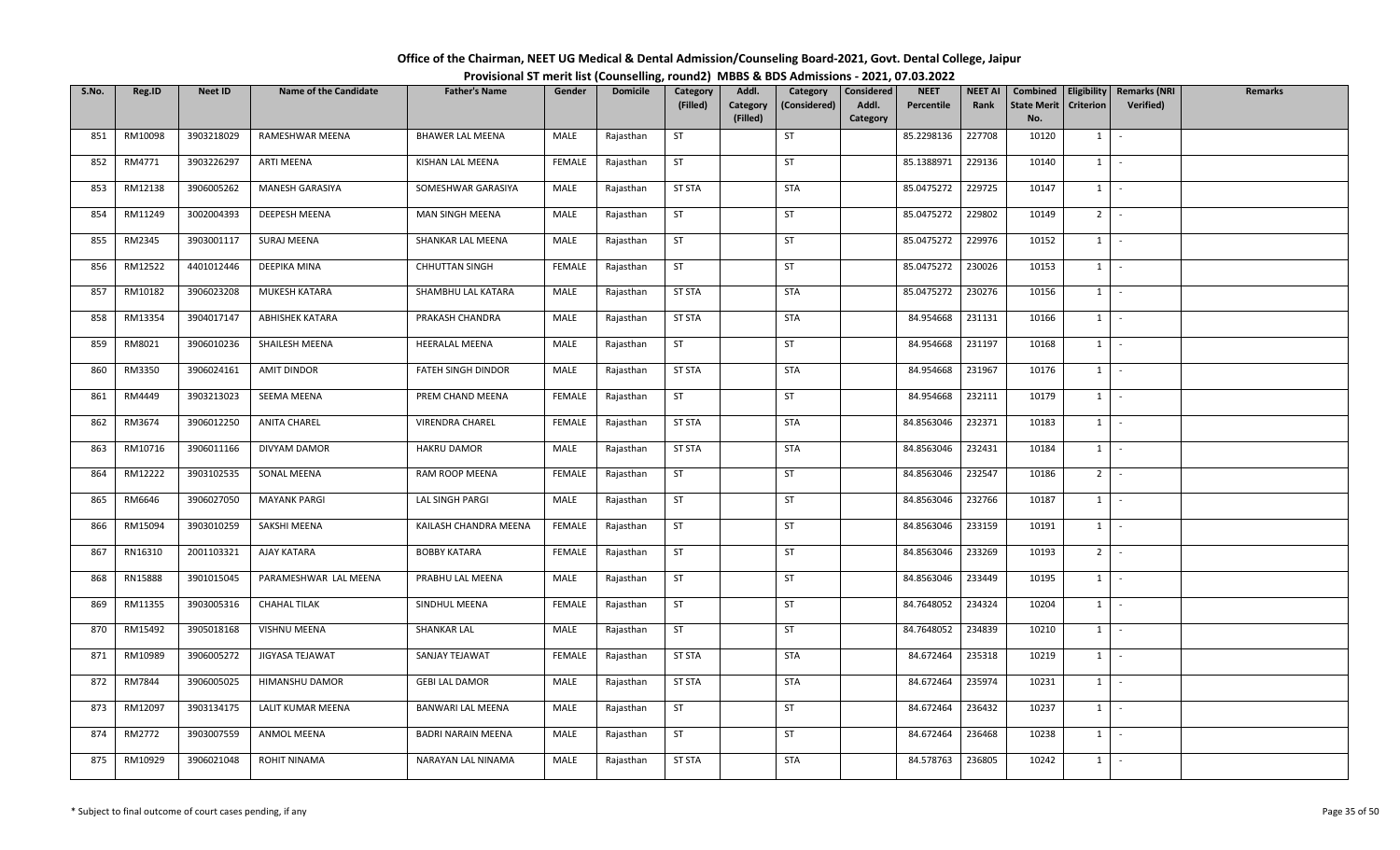| Office of the Chairman, NEET UG Medical & Dental Admission/Counseling Board-2021, Govt. Dental College, Jaipur |  |
|----------------------------------------------------------------------------------------------------------------|--|
| Provisional ST merit list (Counselling, round2) MBBS & BDS Admissions - 2021, 07.03.2022                       |  |

| S.No. | Reg.ID  | <b>Neet ID</b> | <b>Name of the Candidate</b> | <b>Father's Name</b>  | Gender        | <b>Domicile</b> | Category      | Addl.                | Category     | Considered        | <b>NEET</b> | <b>NEET AI</b> | Combined                  |                  | Eligibility   Remarks (NRI | Remarks |
|-------|---------|----------------|------------------------------|-----------------------|---------------|-----------------|---------------|----------------------|--------------|-------------------|-------------|----------------|---------------------------|------------------|----------------------------|---------|
|       |         |                |                              |                       |               |                 | (Filled)      | Category<br>(Filled) | (Considered) | Addl.<br>Category | Percentile  | Rank           | <b>State Merit</b><br>No. | <b>Criterion</b> | Verified)                  |         |
| 876   | RM11515 | 3906019146     | <b>UMESH KATARA</b>          | PARSINGH KATARA       | MALE          | Rajasthan       | <b>ST STA</b> |                      | ST           |                   | 84.578763   | 236923         | 10245                     | 1                | $\sim$                     |         |
| 877   | RM7676  | 3903008453     | SWEETY JEPH                  | SATYA NARAYAN MEENA   | FEMALE        | Rajasthan       | ST            | WPP,                 | ST           |                   | 84.578763   | 237786         | 10257                     | $1 \quad$        | $\sim$                     |         |
|       |         |                |                              |                       |               |                 |               | WPP8                 |              |                   |             |                |                           |                  |                            |         |
| 878   | RM6123  | 3906030078     | NIKITA KHARARI               | MOHAN LAL KHARARI     | <b>FEMALE</b> | Rajasthan       | <b>ST STA</b> |                      | <b>STA</b>   |                   | 84.578763   | 237840         | 10260                     |                  | $1 \cdot$                  |         |
| 879   | RM14576 | 3902020058     | <b>JYOTI PRIYA</b>           | MAHESH KUMAR MEENA    | FEMALE        | Rajasthan       | ST            |                      | ST           |                   | 84.4882349  | 238328         | 10266                     | $1$ $-$          |                            |         |
| 880   | RM13695 | 3905103385     | PINKY KUMARI MEENA           | MADAN LAL MEENA       | <b>FEMALE</b> | Rajasthan       | ST            |                      | ST           |                   | 84.4882349  | 238578         | 10270                     | $1 \mid$         | $\sim$                     |         |
| 881   | RM9616  | 3903201059     | <b>MAANVI MEENA</b>          | PAWAN SINGH MEENA     | FEMALE        | Rajasthan       | ST            |                      | ST           |                   | 84.4882349  | 238622         | 10272                     | $1 \mid$         | $\sim$                     |         |
| 882   | RM11528 | 3906015186     | <b>SUNIL MAIDA</b>           | RAJMAL MAIDA          | MALE          | Rajasthan       | ST STA        |                      | STA          |                   | 84.3881231  | 239685         | 10288                     | $1 \quad$        | $\sim$                     |         |
| 883   | RM8229  | 3906004067     | SHAILESH CHANDRA CHARPOTA    | DEVILAL CHARPOTA      | MALE          | Rajasthan       | <b>ST STA</b> |                      | ST           |                   | 84.3881231  | 239812         | 10290                     | 1                | $\sim$ $-$                 |         |
| 884   | RM14620 | 3905102115     | ANURADHA MEENA               | RAM GOPAL MEENA       | FEMALE        | Rajasthan       | <b>ST</b>     |                      | ST           |                   | 84.3881231  | 240124         | 10293                     | $1$ $-$          |                            |         |
| 885   | RM7805  | 3906003107     | PALAK MASAR                  | RAMCHANDRA MASAR      | FEMALE        | Rajasthan       | <b>ST STA</b> |                      | <b>STA</b>   |                   | 84.2921556  | 241487         | 10306                     | $1 \quad$        | $\sim$                     |         |
| 886   | RM5955  | 3906013098     | DIVYA SENGADA                | MOHAN LAL SENGADA     | FEMALE        | Rajasthan       | <b>ST STA</b> |                      | <b>STA</b>   |                   | 84.2921556  | 241720         | 10310                     |                  | $1 \cdot$                  |         |
| 887   | RN15849 | 3903041143     | <b>BEENA MEENA</b>           | FAILI RAM MEENA       | <b>FEMALE</b> | Rajasthan       | <b>ST</b>     |                      | <b>ST</b>    |                   | 84.2921556  | 242132         | 10315                     | $1 \vert$        | $\sim$                     |         |
| 888   | RM13924 | 3906025076     | JITENDRA MEENA               | DEVILAL MEENA         | MALE          | Rajasthan       | <b>ST STA</b> |                      | <b>STA</b>   |                   | 84.1988431  | 242660         | 10322                     | 1                | $\sim$                     |         |
| 889   | RM11926 | 3906017229     | ANUPA MEENA                  | MAGAN LAL MEENA       | <b>FEMALE</b> | Rajasthan       | <b>ST STA</b> |                      | <b>STA</b>   |                   | 84.1988431  | 242833         | 10323                     | $1 \vert$        | $\sim$                     |         |
| 890   | RM11943 | 3906026031     | KULDEEP NINAMA               | SHANTI LAL NINAMA     | MALE          | Rajasthan       | <b>ST STA</b> |                      | STA          |                   | 84.1988431  | 242847         | 10324                     | $1 \quad$        | $\sim$                     |         |
| 891   | RM13560 | 3903114160     | SEEMA MEENA                  | SITA RAM MEENA        | <b>FEMALE</b> | Rajasthan       | <b>ST</b>     |                      | <b>ST</b>    |                   | 84.1988431  | 242956         | 10326                     | 1                | $\sim$ $-$                 |         |
| 892   | RM9139  | 3906026063     | <b>GOPAL CHARPOTA</b>        | NARESH CHARPOTA       | MALE          | Rajasthan       | <b>ST STA</b> |                      | <b>STA</b>   |                   | 84.1988431  | 243004         | 10327                     | 1                | $\sim$                     |         |
| 893   | RM8057  | 3906026028     | ARUN PARMAR                  | RAMAN LAL PARMAR      | MALE          | Rajasthan       | <b>ST STA</b> |                      | <b>STA</b>   |                   | 84.1988431  | 243258         | 10335                     | 1                | $\sim$                     |         |
| 894   | RM12015 | 3903007592     | SIMRAN LUGARIA               | <b>DILIP KUMAR</b>    | <b>FEMALE</b> | Rajasthan       | <b>ST</b>     |                      | ST           |                   | 84.1026813  | 244055         | 10341                     |                  | $1 \cdot$                  |         |
| 895   | RM3569  | 3906027163     | AMISHA MEENA                 | PUNAM CHAND DINDOR    | <b>FEMALE</b> | Rajasthan       | <b>ST STA</b> |                      | <b>STA</b>   |                   | 84.1026813  | 244336         | 10343                     | 1                | $\sim$                     |         |
| 896   | RM13168 | 3901008245     | JAYPRAKASH PARGI             | CHHAGAN LAL PARGI     | MALE          | Rajasthan       | <b>ST STA</b> |                      | <b>STA</b>   |                   | 84.1026813  | 244458         | 10346                     |                  | $1 \mid -$                 |         |
| 897   | RM9185  | 3906022193     | MONIKA KATARA                | HARISH CHANDRA KATARA | <b>FEMALE</b> | Rajasthan       | <b>ST STA</b> |                      | <b>STA</b>   |                   | 84.1026813  | 244557         | 10348                     | $1$ $-$          |                            |         |
| 898   | RM3864  | 3903001805     | YAMAN SINGH MEENA            | HANUMAN SAHAI MEENA   | MALE          | Rajasthan       | <b>ST</b>     |                      | ST           |                   | 84.1026813  | 244922         | 10353                     | $1 \quad$        | $\sim$                     |         |
| 899   | RM8961  | 3905109052     | MS. CHITRA MEENA             | SURESH CHANDRA MEENA  | FEMALE        | Rajasthan       | <b>ST</b>     |                      | ST           |                   | 84.0080737  | 246236         | 10370                     | $1 \quad$        | $\sim$                     |         |
| 900   | RM13500 | 3903136179     | TULSI RAM MEENA              | RAMKANWAR MEENA       | MALE          | Rajasthan       | ST            |                      | ST           |                   | 84.0080737  | 246470         | 10373                     | $1 \quad$        | $\sim$                     |         |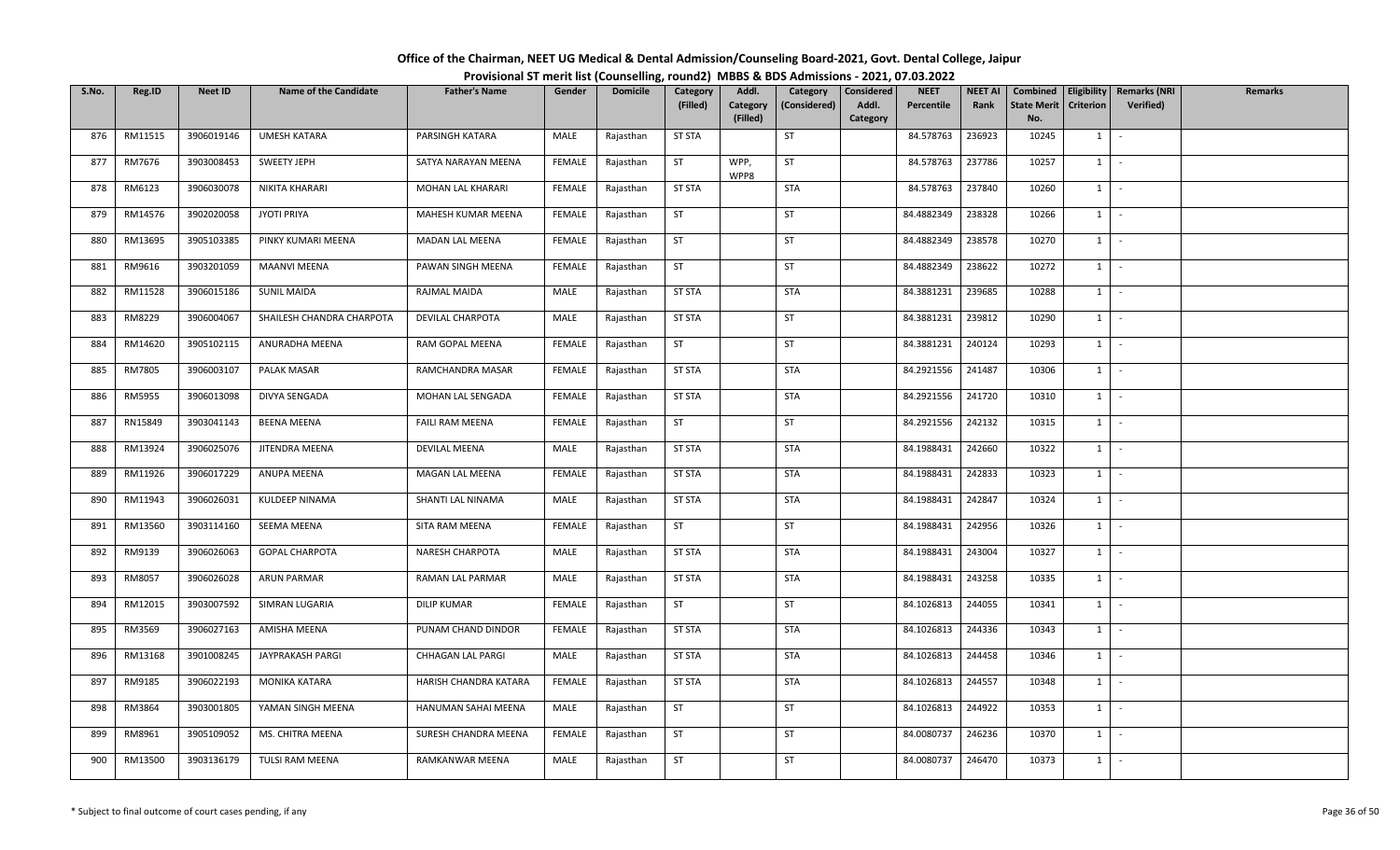| Office of the Chairman, NEET UG Medical & Dental Admission/Counseling Board-2021, Govt. Dental College, Jaipur |  |
|----------------------------------------------------------------------------------------------------------------|--|
| Provisional ST merit list (Counselling, round2) MBBS & BDS Admissions - 2021, 07.03.2022                       |  |

| S.No. | Reg.ID  | <b>Neet ID</b> | <b>Name of the Candidate</b> | <b>Father's Name</b>             | Gender        | <b>Domicile</b> | Category      | Addl.                | Category     | Considered | <b>NEET</b> | <b>NEET AI</b> | Combined                  |                  | Eligibility   Remarks (NRI | Remarks |
|-------|---------|----------------|------------------------------|----------------------------------|---------------|-----------------|---------------|----------------------|--------------|------------|-------------|----------------|---------------------------|------------------|----------------------------|---------|
|       |         |                |                              |                                  |               |                 | (Filled)      | Category<br>(Filled) | (Considered) | Addl.      | Percentile  | Rank           | <b>State Merit</b><br>No. | <b>Criterion</b> | <b>Verified</b> )          |         |
| 901   | RM7803  | 3906017138     | ANJALI NINAMA                | SURESH NINAMA                    | FEMALE        | Rajasthan       | <b>ST STA</b> |                      | <b>STA</b>   | Category   | 83.9097103  | 247224         | 10379                     | 1                | $\sim$                     |         |
|       |         |                |                              |                                  |               |                 |               |                      |              |            |             |                |                           |                  |                            |         |
| 902   | RM15017 | 3902015134     | SAPNA MEENA                  | DEV KARAN MEENA                  | FEMALE        | Rajasthan       | <b>ST</b>     |                      | <b>ST</b>    |            | 83.9097103  | 247576         | 10385                     | $1 \quad$        | $\sim$                     |         |
| 903   | RM8550  | 3906018063     | <b>ABHISHEK DAMOR</b>        | <b>BHAGWATI LAL DAMOR</b>        | MALE          | Rajasthan       | <b>ST STA</b> |                      | <b>STA</b>   |            | 83.9097103  | 247798         | 10387                     | $1 \mid$         | $\sim$ $-$                 |         |
| 904   | RM7046  | 3906025086     | ABHILASHA AHARI              | MOHAN LAL AHARI                  | <b>FEMALE</b> | Rajasthan       | <b>ST STA</b> |                      | <b>STA</b>   |            | 83.9097103  | 247833         | 10388                     | $1 \mid$         | $\sim$                     |         |
| 905   | RM8845  | 3903217403     | JITESH KHATAK                | RAJENDRA PRASAD                  | MALE          | Rajasthan       | <b>ST</b>     |                      | ST           |            | 83.9097103  | 248142         | 10393                     | 1                | $\sim$                     |         |
| 906   | RM5210  | 3906010049     | ANJALI MEENA                 | KISHAN LAL MEENA                 | FEMALE        | Rajasthan       | <b>ST STA</b> |                      | STA          |            | 83.8193765  | 248506         | 10403                     | 1                | $\sim$                     |         |
| 907   | RM15353 | 3906030111     | ANITA KATARA                 | MANSINGH KATARA                  | FEMALE        | Rajasthan       | <b>ST STA</b> |                      | STA          |            | 83.8193765  | 249193         | 10412                     | $1 \quad$        | $\sim$                     |         |
| 908   | RM14790 | 3903235107     | DEEPAK KUMAR MEENA           | RAMESH CHAND MEENA               | MALE          | Rajasthan       | <b>ST</b>     |                      | ST           |            | 83.8193765  | 249283         | 10414                     | 1                | $\sim$                     |         |
| 909   | RM1005  | 3903209486     | <b>JANHVI GHUNAWAT</b>       | <b>GANESH SINGH MEENA</b>        | FEMALE        | Rajasthan       | ST            |                      | ST           |            | 83.8193765  | 249412         | 10416                     | 1                | $\sim$                     |         |
| 910   | RM13780 | 3903202578     | VANDANA BASANWAL             | HANUMAN SAHAI MEENA              | FEMALE        | Rajasthan       | <b>ST</b>     |                      | ST           |            | 83.7234738  | 249888         | 10424                     | 1                | $\sim$                     |         |
| 911   | RM12187 | 3903108050     | VINAY KUMAR MEENA            | NARAYAN SAHAY MEENA              | MALE          | Rajasthan       | ST            |                      | ST           |            | 83.7234738  | 250341         | 10427                     | $1$ $-$          |                            |         |
| 912   | RM11492 | 3904001359     | KAILASH MEENA                | JUNJA RAM MEENA                  | MALE          | Rajasthan       | <b>ST</b>     |                      | ST           |            | 83.7234738  | 250390         | 10428                     | $1 \quad$        | $\sim$                     |         |
| 913   | RM10575 | 3906028078     | JAYANTILAL NINAMA            | NAGAR NINAMA                     | MALE          | Rajasthan       | <b>ST STA</b> |                      | <b>STA</b>   |            | 83.6302908  | 251499         | 10446                     | 1                | $\sim$                     |         |
| 914   | RM9346  | 3906007023     | ANKESH MACHHAR               | RAMESH CHANDRA<br><b>MACHHAR</b> | MALE          | Rajasthan       | <b>ST STA</b> |                      | STA          |            | 83.6302908  | 251796         | 10452                     | $1 \quad$        | $\sim$                     |         |
| 915   | RM12471 | 3905005472     | SUCHITA KODAP                | RAM BILAS MEENA                  | FEMALE        | Rajasthan       | <b>ST</b>     |                      | <b>ST</b>    |            | 83.6302908  | 251887         | 10455                     | $1 \vert$        | $\sim$                     |         |
| 916   | RM12063 | 3903007607     | <b>KIRAN MEENA</b>           | RAVEDMAL MEENA                   | FEMALE        | Rajasthan       | <b>ST</b>     |                      | <b>ST</b>    |            | 83.6302908  | 251915         | 10457                     | 1                | $\sim$                     |         |
| 917   | RM10801 | 3906022239     | <b>HEMLATA MEENA</b>         | <b>BHAGIRATH MEENA</b>           | <b>FEMALE</b> | Rajasthan       | <b>ST STA</b> |                      | <b>STA</b>   |            | 83.6302908  | 251985         | 10458                     | 1                | $\sim$                     |         |
| 918   | RM7961  | 3906006219     | PUSHPENDRA MEENA             | SURESH MEENA                     | MALE          | Rajasthan       | ST            |                      | <b>ST</b>    |            | 83.6302908  | 252509         | 10468                     | 1                | $\sim$                     |         |
| 919   | RN16412 | 3901005224     | DEEPESH MEENA                | SHIVRAM MEENA                    | MALE          | Rajasthan       | <b>ST</b>     |                      | ST           |            | 83.5310207  | 253142         | 10471                     | $1 \cdot$        |                            |         |
| 920   | RM6895  | 3903214244     | <b>TANUJA MEENA</b>          | BANWARI LAL MEENA                | FEMALE        | Rajasthan       | <b>ST</b>     |                      | ST           |            | 83.5310207  | 253738         | 10479                     | 3 <sup>1</sup>   | $\sim$                     |         |
| 921   | RM10873 | 1207001058     | MANISHA KUMARI MEENA         | JAGDISH PRASAD MEENA             | FEMALE        | Rajasthan       | <b>ST</b>     |                      | <b>ST</b>    |            | 83.431427   | 254684         | 10494                     | 2 <sup>1</sup>   | $\sim$                     |         |
| 922   | RM6454  | 3903227274     | AKANKSHA MEENA               | GIRDHARI LAL MEENA               | FEMALE        | Rajasthan       | <b>ST</b>     |                      | ST           |            | 83.3388267  | 256203         | 10507                     | 1                | $\sim$                     |         |
| 923   | RM13765 | 3903112337     | PAYAL MEENA                  | KANU RAM MEENA                   | FEMALE        | Rajasthan       | ST            |                      | ST           |            | 83.2470036  | 257406         | 10522                     | $1 \quad$        | $\sim$                     |         |
| 924   | RM13412 | 3902023089     | VISHV KARMA MEENA            | KAILASH CHAND MEENA              | MALE          | Rajasthan       | <b>ST</b>     |                      | <b>ST</b>    |            | 83.2470036  | 257645         | 10524                     | $1 \quad$        | $\sim$                     |         |
| 925   | RM2431  | 3002015061     | AAKANKSHA MEENA              | RANBEER SINGH                    | <b>FEMALE</b> | Rajasthan       | <b>ST</b>     |                      | ST           |            | 83.2470036  | 257803         | 10528                     | $1 \quad$        | $\sim$                     |         |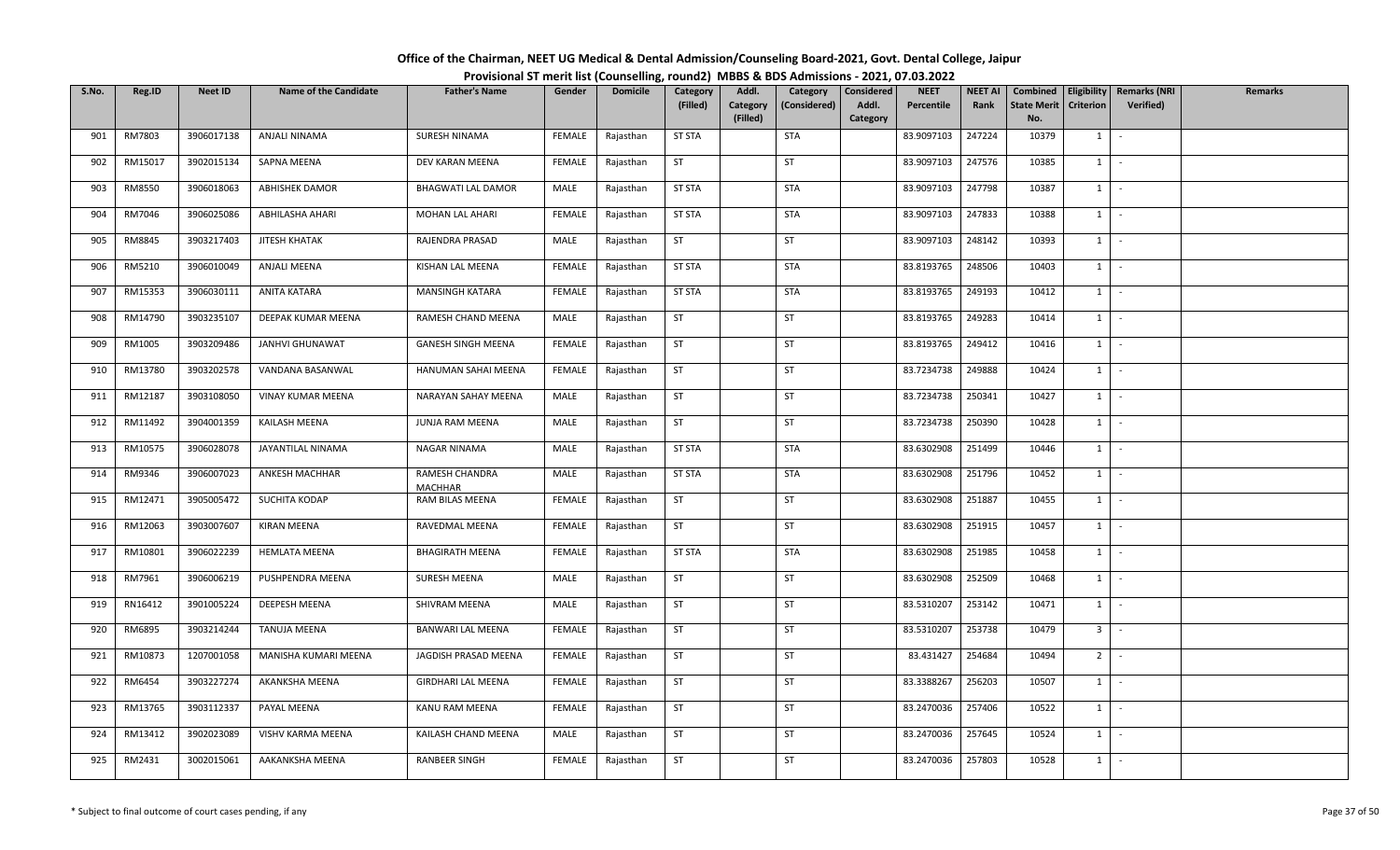| Office of the Chairman, NEET UG Medical & Dental Admission/Counseling Board-2021, Govt. Dental College, Jaipur |  |
|----------------------------------------------------------------------------------------------------------------|--|
| Provisional ST merit list (Counselling, round2) MBBS & BDS Admissions - 2021, 07.03.2022                       |  |

| S.No. | Reg.ID  | <b>Neet ID</b> | <b>Name of the Candidate</b> | <b>Father's Name</b>   | Gender        | <b>Domicile</b> | Category      | Addl.                | Category     | Considered        | <b>NEET</b> | <b>NEET AI</b> | Combined                  |                  | Eligibility   Remarks (NRI | <b>Remarks</b> |
|-------|---------|----------------|------------------------------|------------------------|---------------|-----------------|---------------|----------------------|--------------|-------------------|-------------|----------------|---------------------------|------------------|----------------------------|----------------|
|       |         |                |                              |                        |               |                 | (Filled)      | Category<br>(Filled) | (Considered) | Addl.<br>Category | Percentile  | Rank           | <b>State Merit</b><br>No. | <b>Criterion</b> | <b>Verified</b> )          |                |
| 926   | RM10986 | 3903009283     | AKANSHA MEENA                | VIJAY SINGH MEENA      | FEMALE        | Rajasthan       | <b>ST</b>     |                      | ST           |                   | 83.152914   | 258942         | 10543                     | 1                | $\sim$                     |                |
|       |         |                |                              |                        |               |                 |               |                      |              |                   |             |                |                           |                  |                            |                |
| 927   | RM15643 | 3903206583     | <b>GARIMA BISWAL</b>         | PRADEEP BISWAL         | FEMALE        | Rajasthan       | ST            |                      | <b>ST</b>    |                   | 83.152914   | 259770         | 10550                     | 1                | $\sim$                     |                |
| 928   | RM15309 | 3903206363     | AKSHITA NAHARLA              | YOGRAJ MEENA           | <b>FEMALE</b> | Rajasthan       | <b>ST</b>     |                      | ST           |                   | 83.152914   | 259970         | 10557                     | $1 \mid$         | $\sim$ $-$                 |                |
| 929   | RM1685  | 3903203159     | ADITYA MEENA                 | RAMDAYAL MEENA         | MALE          | Rajasthan       | ST            |                      | ST           |                   | 83.152914   | 260078         | 10558                     | $2$ -            |                            |                |
| 930   | RM1156  | 3903209552     | SHUBHANGI GOYADI             | VIJAY KUMAR MEENA      | <b>FEMALE</b> | Rajasthan       | ST            |                      | ST           |                   | 83.0541621  | 261609         | 10574                     | $1 \mid$         | $\sim$                     |                |
| 931   | RM3721  | 3905020125     | CHELSI MEENA                 | SHANTI LAL MEENA       | FEMALE        | Rajasthan       | <b>ST</b>     |                      | <b>ST</b>    |                   | 82.9467976  | 261755         | 10576                     | 1                | $\sim$                     |                |
| 932   | RM14477 | 3906030088     | <b>VIKAS DAMOR</b>           | NATHULAL DAMOR         | MALE          | Rajasthan       | ST STA        |                      | STA          |                   | 82.9467976  | 262205         | 10578                     | $1 \quad$        | $\sim$                     |                |
| 933   | RM6311  | 3901008047     | SHREYANSH MEENA              | DHARAM SINGH MEENA     | MALE          | Rajasthan       | <b>ST</b>     |                      | ST           |                   | 82.9467976  | 262900         | 10583                     | 1                | $\sim$                     |                |
| 934   | RM10413 | 3905120038     | ARCHANA KUMARI MEENA         | SHYAM LAL MEENA        | FEMALE        | Rajasthan       | ST            |                      | ST           |                   | 82.8467505  | 263534         | 10587                     | 1                | $\sim$                     |                |
| 935   | RM14310 | 3903005638     | <b>MAYANK MEENA</b>          | SHIV KUMAR MEENA       | MALE          | Rajasthan       | ST            |                      | ST           |                   | 82.8467505  | 263685         | 10589                     | 3 <sup>1</sup>   | $\sim$                     |                |
| 936   | RM8336  | 3906030154     | SUNIL CHAREL                 | TITU CHAREL            | MALE          | Rajasthan       | <b>ST STA</b> |                      | <b>ST</b>    |                   | 82.7511068  | 265695         | 10621                     | $1$ $-$          |                            |                |
| 937   | RM4173  | 4408105021     | CHANDRA PRAKASH MEENA        | NANDRAM MEENA          | MALE          | Rajasthan       | ST            |                      | ST           |                   | 82.7511068  | 265898         | 10624                     | $1 \quad$        | $\sim$                     |                |
| 938   | RM1825  | 3903002131     | <b>ABHINAV MEENA</b>         | RAMESH CHANDRA MEENA   | MALE          | Rajasthan       | <b>ST</b>     |                      | ST           |                   | 82.6513188  | 266735         | 10636                     | 1                | $\sim$                     |                |
| 939   | RM12718 | 3903009635     | <b>KARTIK MEENA</b>          | MAHESH KUMAR           | MALE          | Rajasthan       | <b>ST</b>     |                      | <b>ST</b>    |                   | 82.6513188  | 266991         | 10638                     | $1 \quad$        | $\sim$                     |                |
| 940   | RM15356 | 3903017391     | NEHA MEENA                   | GOURI SHANKAR MEENA    | FEMALE        | Rajasthan       | ST            |                      | <b>ST</b>    |                   | 82.6513188  | 267170         | 10643                     | $1 \vert$        | $\sim$                     |                |
| 941   | RM11558 | 3903112418     | <b>AARTI MEENA</b>           | <b>BABULAL MEENA</b>   | FEMALE        | Rajasthan       | <b>ST</b>     |                      | <b>ST</b>    |                   | 82.6513188  | 267214         | 10644                     | 1                | $\sim$                     |                |
| 942   | RM7875  | 3903004363     | PRASHANT KUMAR MEENA         | <b>GHANSHYAM MEENA</b> | MALE          | Rajasthan       | <b>ST</b>     |                      | ST           |                   | 82.5499766  | 268207         | 10657                     | 1                | $\sim$                     |                |
| 943   | RM11688 | 3903030258     | AKSHAY KUMAR MEENA           | ANGAD RAM MEENA        | MALE          | Rajasthan       | ST            |                      | <b>ST</b>    |                   | 82.5499766  | 268823         | 10666                     | 1                | $\sim$                     |                |
| 944   | RM13971 | 3903109177     | <b>ANKITA MEENA</b>          | DWARIKA PRASAD MEENA   | FEMALE        | Rajasthan       | <b>ST</b>     |                      | <b>ST</b>    |                   | 82.5499766  | 269172         | 10669                     |                  | $1 \cdot$                  |                |
| 945   | RM14830 | 4301007206     | AKASH MEENA                  | RAGHUVEER SINGH MEENA  | MALE          | Rajasthan       | <b>ST</b>     | WPP,<br>WPP8         | ST           |                   | 82.4486344  | 269814         | 10678                     | $2^{\circ}$      | $\sim$                     |                |
| 946   | RM7910  | 3905116005     | KALPANA KUMARI MEENA         | SHER SINGH             | <b>FEMALE</b> | Rajasthan       | ST            |                      | <b>ST</b>    |                   | 82.4486344  | 270041         | 10681                     | $1 \quad$        | $\sim$                     |                |
| 947   | RM2938  | 3906030076     | PRIYANKA MEENA               | DHIRAJMAL MEENA        | <b>FEMALE</b> | Rajasthan       | <b>ST STA</b> |                      | <b>STA</b>   |                   | 82.4486344  | 270131         | 10683                     | 1                | $\sim$                     |                |
| 948   | RM4460  | 3903101637     | <b>AMIT LAKHNOTA</b>         | OMPRAKASH MEENA        | MALE          | Rajasthan       | <b>ST</b>     |                      | ST           |                   | 82.4486344  | 270885         | 10689                     | $1 \quad$        | $\sim$                     |                |
| 949   | RM12160 | 3906010072     | SHAILENDRA ROAT              | MAGAN LAL ROAT         | MALE          | Rajasthan       | <b>ST STA</b> |                      | STA          |                   | 82.3465799  | 272595         | 10706                     | $1 \quad$        | $\sim$                     |                |
| 950   | RM10113 | 3903102528     | SOMYA MEENA                  | PRAHLAD MEENA          | <b>FEMALE</b> | Rajasthan       | ST            |                      | ST           |                   | 82.2471156  | 273021         | 10708                     | $1 \quad$        | $\sim$                     |                |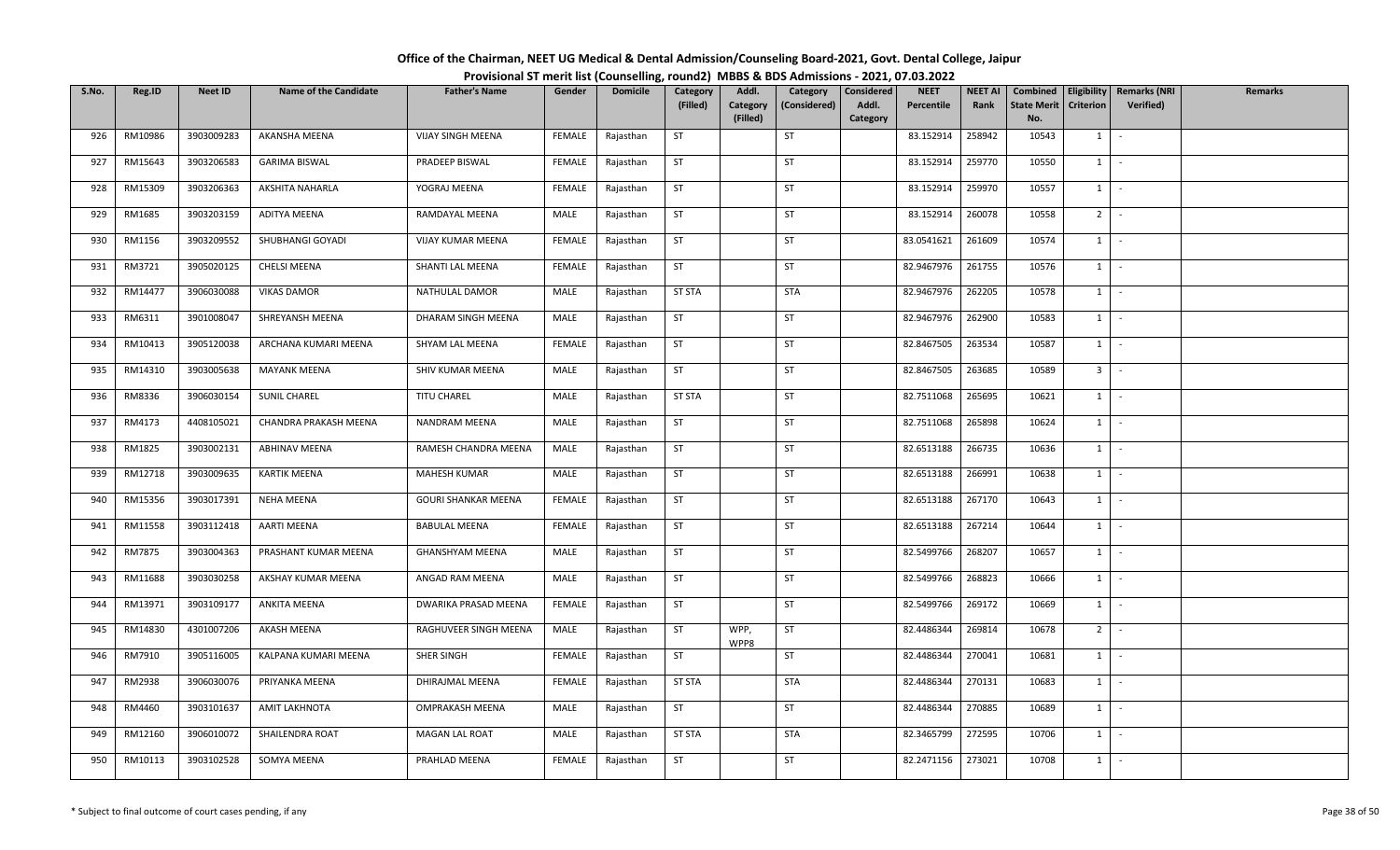| Office of the Chairman, NEET UG Medical & Dental Admission/Counseling Board-2021, Govt. Dental College, Jaipur |  |
|----------------------------------------------------------------------------------------------------------------|--|
| Provisional ST merit list (Counselling, round2) MBBS & BDS Admissions - 2021, 07.03.2022                       |  |

| S.No. | Reg.ID  | <b>Neet ID</b> | <b>Name of the Candidate</b> | <b>Father's Name</b>   | Gender        | <b>Domicile</b> | Category      | Addl.                | Category     | Considered        | <b>NEET</b> | <b>NEET AI</b> | Combined                  |                  | Eligibility   Remarks (NRI | <b>Remarks</b> |
|-------|---------|----------------|------------------------------|------------------------|---------------|-----------------|---------------|----------------------|--------------|-------------------|-------------|----------------|---------------------------|------------------|----------------------------|----------------|
|       |         |                |                              |                        |               |                 | (Filled)      | Category<br>(Filled) | (Considered) | Addl.<br>Category | Percentile  | Rank           | <b>State Merit</b><br>No. | <b>Criterion</b> | <b>Verified</b> )          |                |
| 951   | RM13469 | 3905124107     | ARVINA MEENA                 | KALURAM MEENA          | FEMALE        | Rajasthan       | <b>ST STA</b> |                      | <b>STA</b>   |                   | 82.1499178  | 274674         | 10723                     | 1                | $\sim$                     |                |
|       |         |                |                              |                        |               |                 |               |                      |              |                   |             |                |                           |                  |                            |                |
| 952   | RM14055 | 3905106026     | DHEERAJ KUMAR MINA           | RAM DAYAL MINA         | MALE          | Rajasthan       | <b>ST</b>     |                      | <b>ST</b>    |                   | 82.1499178  | 274886         | 10726                     | 1                | $\sim$                     |                |
| 953   | RM11275 | 3903207723     | DHANISHTHA GOVLI             | RAMJI LAL MEENA        | <b>FEMALE</b> | Rajasthan       | <b>ST</b>     |                      | ST           |                   | 82.1499178  | 275064         | 10727                     | $1 \cdot$        |                            |                |
| 954   | RM9029  | 3906002704     | <b>KIRAN BHABHOR</b>         | VALU SINGH             | <b>FEMALE</b> | Rajasthan       | <b>ST STA</b> |                      | <b>STA</b>   |                   | 82.050842   | 275866         | 10736                     | $1$ $-$          |                            |                |
| 955   | RM6735  | 3905010224     | <b>HARSHIT MEENA</b>         | BRIJ RAJ MEENA         | MALE          | Rajasthan       | <b>ST</b>     |                      | ST           |                   | 82.050842   | 276580         | 10742                     | $1 \mid$         | $\sim$                     |                |
| 956   | RM4246  | 3904003340     | PRIYANKA MEENA               | <b>BINJA RAM</b>       | FEMALE        | Rajasthan       | ST            |                      | <b>ST</b>    |                   | 82.050842   | 276592         | 10743                     | 3 <sup>1</sup>   | $\sim$                     |                |
| 957   | RM1473  | 3903212351     | KHAGESH MEENA                | MAHENDRA KUMAR MEENA   | MALE          | Rajasthan       | ST            |                      | ST           |                   | 82.050842   | 277055         | 10751                     | $1 \quad$        | $\sim$                     |                |
| 958   | RM10077 | 3905108322     | PRIYANKA MEENA               | DINESH KUMAR MEENA     | <b>FEMALE</b> | Rajasthan       | <b>ST</b>     |                      | ST           |                   | 81.9421825  | 277471         | 10759                     | 1                | $\sim$                     |                |
| 959   | RM13478 | 3905004524     | POOJA MEENA                  | PRAHLAD KUMAR MEENA    | FEMALE        | Rajasthan       | <b>ST</b>     |                      | ST           |                   | 81.9421825  | 277544         | 10760                     | 1                | $\sim$                     |                |
| 960   | RM7194  | 3903138208     | AJAY MEENA                   | <b>BHAGIRATH MEENA</b> | MALE          | Rajasthan       | ST            |                      | ST           |                   | 81.8419412  | 279341         | 10779                     | 1                | $\sim$                     |                |
| 961   | RM10300 | 3903216297     | RANJANA MEENA                | ASHOK KUMAR MEENA      | FEMALE        | Rajasthan       | ST            |                      | <b>ST</b>    |                   | 81.7481106  | 280661         | 10792                     | $1$ $-$          |                            |                |
| 962   | RM2206  | 3903102230     | MUDRIKA JAKIYAWAL            | KAJOD MAL MEENA        | FEMALE        | Rajasthan       | <b>ST</b>     |                      | ST           |                   | 81.7481106  | 281033         | 10793                     | $1 \quad$        | $\sim$                     |                |
| 963   | RM6461  | 3903201161     | <b>HANSIKA PAKAD</b>         | HARET LAL MEENA        | FEMALE        | Rajasthan       | <b>ST</b>     |                      | ST           |                   | 81.7481106  | 281664         | 10798                     | 3 <sup>1</sup>   | $\sim$                     |                |
| 964   | RM5891  | 3906019229     | PRAVIN MAIDA                 | <b>BADROO MAIDA</b>    | MALE          | Rajasthan       | <b>ST STA</b> |                      | <b>STA</b>   |                   | 81.6498767  | 282270         | 10805                     | $1 \quad$        | $\sim$                     |                |
| 965   | RM12797 | 3003014157     | <b>NANDINI MEENA</b>         | SHANKARLAL MEENA       | FEMALE        | Rajasthan       | <b>ST STA</b> |                      | <b>ST</b>    |                   | 81.5506714  | 283457         | 10820                     | $1 \vert$        | $\sim$                     |                |
| 966   | RM14921 | 3905101005     | <b>BHUMIKA MEENA</b>         | <b>BLMEENA</b>         | FEMALE        | Rajasthan       | <b>ST</b>     |                      | <b>ST</b>    |                   | 81.5506714  | 284231         | 10828                     | $1 \mid$         | $\sim$                     |                |
| 967   | RM8760  | 3903042147     | JYOTI MEENA                  | <b>SUKHRAM MEENA</b>   | <b>FEMALE</b> | Rajasthan       | <b>ST</b>     |                      | ST           |                   | 81.5506714  | 284278         | 10831                     | 1                | $\sim$                     |                |
| 968   | RM6106  | 3903001032     | <b>ANKIT KUMAR</b>           | SUBHASH CHAND MINA     | MALE          | Rajasthan       | <b>ST</b>     |                      | <b>ST</b>    |                   | 81.5506714  | 284288         | 10834                     | 1                | $\sim$                     |                |
| 969   | RM5355  | 3905118150     | ASHISH KUMAR MEENA           | NARSI LAL MEENA        | MALE          | Rajasthan       | <b>ST</b>     |                      | ST           |                   | 81.5506714  | 284385         | 10836                     | $1 \cdot$        |                            |                |
| 970   | RM11508 | 3903102562     | <b>VINITA MEENA</b>          | RAJULAL MEENA          | FEMALE        | Rajasthan       | <b>ST</b>     |                      | ST           |                   | 81.3361368  | 286811         | 10872                     | $1 \vert$        | $\sim$                     |                |
| 971   | RM14757 | 3905007109     | YASH KUMAR MEENA             | RAMRAJ MEENA           | MALE          | Rajasthan       | <b>ST</b>     |                      | <b>ST</b>    |                   | 81.3361368  | 286858         | 10873                     | $1 \quad$        | $\sim$                     |                |
| 972   | RM13891 | 3906001728     | <b>MAMTA BHIL</b>            | <b>MANGI LAL</b>       | <b>FEMALE</b> | Rajasthan       | <b>ST</b>     |                      | ST           |                   | 81.3361368  | 287064         | 10875                     | 1                | $\sim$                     |                |
| 973   | RM15385 | 3903103129     | <b>MEENAL SEVRA</b>          | LEELA RAM MEENA        | FEMALE        | Rajasthan       | <b>ST</b>     |                      | <b>ST</b>    |                   | 81.3361368  | 287285         | 10879                     | $1 \quad$        | $\sim$                     |                |
| 974   | RM11890 | 3906009047     | SOURABH KUMAR DAMOR          | RAMESH CHANDRA DAMOR   | MALE          | Rajasthan       | <b>ST STA</b> |                      | STA          |                   | 81.3361368  | 288075         | 10887                     | 1                | $\sim$                     |                |
| 975   | RM10291 | 2001317119     | <b>RUBY MEENA</b>            | PARDEEP KR             | <b>FEMALE</b> | Rajasthan       | ST            |                      | <b>ST</b>    |                   | 81.2308445  | 289183         | 10900                     | 2 <sup>1</sup>   | $\sim$                     |                |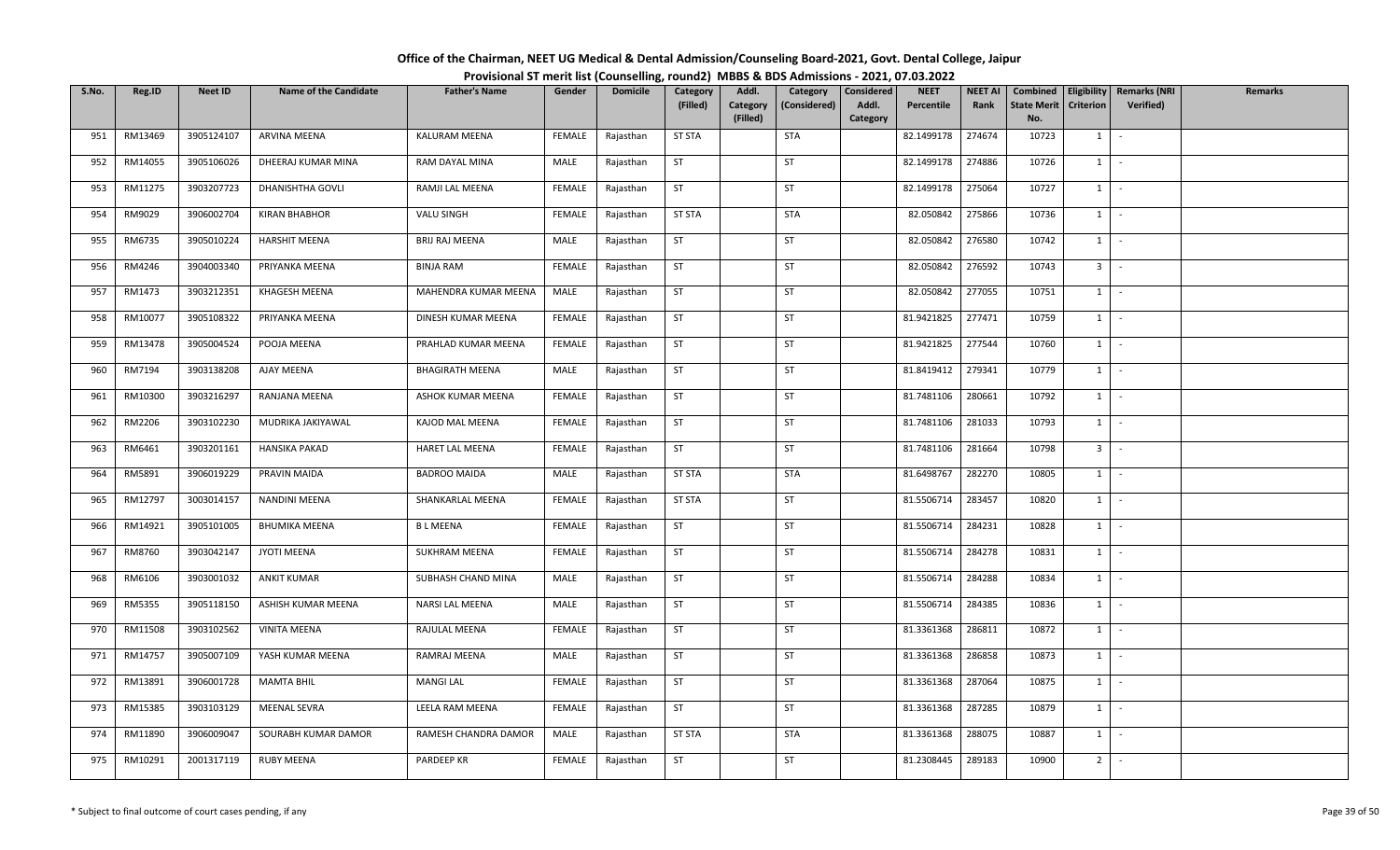| Office of the Chairman, NEET UG Medical & Dental Admission/Counseling Board-2021, Govt. Dental College, Jaipur |  |
|----------------------------------------------------------------------------------------------------------------|--|
| Provisional ST merit list (Counselling, round2) MBBS & BDS Admissions - 2021, 07.03.2022                       |  |

| S.No. | Reg.ID  | <b>Neet ID</b> | <b>Name of the Candidate</b> | <b>Father's Name</b>       | Gender        | <b>Domicile</b> | Category      | Addl.    | Category     | Considered | <b>NEET</b> | <b>NEET AI</b> | Combined           | Eligibility      | <b>Remarks (NRI</b> | <b>Remarks</b> |
|-------|---------|----------------|------------------------------|----------------------------|---------------|-----------------|---------------|----------|--------------|------------|-------------|----------------|--------------------|------------------|---------------------|----------------|
|       |         |                |                              |                            |               |                 | (Filled)      | Category | (Considered) | Addl.      | Percentile  | Rank           | <b>State Merit</b> | <b>Criterion</b> | Verified)           |                |
|       |         |                |                              |                            |               |                 |               | (Filled) |              | Category   |             |                | No.                |                  |                     |                |
| 976   | RM6937  | 3903102797     | APSARA SIHARA                | MUNSHI LAL SIHARA          | FEMALE        | Rajasthan       | ST            |          | ST           |            | 81.125099   | 290501         | 10918              | $1 \quad$        | $\sim$              |                |
| 977   | RM1178  | 3903009411     | <b>GAURAV MEENA</b>          | RAM NARESH MEENA           | MALE          | Rajasthan       | ST            |          | ST           |            | 81.125099   | 290972         | 10921              | $1 \quad$        | $\sim$              |                |
| 978   | RM13866 | 3903022258     | NISHITA MEENA                | TANAK MAL MEENA            | <b>FEMALE</b> | Rajasthan       | <b>ST</b>     |          | <b>ST</b>    |            | 81.125099   | 291075         | 10924              | 1                | $\sim$              |                |
| 979   | RM14417 | 3905009125     | NIKITA KODAP                 | HANSRAJ MEENA              | FEMALE        | Rajasthan       | ST            |          | ST           |            | 81.0217494  | 291866         | 10932              | 1                | $\sim$              |                |
| 980   | RM11551 | 3905005026     | SONIA MINA                   | RAM KISHOR MINA            | FEMALE        | Rajasthan       | <b>ST</b>     |          | <b>ST</b>    |            | 81.0217494  | 292568         | 10943              | $1 \vert$        | $\sim$              |                |
| 981   | RM3356  | 3903011138     | RAKESH MEENA                 | <b>GORDHAN MEENA</b>       | MALE          | Rajasthan       | ST            |          | ST           |            | 80.8120067  | 295172         | 10974              | $1 \mid$         | $\sim$              |                |
| 982   | RM13948 | 3901004259     | NAVNEET SINGH MEENA          | MAHAVEER PRASAD MEENA      | MALE          | Rajasthan       | <b>ST</b>     |          | ST           |            | 80.8120067  | 295252         | 10975              | $1\phantom{0}$   | $\sim$              |                |
| 983   | RM2570  | 2001201442     | RUPALI MEENA                 | DHARMESH KUMAR MEENA       | FEMALE        | Rajasthan       | ST            |          | ST           |            | 80.8120067  | 295408         | 10977              | 2                | $\sim$              |                |
| 984   | RM14990 | 3906001527     | <b>CHHAYANK DODIYAR</b>      | NAR SINGH DODIYAR          | MALE          | Rajasthan       | <b>ST STA</b> |          | ST           |            | 80.8120067  | 295988         | 10988              | $1 \quad$        | $\sim$              |                |
| 985   | RM3418  | 3906004260     | PRANJAL ROAT                 | RAMCHANDRA ROAT            | MALE          | Rajasthan       | <b>ST STA</b> |          | <b>STA</b>   |            | 80.7086571  | 296638         | 10999              | $1 \vert$        | $\sim$              |                |
| 986   | RM12576 | 3903105401     | KOMAL MEENA                  | RAJENDRA KUMAR MEENA       | FEMALE        | Rajasthan       | <b>ST</b>     |          | ST           |            | 80.7086571  | 296894         | 11002              | $1 \quad$        | $\sim$              |                |
| 987   | RM15230 | 3902001464     | SANDHYA MEENA                | <b>BHAWANI SINGH MEENA</b> | <b>FEMALE</b> | Rajasthan       | ST            |          | ST           |            | 80.7086571  | 297127         | 11006              | $1 \vert$        | $\sim$              |                |
| 988   | RM4577  | 3903116028     | AJAY MINA                    | <b>BABU LAL MINA</b>       | MALE          | Rajasthan       | ST            |          | ST           |            | 80.7086571  | 297373         | 11009              | 1                | $\sim$              |                |
| 989   | RM8258  | 3906003334     | NILESH KUMAR AMLIYAR         | JOTA LAL AMLIYAR           | MALE          | Rajasthan       | ST            |          | <b>ST</b>    |            | 80.608092   | 298005         | 11013              | 1                | $\sim$              |                |
| 990   | RM15304 | 3903208592     | SHIV KUMAR MEENA             | SHRINIWAS MEENA            | MALE          | Rajasthan       | <b>ST</b>     |          | ST           |            | 80.608092   | 298186         | 11014              | $1 \quad$        | $\sim$              |                |
| 991   | RM11358 | 3906016164     | NEELAM CHARPOTA              | PRABHULAL CHARPOTA         | FEMALE        | Rajasthan       | <b>ST STA</b> |          | ST           |            | 80.4969717  | 299599         | 11027              | $1 \quad$        | $\sim$              |                |
| 992   | RM12244 | 3906017156     | HARSHITA PARMAR              | SHANTI LAL PARMAR          | FEMALE        | Rajasthan       | <b>ST STA</b> |          | <b>STA</b>   |            | 80.4969717  | 299875         | 11029              | 1                | $\sim$              |                |
| 993   | RM15728 | 3906001157     | <b>GIRISH DUNGRI</b>         | LALU RAM DUNGRI            | MALE          | Rajasthan       | <b>ST STA</b> |          | <b>STA</b>   |            | 80.4969717  | 300598         | 11038              | 1                | $\sim$              |                |
| 994   | RM14352 | 3906006161     | NEHA BHAGORA                 | HEMENDRA KUMAR<br>BHAGORA  | FEMALE        | Rajasthan       | <b>ST STA</b> |          | <b>STA</b>   |            | 80.383067   | 301614         | 11051              | 1                | $\sim$ $-$          |                |
| 995   | RM2543  | 3906002686     | <b>VIJAY ROAT</b>            | <b>KANTILAL ROAT</b>       | MALE          | Rajasthan       | <b>ST STA</b> |          | <b>STA</b>   |            | 80.383067   | 301755         | 11053              | 1                | $\sim$              |                |
| 996   | RM3033  | 3903103178     | HITESH MEENA                 | RAMVILAS MEENA             | MALE          | Rajasthan       | <b>ST</b>     |          | ST           |            | 80.383067   | 302419         | 11063              | 1                | $\sim$              |                |
| 997   | RM14437 | 3906021070     | <b>ANJALI KATARA</b>         | RAKESH KATARA              | <b>FEMALE</b> | Rajasthan       | <b>ST STA</b> |          | ST           |            | 80.175785   | 305105         | 11096              | 1                | $\sim$              |                |
| 998   | RM4347  | 3903106323     | <b>BHAWANA MINA</b>          | HARI SINGH MEENA           | FEMALE        | Rajasthan       | ST            |          | ST           |            | 80.0697157  | 306755         | 11113              | $1 \mid$         | $\sim$              |                |
| 999   | RM8232  | 3906001837     | SAKSHI GHOGRA                | OM PRAKASH GHOGRA          | FEMALE        | Rajasthan       | <b>ST</b>     |          | <b>ST</b>    |            | 79.9635816  | 307886         | 11122              | $1 \quad$        | $\sim$ $-$          |                |
| 1000  | RM13841 | 3903219152     | SUNITA MEENA                 | LALLU LAL MEENA            | FEMALE        | Rajasthan       | <b>ST</b>     |          | ST           |            | 79.9635816  | 308479         | 11130              | $1 \quad$        | $\sim$              |                |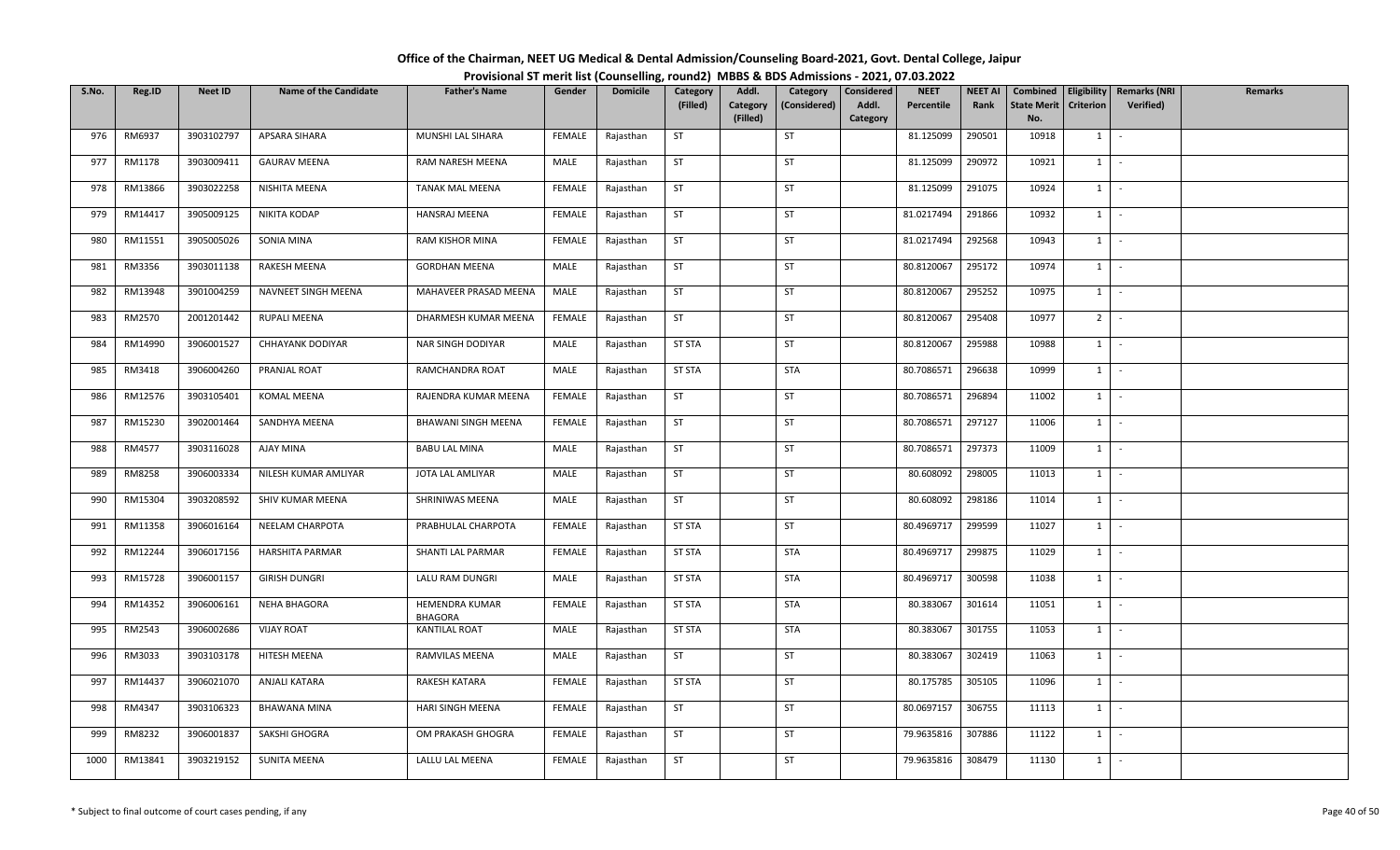| Office of the Chairman, NEET UG Medical & Dental Admission/Counseling Board-2021, Govt. Dental College, Jaipur |  |
|----------------------------------------------------------------------------------------------------------------|--|
| Provisional ST merit list (Counselling, round2) MBBS & BDS Admissions - 2021, 07.03.2022                       |  |

| S.No. | Reg.ID  | <b>Neet ID</b> | <b>Name of the Candidate</b> | <b>Father's Name</b>   | Gender        | <b>Domicile</b> | Category<br>(Filled) | Addl.<br>Category | Category<br>(Considered) | Considered<br>Addl. | <b>NEET</b><br>Percentile | <b>NEET AI</b><br>Rank | Combined<br><b>State Merit</b> | Criterion      | Eligibility   Remarks (NRI<br><b>Verified</b> ) | <b>Remarks</b> |
|-------|---------|----------------|------------------------------|------------------------|---------------|-----------------|----------------------|-------------------|--------------------------|---------------------|---------------------------|------------------------|--------------------------------|----------------|-------------------------------------------------|----------------|
|       |         |                |                              |                        |               |                 |                      | (Filled)          |                          | Category            |                           |                        | No.                            |                |                                                 |                |
| 1001  | RM6645  | 3906009154     | <b>BHUMIKA DAMOR</b>         | <b>KANTI LAL DAMOR</b> | FEMALE        | Rajasthan       | <b>ST STA</b>        |                   | <b>STA</b>               |                     | 79.7278072                | 311327                 | 11155                          | $1 \quad$      | $\sim$                                          |                |
| 1002  | RM9413  | 3906001559     | <b>MANSVINI MAIDA</b>        | <b>KANHING MAIDA</b>   | FEMALE        | Rajasthan       | <b>ST STA</b>        |                   | <b>STA</b>               |                     | 79.7278072                | 311342                 | 11156                          | $1 \mid$       | $\sim$                                          |                |
| 1003  | RM13230 | 3906005159     | NIKITA BHAGORA               | SARDAR SINGH BHAGORA   | <b>FEMALE</b> | Rajasthan       | <b>ST STA</b>        |                   | <b>STA</b>               |                     | 79.7278072                | 311715                 | 11160                          | $1$ $\cdot$    |                                                 |                |
| 1004  | RM15078 | 3906019060     | <b>HETAL KHARADI</b>         | NARENDRA KUMAR MEENA   | FEMALE        | Rajasthan       | <b>ST STA</b>        |                   | <b>STA</b>               |                     | 79.7278072                | 311975                 | 11162                          | $1$ $\vert$    |                                                 |                |
| 1005  | RM12144 | 3906010128     | SHEETAL KAMOL                | KAMLA SHANKAR KAMOL    | <b>FEMALE</b> | Rajasthan       | <b>ST STA</b>        |                   | <b>STA</b>               |                     | 79.6221264                | 313137                 | 11177                          | $1$ $\vert$    |                                                 |                |
| 1006  | RM12355 | 3905021199     | AVIKA KODAP                  | <b>BHARATARI MEENA</b> | FEMALE        | Rajasthan       | ST                   |                   | ST                       |                     | 79.6221264                | 313390                 | 11180                          | $1$ $\cdot$    |                                                 |                |
| 1007  | RM10136 | 3906015132     | KIRAN KASOTA                 | DINESH KUMAR KASOTA    | <b>FEMALE</b> | Rajasthan       | <b>ST STA</b>        |                   | STA                      |                     | 79.4085631                | 316411                 | 11215                          | 3 <sup>1</sup> |                                                 |                |
| 1008  | RM13209 | 3906021193     | KULDEEP MEENA                | <b>GEBI LAL MEENA</b>  | MALE          | Rajasthan       | ST                   |                   | ST                       |                     | 79.4085631                | 316824                 | 11219                          | $1$ $\vert$    |                                                 |                |
| 1009  | RM7243  | 3906009238     | DISHI GAMETI                 | HARI PRAKASH GAMETI    | FEMALE        | Rajasthan       | <b>ST STA</b>        |                   | <b>STA</b>               |                     | 79.4085631                | 317374                 | 11226                          | 1              | $\sim$                                          |                |
| 1010  | RM6821  | 3906002397     | <b>MUSKAN DAMOR</b>          | YASHWANT DAMOR         | FEMALE        | Rajasthan       | <b>ST STA</b>        |                   | STA                      |                     | 79.4085631                | 317381                 | 11227                          | $1 \cdot$      |                                                 |                |
| 1011  | RM7153  | 3906021006     | <b>LOKESH AHARI</b>          | KAMLA SHANKAR AHARI    | MALE          | Rajasthan       | <b>ST STA</b>        |                   | <b>STA</b>               |                     | 79.2892837                | 318021                 | 11234                          | $1$ $\vert$    |                                                 |                |
| 1012  | RM15758 | 3903014055     | PRIYANSHI                    | SITA RAM MEENA         | MALE          | Rajasthan       | <b>ST</b>            |                   | ST                       |                     | 79.2892837                | 318112                 | 11237                          | $1 \vert$      | $\sim$                                          |                |
| 1013  | RM7958  | 3906002049     | <b>KASHISH DAMOR</b>         | DEVI LAL DAMOR         | FEMALE        | Rajasthan       | <b>ST STA</b>        |                   | <b>STA</b>               |                     | 79.2892837                | 318287                 | 11238                          | 1              | $\sim$                                          |                |
| 1014  | RM8454  | 3901008265     | <b>SUMAN MEENA</b>           | PARMESHWAR MEENA       | FEMALE        | Rajasthan       | ST                   | WPP,<br>WPP8      | ST                       |                     | 79.2892837                | 318405                 | 11239                          | $1 \mid$       | $\sim$                                          |                |
| 1015  | RM6847  | 3903101536     | <b>SONALI KHOKER</b>         | LALA RAM MEENA         | FEMALE        | Rajasthan       | ST                   |                   | ST                       |                     | 79.2892837                | 318450                 | 11241                          | $1$ $-$        |                                                 |                |
| 1016  | RM10151 | 3903127175     | PRIYANKA MEENA               | MAHESH KUMAR MEENA     | FEMALE        | Rajasthan       | <b>ST</b>            |                   | <b>ST</b>                |                     | 79.2892837                | 319437                 | 11249                          | $1$   -        |                                                 |                |
| 1017  | RM9944  | 3905106086     | <b>TANISHA MEENA</b>         | SATYANARAYAN MEENA     | FEMALE        | Rajasthan       | <b>ST</b>            |                   | ST                       |                     | 79.1831496                | 320294                 | 11256                          | $1 \mid$       | $\sim$                                          |                |
| 1018  | RM1873  | 3903002414     | <b>KAMNA BAGDI</b>           | RAM SWAROOP MEENA      | FEMALE        | Rajasthan       | ST                   |                   | ST                       |                     | 79.1831496                | 321251                 | 11266                          | 1              | $\sim$                                          |                |
| 1019  | RM14652 | 3905020047     | PEETU MEENA                  | MUNNA LAL MEENA        | MALE          | Rajasthan       | ST                   |                   | ST                       |                     | 79.0748786                | 322851                 | 11283                          | $1$ $\cdot$    |                                                 |                |
| 1020  | RM6320  | 3903102396     | <b>CHAHAT BAGDI</b>          | RAJENDRA PRASAD MEENA  | FEMALE        | Rajasthan       | <b>ST</b>            |                   | ST                       |                     | 79.0748786                | 322981                 | 11285                          | $2$ -          |                                                 |                |
| 1021  | RM10692 | 3905019093     | SURBHI KUMARI MEENA          | GANESH KUMAR MEENA     | FEMALE        | Rajasthan       | <b>ST</b>            |                   | <b>ST</b>                |                     | 78.9648592                | 323651                 | 11293                          | 3 <sup>1</sup> |                                                 |                |
| 1022  | RM13698 | 3906004273     | <b>MANISHA DAMOR</b>         | JEEVA LAL MEENA        | FEMALE        | Rajasthan       | <b>ST STA</b>        |                   | ST                       |                     | 78.8559406                | 324951                 | 11305                          | 3 <sup>1</sup> | $\sim$                                          |                |
| 1023  | RM13864 | 3903201077     | PARIKSHIT MEENA              | KEDAR PRASAD MEENA     | MALE          | Rajasthan       | ST                   |                   | ST                       |                     | 78.8559406                | 325744                 | 11320                          | $1$ $-$        |                                                 |                |
| 1024  | RM1321  | 3903002482     | PAYAL MEENA                  | RAJESH KUMAR MEENA     | FEMALE        | Rajasthan       | <b>ST</b>            |                   | ST                       |                     | 78.8559406                | 326038                 | 11323                          | $1$ $\cdot$    |                                                 |                |
| 1025  | RM3244  | 3905011098     | PRIYADARSHANI                | PUSHP DAYAL MEENA      | FEMALE        | Rajasthan       | ST                   |                   | ST                       |                     | 78.7354956                | 326575                 | 11330                          | $1 \quad$      |                                                 |                |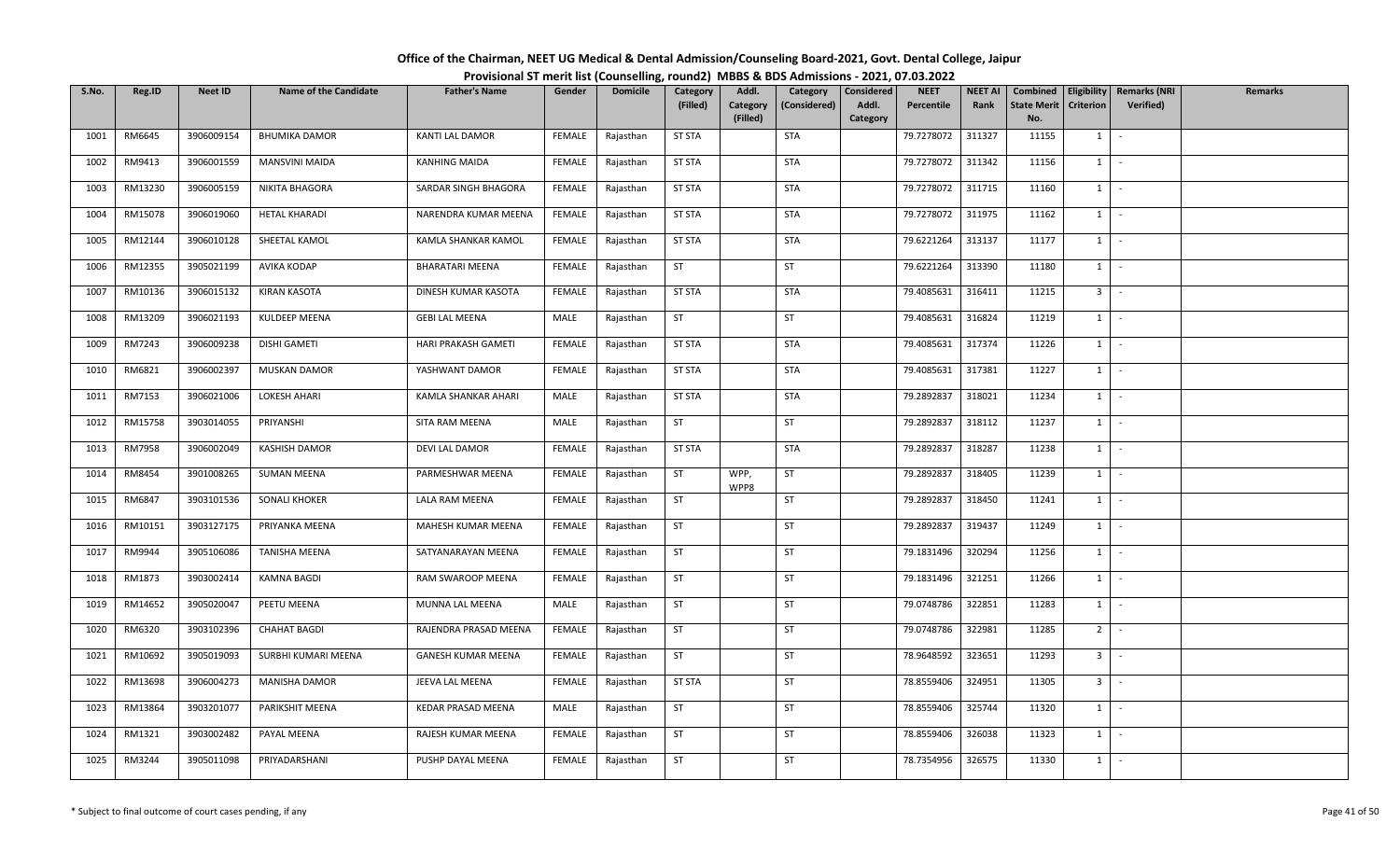| Office of the Chairman, NEET UG Medical & Dental Admission/Counseling Board-2021, Govt. Dental College, Jaipur |  |
|----------------------------------------------------------------------------------------------------------------|--|
| Provisional ST merit list (Counselling, round2) MBBS & BDS Admissions - 2021, 07.03.2022                       |  |

| S.No. | Reg.ID  | <b>Neet ID</b> | <b>Name of the Candidate</b> | <b>Father's Name</b>        | Gender        | <b>Domicile</b> | Category<br>(Filled) | Addl.<br>Category | Category<br>(Considered) | Considered<br>Addl. | <b>NEET</b><br>Percentile | <b>NEET AI</b><br>Rank | Combined<br><b>State Merit</b> | Eligibility<br><b>Criterion</b> | <b>Remarks (NRI</b><br>Verified) | <b>Remarks</b> |
|-------|---------|----------------|------------------------------|-----------------------------|---------------|-----------------|----------------------|-------------------|--------------------------|---------------------|---------------------------|------------------------|--------------------------------|---------------------------------|----------------------------------|----------------|
|       |         |                |                              |                             |               |                 |                      | (Filled)          |                          | Category            |                           |                        | No.                            |                                 |                                  |                |
| 1026  | RM10425 | 3906004355     | ARUNDHATI BARIYA             | MAHESH BARIYA               | FEMALE        | Rajasthan       | <b>ST STA</b>        |                   | <b>STA</b>               |                     | 78.7354956                | 326683                 | 11332                          | $1 \quad$                       | $\sim$                           |                |
| 1027  | RM8788  | 3903238214     | <b>APRNA MEENA</b>           | <b>HAKIM SINGH MEENA</b>    | FEMALE        | Rajasthan       | ST                   |                   | ST                       |                     | 78.7354956                | 327257                 | 11340                          | $1$ $-$                         |                                  |                |
| 1028  | RM15645 | 3903203385     | KIRTI GOTHWAL                | KAILASH CHANDRA MEENA       | FEMALE        | Rajasthan       | <b>ST</b>            |                   | ST                       |                     | 78.7354956                | 327412                 | 11341                          | $1 \mid$                        | $\sim$                           |                |
| 1029  | RM12849 | 3901013088     | AJAY KUMAR MEENA             | <b>BANWARI LAL MEENA</b>    | MALE          | Rajasthan       | ST                   |                   | <b>ST</b>                |                     | 78.7354956                | 327468                 | 11342                          | $1$ $\vert$                     |                                  |                |
| 1030  | RM9407  | 3906003009     | PRANSHUL JOURWAL             | RATTI LAL MEENA             | MALE          | Rajasthan       | ST                   |                   | ST                       |                     | 78.7354956                | 328217                 | 11347                          | $1 \mid$                        | $\sim$                           |                |
| 1031  | RM9918  | 3902002112     | PRACHI JHIRWAL               | SURESH KUMAR JHIRWAL        | FEMALE        | Rajasthan       | ST                   |                   | ST                       |                     | 78.626318                 | 328532                 | 11351                          | $1$ $\cdot$                     |                                  |                |
| 1032  | RM9595  | 3802001589     | RAHUL DABLA                  | SHAMSHER SINGH DABLA        | MALE          | Rajasthan       | <b>ST</b>            |                   | ST                       |                     | 78.626318                 | 329140                 | 11361                          | $1 \quad$                       | $\sim$                           |                |
| 1033  | RM13692 | 2001012055     | RISHITA                      | SHER SINGH MEENA            | FEMALE        | Rajasthan       | ST                   |                   | ST                       |                     | 78.626318                 | 329620                 | 11366                          | 2 <sup>1</sup>                  | $\sim$                           |                |
| 1034  | RM9506  | 3906013129     | <b>GAURAV LIMBAT</b>         | <b>BUDH PRAKASH LIMBAT</b>  | MALE          | Rajasthan       | <b>ST STA</b>        |                   | STA                      |                     | 78.5144207                | 331310                 | 11384                          | $1 \mid$                        | $\sim$                           |                |
| 1035  | RM11296 | 3903203763     | ANJANI KAROL                 | <b>DWARKA KAROL</b>         | FEMALE        | Rajasthan       | <b>ST</b>            |                   | ST                       |                     | 78.4029119                | 333303                 | 11414                          | $1 \mid$                        | $\sim$                           |                |
| 1036  | RM3562  | 3906011136     | SHREEYA BHAGORA              | <b>NARAYAN BHAGORA</b>      | FEMALE        | Rajasthan       | <b>ST STA</b>        |                   | ST                       |                     | 78.2906261                | 333626                 | 11421                          | $1$ $\vert$                     |                                  |                |
| 1037  | RM1656  | 3906001540     | <b>DEVYANI DAMOR</b>         | THAVER CHAND DAMOR          | <b>FEMALE</b> | Rajasthan       | <b>ST STA</b>        |                   | <b>STA</b>               |                     | 78.2906261                | 334197                 | 11426                          | $5$ $-$                         |                                  |                |
| 1038  | RM5079  | 3905020196     | <b>VIKAS MEENA</b>           | CHHOTU LAL MEENA            | MALE          | Rajasthan       | ST                   |                   | ST                       |                     | 78.2906261                | 334583                 | 11430                          | $1 \quad$                       | $\sim$                           |                |
| 1039  | RM7586  | 3904101624     | VANDANA MEENA                | CHHOTE LAL MEENA            | FEMALE        | Rajasthan       | <b>ST</b>            |                   | <b>ST</b>                |                     | 78.2906261                | 334745                 | 11432                          | $1 \quad$                       | $\sim$                           |                |
| 1040  | RM8563  | 3903204727     | <b>KOMAL MEENA</b>           | HOTILAL MEENA               | FEMALE        | Rajasthan       | <b>ST</b>            |                   | ST                       |                     | 78.1654539                | 335501                 | 11437                          | 1                               | $\sim$                           |                |
| 1041  | RM6136  | 3905104076     | BHAVYA KUMARI MEENA          | LEKHRAJ MEENA               | FEMALE        | Rajasthan       | <b>ST</b>            |                   | <b>ST</b>                |                     | 78.1654539                | 336119                 | 11443                          | $1 \vert -$                     |                                  |                |
| 1042  | RM13447 | 3903203148     | NAVDEEP KUMAR MACHIWAL       | <b>BHOOR SINGH MACHIWAL</b> | MALE          | Rajasthan       | <b>ST</b>            |                   | <b>ST</b>                |                     | 78.1654539                | 336802                 | 11447                          | 1                               | $\sim$                           |                |
| 1043  | RM13540 | 3903109254     | <b>MALINI MEENA</b>          | RAJENDRA PRASAD MEENA       | <b>FEMALE</b> | Rajasthan       | ST                   |                   | ST                       |                     | 78.0577657                | 337777                 | 11455                          | $1$ $\vert$                     |                                  |                |
| 1044  | RM10515 | 3906024404     | KRISHNAPAL SINGH MUNIYA      | <b>BHUL SINGH MUNIYA</b>    | MALE          | Rajasthan       | <b>ST STA</b>        |                   | ST                       |                     | 78.0577657                | 338602                 | 11466                          | $1$ $\vert$ $\vert$             |                                  |                |
| 1045  | RM13021 | 3903114391     | <b>KIRAN MEENA</b>           | <b>VAKEEL MEENA</b>         | FEMALE        | Rajasthan       | ST                   |                   | ST                       |                     | 77.9490414                | 339875                 | 11479                          | $1 \quad$                       | $\sim$                           |                |
| 1046  | RM11364 | 3906001759     | VAIDEHI KATARA               | POPAT LAL KATARA            | <b>FEMALE</b> | Rajasthan       | <b>ST STA</b>        |                   | STA                      |                     | 77.9490414                | 340403                 | 11487                          | 1                               | $\sim$                           |                |
| 1047  | RM1513  | 3903005294     | PRIYA MEENA                  | RAJESH KUMAR MEENA          | FEMALE        | Rajasthan       | ST                   |                   | ST                       |                     | 77.8335178                | 341162                 | 11493                          | $1$ $\vert$ $\vert$             |                                  |                |
| 1048  | RN16553 | 3905016314     | ASHUPRIYA MEENA              | MATHURA LAL MEENA           | FEMALE        | Rajasthan       | ST                   |                   | <b>ST</b>                |                     | 77.8335178                | 341449                 | 11496                          | 1                               | $\sim$                           |                |
| 1049  | RM12514 | 3903208661     | <b>ISHITA</b>                | SANTRAM MEENA               | FEMALE        | Rajasthan       | <b>ST</b>            |                   | ST                       |                     | 77.7176056                | 342434                 | 11506                          | $1 \mid$                        | $\sim$                           |                |
| 1050  | RM14510 | 3906002702     | <b>ANJU PARGI</b>            | <b>BAPU LAL PARGI</b>       | FEMALE        | Rajasthan       | <b>ST STA</b>        |                   | <b>ST</b>                |                     | 77.7176056                | 342458                 | 11507                          | $1$ $-$                         |                                  |                |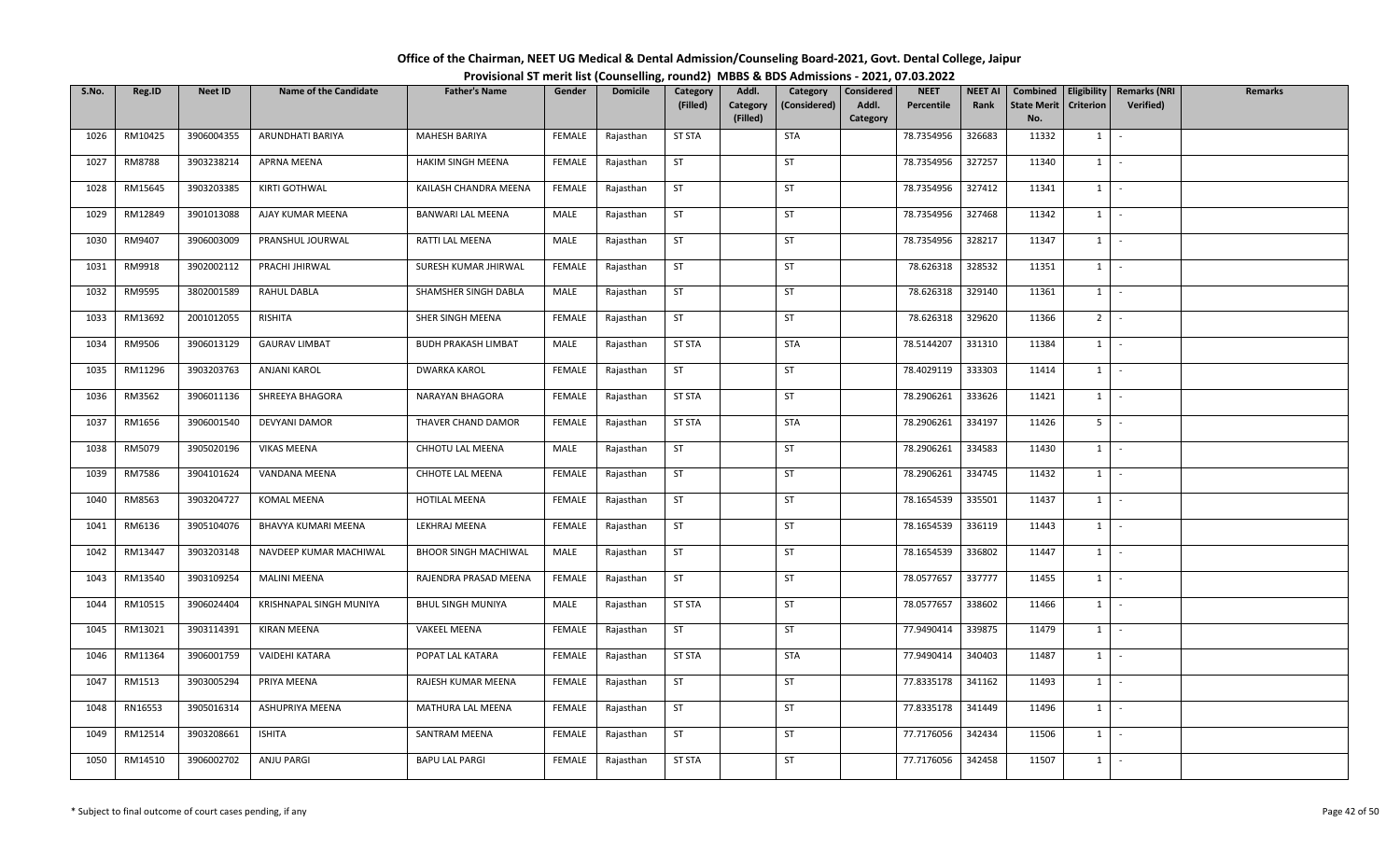| Office of the Chairman, NEET UG Medical & Dental Admission/Counseling Board-2021, Govt. Dental College, Jaipur |  |
|----------------------------------------------------------------------------------------------------------------|--|
| Provisional ST merit list (Counselling, round2) MBBS & BDS Admissions - 2021, 07.03.2022                       |  |

| S.No. | Reg.ID  | <b>Neet ID</b> | <b>Name of the Candidate</b>   | <b>Father's Name</b>    | Gender        | <b>Domicile</b> | Category      | Addl.                | Category     | Considered        | <b>NEET</b> | <b>NEET AI</b> | Combined                  |                | Eligibility   Remarks (NRI | <b>Remarks</b> |
|-------|---------|----------------|--------------------------------|-------------------------|---------------|-----------------|---------------|----------------------|--------------|-------------------|-------------|----------------|---------------------------|----------------|----------------------------|----------------|
|       |         |                |                                |                         |               |                 | (Filled)      | Category<br>(Filled) | (Considered) | Addl.<br>Category | Percentile  | Rank           | <b>State Merit</b><br>No. | Criterion      | <b>Verified</b> )          |                |
| 1051  | RM5008  | 3906009116     | <b>MAYUR NANOMA</b>            | BHUVNESH NANOMA         | MALE          | Rajasthan       | <b>ST STA</b> |                      | <b>STA</b>   |                   | 77.7176056  | 342462         | 11508                     | $1 \vert$      | $\sim$                     |                |
| 1052  | RM4800  | 2211001132     | PRADHUMAN MEENA                | CHANDRA PRAKASH MEENA   | MALE          | Rajasthan       | <b>ST</b>     | WDP,<br>EXS8         | <b>ST</b>    |                   | 77.7176056  | 342913         | 11515                     | $1 \mid$       | $\sim$                     |                |
| 1053  | RM11337 | 3903206102     | ANJALI MINA                    | CHIRANJEE LAL MINA      | FEMALE        | Rajasthan       | <b>ST</b>     |                      | ST           |                   | 77.7176056  | 343332         | 11520                     | $1$ $\cdot$    |                            |                |
| 1054  | RM1317  | 3903041268     | <b>REKHA KUMARI</b>            | NANDLAL                 | <b>FEMALE</b> | Rajasthan       | ST            | WPP,<br>WPP8         | ST           |                   | 77.7176056  | 343468         | 11521                     | $1$ $\vert$    |                            |                |
| 1055  | RM15504 | 3905108004     | MONIKA MEENA                   | NANDLAL                 | FEMALE        | Rajasthan       | <b>ST</b>     |                      | ST           |                   | 77.4870764  | 346205         | 11547                     | $2$ -          |                            |                |
| 1056  | RM7183  | 3903115261     | EKANAND MEENA                  | <b>OMPRAKASH MEENA</b>  | MALE          | Rajasthan       | ST            |                      | ST           |                   | 77.4870764  | 346327         | 11549                     | $1 \mid$       | $\sim$                     |                |
| 1057  | RM14857 | 3903039174     | KUNAL MEENA                    | ASHARAM MEENA           | MALE          | Rajasthan       | ST            |                      | ST           |                   | 77.4870764  | 346778         | 11555                     | $1 \quad$      | $\sim$                     |                |
| 1058  | RM11250 | 3905113116     | KRATIKA MINA                   | JODHRAJ MINA            | <b>FEMALE</b> | Rajasthan       | ST            |                      | ST           |                   | 77.4870764  | 347137         | 11560                     | $1 \mid$       | $\sim$                     |                |
| 1059  | RM14359 | 3906007181     | <b>JIYA ROT</b>                | <b>ISHWAR LAL ROT</b>   | FEMALE        | Rajasthan       | <b>ST STA</b> |                      | STA          |                   | 77.4870764  | 347147         | 11561                     | $1 \vert$      | $\sim$                     |                |
| 1060  | RM12511 | 3903007121     | DURGA MEENA                    | <b>BHANWAR SINGH</b>    | FEMALE        | Rajasthan       | <b>ST</b>     |                      | ST           |                   | 77.4870764  | 347260         | 11563                     | $1 \cdot$      |                            |                |
| 1061  | RM11813 | 3903216424     | KOMAL KUMAR MEENA              | KAMAL KISHOR MEENA      | MALE          | Rajasthan       | ST            |                      | ST           |                   | 77.2667786  | 350010         | 11594                     | $1$ $\vert$    |                            |                |
| 1062  | RM12211 | 3906019199     | NARENDRA SINGH DAMOR           | JAVAN SINGH DAMOR       | MALE          | Rajasthan       | <b>ST STA</b> |                      | <b>STA</b>   |                   | 77.2667786  | 350063         | 11595                     | $1 \vert$      | $\sim$                     |                |
| 1063  | RM11814 | 2201009466     | KHUSHBU J MEENA                | JAGDISH NARAIN MEENA    | <b>FEMALE</b> | Rajasthan       | <b>ST</b>     |                      | ST           |                   | 77.1519025  | 351091         | 11603                     | 2 <sup>1</sup> |                            |                |
| 1064  | RM10993 | 3906014261     | SATISH MEENA                   | <b>GANPAT LAL MEENA</b> | MALE          | Rajasthan       | <b>ST STA</b> |                      | <b>STA</b>   |                   | 77.1519025  | 352070         | 11616                     | $1 \mid$       | $\sim$                     |                |
| 1065  | RM13262 | 3903238173     | SHEETAL JHARWAL                | <b>BABU LAL MEENA</b>   | FEMALE        | Rajasthan       | ST            |                      | ST           |                   | 77.0266656  | 353362         | 11626                     | $1 \mid$       | $\sim$                     |                |
| 1066  | RM11480 | 3904106198     | SWATI MEENA                    | <b>HARIRAM MEENA</b>    | FEMALE        | Rajasthan       | <b>ST</b>     |                      | <b>ST</b>    |                   | 77.0266656  | 354173         | 11635                     | $1$   -        |                            |                |
| 1067  | RM8625  | 2001316174     | <b>ABHISHEK MEENA</b>          | PUKHRAJ MEENA           | MALE          | Rajasthan       | <b>ST</b>     | WDP,<br>EXS3         | ST           | EXS3              | 77.0266656  | 354334         | 11639                     | 1              | $\sim$                     |                |
| 1068  | RM1294  | 3903208547     | KARISHMA GHUNAWAT              | MEGHRAJ SINGH MINA      | <b>FEMALE</b> | Rajasthan       | ST            |                      | <b>ST</b>    |                   | 76.9129552  | 355053         | 11646                     | 1              | $\sim$                     |                |
| 1069  | RM13198 | 3903101778     | <b>RITIK MAIDA</b>             | NATHU LAL MAIDA         | MALE          | Rajasthan       | <b>ST STA</b> |                      | ST           |                   | 76.7949061  | 356725         | 11660                     | $1$ $\cdot$    |                            |                |
| 1070  | RM8860  | 3901010139     | <b>ARPIT MEENA</b>             | <b>HARIBEER MEENA</b>   | MALE          | Rajasthan       | <b>ST</b>     |                      | ST           |                   | 76.6769218  | 359256         | 11677                     | $1$ $-$        |                            |                |
| 1071  | RM2980  | 3903102285     | SAKSHI SEHRA                   | RATAN LAL MEENA         | <b>FEMALE</b> | Rajasthan       | <b>ST</b>     |                      | <b>ST</b>    |                   | 76.5614629  | 360492         | 11687                     | $1 \quad$      | $\sim$                     |                |
| 1072  | RM8798  | 3906015214     | JAGDISH KUMAR MEENA            | MANGI LAL MEENA         | MALE          | Rajasthan       | <b>ST</b>     |                      | ST           |                   | 76.4313693  | 363536         | 11712                     | 1              | $\sim$                     |                |
| 1073  | RM7350  | 2207018125     | MEENA NAURAVKUMAR<br>HARIMOHAN | MEENA HARIMOHAN         | MALE          | Rajasthan       | ST            |                      | <b>ST</b>    |                   | 76.3123489  | 364978         | 11726                     | $2$ -          |                            |                |
| 1074  | RM15745 | 3906015245     | <b>TUSHAR AHARI</b>            | LAL SHANKER AHARI       | MALE          | Rajasthan       | <b>ST STA</b> |                      | <b>STA</b>   |                   | 75.9591083  | 370587         | 11772                     | $1$ $\cdot$    |                            |                |
| 1075  | RM14938 | 3903216407     | VIJAY SHREE MEENA              | RAMCHANDRA MEENA        | FEMALE        | Rajasthan       | ST            |                      | <b>ST</b>    |                   | 75.826554   | 371929         | 11777                     | $1 \quad$      |                            |                |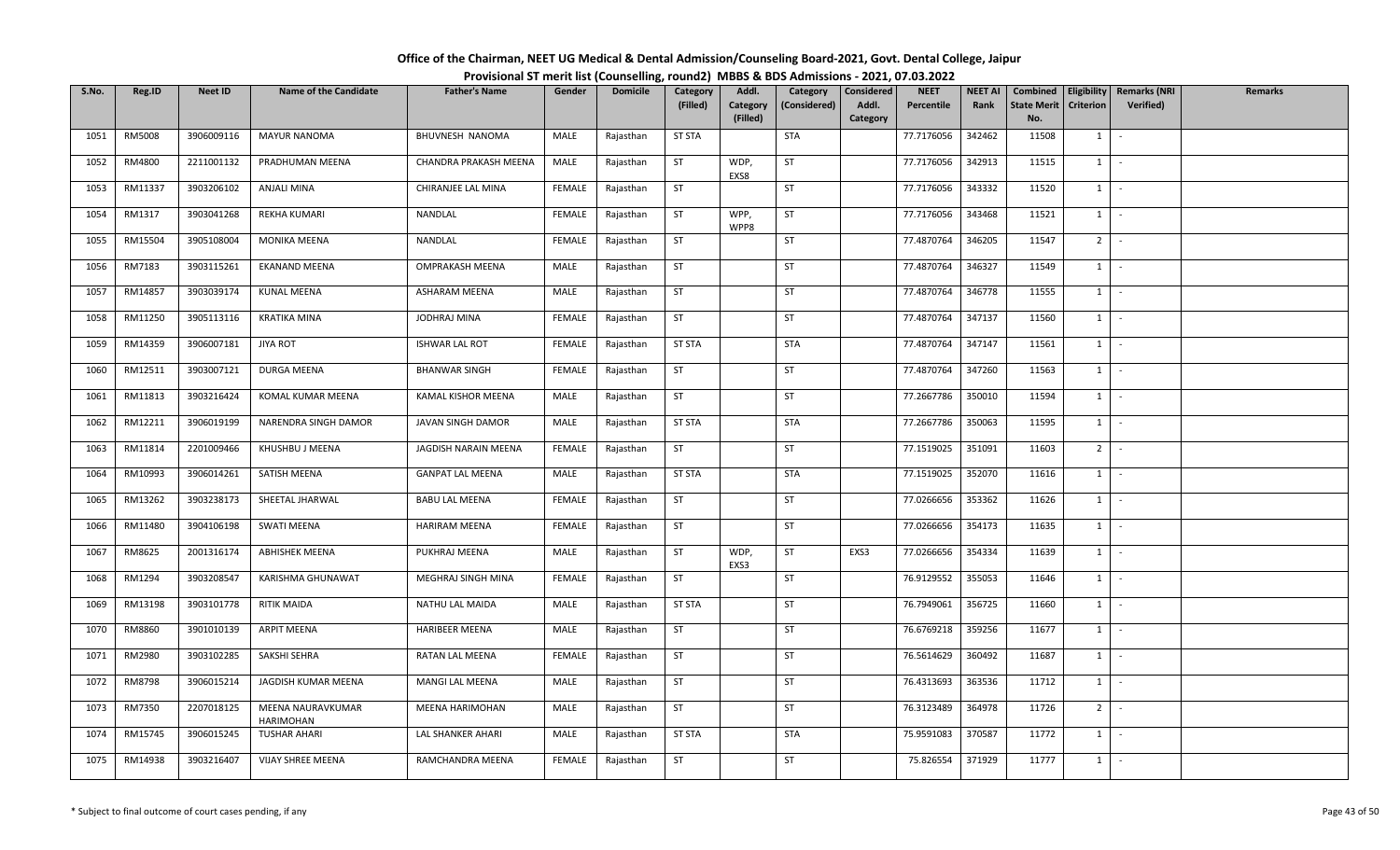| Office of the Chairman, NEET UG Medical & Dental Admission/Counseling Board-2021, Govt. Dental College, Jaipur |  |
|----------------------------------------------------------------------------------------------------------------|--|
| Provisional ST merit list (Counselling, round2) MBBS & BDS Admissions - 2021, 07.03.2022                       |  |

| S.No. | Reg.ID  | <b>Neet ID</b> | <b>Name of the Candidate</b>    | <b>Father's Name</b>         | Gender        | <b>Domicile</b> | Category<br>(Filled) | Addl.<br>Category | Category<br>(Considered) | Considered<br>Addl. | <b>NEET</b><br>Percentile | <b>NEET AI</b><br>Rank | Combined<br><b>State Merit</b> | Eligibility<br>Criterion | <b>Remarks (NRI</b><br><b>Verified</b> ) | <b>Remarks</b> |
|-------|---------|----------------|---------------------------------|------------------------------|---------------|-----------------|----------------------|-------------------|--------------------------|---------------------|---------------------------|------------------------|--------------------------------|--------------------------|------------------------------------------|----------------|
|       |         |                |                                 |                              |               |                 |                      | (Filled)          |                          | Category            |                           |                        | No.                            |                          |                                          |                |
| 1076  | RM10990 | 3906001610     | SHRISHTI PANDAV                 | LOKENDRA PANDAV              | FEMALE        | Rajasthan       | <b>ST STA</b>        |                   | <b>STA</b>               |                     | 75.7072746                | 373828                 | 11794                          | $1 \quad$                | $\sim$                                   |                |
| 1077  | RM10728 | 3906030031     | BHUVNESH KUMAR GARASIYA         | NATWAR LAL GARASIYA          | MALE          | Rajasthan       | <b>ST STA</b>        |                   | ST                       |                     | 75.5873476                | 375535                 | 11812                          | $1 \mid$                 | $\sim$                                   |                |
| 1078  | RM1780  | 3903123267     | <b>DEEPAK MEENA</b>             | LIKHMI MEENA                 | MALE          | Rajasthan       | <b>ST</b>            |                   | ST                       |                     | 75.4707879                | 378017                 | 11835                          | $1 \quad$                | $\sim$                                   |                |
| 1079  | RM13297 | 3903001321     | DEEPALI MEENA                   | RADHEY SHAYAM MEENA          | <b>FEMALE</b> | Rajasthan       | <b>ST</b>            |                   | <b>ST</b>                |                     | 75.3522855                | 378930                 | 11845                          | $1 \mid$                 | $\sim$                                   |                |
| 1080  | RM4058  | 4404002538     | PRASHANT MEENA                  | SHISH PAL SINGH MEENA        | MALE          | Rajasthan       | ST                   |                   | ST                       |                     | 75.3522855                | 379454                 | 11851                          | 2 <sup>1</sup>           | $\sim$                                   |                |
| 1081  | RM14843 | 4401006270     | VIKAS KUMAR MEENA               | RAMAWTAR MEENA               | MALE          | Rajasthan       | ST                   |                   | ST                       |                     | 75.2175943                | 381305                 | 11873                          | $2$ -                    |                                          |                |
| 1082  | RN16346 | 3905119160     | <b>SUNIL KUMAR</b>              | SHYAM BABU MEENA             | MALE          | Rajasthan       | ST                   |                   | ST                       |                     | 75.2175943                | 382128                 | 11880                          | $1 \quad$                | $\sim$                                   |                |
| 1083  | RM9571  | 3906007337     | DISHANT ROAT                    | <b>BHURALAL ROAT</b>         | MALE          | Rajasthan       | <b>ST STA</b>        |                   | ST                       |                     | 75.0980558                | 382811                 | 11888                          | 1                        | $\sim$                                   |                |
| 1084  | RM11488 | 3906020166     | KAMINI BODAT                    | <b>MANSUKH LAL</b>           | <b>FEMALE</b> | Rajasthan       | <b>ST STA</b>        |                   | <b>ST</b>                |                     | 75.0980558                | 383645                 | 11890                          | $1 \quad$                | $\sim$                                   |                |
| 1085  | RM14907 | 3905101282     | <b>VIJAY MEENA</b>              | RAM LAKHAN MEENA             | MALE          | Rajasthan       | <b>ST</b>            |                   | ST                       |                     | 75.0980558                | 383744                 | 11892                          | $1 \quad$                | $\sim$                                   |                |
| 1086  | RM7986  | 3906002222     | KARISHMA DAMA                   | RAMESH CHANDRA DAMA          | FEMALE        | Rajasthan       | <b>ST STA</b>        |                   | ST                       |                     | 74.9775461                | 384678                 | 11904                          | $1 \mid$                 | $\sim$                                   |                |
| 1087  | RM14721 | 3906005203     | <b>BHUMIKA PARMAR</b>           | DINESH CHANDRA PARMAR        | <b>FEMALE</b> | Rajasthan       | <b>ST STA</b>        |                   | ST                       |                     | 74.8552231                | 388018                 | 11933                          | $1\phantom{0}$           | $\sim$                                   |                |
| 1088  | RN16478 | 3903040378     | GUMAN SINGH JAGARWAD            | KESHAV CHAND MEENA           | MALE          | Rajasthan       | ST                   |                   | ST                       |                     | 74.7262304                | 390287                 | 11956                          | $1\phantom{0}$           |                                          |                |
| 1089  | RM5492  | 3903238014     | <b>ABHISHEK KUMAR</b>           | MAHENDRA MEENA               | MALE          | Rajasthan       | <b>ST</b>            |                   | <b>ST</b>                |                     | 74.5840923                | 391454                 | 11962                          | $1 \quad$                | $\sim$                                   |                |
| 1090  | RM15780 | 3906004083     | KRITI NINAMA                    | NIRMAL KUMAR NINAMA          | FEMALE        | Rajasthan       | <b>ST STA</b>        |                   | <b>STA</b>               |                     | 74.4631293                | 392546                 | 11970                          | 1                        | $\sim$                                   |                |
| 1091  | RM5743  | 3903208285     | ARADHANA NANGLOT                | R K MEENA                    | FEMALE        | Rajasthan       | ST                   |                   | <b>ST</b>                |                     | 74.339835                 | 394830                 | 11993                          | $1$ $-$                  |                                          |                |
| 1092  | RM13083 | 3906026098     | DEEPIKA MEENA                   | DINESH MEENA                 | <b>FEMALE</b> | Rajasthan       | <b>ST STA</b>        |                   | <b>ST</b>                |                     | 74.339835                 | 395289                 | 11998                          | 1                        | $\sim$                                   |                |
| 1093  | RM13685 | 3906001691     | ANISH MEENA                     | MADAN LAL MEENA              | MALE          | Rajasthan       | ST                   |                   | ST                       |                     | 74.2150514                | 396900                 | 12012                          | $1$ $\vert$              |                                          |                |
| 1094  | RM5628  | 3903202482     | <b>BHARTI MEENA</b>             | <b>DEENDAYAL MEENA</b>       | <b>FEMALE</b> | Rajasthan       | ST                   |                   | ST                       |                     | 74.2150514                | 396970                 | 12013                          | $1$ $\vert$ $\vert$      |                                          |                |
| 1095  | RM12168 | 3906009177     | SHREYA RANI KOMAL LATA<br>MEENA | SHANKER LAL KHARADI<br>MEENA | FEMALE        | Rajasthan       | <b>ST STA</b>        |                   | ST                       |                     | 73.8292387                | 402510                 | 12067                          | $1 \quad$                | $\sim$                                   |                |
| 1096  | RM5314  | 3903125223     | VIKRAM MINA                     | RAMBABU MINA                 | MALE          | Rajasthan       | ST                   |                   | ST                       |                     | 73.8292387                | 402922                 | 12070                          | 1                        | $\sim$                                   |                |
| 1097  | RM11102 | 3903001667     | RAHUL                           | OMPRAKASH                    | MALE          | Rajasthan       | ST                   |                   | ST                       |                     | 73.7082109                | 404890                 | 12092                          | $1$ $\vert$ $\vert$      |                                          |                |
| 1098  | RM12079 | 3903128039     | AARTI MEENA                     | PHOOL CHAND MEENA            | FEMALE        | Rajasthan       | ST                   |                   | <b>ST</b>                |                     | 73.5843339                | 407487                 | 12116                          | $1 \quad$                |                                          |                |
| 1099  | RM2863  | 3903209534     | SANJAY MEENA                    | RAMSINGH MEENA               | MALE          | Rajasthan       | <b>ST</b>            |                   | ST                       |                     | 73.5843339                | 407627                 | 12119                          | $1 \quad$                | $\sim$                                   |                |
| 1100  | RM15188 | 3906002088     | <b>MOHIT KUMAR PARMAR</b>       | KRISHNA LAL PARMAR           | MALE          | Rajasthan       | <b>ST STA</b>        |                   | <b>STA</b>               |                     | 73.4556649                | 409441                 | 12138                          | $1 \mid$                 | $\sim$                                   |                |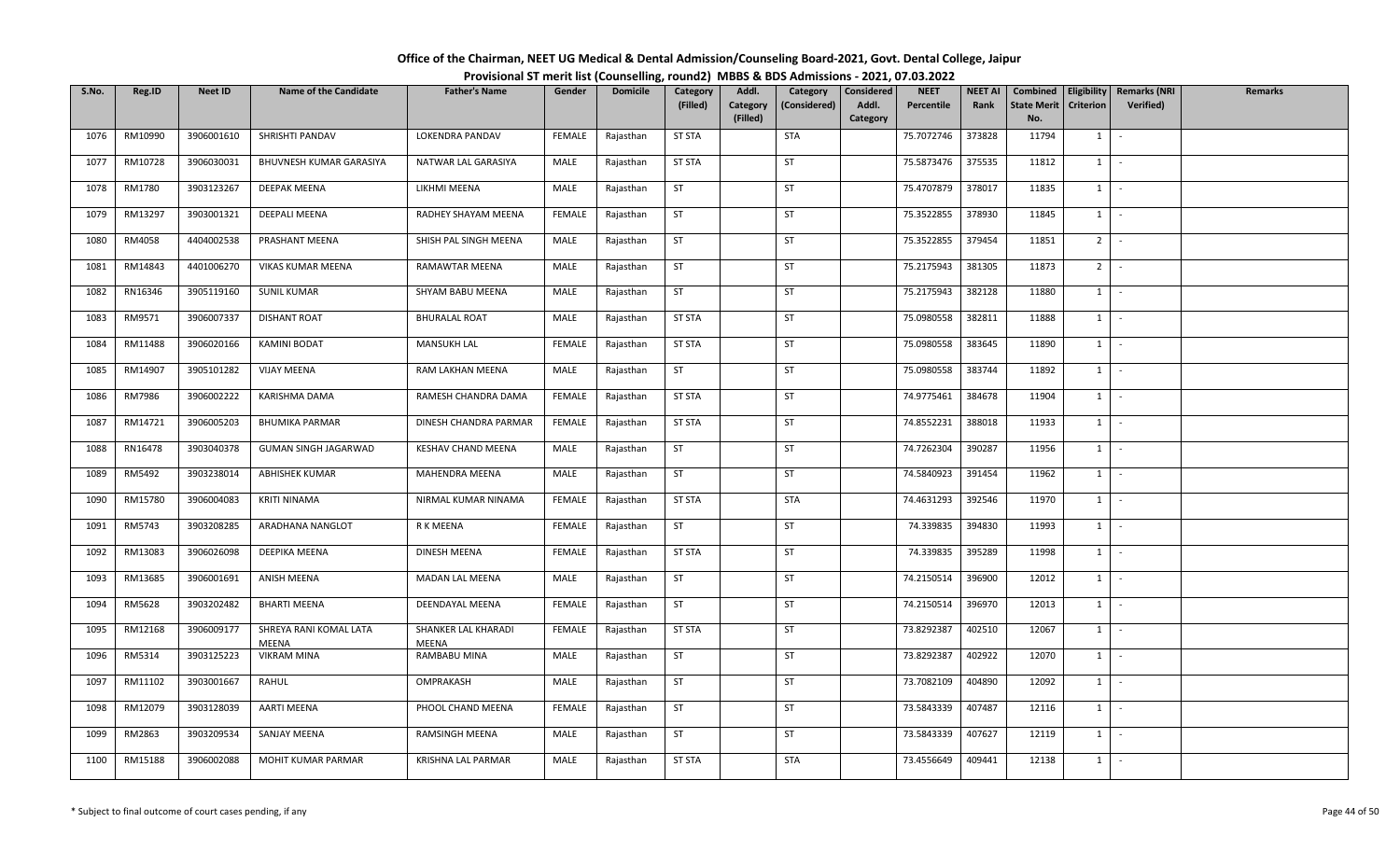## **Office of the Chairman, NEET UG Medical & Dental Admission/Counseling Board‐2021, Govt. Dental College, Jaipur Provisional ST merit list (Counselling, round2) MBBS & BDS Admissions ‐ 2021, 07.03.2022**

| S.No. | Reg.ID  | <b>Neet ID</b> | <b>Name of the Candidate</b> | <b>Father's Name</b>      | Gender        | <b>Domicile</b> | Category      | Addl.                | Category     | Considered        | <b>NEET</b> | <b>NEET AI</b> | Combined                  |                  | Eligibility   Remarks (NRI | <b>Remarks</b> |
|-------|---------|----------------|------------------------------|---------------------------|---------------|-----------------|---------------|----------------------|--------------|-------------------|-------------|----------------|---------------------------|------------------|----------------------------|----------------|
|       |         |                |                              |                           |               |                 | (Filled)      | Category<br>(Filled) | (Considered) | Addl.<br>Category | Percentile  | Rank           | <b>State Merit</b><br>No. | <b>Criterion</b> | <b>Verified</b> )          |                |
| 1101  | RM10356 | 3906010065     | LATIKA MEENA                 | <b>BANSI LAL MEENA</b>    | FEMALE        | Rajasthan       | <b>ST</b>     |                      | <b>ST</b>    |                   | 73.1904916  | 412466         | 12159                     | 1                | $\sim$                     |                |
| 1102  | RM14628 | 3906013256     | SEEMA KUMARI ROAT            | KAMLASHANKER              | FEMALE        | Rajasthan       | <b>ST STA</b> |                      | <b>ST</b>    |                   | 73.0655784  | 414331         | 12174                     | 1                | $\sim$                     |                |
| 1103  | RM13762 | 3906020200     | PRIYANKA DAMOR               | AMAR JI DAMOR             | FEMALE        | Rajasthan       | <b>ST STA</b> |                      | <b>STA</b>   |                   | 73.0655784  | 414834         | 12180                     | 3 <sup>1</sup>   | $\sim$                     |                |
| 1104  | RM8628  | 2001316224     | <b>NISHA</b>                 | KAMLESH KUMAR MINA        | FEMALE        | Rajasthan       | <b>ST</b>     |                      | <b>ST</b>    |                   | 72.9337365  | 417894         | 12210                     | $2$ -            |                            |                |
| 1105  | RM1801  | 3903001599     | KOMAL KUMARI MEENA           | RAMESHWAR PRASAD<br>MEENA | FEMALE        | Rajasthan       | <b>ST</b>     |                      | ST           |                   | 72.6625409  | 420590         | 12228                     | 11               | $\sim$                     |                |
| 1106  | RM15613 | 3901006314     | SHANKAR LAL MEENA            | SARDAR SINGH              | MALE          | Rajasthan       | ST            |                      | ST           |                   | 72.2751741  | 426412         | 12279                     | $1$ $-$          |                            |                |
| 1107  | RM12834 | 3903007396     | AYUSH SEWARA                 | RAM SINGH MEENA           | MALE          | Rajasthan       | <b>ST</b>     |                      | ST           |                   | 72.2751741  | 426898         | 12286                     | 1                | $\sim$                     |                |
| 1108  | RM15208 | 3905108213     | <b>ANJALI SIRRA</b>          | PRAVEEN KUMAR MEENA       | FEMALE        | Rajasthan       | <b>ST</b>     |                      | ST           |                   | 72.1454691  | 429773         | 12312                     | $1 \vert$        | $\sim$                     |                |
| 1109  | RM8221  | 3906006262     | PRIYANKA DAMOR               | LAXMAN LAL DAMOR          | FEMALE        | Rajasthan       | <b>ST STA</b> |                      | <b>STA</b>   |                   | 71.8742735  | 432481         | 12336                     | $1 \quad$        | $\sim$                     |                |
| 1110  | RM10227 | 3903039218     | SHIVANI PARMAR               | JEEVAT RAM PARMAR         | <b>FEMALE</b> | Rajasthan       | <b>ST STA</b> |                      | <b>STA</b>   |                   | 71.7464464  | 434645         | 12359                     | $1 \quad$        | $\sim$                     |                |
| 1111  | RM9561  | 2001103438     | DHEERAJ MEENA                | ONKAR MAL MEENA           | MALE          | Rajasthan       | <b>ST</b>     |                      | <b>ST</b>    |                   | 71.7464464  | 434695         | 12360                     | $2$ -            |                            |                |
| 1112  | RM11527 | 3906004140     | <b>KAPIL AHARI</b>           | MUKESH KUMAR AHARI        | MALE          | Rajasthan       | <b>ST STA</b> |                      | <b>STA</b>   |                   | 71.7464464  | 436201         | 12372                     | 1                | $\sim$                     |                |
| 1113  | RM13302 | 3906008223     | AMAN KATARA                  | LADJI KATARA              | MALE          | Rajasthan       | <b>ST STA</b> |                      | <b>STA</b>   |                   | 71.3369981  | 440636         | 12415                     | $1$ $\cdot$      |                            |                |
| 1114  | RM10024 | 3906018170     | MEHUL NANOMA                 | NATHU LAL NANOMA          | MALE          | Rajasthan       | <b>ST STA</b> |                      | <b>STA</b>   |                   | 71.2066455  | 443957         | 12447                     | $1 \vert$        | $\sim$                     |                |
| 1115  | RM11734 | 3903023046     | <b>GURUPRASAD MEENA</b>      | RAMPHOOL MEENA            | MALE          | Rajasthan       | <b>ST</b>     |                      | ST           |                   | 71.2066455  | 444234         | 12452                     | $1 \vert$        | $\sim$                     |                |
| 1116  | RM3169  | 2001122190     | DIVYANSHI                    | KAJORE MAL MEENA          | FEMALE        | Rajasthan       | <b>ST</b>     |                      | <b>ST</b>    |                   | 71.0724075  | 445014         | 12457                     | 11               | $\sim$                     |                |
| 1117  | RM12669 | 4411001922     | YOSHI MEENA                  | NAMOKAR MEENA             | FEMALE        | Rajasthan       | ST            |                      | ST           |                   | 71.0724075  | 445412         | 12458                     | $2$ $-$          |                            |                |
| 1118  | RM9663  | 3905021203     | REKHA MEENA                  | SUNDER LAL MEENA          | FEMALE        | Rajasthan       | <b>ST</b>     |                      | ST           |                   | 71.0724075  | 445523         | 12459                     | $1 \quad$        | $\sim$                     |                |
| 1119  | RN15978 | 3903221097     | KRISHIKA CHANDA              | SUMIT KUMAR MEENA         | FEMALE        | Rajasthan       | <b>ST</b>     |                      | <b>ST</b>    |                   | 71.0724075  | 445909         | 12462                     | $1 \quad$        | $\sim$ $-$                 |                |
| 1120  | RM8428  | 3903206337     | DURGESH MEENA                | <b>GIRDHARI LAL MEENA</b> | MALE          | Rajasthan       | <b>ST</b>     |                      | <b>ST</b>    |                   | 70.9384934  | 446978         | 12470                     | $1 \quad$        | $\sim$                     |                |
| 1121  | RM13782 | 3906009277     | TRIPTI DAMOR                 | PRATAP SINGH DAMOR        | <b>FEMALE</b> | Rajasthan       | <b>ST STA</b> |                      | ST           |                   | 70.8052916  | 449546         | 12489                     | 1                | $\sim$                     |                |
| 1122  | RM3281  | 3903003290     | CHANDRASHIKHA MEENA          | MAHESH CHAND MEENA        | FEMALE        | Rajasthan       | ST            |                      | <b>ST</b>    |                   | 70.6525336  | 451912         | 12506                     | $1 \mid$         | $\sim$                     |                |
| 1123  | RM7265  | 3906021100     | MONIKA KATIJA                | <b>BAPU LAL KATIJA</b>    | FEMALE        | Rajasthan       | <b>ST STA</b> |                      | ST           |                   | 70.3830217  | 456433         | 12540                     | $1 \quad$        | $\sim$                     |                |
| 1124  | RM13776 | 3906002603     | JYOTI KALASUA                | MOHAN LAL KALASUA         | FEMALE        | Rajasthan       | <b>ST STA</b> |                      | ST           |                   | 70.0986807  | 459846         | 12572                     | $1 \vert$        | $\sim$                     |                |
| 1125  | RM14258 | 3903108048     | RAMKUWAR MEENA               | TEJU RAM MEENA            | MALE          | Rajasthan       | <b>ST</b>     |                      | ST           |                   | 70.0986807  | 461631         | 12584                     | $1 \quad$        | $\sim$                     |                |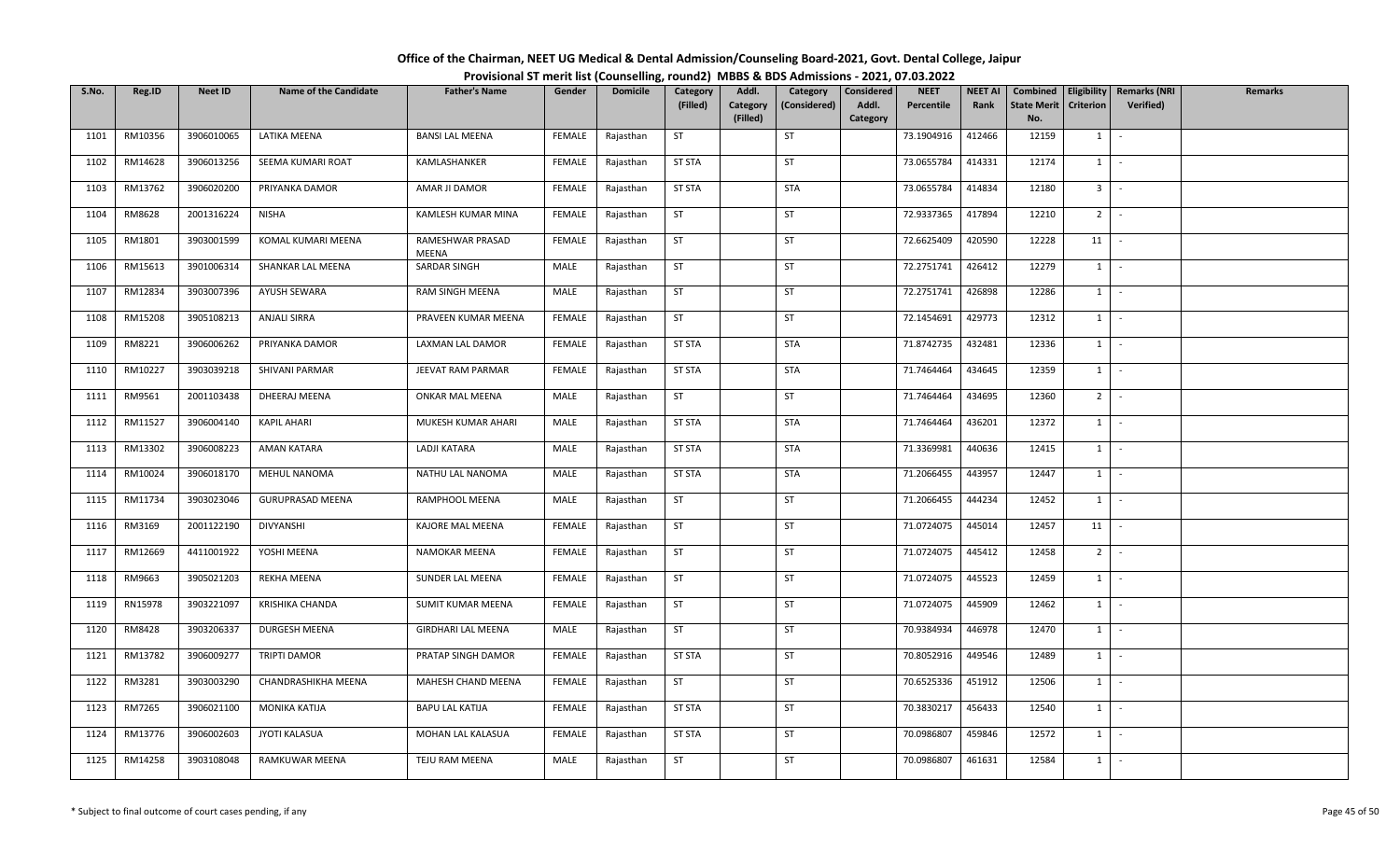| Office of the Chairman, NEET UG Medical & Dental Admission/Counseling Board-2021, Govt. Dental College, Jaipur |  |
|----------------------------------------------------------------------------------------------------------------|--|
| Provisional ST merit list (Counselling, round2) MBBS & BDS Admissions - 2021, 07.03.2022                       |  |

| S.No. | Reg.ID  | <b>Neet ID</b> | <b>Name of the Candidate</b> | <b>Father's Name</b>     | Gender        | <b>Domicile</b> | Category      | Addl.                | Category     | Considered        | <b>NEET</b> | <b>NEET AI</b> | Combined                  |                  | Eligibility   Remarks (NRI | Remarks |
|-------|---------|----------------|------------------------------|--------------------------|---------------|-----------------|---------------|----------------------|--------------|-------------------|-------------|----------------|---------------------------|------------------|----------------------------|---------|
|       |         |                |                              |                          |               |                 | (Filled)      | Category<br>(Filled) | (Considered) | Addl.<br>Category | Percentile  | Rank           | <b>State Merit</b><br>No. | <b>Criterion</b> | <b>Verified</b> )          |         |
| 1126  | RM10891 | 3906024158     | PAYAL AHARI                  | DHARMENDRA AHARI         | FEMALE        | Rajasthan       | <b>ST STA</b> |                      | ST           |                   | 69.9449514  | 463058         | 12599                     | 1                | $\sim$                     |         |
|       |         |                |                              |                          |               |                 |               |                      |              |                   |             |                |                           |                  | $\sim$                     |         |
| 1127  | RN16219 | 3906004103     | <b>TUSHAR NINAMA</b>         | NARAYAN LAL NINAMA       | MALE          | Rajasthan       | <b>ST</b>     |                      | <b>ST</b>    |                   | 69.5379638  | 470311         | 12648                     | $1 \quad$        |                            |         |
| 1128  | RM12398 | 3906006013     | SHIVANGI KATARA              | <b>JASWANT KATARA</b>    | <b>FEMALE</b> | Rajasthan       | <b>ST STA</b> |                      | <b>STA</b>   |                   | 69.2235764  | 473559         | 12684                     | $1 \mid$         | $\sim$ $-$                 |         |
| 1129  | RM15367 | 3906013244     | CHANDRAKALA NINAMA           | <b>GANESH LAL NINAMA</b> | <b>FEMALE</b> | Rajasthan       | <b>ST STA</b> |                      | <b>STA</b>   |                   | 69.0814383  | 475984         | 12709                     | $1 \mid$         | $\sim$                     |         |
| 1130  | RM13474 | 3906027147     | AKSHAY RAJ PARMAR            | MAHENDRA KUMAR PARMAR    | MALE          | Rajasthan       | <b>ST STA</b> |                      | ST           |                   | 68.9361272  | 478310         | 12729                     | $1 \mid$         | $\sim$                     |         |
| 1131  | RM10679 | 3905120306     | <b>BHAGWAN SINGH MEENA</b>   | RAM LAKHAN MEENA         | MALE          | Rajasthan       | ST            |                      | <b>ST</b>    |                   | 68.9361272  | 479529         | 12738                     | 3 <sup>1</sup>   | $\sim$                     |         |
| 1132  | RM15404 | 3906024150     | <b>HEENA PARGI</b>           | KANTILAL PARGI           | <b>FEMALE</b> | Rajasthan       | ST STA        |                      | STA          |                   | 68.645505   | 482056         | 12767                     | $1 \mid$         | $\sim$                     |         |
| 1133  | RM8627  | 3903206262     | AKSHAY MEENA                 | RAMAVTAR MEENA           | MALE          | Rajasthan       | <b>ST</b>     |                      | ST           |                   | 68.645505   | 482082         | 12768                     | 1                | $\sim$                     |         |
| 1134  | RM10465 | 3903009020     | SHIKHA MEENA                 | HANS RAM MEENA           | <b>FEMALE</b> | Rajasthan       | <b>ST</b>     |                      | ST           |                   | 68.4817387  | 485446         | 12788                     | 1                | $\sim$                     |         |
| 1135  | RM9306  | 3904014233     | MOHIT KUMAR MEENA            | BHEEM SINGH MEENA        | MALE          | Rajasthan       | ST            |                      | ST           |                   | 68.1955846  | 489004         | 12816                     | 1                | $\sim$                     |         |
| 1136  | RM10847 | 2301008317     | PRIYANSHI SINGH              | RAKESH SINGH             | FEMALE        | Rajasthan       | ST            |                      | ST           |                   | 67.8922056  | 495354         | 12876                     | $2$ -            |                            |         |
| 1137  | RM14097 | 3903137152     | <b>KAPIL THAKUR</b>          | <b>MADAN LAL BHEEL</b>   | MALE          | Rajasthan       | <b>ST</b>     |                      | ST           |                   | 67.7241654  | 496708         | 12892                     | $1 \vert$        | $\sim$                     |         |
| 1138  | RM9702  | 3904003342     | CHANDRIKA MEENA              | R C MEENA                | <b>FEMALE</b> | Rajasthan       | <b>ST</b>     |                      | ST           |                   | 67.7241654  | 497118         | 12895                     | 1                | $\sim$                     |         |
| 1139  | RM6244  | 3903103223     | PRADEEP KUMAR MEENA          | RAMKESH MEENA            | MALE          | Rajasthan       | <b>ST</b>     |                      | <b>ST</b>    |                   | 67.7241654  | 498151         | 12907                     | $1 \quad$        | $\sim$                     |         |
| 1140  | RM11370 | 3906001093     | ASHWINI MEENA                | RAMAVTAR MEENA           | FEMALE        | Rajasthan       | ST            |                      | <b>ST</b>    |                   | 67.5785305  | 500184         | 12925                     | 4                | $\sim$                     |         |
| 1141  | RM7644  | 3903207070     | <b>MANISH MEENA</b>          | SITARAM MEENA            | MALE          | Rajasthan       | <b>ST</b>     |                      | <b>ST</b>    |                   | 67.4394359  | 501660         | 12941                     | 1                | $\sim$                     |         |
| 1142  | RM1565  | 3904104147     | SATYENDRA SINGH MEENA        | <b>D S MEENA</b>         | MALE          | Rajasthan       | <b>ST</b>     |                      | ST           |                   | 67.4394359  | 502381         | 12947                     | 2 <sup>1</sup>   | $\sim$                     |         |
| 1143  | RM15756 | 3906007350     | RONAK CHARPOTA               | PRATAP CHARPOTA          | MALE          | Rajasthan       | <b>ST STA</b> |                      | <b>STA</b>   |                   | 67.2922469  | 502937         | 12950                     | 1                | $\sim$                     |         |
| 1144  | RM8512  | 3905103256     | RAJU MEENA                   | RAMJI LAL MEENA          | MALE          | Rajasthan       | <b>ST</b>     |                      | ST           |                   | 67.1407193  | 505519         | 12971                     |                  | $1 \cdot$                  |         |
| 1145  | RM12757 | 3903105372     | <b>GUNEET PABRI</b>          | <b>KARAMVEER MEENA</b>   | FEMALE        | Rajasthan       | <b>ST</b>     |                      | ST           |                   | 67.1407193  | 506618         | 12983                     | $1 \vert$        | $\sim$                     |         |
| 1146  | RM10279 | 3903236212     | SANJAY KUMAR MEENA           | <b>BABLU MEENA</b>       | MALE          | Rajasthan       | <b>ST</b>     | PwD                  | <b>ST</b>    | PwD               | 66.9644551  | 507489         | 12992                     | $1 \quad$        | $\sim$                     |         |
| 1147  | RM13243 | 3903210313     | TANISHA MEENA                | YOGENDRA KUMAR MEENA     | <b>FEMALE</b> | Rajasthan       | <b>ST</b>     |                      | ST           |                   | 66.6628245  | 514094         | 13035                     | 2 <sup>1</sup>   | $\sim$                     |         |
| 1148  | RM13067 | 3903205760     | RACHNA MEENA                 | PREM CHAND MEENA         | FEMALE        | Rajasthan       | ST            |                      | ST           |                   | 66.5068935  | 515845         | 13050                     | $1 \quad$        | $\sim$                     |         |
| 1149  | RM10396 | 3905016064     | SEJAL MEENA                  | SUNIL KUMAR MEENA        | FEMALE        | Rajasthan       | <b>ST</b>     |                      | <b>ST</b>    |                   | 66.3453936  | 518465         | 13080                     | $1 \quad$        | $\sim$                     |         |
| 1150  | RM9438  | 3903006412     | <b>MINAL</b>                 | KAILASH BABU             | FEMALE        | Rajasthan       | ST            |                      | ST           |                   | 66.0116443  | 522644         | 13122                     | $1 \quad$        | $\sim$                     |         |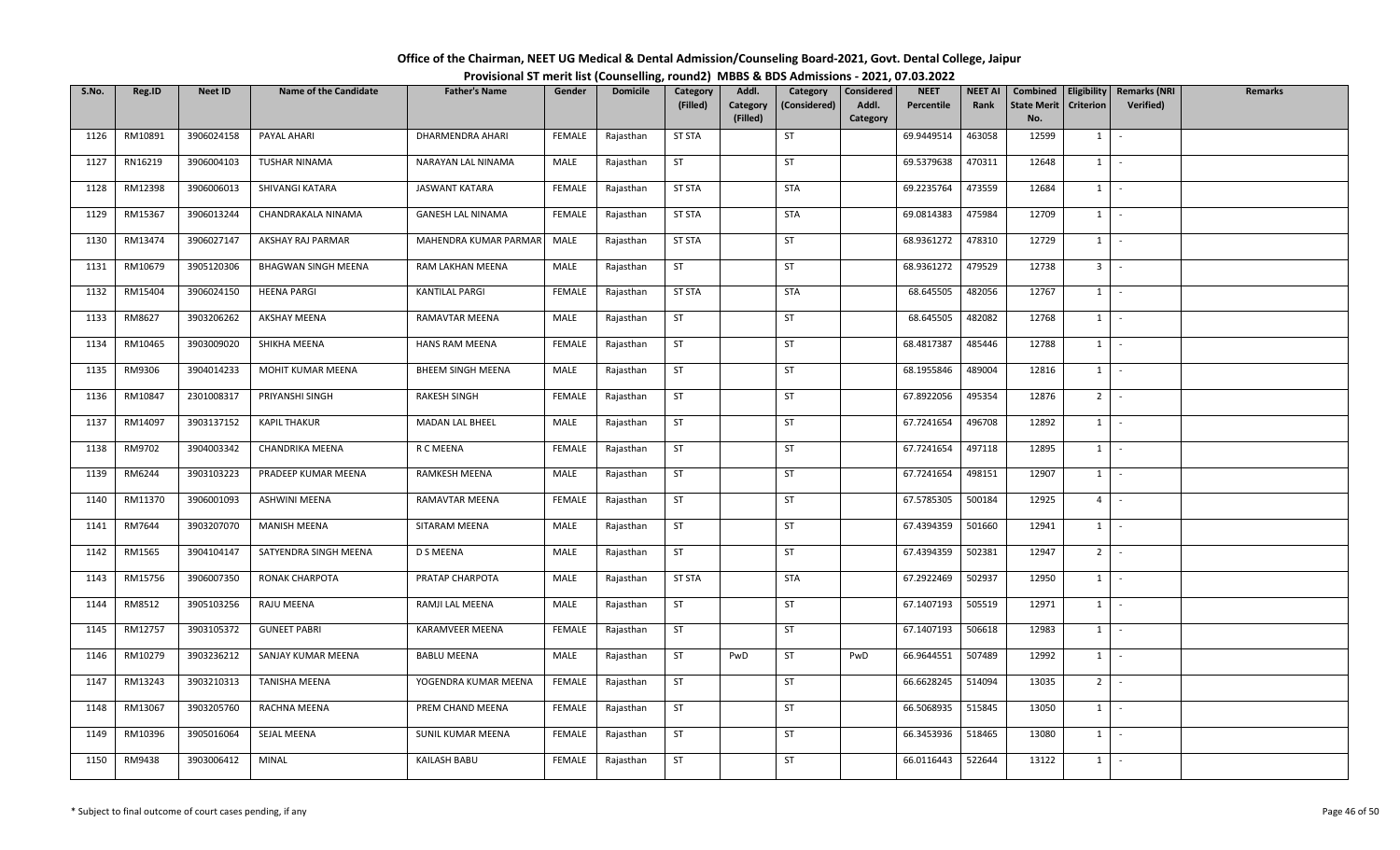| Office of the Chairman, NEET UG Medical & Dental Admission/Counseling Board-2021, Govt. Dental College, Jaipur |  |
|----------------------------------------------------------------------------------------------------------------|--|
| Provisional ST merit list (Counselling, round2) MBBS & BDS Admissions - 2021, 07.03.2022                       |  |

| S.No. | Reg.ID  | <b>Neet ID</b> | <b>Name of the Candidate</b> | <b>Father's Name</b>  | Gender        | <b>Domicile</b> | Category<br>(Filled) | Addl.<br>Category | Category<br>(Considered) | Considered<br>Addl. | <b>NEET</b><br>Percentile | <b>NEET AI</b><br>Rank | Combined<br><b>State Merit</b> | Criterion                    | Eligibility   Remarks (NRI<br>Verified) | <b>Remarks</b> |
|-------|---------|----------------|------------------------------|-----------------------|---------------|-----------------|----------------------|-------------------|--------------------------|---------------------|---------------------------|------------------------|--------------------------------|------------------------------|-----------------------------------------|----------------|
|       |         |                |                              |                       |               |                 |                      | (Filled)          |                          | Category            |                           |                        | No.                            |                              |                                         |                |
| 1151  | RM5153  | 3904106258     | GAJENDRA KUMAR GAMETI        | THAVARCHAND GAMETI    | MALE          | Rajasthan       | <b>ST STA</b>        |                   | ST                       |                     | 66.0116443                | 523395                 | 13128                          | $1 \quad$                    | $\sim$                                  |                |
| 1152  | RM2123  | 3905111103     | DILKHUSH MEENA               | CHHITAR LAL MEENA     | MALE          | Rajasthan       | ST                   |                   | <b>ST</b>                |                     | 66.0116443                | 524354                 | 13133                          | $1$   -                      |                                         |                |
| 1153  | RM7139  | 3906020040     | DHRUVIKA KALASUA             | MOHAN LAL KALASUA     | <b>FEMALE</b> | Rajasthan       | <b>ST STA</b>        |                   | <b>STA</b>               |                     | 65.8563609                | 525366                 | 13144                          | $1$ $\cdot$                  |                                         |                |
| 1154  | RM6575  | 3903011053     | <b>BHAVESH</b>               | RAMAN LAL KALASUA     | MALE          | Rajasthan       | <b>ST STA</b>        |                   | <b>STA</b>               |                     | 65.6997824                | 527547                 | 13166                          | $1$ $\vert$                  |                                         |                |
| 1155  | RM11758 | 3906009170     | PRERNA RAWAT                 | <b>BL RAWAT</b>       | FEMALE        | Rajasthan       | ST                   |                   | ST                       |                     | 65.6997824                | 529585                 | 13184                          | $2$ -                        |                                         |                |
| 1156  | RM4506  | 3905005280     | ANKITA MEENA                 | HANSRAJ MEENA         | FEMALE        | Rajasthan       | ST                   |                   | ST                       |                     | 65.5347856                | 530396                 | 13190                          | $1$ $\cdot$                  |                                         |                |
| 1157  | RM14470 | 3906001733     | AJIT SINGH DAMA              | MAGAN SINGH DAMA      | MALE          | Rajasthan       | <b>ST STA</b>        |                   | STA                      |                     | 65.3437572                | 532689                 | 13213                          | $1 \quad$                    | $\sim$                                  |                |
| 1158  | RM12365 | 3905113114     | MAHIMA MEENA                 | VINOD KUMAR MEENA     | FEMALE        | Rajasthan       | ST                   |                   | ST                       |                     | 65.1847827                | 535481                 | 13231                          | $1$ $\cdot$                  |                                         |                |
| 1159  | RM12875 | 3905101192     | ADITYA HARSH                 | SIYARAM MEENA         | MALE          | Rajasthan       | ST                   |                   | ST                       |                     | 65.0247074                | 540020                 | 13277                          | 1                            | $\sim$                                  |                |
| 1160  | RM12283 | 3906013104     | TEJAL KUMARI DAMOR           | JAVAN SINGH DAMOR     | FEMALE        | Rajasthan       | <b>ST STA</b>        |                   | <b>STA</b>               |                     | 64.7079241                | 543088                 | 13296                          | $1 \cdot$                    |                                         |                |
| 1161  | RM15605 | 3906011220     | <b>BHAWAN PATEL</b>          | SUDHAKER POWELL PATEL | MALE          | Rajasthan       | <b>ST STA</b>        |                   | <b>STA</b>               |                     | 64.7079241                | 543685                 | 13301                          | $3$ $\overline{\phantom{0}}$ |                                         |                |
| 1162  | RM13862 | 3904010184     | NARMADA MEENA                | KARAM CHAND MENA      | FEMALE        | Rajasthan       | <b>ST STA</b>        |                   | ST                       |                     | 64.1938958                | 551121                 | 13365                          | $1 \mid$                     | $\sim$                                  |                |
| 1163  | RM4485  | 3110014083     | KIRTI KHANT                  | <b>KANTILAL KHANT</b> | FEMALE        | Rajasthan       | ST                   |                   | ST                       |                     | 64.0309065                | 553335                 | 13385                          | $2^{\circ}$                  | $\sim$                                  |                |
| 1164  | RM15207 | 3903004684     | <b>CHETAN MEENA</b>          | <b>KISHAN LAL</b>     | MALE          | Rajasthan       | <b>ST</b>            |                   | ST                       |                     | 64.0309065                | 553825                 | 13391                          | $1 \mid$                     | $\sim$                                  |                |
| 1165  | RM5559  | 3906014101     | MEHUL BHAGORA                | DINESH BHAGORA        | MALE          | Rajasthan       | ST                   |                   | STA                      |                     | 64.0309065                | 553993                 | 13393                          | $1$ $-$                      |                                         |                |
| 1166  | RM4079  | 3902004055     | ANJALI MEENA                 | RAMESH CHAND MEENA    | FEMALE        | Rajasthan       | <b>ST</b>            |                   | ST                       |                     | 63.8614416                | 556726                 | 13419                          | $1$   -                      |                                         |                |
| 1167  | RM5700  | 3906002084     | <b>KOMAL DAMOR</b>           | SHANKER LAL DAMOR     | <b>FEMALE</b> | Rajasthan       | <b>ST STA</b>        |                   | STA                      |                     | 63.671255                 | 558564                 | 13435                          | $1 \mid$                     | $\sim$                                  |                |
| 1168  | RM12011 | 3903231248     | MINESH KUMAR MEENA           | HANUMAN SAHAY MEENA   | MALE          | Rajasthan       | ST                   |                   | ST                       |                     | 63.3397074                | 564671                 | 13485                          | 1                            | $\sim$                                  |                |
| 1169  | RM14951 | 3903027086     | AJEET MEENA                  | DAL CHAND MEENA       | MALE          | Rajasthan       | ST                   |                   | ST                       |                     | 62.9904168                | 570188                 | 13521                          | $1$ $\cdot$                  |                                         |                |
| 1170  | RM9752  | 3903204397     | ANISH MEENA                  | ROOP NARAYAN MEENA    | MALE          | Rajasthan       | <b>ST</b>            |                   | ST                       |                     | 62.9904168                | 570202                 | 13523                          | $1$ $\vert$ -                |                                         |                |
| 1171  | RM14925 | 3903205395     | <b>BHAWNA MEENA</b>          | HARI KISHAN MEENA     | FEMALE        | Rajasthan       | ST                   |                   | ST                       |                     | 62.7918768                | 573003                 | 13545                          | $1 \quad$                    | $\sim$                                  |                |
| 1172  | RM6785  | 3903004301     | PRIYANSH MEENA               | JAGDISH PRASAD MEENA  | MALE          | Rajasthan       | <b>ST</b>            |                   | ST                       |                     | 62.6222825                | 575395                 | 13562                          | $1 \mid$                     | $\sim$                                  |                |
| 1173  | RM5321  | 3903226239     | YASHRAJ MEENA                | MADAN LAL MEENA       | MALE          | Rajasthan       | ST                   |                   | ST                       |                     | 62.6222825                | 575507                 | 13564                          | $1$ $-$                      |                                         |                |
| 1174  | RM14096 | 3906006058     | NIKHIL DAMOR                 | SANJAY KUMAR DAMOR    | MALE          | Rajasthan       | <b>ST</b>            |                   | ST                       |                     | 62.2784961                | 580005                 | 13598                          | $1$ $\cdot$                  |                                         |                |
| 1175  | RM7923  | 3903029210     | VIKASH MEENA                 | MAHADEV PRASAD MEENA  | MALE          | Rajasthan       | ST                   |                   | ST                       |                     | 62.2784961                | 580045                 | 13599                          | $1 \vert$                    |                                         |                |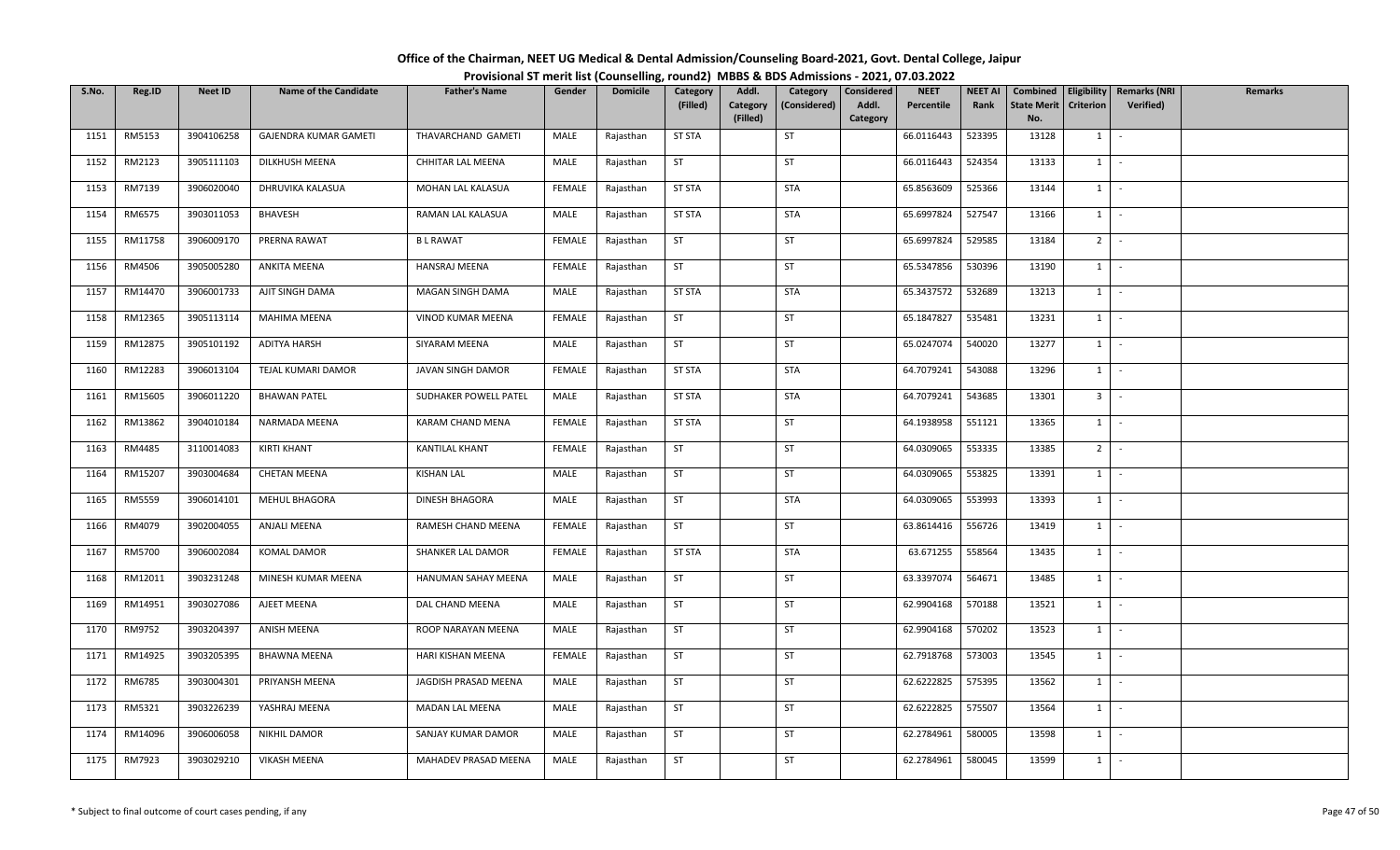| Office of the Chairman, NEET UG Medical & Dental Admission/Counseling Board-2021, Govt. Dental College, Jaipur |  |
|----------------------------------------------------------------------------------------------------------------|--|
| Provisional ST merit list (Counselling, round2) MBBS & BDS Admissions - 2021, 07.03.2022                       |  |

| S.No. | Reg.ID  | Neet ID    | <b>Name of the Candidate</b> | <b>Father's Name</b>       | Gender        | <b>Domicile</b> | Category<br>(Filled) | Addl.<br>Category | Category<br>(Considered) | Considered<br>Addl. | <b>NEET</b><br>Percentile | <b>NEET AI</b><br>Rank | Combined<br><b>State Merit</b> | Eligibility<br>Criterion | <b>Remarks (NRI</b><br>Verified) | <b>Remarks</b> |
|-------|---------|------------|------------------------------|----------------------------|---------------|-----------------|----------------------|-------------------|--------------------------|---------------------|---------------------------|------------------------|--------------------------------|--------------------------|----------------------------------|----------------|
|       |         |            |                              |                            |               |                 |                      | (Filled)          |                          | Category            |                           |                        | No.                            |                          |                                  |                |
| 1176  | RM15382 | 3905116130 | ROHIT MEENA                  | DHANRAJ MEENA              | MALE          | Rajasthan       | ST                   |                   | <b>ST</b>                |                     | 62.2784961                | 580500                 | 13602                          | $1 \quad$                | $\sim$                           |                |
| 1177  | RM1776  | 3903206735 | ANUSHKA RAWAT                | <b>ASHOK RAWAT</b>         | FEMALE        | Rajasthan       | ST                   |                   | ST                       |                     | 62.1023614                | 583084                 | 13623                          | $1$ $-$                  |                                  |                |
| 1178  | RM6484  | 3905017295 | <b>HARDIK MEENA</b>          | SHANTI LAL MEENA           | MALE          | Rajasthan       | <b>ST</b>            |                   | ST                       |                     | 61.8878916                | 586339                 | 13655                          | $1 \mid$                 | $\sim$                           |                |
| 1179  | RM10759 | 3903005475 | LAVINA MANETWAL              | MAHESH CHAND MEENA         | <b>FEMALE</b> | Rajasthan       | ST                   |                   | <b>ST</b>                |                     | 61.5360756                | 593045                 | 13704                          | $1$ $\vert$              |                                  |                |
| 1180  | RM7704  | 3903102784 | MITUL DULET                  | MOHAN SINGH DULET          | MALE          | Rajasthan       | ST                   |                   | ST                       |                     | 61.5360756                | 593415                 | 13710                          | $1$ $\cdot$              |                                  |                |
| 1181  | RM11557 | 3906028178 | <b>TARUN DENDOR</b>          | <b>KESHAV LAL DENDOR</b>   | MALE          | Rajasthan       | <b>ST STA</b>        |                   | <b>STA</b>               |                     | 61.3555375                | 594452                 | 13719                          | $1$ $-$                  |                                  |                |
| 1182  | RM12930 | 3906006336 | YASHADITYA RAJ SINGH AHARI   | KAILASH CHANDRA MEENA      | MALE          | Rajasthan       | <b>ST STA</b>        |                   | <b>STA</b>               |                     | 61.1718912                | 599529                 | 13761                          | $1 \mid$                 | $\sim$                           |                |
| 1183  | RM13679 | 3003027201 | BHUPESH KUMAR DINDOR         | ROOP CHAND DINDOR          | MALE          | Rajasthan       | <b>ST STA</b>        |                   | ST                       |                     | 60.9536008                | 599669                 | 13763                          | 1                        | $\sim$                           |                |
| 1184  | RM5892  | 3903231004 | SOURABH MEENA                | <b>KRIPA SHANKER MEENA</b> | MALE          | Rajasthan       | <b>ST</b>            |                   | <b>ST</b>                |                     | 60.9536008                | 600929                 | 13776                          | $1 \mid$                 | $\sim$                           |                |
| 1185  | RM12879 | 3903201170 | MUSKAN MINA                  | SHRIPRAKASH MINA           | FEMALE        | Rajasthan       | <b>ST</b>            |                   | ST                       |                     | 60.582941                 | 608491                 | 13825                          | $1$ $-$                  |                                  |                |
| 1186  | RM14274 | 3903208657 | KAVITA MEENA                 | <b>GOPAL LAL MEENA</b>     | FEMALE        | Rajasthan       | ST                   |                   | ST                       |                     | 60.3987766                | 608711                 | 13828                          | $1$ $\vert$              |                                  |                |
| 1187  | RM12880 | 3903205588 | ARCHIKA CHOLAK               | S.S. MEENA                 | <b>FEMALE</b> | Rajasthan       | <b>ST</b>            |                   | ST                       |                     | 59.7817873                | 618594                 | 13907                          | $1 \vert$                | $\sim$                           |                |
| 1188  | RM1534  | 2001311161 | <b>NAMAN MEENA</b>           | MANOJ MEENA                | MALE          | Rajasthan       | ST                   |                   | ST                       |                     | 59.7817873                | 620514                 | 13923                          | 2 <sup>1</sup>           | $\sim$                           |                |
| 1189  | RM15198 | 2001224238 | <b>ERICA PARIHAR</b>         | PRAHLAD PARIHAR            | FEMALE        | Rajasthan       | <b>ST STA</b>        |                   | ST                       |                     | 59.3925426                | 625269                 | 13962                          | $2$ -                    |                                  |                |
| 1190  | RM7366  | 3110106223 | VAIDEEKA MEENA               | JAGDISH PRASAD             | FEMALE        | Rajasthan       | ST                   |                   | ST                       |                     | 59.1953625                | 627189                 | 13975                          | $2^{\circ}$              | $\sim$                           |                |
| 1191  | RM14479 | 3906014073 | ROHIT MEENA                  | <b>VIJAY PAL MEENA</b>     | MALE          | Rajasthan       | ST                   |                   | <b>ST</b>                |                     | 58.7528889                | 635773                 | 14037                          | $1 \cdot$                |                                  |                |
| 1192  | RM14781 | 3906007316 | KRATI KATARA                 | DHANRAJ KATARA             | <b>FEMALE</b> | Rajasthan       | <b>ST STA</b>        |                   | STA                      |                     | 57.9061474                | 646608                 | 14108                          | 1                        | $\sim$                           |                |
| 1193  | RM9163  | 3903004556 | KHUSHI KAROL                 | RAMESH KAROL               | FEMALE        | Rajasthan       | ST                   |                   | ST                       |                     | 57.7039811                | 650185                 | 14128                          | $1$ $\vert$              |                                  |                |
| 1194  | RM8637  | 3903230029 | SONU KUMARI MEENA            | SAMARATH LAL MEENA         | <b>FEMALE</b> | Rajasthan       | ST                   |                   | ST                       |                     | 57.7039811                | 651239                 | 14132                          | $1$ $\vert$ $\vert$      |                                  |                |
| 1195  | RM11316 | 3906004149 | <b>SUNIL PARGI</b>           | <b>DAUD PARGI</b>          | MALE          | Rajasthan       | <b>ST STA</b>        |                   | <b>STA</b>               |                     | 57.4937851                | 655119                 | 14165                          | 1                        | $\sim$                           |                |
| 1196  | RM2823  | 3906002128 | KAJAL MEENA                  | RAM KARAN MEENA            | <b>FEMALE</b> | Rajasthan       | ST                   |                   | ST                       |                     | 57.2899999                | 658724                 | 14192                          | 1                        | $\sim$                           |                |
| 1197  | RM7120  | 3903130015 | SOURAV GHUNAWAT              | <b>BUDHRAM MEENA</b>       | MALE          | Rajasthan       | ST                   |                   | ST                       |                     | 56.384072                 | 671283                 | 14283                          | $1$ $\vert$ $\vert$      |                                  |                |
| 1198  | RM3512  | 3906001053 | KHUSHBOO MAKWANA             | BHANWAR LAL MAKWANA        | FEMALE        | Rajasthan       | ST                   |                   | <b>ST</b>                |                     | 56.384072                 | 671832                 | 14288                          | 1                        | $\sim$                           |                |
| 1199  | RM14810 | 3906029034 | PRAGATI AMLIYAR              | RAKESH AMLIYAR             | FEMALE        | Rajasthan       | <b>ST STA</b>        |                   | ST                       |                     | 56.384072                 | 672768                 | 14291                          | $1$ $-$                  |                                  |                |
| 1200  | RM13409 | 3901006161 | HANUMAN SINGH MEENA          | RAMSWAROOP MEENA           | MALE          | Rajasthan       | ST                   | PwD               | ST                       | PwD                 | 56.384072                 | 672956                 | 14293                          | $1$ $-$                  |                                  |                |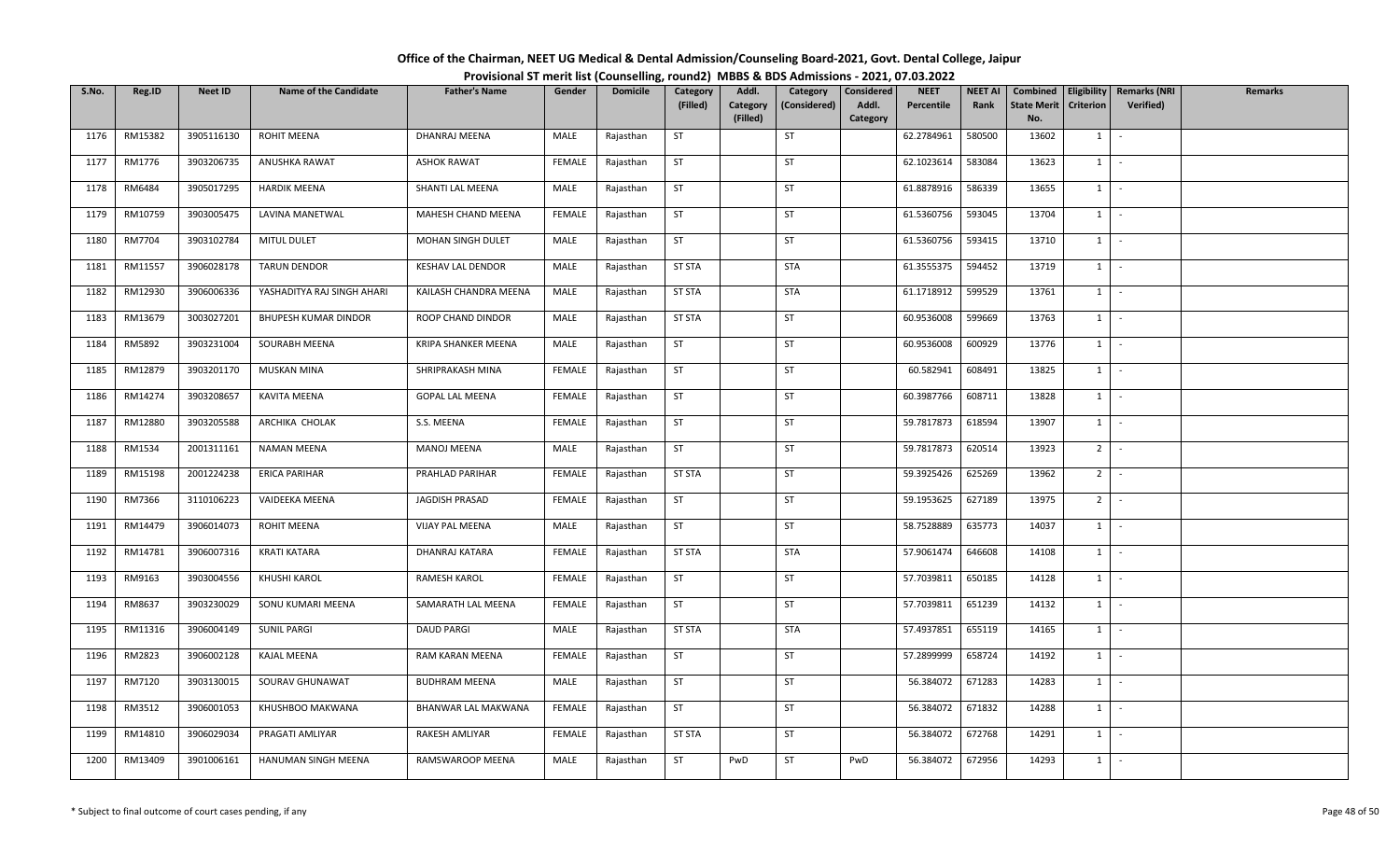| Office of the Chairman, NEET UG Medical & Dental Admission/Counseling Board-2021, Govt. Dental College, Jaipur |  |
|----------------------------------------------------------------------------------------------------------------|--|
| Provisional ST merit list (Counselling, round2) MBBS & BDS Admissions - 2021, 07.03.2022                       |  |

| S.No. | Reg.ID  | <b>Neet ID</b> | <b>Name of the Candidate</b> | <b>Father's Name</b>   | Gender        | <b>Domicile</b> | Category      | Addl.                | Category     | Considered        | <b>NEET</b> | <b>NEET AI</b> | Combined                  |                | Eligibility   Remarks (NRI | <b>Remarks</b> |
|-------|---------|----------------|------------------------------|------------------------|---------------|-----------------|---------------|----------------------|--------------|-------------------|-------------|----------------|---------------------------|----------------|----------------------------|----------------|
|       |         |                |                              |                        |               |                 | (Filled)      | Category<br>(Filled) | (Considered) | Addl.<br>Category | Percentile  | Rank           | <b>State Merit</b><br>No. | Criterion      | <b>Verified</b> )          |                |
| 1201  | RM12335 | 3903103148     | <b>NIKHIL RAWAT</b>          | CHHOTELAL MEENA        | MALE          | Rajasthan       | <b>ST</b>     | PwD                  | ST           | PwD               | 55.9469731  | 676886         | 14316                     | $1 \quad$      | $\sim$                     |                |
| 1202  | RM7695  | 3906024221     | <b>MOHIT KATIJA</b>          | <b>BAPU LAL</b>        | MALE          | Rajasthan       | <b>ST STA</b> |                      | <b>ST</b>    |                   | 55.4443418  | 684985         | 14376                     | $1 \mid$       | $\sim$                     |                |
| 1203  | RM13278 | 2209003408     | MEENA ANJANA SUKHRAM         | SUKHRAM MEENA          | <b>FEMALE</b> | Rajasthan       | <b>ST</b>     |                      | ST           |                   | 55.2285121  | 688458         | 14412                     | $2$ -          |                            |                |
| 1204  | RM13463 | 3903109126     | SHUBHAM JHIRWAL              | SURGYANI               | MALE          | Rajasthan       | ST            |                      | ST           |                   | 55.2285121  | 688901         | 14418                     | $1$ $\vert$    |                            |                |
| 1205  | RM1754  | 3903007462     | KAJAL KALYAN                 | S.C.MEENA              | <b>FEMALE</b> | Rajasthan       | <b>ST</b>     |                      | ST           |                   | 54.7870098  | 695929         | 14483                     | $1$ $\vert$    |                            |                |
| 1206  | RM13346 | 3903001290     | ANIL KUMAR MEENA             | YADRAM MEENA           | MALE          | Rajasthan       | ST            |                      | ST           |                   | 54.4832423  | 698915         | 14507                     | $1$ $\cdot$    |                            |                |
| 1207  | RM12867 | 3903132103     | SANDEEP MEENA                | KAILASH CHAND MEENA    | MALE          | Rajasthan       | ST            |                      | ST           |                   | 54.0424523  | 707189         | 14563                     | $1 \quad$      | $\sim$                     |                |
| 1208  | RM1862  | 2001117339     | NIRBHAY MEENA                | MAHENDAR SINGH         | MALE          | Rajasthan       | <b>ST</b>     | WPP,<br>WPP8         | ST           |                   | 54.0424523  | 707420         | 14568                     | 8              | $\sim$                     |                |
| 1209  | RM15538 | 3905111233     | <b>BHIMRAJ MEENA</b>         | <b>KEDAR LAL MEENA</b> | MALE          | Rajasthan       | ST            |                      | ST           |                   | 53.0274116  | 723064         | 14674                     | 1              | $\sim$                     |                |
| 1210  | RM13300 | 3904006233     | KARTIKYA CHHAWAL             | KRISHAN KUMAR CHHAWAL  | MALE          | Rajasthan       | ST            |                      | ST           |                   | 52.794875   | 728354         | 14703                     | $1 \cdot$      |                            |                |
| 1211  | RM13507 | 3905123236     | VIKAS KUMAR MEENA            | GHANSHYAM MEENA        | MALE          | Rajasthan       | ST            | PwD                  | ST           | PwD               | 51.4710158  | 747841         | 14809                     | $1$ $\vert$    |                            |                |
| 1212  | RN15896 | 3906003224     | <b>KRITI DAMOR</b>           | MAGANLAL DAMOR         | <b>FEMALE</b> | Rajasthan       | <b>ST STA</b> |                      | STA          |                   | 50.5918319  | 758932         | 14867                     | $1\phantom{0}$ | $\sim$                     |                |
| 1213  | RM15452 | 2001008281     | NITENDER KUMAR MEENA         | RAM AVTAR MEENA        | MALE          | Rajasthan       | ST            |                      | ST           |                   | 50.5918319  | 760405         | 14878                     | 2 <sup>1</sup> | $\sim$                     |                |
| 1214  | RM15635 | 2001112244     | <b>BHUMIKA MEENA</b>         | ISHWAR SINGH MEENA     | FEMALE        | Rajasthan       | <b>ST</b>     |                      | ST           |                   | 48.9035941  | 785954         | 14967                     | $2$ -          |                            |                |
| 1215  | RM15084 | 3903101374     | RITESH KUMAR BARWAL          | <b>KESAR LAL MEENA</b> | MALE          | Rajasthan       | ST            |                      | ST           |                   | 48.637838   | 790640         | 14981                     | $1$ $-$        |                            |                |
| 1216  | RM6792  | 3906014120     | HANIMESH KHANT               | RAMESH CHANDRA KHANT   | MALE          | Rajasthan       | <b>ST STA</b> |                      | <b>ST</b>    |                   | 48.637838   | 792382         | 14989                     | $1$   -        |                            |                |
| 1217  | RM13890 | 3903101618     | PRIYANSHU MEENA              | PRITHVIRAJ MEENA       | MALE          | Rajasthan       | <b>ST</b>     |                      | ST           |                   | 48.637838   | 792848         | 14991                     | $1 \mid$       | $\sim$                     |                |
| 1218  | RM7090  | 3906001063     | SASMIT SINGADA               | KALYANMAL SINGADA      | MALE          | Rajasthan       | <b>ST STA</b> |                      | <b>STA</b>   |                   | 48.0738833  | 798744         | 15011                     | 1              | $\sim$                     |                |
| 1219  | RM8313  | 4403002187     | SHAILENDRA SINGH MEENA       | <b>BRAJ LAL MEENA</b>  | MALE          | Rajasthan       | ST            |                      | ST           |                   | 48.0738833  | 798992         | 15013                     | $2$ -          |                            |                |
| 1220  | RM13455 | 3906011049     | <b>BHARTI CHARPOTA</b>       | KACHRU LAL CHARPOTA    | FEMALE        | Rajasthan       | <b>ST STA</b> |                      | ST           |                   | 48.0738833  | 799887         | 15016                     | $1$ $\vert$ -  |                            |                |
| 1221  | RM11560 | 3903130068     | <b>MOHINI MEENA</b>          | <b>BALRAM MEENA</b>    | FEMALE        | Rajasthan       | <b>ST</b>     |                      | <b>ST</b>    |                   | 47.3814539  | 808747         | 15035                     | $1 \quad$      | $\sim$                     |                |
| 1222  | RM14482 | 3903210162     | <b>NEETU MEENA</b>           | <b>KRISHAN MEENA</b>   | FEMALE        | Rajasthan       | <b>ST</b>     |                      | ST           |                   | 47.3814539  | 809816         | 15042                     | 1              | $\sim$                     |                |
| 1223  | RM10591 | 3906001574     | MIHIKA RAWAT                 | KALU RAM RAWAT         | FEMALE        | Rajasthan       | ST            |                      | ST           |                   | 47.3814539  | 810933         | 15047                     | 3 <sup>1</sup> | $\sim$                     |                |
| 1224  | RM12057 | 3903103002     | PRASHANT KUMAR MEENA         | <b>UDAI RAM MEENA</b>  | MALE          | Rajasthan       | <b>ST</b>     |                      | ST           |                   | 47.099509   | 814927         | 15053                     | $1$ $-$        |                            |                |
| 1225  | RM12095 | 3903206899     | SACHIN JAIPAL                | NIRMAL MEENA           | MALE          | Rajasthan       | ST            |                      | ST           |                   | 46.0751434  | 828720         | 15088                     | $1 \quad$      |                            |                |